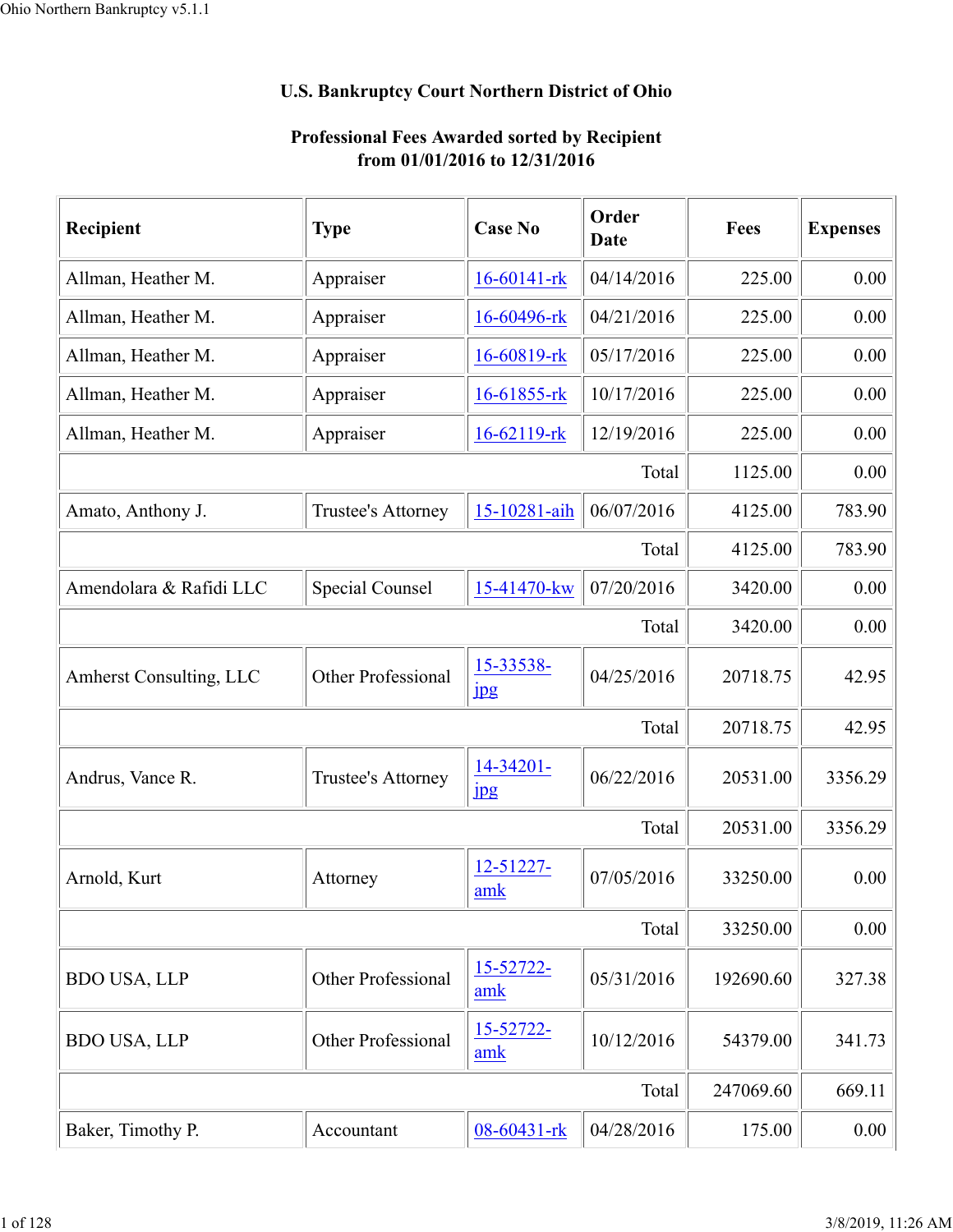| Total                    |                   |                |            |            | 0.00     |
|--------------------------|-------------------|----------------|------------|------------|----------|
| Baker & Hostetler LLP    | 2313256.00        | 34188.14       |            |            |          |
|                          |                   |                | Total      | 2313256.00 | 34188.14 |
| Bambeck, Paul            | Appraiser         | 13-62471-rk    | 07/25/2016 | 1000.00    | 0.00     |
|                          |                   |                | Total      | 1000.00    | 0.00     |
| Barbacci, Trustee - Cant | Trustee Chapter 7 | 10-60671-rk    | 05/02/2016 | 5145.27    | 1787.65  |
| Barbacci, Trustee - Cant | Trustee Chapter 7 | $10-62145$ -rk | 01/06/2016 | 3414.91    | 1593.30  |
| Barbacci, Trustee - Cant | Trustee Chapter 7 | 12-62633-rk    | 08/19/2016 | 1650.00    | 73.87    |
| Barbacci, Trustee - Cant | Trustee Chapter 7 | 13-60506-rk    | 03/02/2016 | 1237.50    | 122.12   |
| Barbacci, Trustee - Cant | Trustee Chapter 7 | 13-60719-rk    | 03/01/2016 | 839.75     | 29.98    |
| Barbacci, Trustee - Cant | Trustee Chapter 7 | 13-61226-rk    | 04/15/2016 | 1350.00    | 25.57    |
| Barbacci, Trustee - Cant | Trustee Chapter 7 | 13-61660-rk    | 02/29/2016 | 1410.00    | 40.71    |
| Barbacci, Trustee - Cant | Trustee Chapter 7 | 13-62509-rk    | 03/10/2016 | 4900.00    | 1576.15  |
| Barbacci, Trustee - Cant | Trustee Chapter 7 | 13-62746-rk    | 03/08/2016 | 6631.95    | 25.52    |
| Barbacci, Trustee - Cant | Trustee Chapter 7 | 13-62952-rk    | 02/11/2016 | 866.25     | 239.50   |
| Barbacci, Trustee - Cant | Trustee Chapter 7 | 14-60316-rk    | 07/12/2016 | 591.50     | 13.79    |
| Barbacci, Trustee - Cant | Trustee Chapter 7 | 14-60717-rk    | 02/29/2016 | 756.25     | 25.88    |
| Barbacci, Trustee - Cant | Trustee Chapter 7 | 14-60997-rk    | 02/29/2016 | 1694.84    | 62.27    |
| Barbacci, Trustee - Cant | Trustee Chapter 7 | 14-61776-rk    | 01/29/2016 | 1435.00    | 53.74    |
| Barbacci, Trustee - Cant | Trustee Chapter 7 | 14-61812-rk    | 02/29/2016 | 1950.00    | 94.89    |
| Barbacci, Trustee - Cant | Trustee Chapter 7 | 14-62105-rk    | 09/23/2016 | 943.33     | 75.48    |
| Barbacci, Trustee - Cant | Trustee Chapter 7 | 14-62779-rk    | 09/26/2016 | 903.82     | 13.13    |
| Barbacci, Trustee - Cant | Trustee Chapter 7 | 15-60053-rk    | 01/13/2016 | 981.25     | 43.08    |
| Barbacci, Trustee - Cant | Trustee Chapter 7 | 15-60584-rk    | 12/01/2016 | 2238.64    | 16.63    |
| Barbacci, Trustee - Cant | Trustee Chapter 7 | 15-60612-rk    | 07/14/2016 | 750.00     | 15.40    |
| Barbacci, Trustee - Cant | Trustee Chapter 7 | 15-60749-rk    | 03/03/2016 | 964.40     | 43.85    |
| Barbacci, Trustee - Cant | Trustee Chapter 7 | 15-60967-rk    | 04/13/2016 | 1125.00    | 20.29    |
| Barbacci, Trustee - Cant | Trustee Chapter 7 | 15-61329-rk    | 07/11/2016 | 750.00     | 8.79     |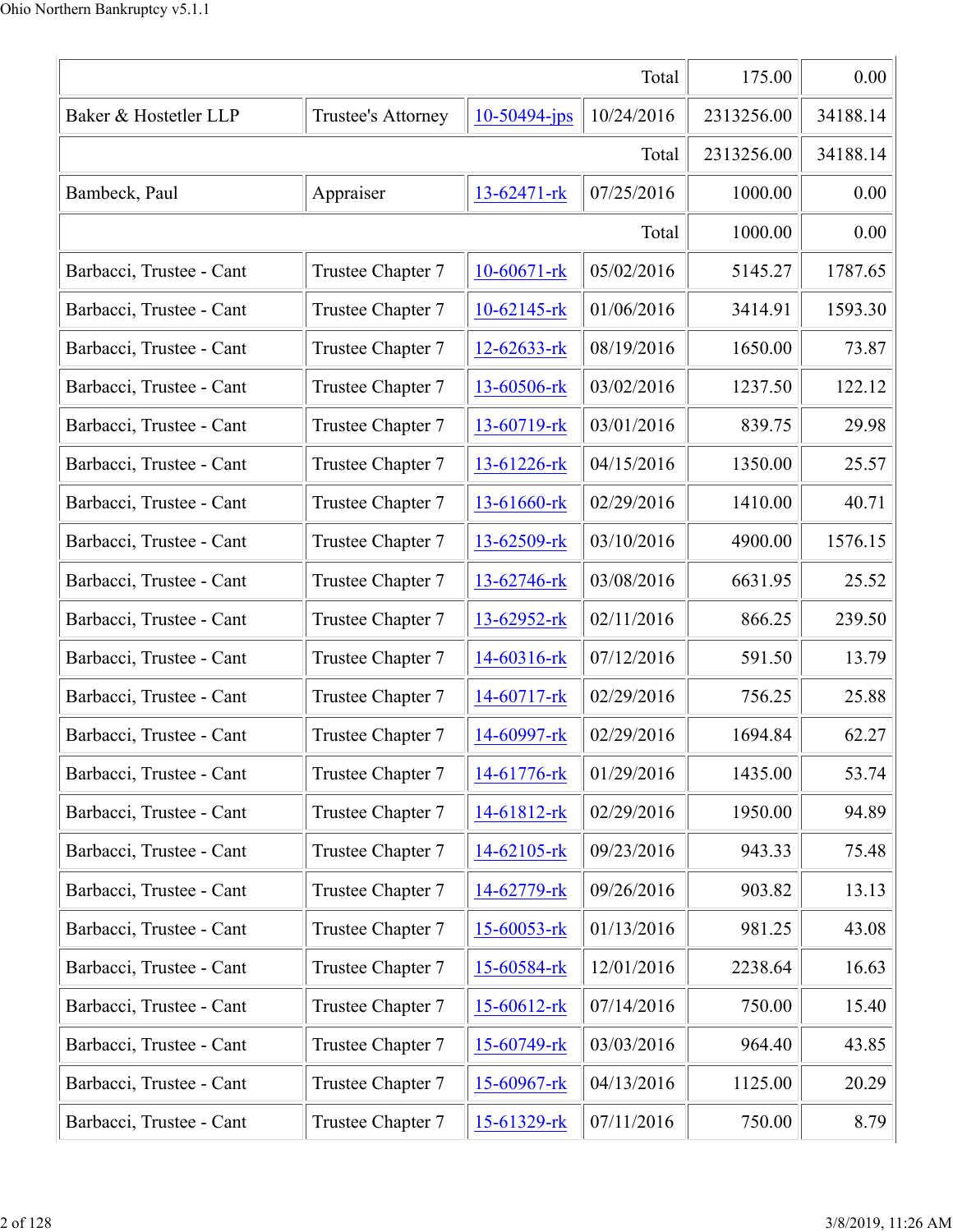| Barbacci, Trustee - Cant | Trustee Chapter 7      | 15-61509-rk      | 04/14/2016 | 669.17   | 15.73   |
|--------------------------|------------------------|------------------|------------|----------|---------|
| Barbacci, Trustee - Cant | Trustee Chapter 7      | 15-61883-rk      | 10/21/2016 | 1330.00  | 2.47    |
| Barbacci, Trustee - Cant | Trustee Chapter 7      | 15-62522-rk      | 08/26/2016 | 864.75   | 6.90    |
|                          |                        |                  | Total      | 45393.58 | 6026.69 |
| Barr, Robert D.          | Trustee's Attorney     | 13-51933-<br>amk | 08/10/2016 | 27028.50 | 582.24  |
| Barr, Robert D.          | Trustee's Attorney     | 14-12124-<br>pmc | 01/20/2016 | 1200.00  | 0.00    |
| Barr, Robert D.          | Trustee's Attorney     | 14-14331-<br>pmc | 05/02/2016 | 1986.44  | 13.56   |
| Barr, Robert D.          | Trustee's Attorney     | 15-11324-<br>pmc | 04/07/2016 | 227.50   | 3.30    |
| Barr, Robert D.          | <b>Special Counsel</b> | 15-12345-<br>pmc | 02/12/2016 | 1332.50  | 52.97   |
| Barr, Robert D.          | Trustee's Attorney     | 15-15813-<br>pmc | 08/04/2016 | 1462.50  | 16.86   |
| Barr, Robert D.          | Trustee's Attorney     | 15-15907-aih     | 10/18/2016 | 1690.00  | 66.22   |
| Barr, Robert D.          | Trustee's Attorney     | 15-50816-<br>amk | 06/14/2016 | 12844.00 | 91.24   |
| Barr, Robert D.          | Trustee's Attorney     | 15-52335-<br>amk | 05/24/2016 | 1592.50  | 0.00    |
| Barr, Robert D.          | Trustee's Attorney     | 16-10191-<br>pmc | 09/15/2016 | 1450.00  | 12.88   |
| Barr, Robert D.          | Trustee's Attorney     | 16-11320-<br>pmc | 10/25/2016 | 4452.50  | 224.26  |
|                          |                        |                  | Total      | 55266.44 | 1063.53 |
| Baumberger, Stanley      | Appraiser              | 12-62679-rk      | 01/06/2016 | 225.00   | 0.00    |
| Baumberger, Stanley      | Appraiser              | 15-62339-rk      | 01/06/2016 | 225.00   | 0.00    |
| Baumberger, Stanley      | Appraiser              | 16-60003-rk      | 03/09/2016 | 225.00   | 0.00    |
| Baumberger, Stanley      | Appraiser              | 16-60290-rk      | 03/29/2016 | 225.00   | 0.00    |
| Baumberger, Stanley      | Appraiser              | 16-61063-rk      | 12/07/2016 | 225.00   | 0.00    |
| Baumberger, Stanley      | Appraiser              | 16-61343-rk      | 09/07/2016 | 225.00   | 0.00    |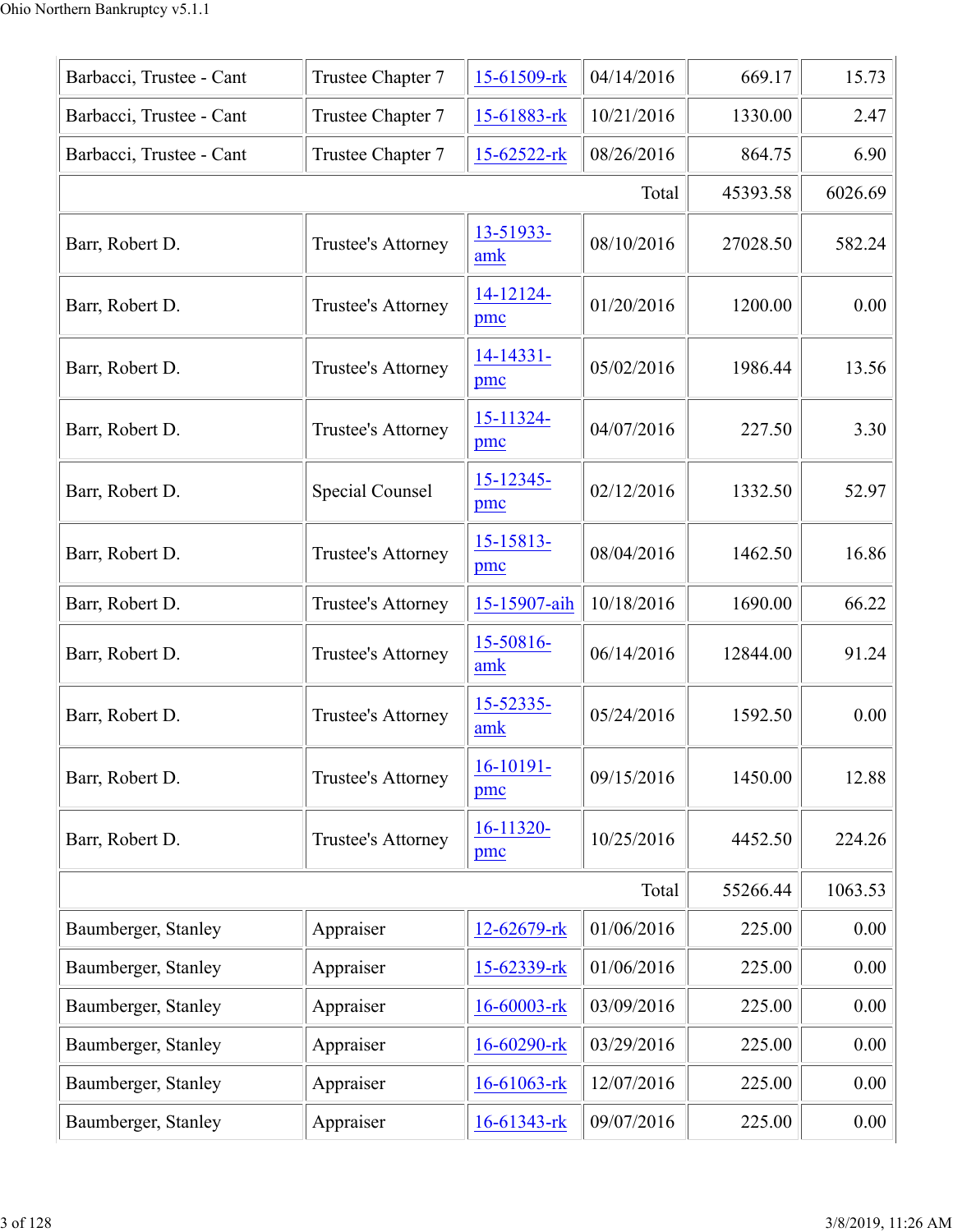| Appraiser          | 16-61498-rk      | 09/13/2016 | 225.00  | 0.00  |
|--------------------|------------------|------------|---------|-------|
| Appraiser          | 16-61658-rk      | 08/31/2016 | 225.00  | 0.00  |
| Appraiser          | 16-61745-rk      | 09/21/2016 | 225.00  | 0.00  |
| Appraiser          | 16-61819-rk      | 10/18/2016 | 225.00  | 0.00  |
|                    |                  | Total      | 2250.00 | 0.00  |
| Appraiser          | 11-61268-rk      | 06/20/2016 | 225.00  | 0.00  |
| Appraiser          | 15-62306-rk      | 10/12/2016 | 225.00  | 0.00  |
| Appraiser          | 16-60059-rk      | 05/20/2016 | 225.00  | 0.00  |
|                    |                  | Total      | 675.00  | 0.00  |
| Trustee Chapter 7  | 10-22359-aih     | 06/07/2016 | 425.00  | 0.00  |
| Trustee Chapter 7  | 12-10165-jps     | 04/12/2016 | 725.00  | 5.88  |
| Trustee Chapter 7  | 13-18122-aih     | 06/03/2016 | 242.76  | 0.00  |
| Trustee's Attorney | 14-11904-<br>pmc | 01/20/2016 | 894.00  | 0.00  |
| Trustee Chapter 7  | 14-15970-jps     | 06/22/2016 | 756.90  | 0.00  |
| Trustee Chapter 7  | 14-17457-jps     | 03/11/2016 | 2088.95 | 3.43  |
| Trustee Chapter 7  | 14-17754-aih     | 06/21/2016 | 444.00  | 0.00  |
| Trustee Chapter 7  | 14-17771-<br>pmc | 03/08/2016 | 450.00  | 3.20  |
| Trustee Chapter 7  | 15-11100-<br>pmc | 05/02/2016 | 652.75  | 2.49  |
| Trustee Chapter 7  | 15-11133-aih     | 06/07/2016 | 668.75  | 0.00  |
| Trustee Chapter 7  | 15-11143-aih     | 10/18/2016 | 656.92  | 0.00  |
| Trustee Chapter 7  | 15-11446-<br>pmc | 03/07/2016 | 1940.00 | 15.10 |
| Trustee's Attorney | 15-11762-<br>pmc | 06/17/2016 | 1912.23 | 18.93 |
| Trustee Chapter 7  | 15-12123-<br>pmc | 02/10/2016 | 300.00  | 33.85 |
| Trustee Chapter 7  | 15-12585-aih     | 01/12/2016 | 671.95  | 3.43  |
|                    |                  |            |         |       |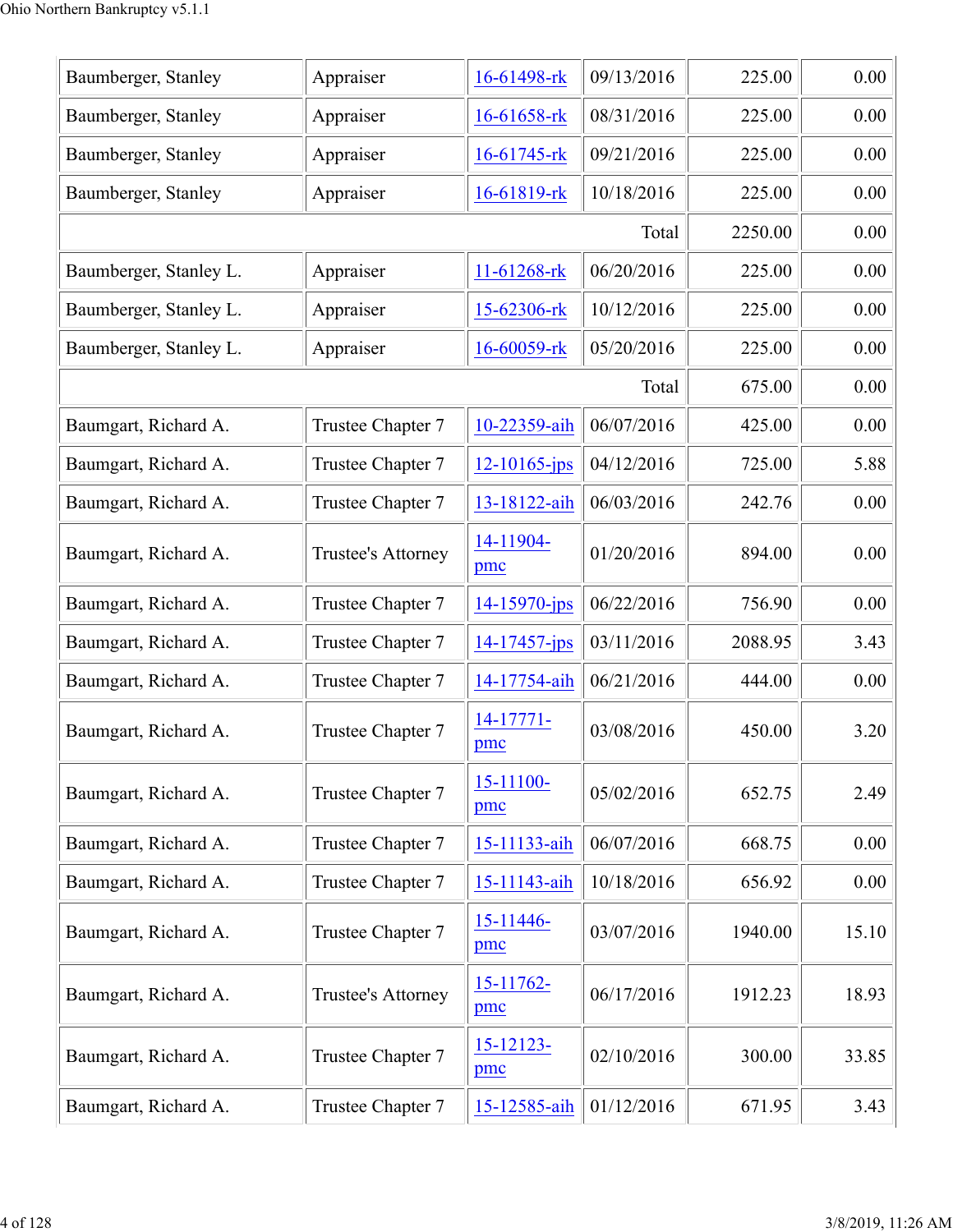| Baumgart, Richard A. | Trustee's Attorney | 15-12783-<br>pmc      | 01/20/2016 | 832.00  | 0.00 |
|----------------------|--------------------|-----------------------|------------|---------|------|
| Baumgart, Richard A. | Trustee Chapter 7  | 15-12873-jps          | 04/27/2016 | 251.08  | 0.00 |
| Baumgart, Richard A. | Trustee Chapter 7  | 15-13131-aih          | 01/12/2016 | 1350.00 | 9.00 |
| Baumgart, Richard A. | Trustee Chapter 7  | $15 - 13178$ -jps     | 08/16/2016 | 1395.52 | 1.88 |
| Baumgart, Richard A. | Trustee Chapter 7  | 15-13413-<br>pmc      | 02/10/2016 | 350.00  | 2.45 |
| Baumgart, Richard A. | Trustee Chapter 7  | 15-13630-jps          | 03/24/2016 | 450.00  | 2.45 |
| Baumgart, Richard A. | Trustee Chapter 7  | $15 - 14031 - ips$    | 06/09/2016 | 1535.98 | 3.71 |
| Baumgart, Richard A. | Trustee Chapter 7  | 15-14124-aih          | 12/20/2016 | 994.40  | 4.23 |
| Baumgart, Richard A. | Trustee Chapter 7  | 15-14793-jps          | 04/12/2016 | 615.14  | 1.96 |
| Baumgart, Richard A. | Trustee Chapter 7  | 15-14799-jps          | 03/10/2016 | 295.65  | 0.00 |
| Baumgart, Richard A. | Trustee Chapter 7  | 15-14805-aih          | 05/27/2016 | 221.00  | 2.35 |
| Baumgart, Richard A. | Trustee's Attorney | 15-14848-<br>pmc      | 09/15/2016 | 3952.00 | 0.00 |
| Baumgart, Richard A. | Trustee Chapter 7  | 15-14887-aih          | 05/27/2016 | 254.87  | 0.00 |
| Baumgart, Richard A. | Trustee Chapter 7  | $15 - 15232 - ips$    | 09/23/2016 | 2434.19 | 5.17 |
| Baumgart, Richard A. | Trustee Chapter 7  | 15-15340-<br>pmc      | 04/07/2016 | 248.12  | 1.69 |
| Baumgart, Richard A. | Trustee Chapter 7  | $15 - 15420 - ips$    | 04/26/2016 | 1250.00 | 3.43 |
| Baumgart, Richard A. | Trustee Chapter 7  | 15-15466-<br>pmc      | 12/02/2016 | 1329.90 | 3.76 |
| Baumgart, Richard A. | Trustee Chapter 7  | $15 - 15557$ -<br>pmc | 06/17/2016 | 461.24  | 1.88 |
| Baumgart, Richard A. | Trustee's Attorney | $15 - 15567 -$<br>pmc | 08/30/2016 | 676.00  | 0.00 |
| Baumgart, Richard A. | Trustee Chapter 7  | 15-15631-aih          | 04/11/2016 | 246.67  | 1.47 |
| Baumgart, Richard A. | Trustee Chapter 7  | $15 - 15642 -$<br>pmc | 06/17/2016 | 575.66  | 2.35 |
| Baumgart, Richard A. | Trustee Chapter 7  | $15 - 15654 -$<br>pmc | 05/02/2016 | 181.04  | 0.00 |
| Baumgart, Richard A. | Trustee Chapter 7  | 15-15695-aih          | 10/13/2016 | 337.50  | 3.29 |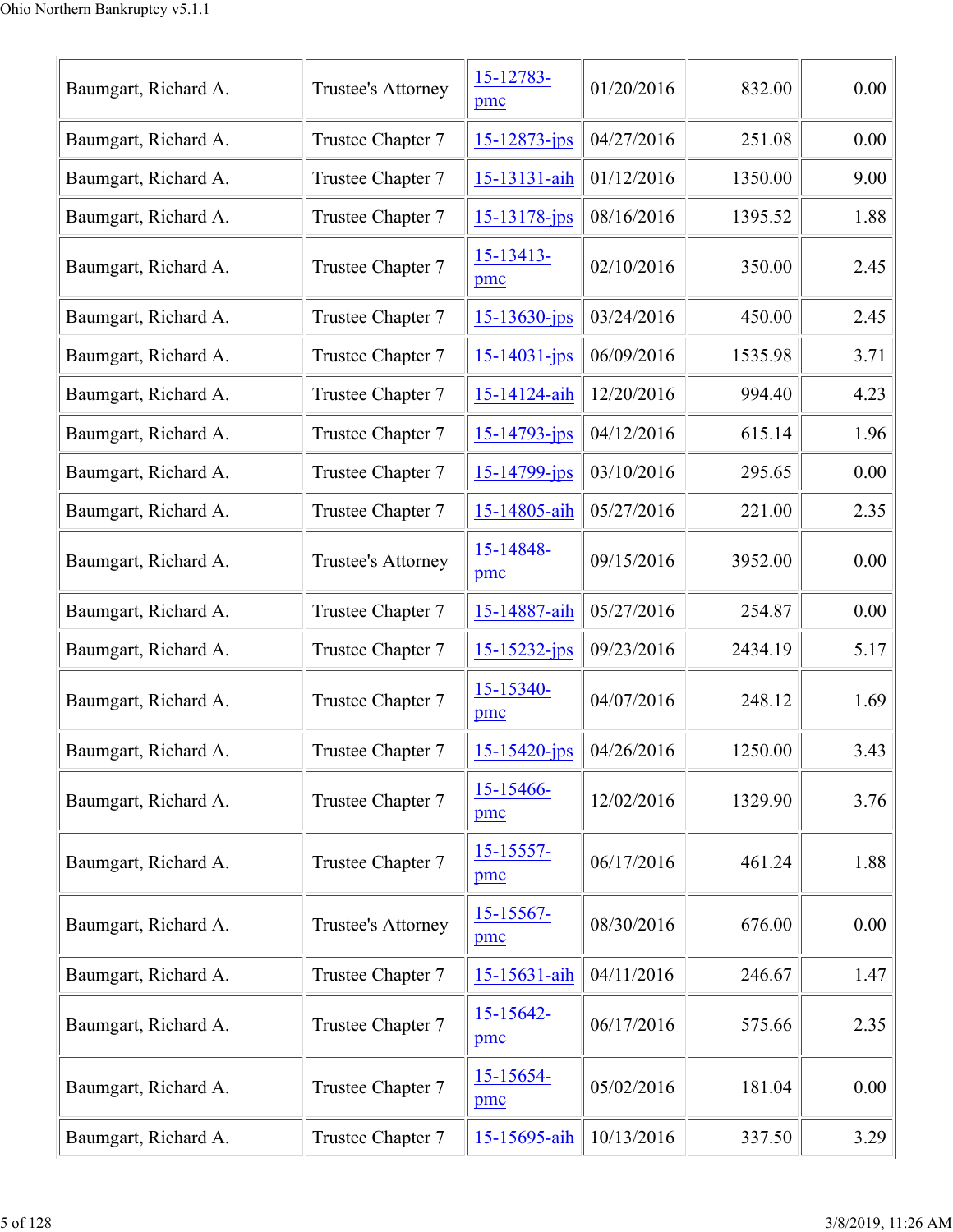| Baumgart, Richard A. | Trustee Chapter 7 | 15-15898-<br>pmc   | 10/31/2016 | 279.60   | 1.41   |
|----------------------|-------------------|--------------------|------------|----------|--------|
| Baumgart, Richard A. | Trustee Chapter 7 | 15-15919-aih       | 06/21/2016 | 500.00   | 0.00   |
| Baumgart, Richard A. | Trustee Chapter 7 | 15-15929-<br>pmc   | 12/02/2016 | 389.96   | 1.41   |
| Baumgart, Richard A. | Trustee Chapter 7 | $15 - 16181 - ips$ | 09/23/2016 | 891.38   | 0.00   |
| Baumgart, Richard A. | Trustee Chapter 7 | $15 - 16211 - ips$ | 06/09/2016 | 687.95   | 1.88   |
| Baumgart, Richard A. | Trustee Chapter 7 | 15-16224-aih       | 06/03/2016 | 253.15   | 0.00   |
| Baumgart, Richard A. | Trustee Chapter 7 | 15-16486-aih       | 06/21/2016 | 350.00   | 0.00   |
| Baumgart, Richard A. | Trustee Chapter 7 | 15-16571-aih       | 06/21/2016 | 393.83   | 4.70   |
| Baumgart, Richard A. | Trustee Chapter 7 | $15 - 16784$ -jps  | 06/21/2016 | 285.89   | 3.76   |
| Baumgart, Richard A. | Trustee Chapter 7 | 15-16967-aih       | 07/12/2016 | 751.14   | 1.41   |
| Baumgart, Richard A. | Trustee Chapter 7 | $15 - 17066$ -jps  | 07/27/2016 | 531.39   | 4.23   |
| Baumgart, Richard A. | Trustee Chapter 7 | 15-17217-aih       | 09/13/2016 | 2750.00  | 2.82   |
| Baumgart, Richard A. | Trustee Chapter 7 | 15-17244-<br>pmc   | 08/30/2016 | 295.10   | 0.00   |
| Baumgart, Richard A. | Trustee Chapter 7 | 15-17271-aih       | 07/05/2016 | 228.39   | 0.00   |
| Baumgart, Richard A. | Trustee Chapter 7 | $15 - 17330 - ips$ | 11/16/2016 | 772.75   | 4.74   |
| Baumgart, Richard A. | Trustee Chapter 7 | 16-10244-aih       | 11/01/2016 | 507.99   | 2.35   |
| Baumgart, Richard A. | Trustee Chapter 7 | 16-10449-<br>pmc   | 09/15/2016 | 360.10   | 2.35   |
| Baumgart, Richard A. | Trustee Chapter 7 | 16-10621-aih       | 08/16/2016 | 377.15   | 2.82   |
| Baumgart, Richard A. | Trustee Chapter 7 | 16-11090-aih       | 10/18/2016 | 384.06   | 3.50   |
| Baumgart, Richard A. | Trustee Chapter 7 | $16 - 11439$ -jps  | 11/16/2016 | 762.12   | 0.00   |
|                      |                   |                    | Total      | 44819.12 | 174.76 |
| Baumgart, Richard A. | Trustee Chapter 7 | 14-11904-<br>pmc   | 01/20/2016 | 1038.81  | 2.45   |
| Baumgart, Richard A. | Trustee Chapter 7 | 14-17629-<br>pmc   | 10/06/2016 | 2332.12  | 4.23   |
| Baumgart, Richard A. | Trustee Chapter 7 | 15-11762-<br>pmc   | 06/17/2016 | 1047.84  | 0.00   |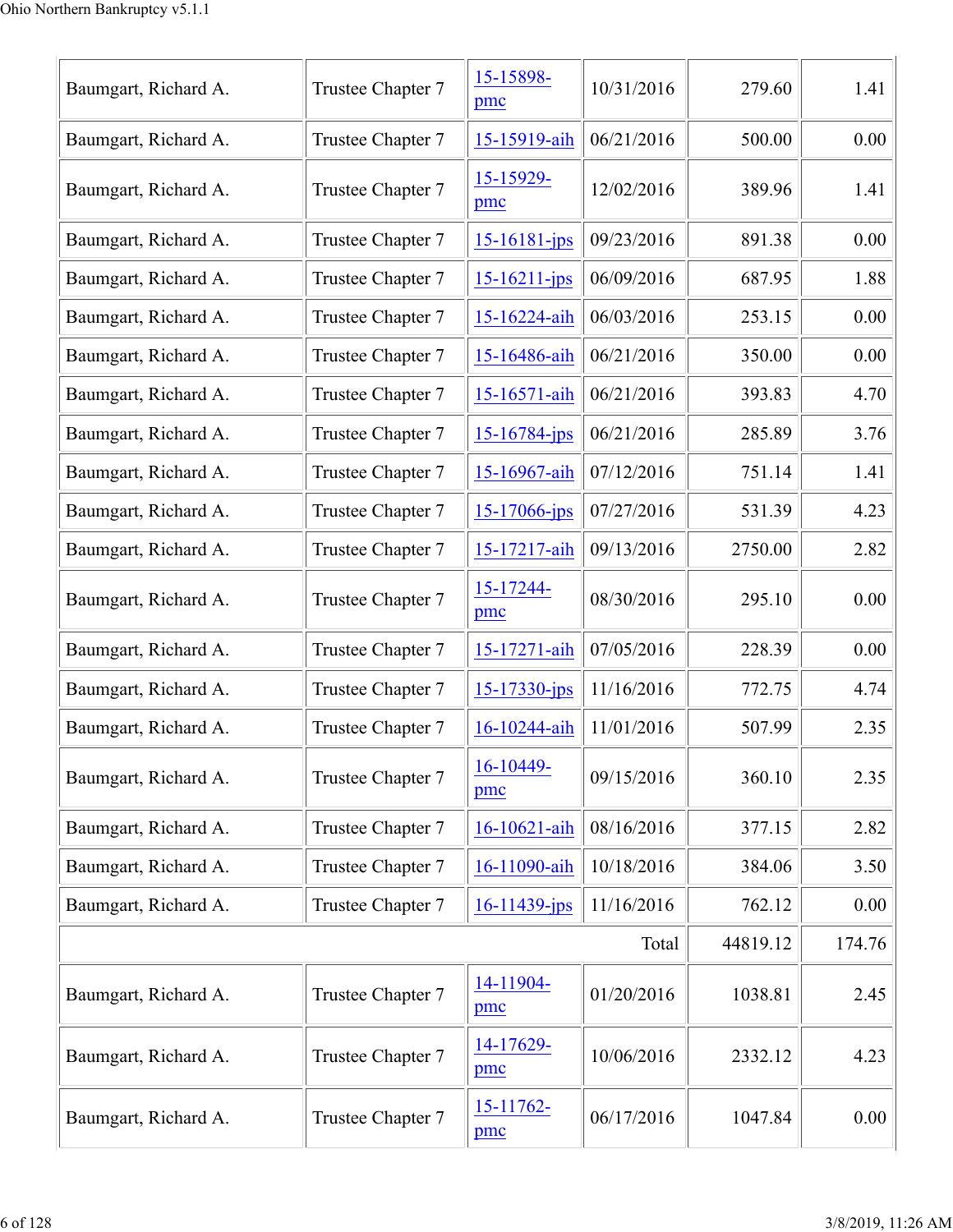| Baumgart, Richard A.     | Trustee Chapter 7  | 15-11764-<br>pmc              | 07/11/2016 | 587.50  | 0.00   |
|--------------------------|--------------------|-------------------------------|------------|---------|--------|
| Baumgart, Richard A.     | Trustee Chapter 7  | 15-12783-<br>pmc              | 01/20/2016 | 875.00  | 1.47   |
| Baumgart, Richard A.     | Trustee Chapter 7  | 15-14848-<br>pmc              | 09/15/2016 | 1900.11 | 1.88   |
| Baumgart, Richard A.     | Trustee Chapter 7  | 15-15460-<br>pmc              | 05/13/2016 | 508.00  | 0.00   |
| Baumgart, Richard A.     | Trustee Chapter 7  | $15 - 15567 -$<br>pmc         | 08/30/2016 | 350.02  | 0.00   |
| Baumgart, Richard A.     | Trustee Chapter 7  | $15 - 16435$<br>pmc           | 12/02/2016 | 1352.34 | 3.29   |
|                          |                    |                               | Total      | 9991.74 | 13.32  |
| Baumgart, Richard A.     | Trustee's Attorney | $15 - 16435$<br>pmc           | 12/02/2016 | 442.00  | 0.00   |
|                          |                    |                               | Total      | 442.00  | 0.00   |
| Baumgartner-Novak, Patti | Trustee Chapter 7  | 11-31525-<br>maw              | 07/11/2016 | 4679.00 | 176.00 |
| Baumgartner-Novak, Patti | Trustee Chapter 7  | 13-33855-<br>maw              | 04/29/2016 | 6434.83 | 32.78  |
| Baumgartner-Novak, Patti | Trustee Chapter 7  | 14-30027-<br>$_{\rm 1\!P\!S}$ | 10/20/2016 | 424.45  | 11.07  |
| Baumgartner-Novak, Patti | Trustee Chapter 7  | 14-32237-<br>maw              | 08/01/2016 | 1795.32 | 18.78  |
| Baumgartner-Novak, Patti | Trustee Chapter 7  | 14-32790-<br>maw              | 03/07/2016 | 225.59  | 14.44  |
| Baumgartner-Novak, Patti | Trustee's Attorney | 14-32963-<br>maw              | 01/27/2016 | 405.00  | 0.00   |
| Baumgartner-Novak, Patti | Trustee Chapter 7  | 14-32963-<br>maw              | 05/13/2016 | 1000.00 | 280.49 |
| Baumgartner-Novak, Patti | Trustee Chapter 7  | 14-33592-<br>maw              | 06/27/2016 | 572.94  | 14.45  |
| Baumgartner-Novak, Patti | Trustee Chapter 7  | 14-34180-<br>maw              | 02/05/2016 | 1430.64 | 12.08  |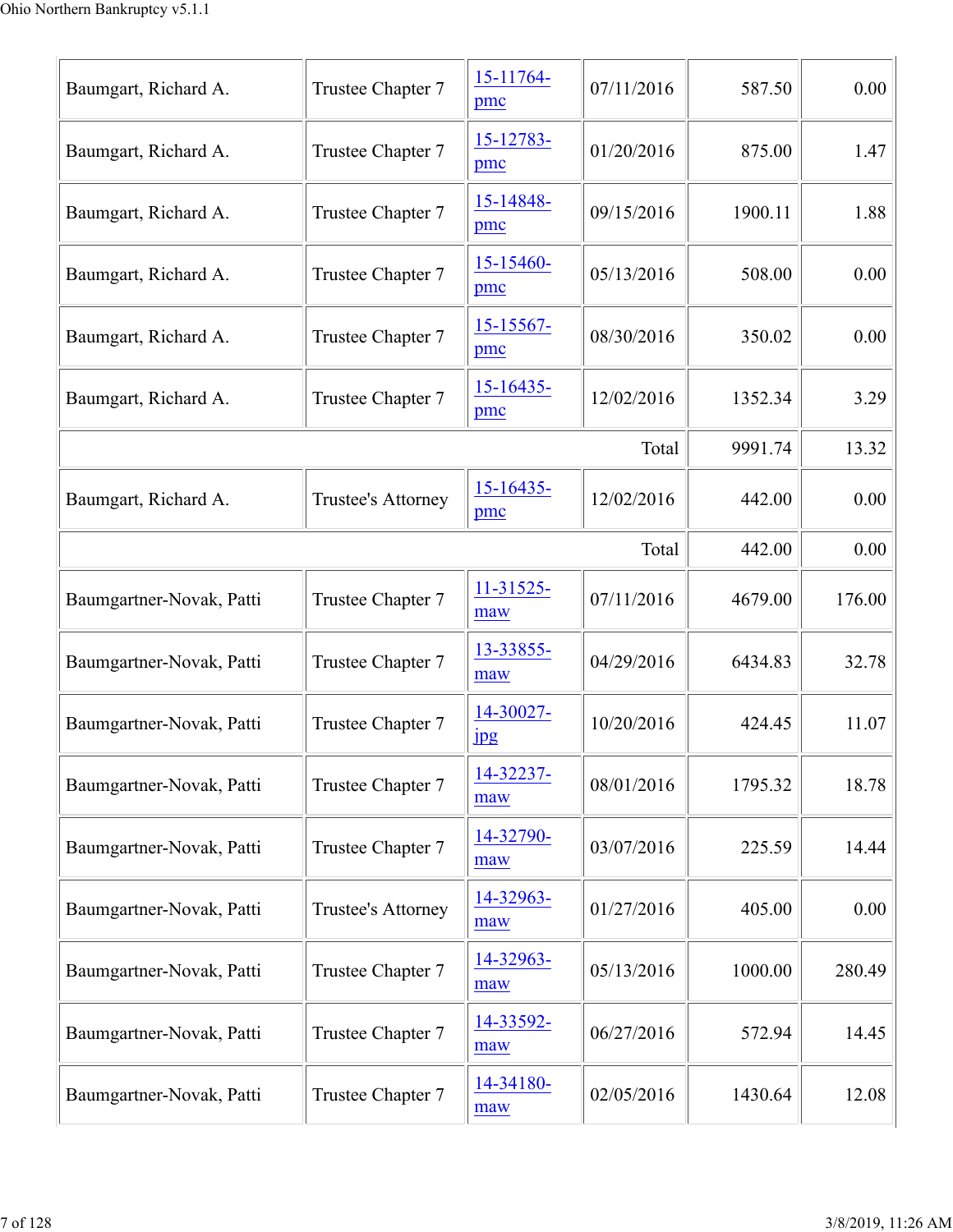| Baumgartner-Novak, Patti | Trustee Chapter 7  | 14-34449-<br>$_{\rm 1\,}$          | 02/26/2016 | 51.68   | 19.91 |
|--------------------------|--------------------|------------------------------------|------------|---------|-------|
| Baumgartner-Novak, Patti | Trustee Chapter 7  | 14-34603-<br>maw                   | 03/14/2016 | 1326.76 | 16.26 |
| Baumgartner-Novak, Patti | Trustee Chapter 7  | 15-30319-<br>$_{\rm 1pg}$          | 04/26/2016 | 235.74  | 12.80 |
| Baumgartner-Novak, Patti | Trustee Chapter 7  | 15-30372-<br>jpg                   | 08/26/2016 | 2645.83 | 20.00 |
| Baumgartner-Novak, Patti | Trustee Chapter 7  | 15-30650-<br>maw                   | 01/19/2016 | 2772.60 | 60.80 |
| Baumgartner-Novak, Patti | Trustee Chapter 7  | 15-30781-<br>maw                   | 02/16/2016 | 1683.50 | 83.06 |
| Baumgartner-Novak, Patti | Trustee's Attorney | 15-30799-<br>maw                   | 04/12/2016 | 150.00  | 0.00  |
| Baumgartner-Novak, Patti | Trustee Chapter 7  | 15-30799-<br>maw                   | 05/18/2016 | 499.27  | 18.66 |
| Baumgartner-Novak, Patti | Trustee Chapter 7  | 15-30915-<br>maw                   | 09/07/2016 | 350.00  | 17.47 |
| Baumgartner-Novak, Patti | Trustee Chapter 7  | 15-31064-<br>$_{\rm 1pg}$          | 01/07/2016 | 1027.35 | 14.15 |
| Baumgartner-Novak, Patti | Trustee Chapter 7  | $15 - 31201 -$<br>$_{\rm 1pg}$     | 03/07/2016 | 765.00  | 18.40 |
| Baumgartner-Novak, Patti | Trustee Chapter 7  | 15-31234-<br>$_{\rm 1pg}$          | 07/05/2016 | 930.00  | 16.06 |
| Baumgartner-Novak, Patti | Trustee Chapter 7  | 15-31289-<br>jpg                   | 08/11/2016 | 630.00  | 18.94 |
| Baumgartner-Novak, Patti | Trustee Chapter 7  | $15 - 31522 -$<br>$_{\rm 1\!P\!S}$ | 04/22/2016 | 963.63  | 10.39 |
| Baumgartner-Novak, Patti | Trustee Chapter 7  | 15-31559-<br>$_{\rm 1pg}$          | 01/20/2016 | 270.69  | 17.29 |
| Baumgartner-Novak, Patti | Trustee Chapter 7  | 15-31583-<br>$_{\rm 1pg}$          | 04/11/2016 | 1396.12 | 14.04 |
| Baumgartner-Novak, Patti | Trustee Chapter 7  | 15-31628-<br>$_{\rm 1\!P\!S}$      | 03/22/2016 | 1040.00 | 19.28 |
| Baumgartner-Novak, Patti | Trustee Chapter 7  | 15-31644-<br>$_{\rm 1\!P\!S}$      | 01/14/2016 | 429.68  | 13.66 |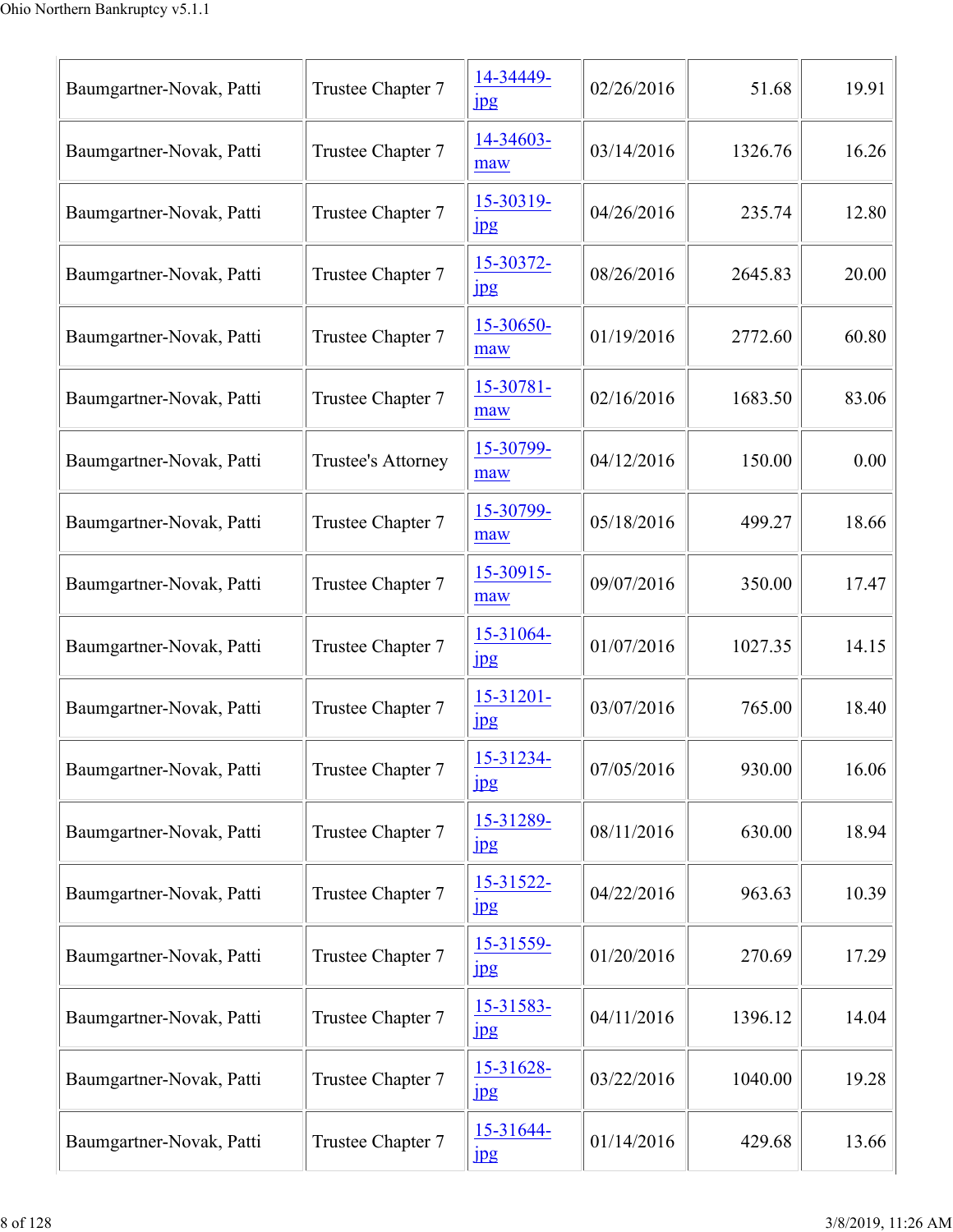| Baumgartner-Novak, Patti | Trustee Chapter 7 | 15-31670-<br>maw              | 05/25/2016 | 472.50  | 13.78 |
|--------------------------|-------------------|-------------------------------|------------|---------|-------|
| Baumgartner-Novak, Patti | Trustee Chapter 7 | 15-31704-<br>maw              | 01/14/2016 | 433.98  | 18.09 |
| Baumgartner-Novak, Patti | Trustee Chapter 7 | 15-31767-<br>maw              | 06/13/2016 | 500.00  | 16.73 |
| Baumgartner-Novak, Patti | Trustee Chapter 7 | 15-31897-<br>maw              | 03/07/2016 | 298.88  | 12.39 |
| Baumgartner-Novak, Patti | Trustee Chapter 7 | 15-31903-<br>$_{\rm 1\,}$     | 01/20/2016 | 293.93  | 12.57 |
| Baumgartner-Novak, Patti | Trustee Chapter 7 | 15-31909-<br>$_{\rm 1\!P\!S}$ | 01/12/2016 | 356.19  | 17.69 |
| Baumgartner-Novak, Patti | Trustee Chapter 7 | 15-31910-<br>$\frac{1}{2}$    | 03/28/2016 | 520.00  | 16.04 |
| Baumgartner-Novak, Patti | Trustee Chapter 7 | 15-32003-<br>maw              | 09/20/2016 | 900.00  | 14.71 |
| Baumgartner-Novak, Patti | Trustee Chapter 7 | 15-32045-<br>maw              | 01/25/2016 | 1600.00 | 16.93 |
| Baumgartner-Novak, Patti | Trustee Chapter 7 | 15-32048-<br>jpg              | 02/17/2016 | 1447.50 | 87.07 |
| Baumgartner-Novak, Patti | Trustee Chapter 7 | 15-32211-<br>maw              | 06/06/2016 | 314.75  | 14.72 |
| Baumgartner-Novak, Patti | Trustee Chapter 7 | 15-32245-<br>maw              | 06/13/2016 | 1059.31 | 15.71 |
| Baumgartner-Novak, Patti | Trustee Chapter 7 | 15-32327-<br>maw              | 02/16/2016 | 1443.31 | 16.93 |
| Baumgartner-Novak, Patti | Trustee Chapter 7 | 15-32338-<br>$_{\rm 1\!P\!S}$ | 02/17/2016 | 405.68  | 14.64 |
| Baumgartner-Novak, Patti | Trustee Chapter 7 | 15-32353-<br>$\frac{1}{2}$    | 12/09/2016 | 1477.75 | 65.37 |
| Baumgartner-Novak, Patti | Trustee Chapter 7 | 15-32428-<br>$_{\rm 1\!P\!S}$ | 04/29/2016 | 511.98  | 15.31 |
| Baumgartner-Novak, Patti | Trustee Chapter 7 | 15-32433-<br>$_{\rm 1\!P\!S}$ | 05/31/2016 | 784.06  | 15.92 |
| Baumgartner-Novak, Patti | Trustee Chapter 7 | 15-32470-<br>jpg              | 06/13/2016 | 750.00  | 17.19 |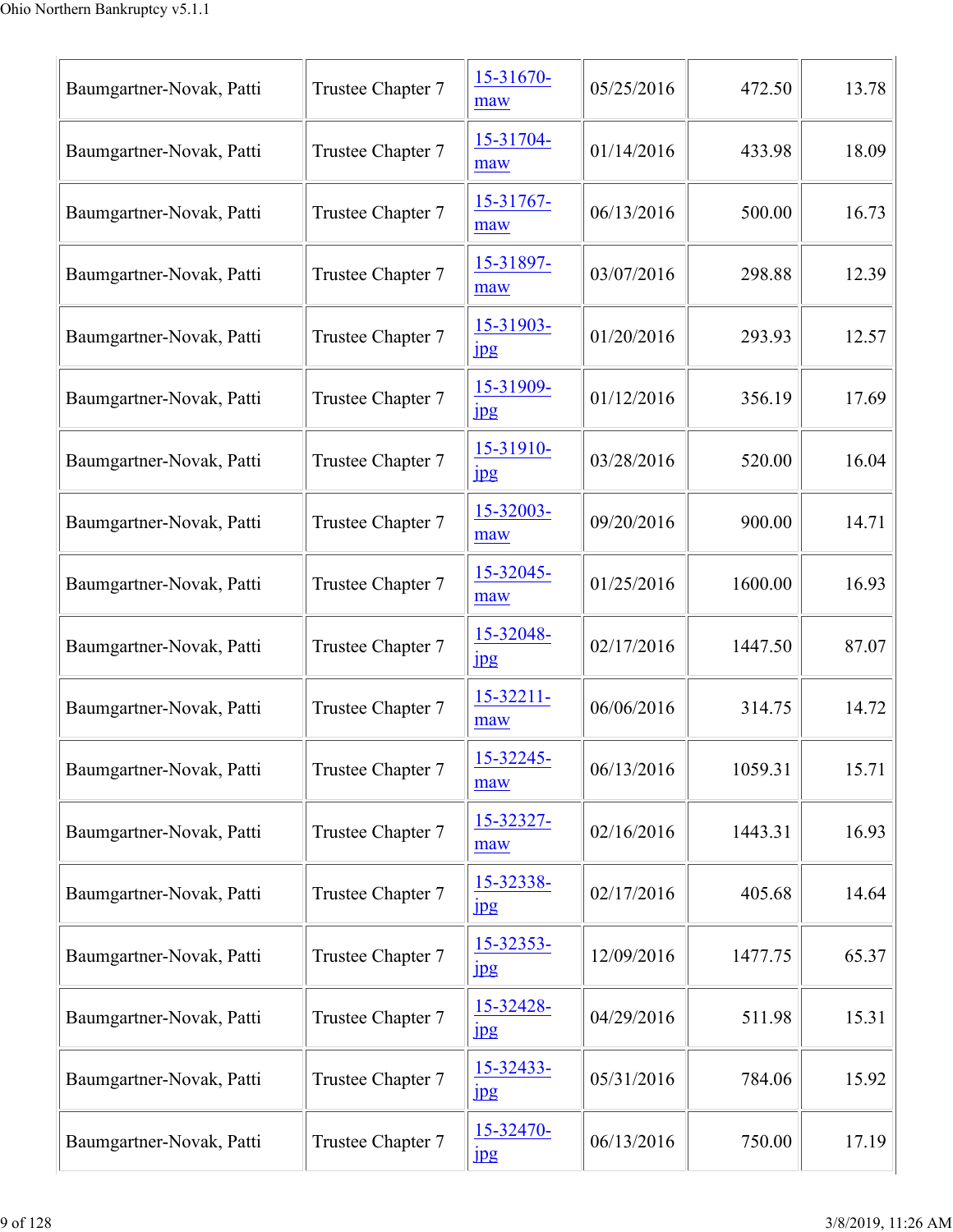| Baumgartner-Novak, Patti | Trustee Chapter 7 | 15-32479-<br>$_{\rm 1pg}$     | 05/02/2016 | 767.10  | 11.88 |
|--------------------------|-------------------|-------------------------------|------------|---------|-------|
| Baumgartner-Novak, Patti | Trustee Chapter 7 | 15-32556-<br>$_{\rm 1pg}$     | 04/25/2016 | 1168.21 | 14.15 |
| Baumgartner-Novak, Patti | Trustee Chapter 7 | 15-32649-<br>maw              | 09/07/2016 | 135.00  | 8.70  |
| Baumgartner-Novak, Patti | Trustee Chapter 7 | 15-32703-<br>maw              | 06/28/2016 | 891.93  | 13.77 |
| Baumgartner-Novak, Patti | Trustee Chapter 7 | 15-32730-<br>maw              | 11/07/2016 | 892.19  | 17.38 |
| Baumgartner-Novak, Patti | Trustee Chapter 7 | 15-32785-<br>$_{\rm 1\!P\!S}$ | 03/30/2016 | 484.74  | 13.75 |
| Baumgartner-Novak, Patti | Trustee Chapter 7 | 15-33028-<br>maw              | 04/19/2016 | 546.36  | 11.88 |
| Baumgartner-Novak, Patti | Trustee Chapter 7 | 15-33045-<br>maw              | 09/07/2016 | 424.92  | 14.25 |
| Baumgartner-Novak, Patti | Trustee Chapter 7 | 15-33073-<br>jpg              | 05/16/2016 | 413.93  | 18.92 |
| Baumgartner-Novak, Patti | Trustee Chapter 7 | 15-33103-<br>maw              | 09/02/2016 | 1057.71 | 18.59 |
| Baumgartner-Novak, Patti | Trustee Chapter 7 | 15-33190-<br>$\mathbf{u}$     | 05/17/2016 | 1079.78 | 19.72 |
| Baumgartner-Novak, Patti | Trustee Chapter 7 | 15-33196-<br>jpg              | 06/20/2016 | 1113.70 | 26.91 |
| Baumgartner-Novak, Patti | Trustee Chapter 7 | 15-33204-<br>$_{\rm 1\!P\!S}$ | 05/31/2016 | 863.79  | 16.79 |
| Baumgartner-Novak, Patti | Trustee Chapter 7 | 15-33301-<br>maw              | 05/25/2016 | 989.60  | 20.21 |
| Baumgartner-Novak, Patti | Trustee Chapter 7 | 15-33355-<br>$_{\rm jpg}$     | 06/13/2016 | 350.00  | 14.31 |
| Baumgartner-Novak, Patti | Trustee Chapter 7 | 15-33357-<br>maw              | 06/21/2016 | 1369.46 | 17.79 |
| Baumgartner-Novak, Patti | Trustee Chapter 7 | 15-33371-<br>$_{\rm 1\!P\!S}$ | 07/18/2016 | 191.35  | 12.24 |
| Baumgartner-Novak, Patti | Trustee Chapter 7 | 15-33378-<br>maw              | 05/25/2016 | 725.45  | 13.65 |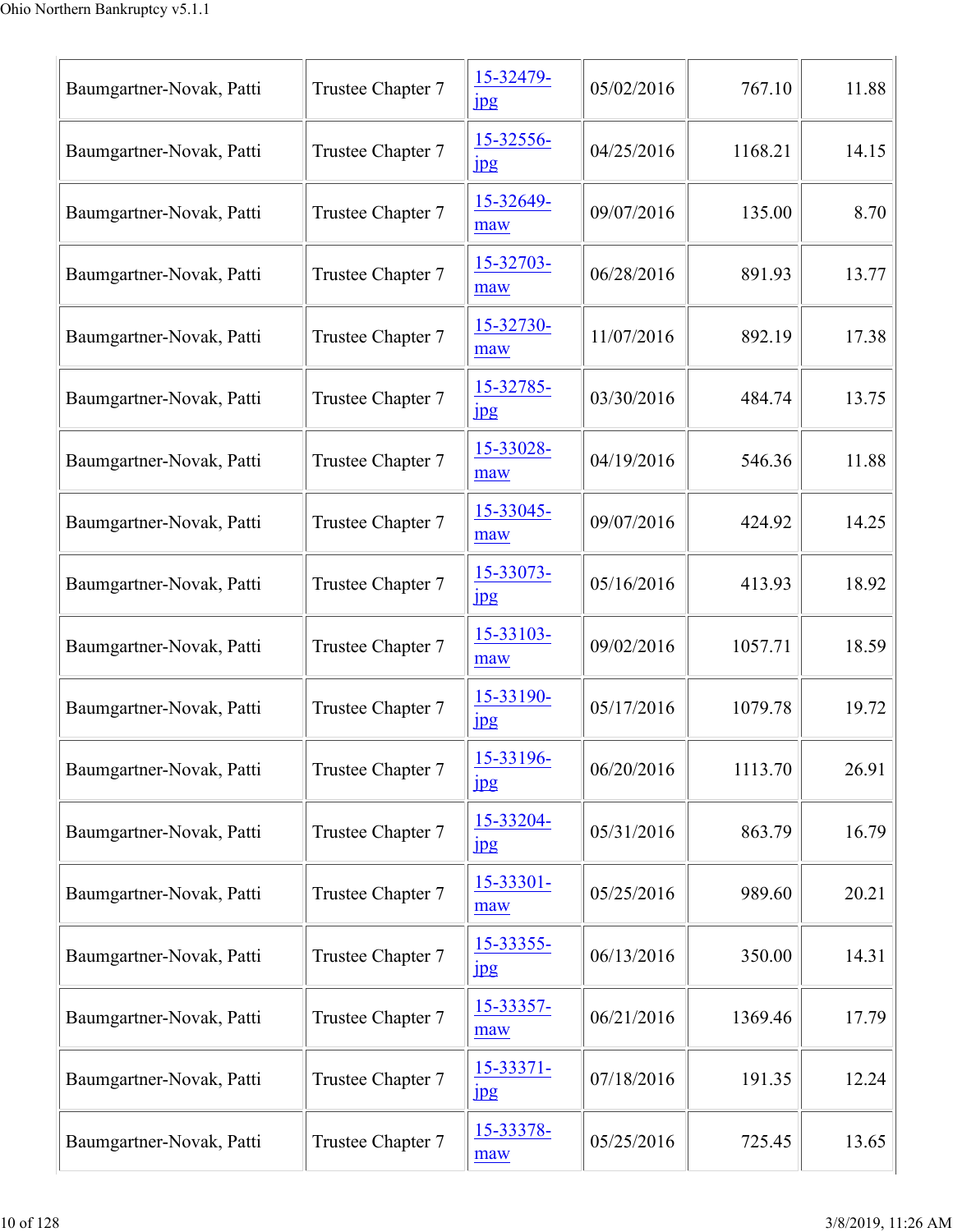| Baumgartner-Novak, Patti | Trustee Chapter 7 | 15-33405-<br>maw              | 06/06/2016 | 563.27  | 15.73 |
|--------------------------|-------------------|-------------------------------|------------|---------|-------|
| Baumgartner-Novak, Patti | Trustee Chapter 7 | 15-33421-<br>maw              | 07/29/2016 | 551.88  | 18.00 |
| Baumgartner-Novak, Patti | Trustee Chapter 7 | 15-33529-<br>$_{\rm 1\!P\!S}$ | 09/20/2016 | 1005.14 | 17.12 |
| Baumgartner-Novak, Patti | Trustee Chapter 7 | 15-33530-<br>jpg              | 08/22/2016 | 390.00  | 14.25 |
| Baumgartner-Novak, Patti | Trustee Chapter 7 | 15-33638-<br>maw              | 07/19/2016 | 407.12  | 15.86 |
| Baumgartner-Novak, Patti | Trustee Chapter 7 | 15-33663-<br>$_{\rm 1\!P\!S}$ | 06/21/2016 | 734.64  | 19.07 |
| Baumgartner-Novak, Patti | Trustee Chapter 7 | 15-33673-<br>maw              | 07/05/2016 | 450.00  | 19.76 |
| Baumgartner-Novak, Patti | Trustee Chapter 7 | 15-33680-<br>maw              | 07/18/2016 | 312.50  | 12.91 |
| Baumgartner-Novak, Patti | Trustee Chapter 7 | 15-33706-<br>maw              | 06/21/2016 | 954.25  | 16.99 |
| Baumgartner-Novak, Patti | Trustee Chapter 7 | 15-33727-<br>maw              | 10/19/2016 | 365.21  | 11.77 |
| Baumgartner-Novak, Patti | Trustee Chapter 7 | 15-33735-<br>$_{\rm 1pg}$     | 06/27/2016 | 1425.65 | 15.78 |
| Baumgartner-Novak, Patti | Trustee Chapter 7 | 15-33763-<br>$_{\rm 1pg}$     | 07/06/2016 | 669.97  | 17.13 |
| Baumgartner-Novak, Patti | Trustee Chapter 7 | 15-33840-<br>maw              | 07/08/2016 | 308.73  | 12.51 |
| Baumgartner-Novak, Patti | Trustee Chapter 7 | 15-33915-<br>$_{\rm 1\!P\!S}$ | 07/18/2016 | 816.09  | 15.79 |
| Baumgartner-Novak, Patti | Trustee Chapter 7 | 15-33937-<br>$_{\rm 1\!P\!S}$ | 07/18/2016 | 1266.37 | 21.82 |
| Baumgartner-Novak, Patti | Trustee Chapter 7 | 15-33979-<br>$_{\rm 1\!P\!S}$ | 09/30/2016 | 2036.79 | 16.65 |
| Baumgartner-Novak, Patti | Trustee Chapter 7 | 15-34005-<br>$_{\rm 1\!P\!S}$ | 08/01/2016 | 537.65  | 15.86 |
| Baumgartner-Novak, Patti | Trustee Chapter 7 | 15-34011-jpg                  | 08/11/2016 | 827.34  | 21.82 |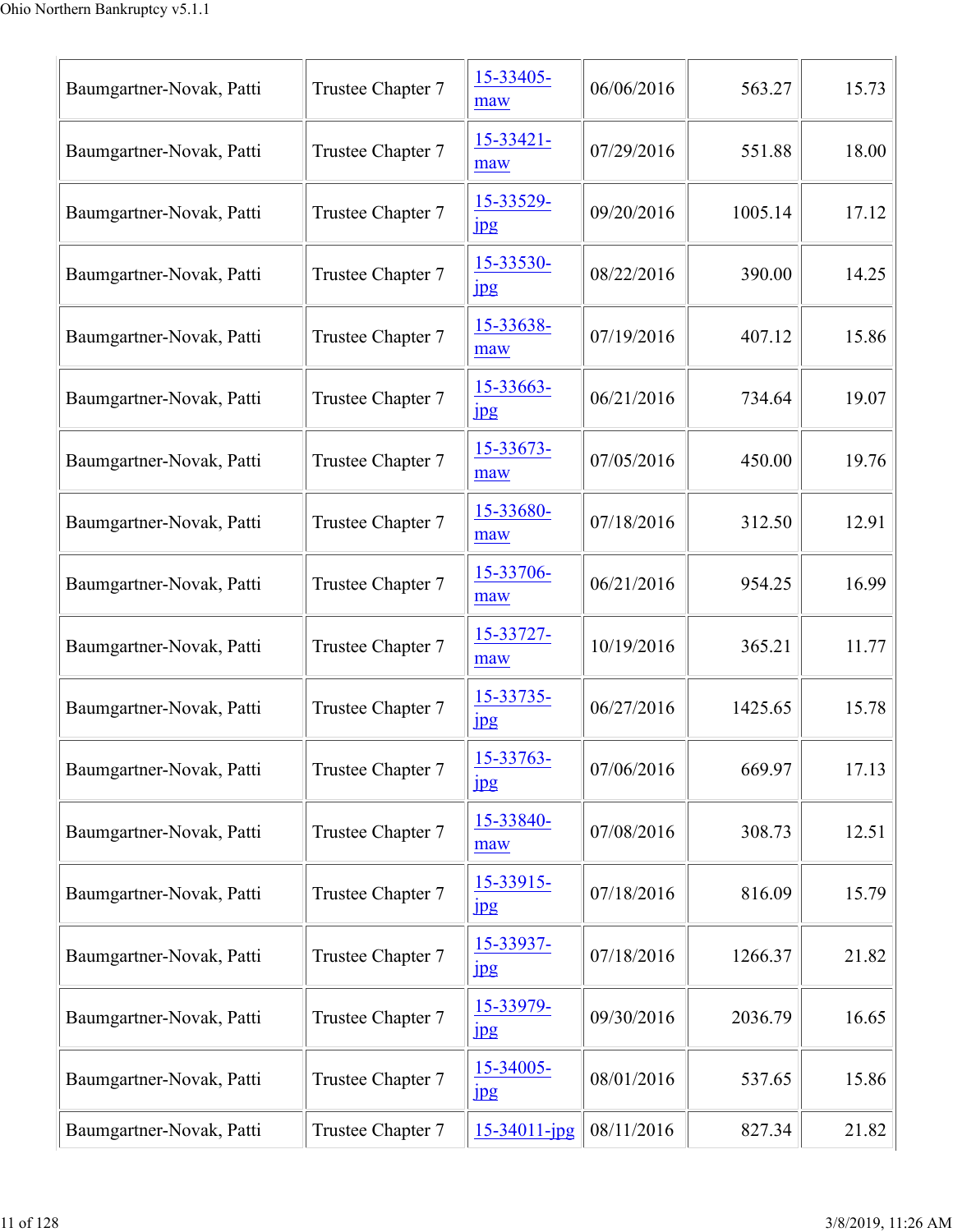| Baumgartner-Novak, Patti | Trustee Chapter 7 | 15-34018-<br>maw              | 08/03/2016 | 689.28  | 15.72  |
|--------------------------|-------------------|-------------------------------|------------|---------|--------|
| Baumgartner-Novak, Patti | Trustee Chapter 7 | 15-34040-<br>maw              | 07/29/2016 | 680.30  | 16.59  |
| Baumgartner-Novak, Patti | Trustee Chapter 7 | 16-30063-<br>$_{\rm 1pg}$     | 09/20/2016 | 1412.64 | 18.60  |
| Baumgartner-Novak, Patti | Trustee Chapter 7 | 16-30098-<br>maw              | 09/02/2016 | 289.50  | 10.97  |
| Baumgartner-Novak, Patti | Trustee Chapter 7 | 16-30287-<br>$_{\rm 1\!P\!S}$ | 10/19/2016 | 318.74  | 18.00  |
| Baumgartner-Novak, Patti | Trustee Chapter 7 | 16-30319-<br>maw              | 11/30/2016 | 564.02  | 15.72  |
| Baumgartner-Novak, Patti | Trustee Chapter 7 | 16-30403-<br>maw              | 10/04/2016 | 400.44  | 16.39  |
| Baumgartner-Novak, Patti | Trustee Chapter 7 | 16-30427-<br>$_{\rm 1pg}$     | 12/27/2016 | 1059.81 | 122.57 |
| Baumgartner-Novak, Patti | Trustee Chapter 7 | 16-30550-<br>maw              | 10/03/2016 | 385.33  | 15.26  |
| Baumgartner-Novak, Patti | Trustee Chapter 7 | 16-30596-<br>$_{\rm 1\!P\!S}$ | 10/11/2016 | 462.64  | 14.92  |
| Baumgartner-Novak, Patti | Trustee Chapter 7 | 16-30597-<br>maw              | 11/07/2016 | 391.53  | 13.58  |
| Baumgartner-Novak, Patti | Trustee Chapter 7 | 16-30897-<br>$_{\rm 1pg}$     | 12/19/2016 | 390.00  | 13.24  |
| Baumgartner-Novak, Patti | Trustee Chapter 7 | 16-31020-<br>maw              | 11/07/2016 | 1281.74 | 17.32  |
| Baumgartner-Novak, Patti | Trustee Chapter 7 | $16 - 31147$<br>maw           | 11/30/2016 | 375.00  | 11.77  |
| Baumgartner-Novak, Patti | Trustee Chapter 7 | 16-31252-<br>$_{\rm 1\!P\!S}$ | 11/21/2016 | 482.17  | 14.38  |
| Baumgartner-Novak, Patti | Trustee Chapter 7 | 16-31490-<br>maw              | 12/12/2016 | 459.29  | 18.42  |
| Baumgartner-Novak, Patti | Trustee Chapter 7 | $16 - 31512$<br>jpg           | 12/12/2016 | 375.00  | 12.58  |
| Baumgartner-Novak, Patti | Trustee Chapter 7 | 16-31533-<br>maw              | 12/20/2016 | 354.73  | 13.18  |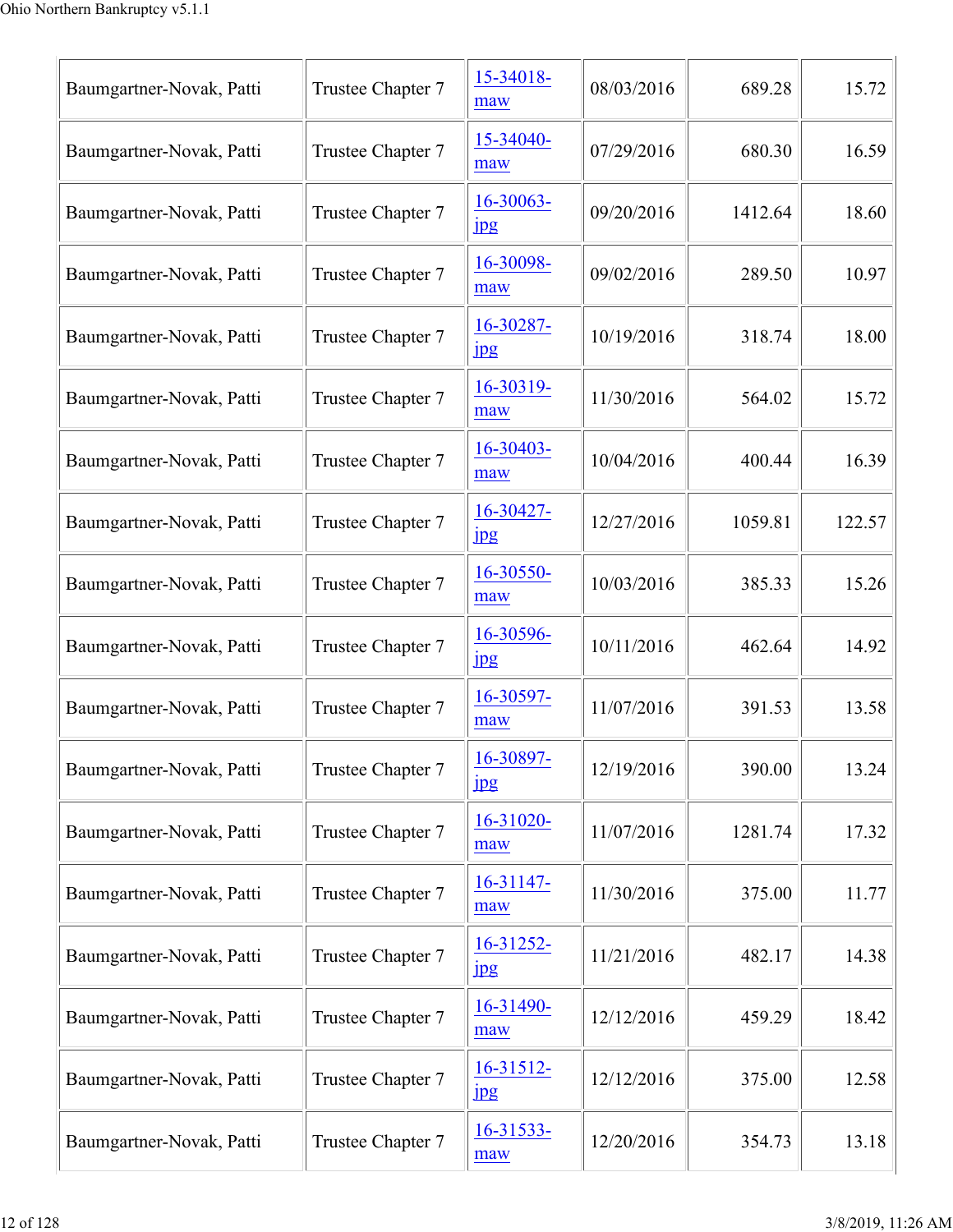|                          | 85165.42                  | 2315.97          |            |          |        |
|--------------------------|---------------------------|------------------|------------|----------|--------|
| Beatrice, Mark A.        | Trustee Chapter 7         | 13-42345-kw      | 11/09/2016 | 5250.00  | 17.52  |
| Beatrice, Mark A.        | Trustee Chapter 7         | 14-41605-kw      | 04/13/2016 | 2276.28  | 8.66   |
|                          |                           |                  | Total      | 7526.28  | 26.18  |
| Belfance, Kathryn A.     | <b>Trustee's Attorney</b> | 13-53415-<br>amk | 03/06/2016 | 3565.00  | 0.00   |
| Belfance, Kathryn A.     | <b>Trustee's Attorney</b> | 14-51642-<br>amk | 11/08/2016 | 10740.00 | 455.00 |
| Belfance, Kathryn A.     | <b>Trustee's Attorney</b> | 15-51535-<br>amk | 07/10/2016 | 998.00   | 0.00   |
|                          |                           |                  | Total      | 15303.00 | 455.00 |
| Belfance, Kathryn A.     | <b>Trustee's Attorney</b> | 12-50553-<br>amk | 12/12/2016 | 5559.00  | 387.03 |
|                          |                           |                  | Total      | 5559.00  | 387.03 |
| Belfance Trustee, Kathry | Trustee Chapter 7         | 11-51598-<br>amk | 11/28/2016 | 13704.91 | 50.88  |
| Belfance Trustee, Kathry | Trustee Chapter 7         | 12-53080-<br>amk | 04/27/2016 | 855.38   | 192.50 |
| Belfance Trustee, Kathry | Trustee Chapter 7         | 13-51530-<br>amk | 12/30/2016 | 1250.00  | 109.68 |
| Belfance Trustee, Kathry | Trustee Chapter 7         | 13-52177-<br>amk | 11/21/2016 | 1250.00  | 41.20  |
| Belfance Trustee, Kathry | Trustee Chapter 7         | 13-52196-<br>amk | 03/01/2016 | 6196.39  | 246.35 |
| Belfance Trustee, Kathry | Trustee Chapter 7         | 13-53108-<br>amk | 04/27/2016 | 1309.36  | 6.00   |
| Belfance Trustee, Kathry | Trustee Chapter 7         | 13-53415-<br>amk | 04/05/2016 | 2450.19  | 70.66  |
| Belfance Trustee, Kathry | Trustee Chapter 7         | 13-53627-<br>amk | 06/17/2016 | 768.03   | 6.00   |
| Belfance Trustee, Kathry | Trustee Chapter 7         | 14-50906-<br>amk | 10/18/2016 | 1750.00  | 50.52  |
| Belfance Trustee, Kathry | Trustee Chapter 7         | 14-50910-<br>amk | 03/06/2016 | 750.00   | 49.12  |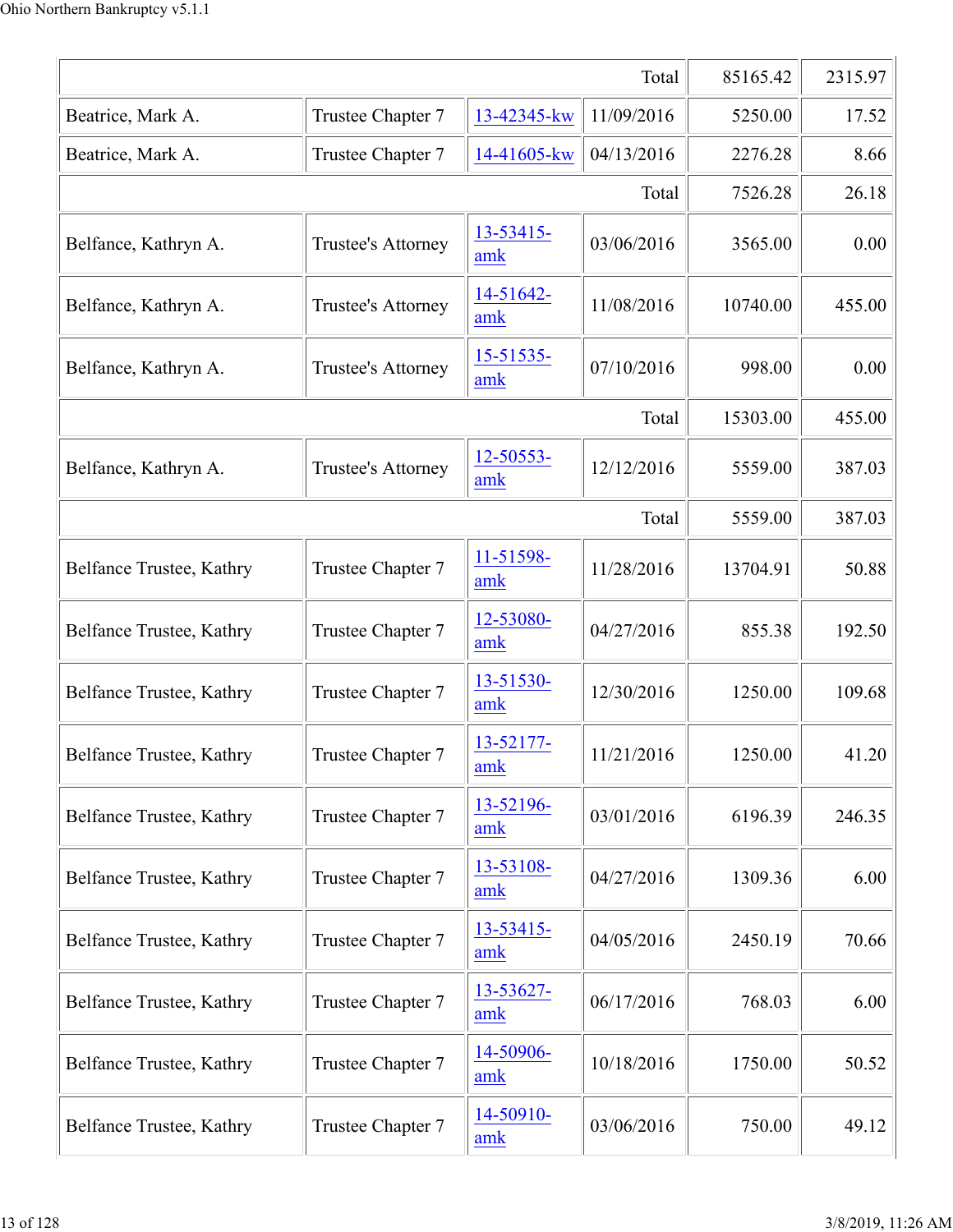| Belfance Trustee, Kathry | Trustee Chapter 7 | 14-51642-<br>amk      | 12/30/2016 | 4250.00 | 34.08 |
|--------------------------|-------------------|-----------------------|------------|---------|-------|
| Belfance Trustee, Kathry | Trustee Chapter 7 | 14-51749-<br>amk      | 01/25/2016 | 793.50  | 6.00  |
| Belfance Trustee, Kathry | Trustee Chapter 7 | 14-52549-<br>amk      | 07/09/2016 | 1488.78 | 26.24 |
| Belfance Trustee, Kathry | Trustee Chapter 7 | 14-53187-<br>amk      | 10/18/2016 | 291.47  | 6.00  |
| Belfance Trustee, Kathry | Trustee Chapter 7 | 14-53253-<br>amk      | 01/25/2016 | 844.97  | 6.00  |
| Belfance Trustee, Kathry | Trustee Chapter 7 | 15-50016-<br>amk      | 04/04/2016 | 974.70  | 15.72 |
| Belfance Trustee, Kathry | Trustee Chapter 7 | $15 - 50051 -$<br>amk | 01/25/2016 | 4150.00 | 82.13 |
| Belfance Trustee, Kathry | Trustee Chapter 7 | 15-50088-<br>amk      | 11/14/2016 | 406.08  | 6.00  |
| Belfance Trustee, Kathry | Trustee Chapter 7 | 15-50112-<br>amk      | 05/12/2016 | 453.20  | 6.00  |
| Belfance Trustee, Kathry | Trustee Chapter 7 | 15-50279-<br>amk      | 07/26/2016 | 679.67  | 6.00  |
| Belfance Trustee, Kathry | Trustee Chapter 7 | 15-50324-<br>amk      | 05/26/2016 | 176.21  | 6.00  |
| Belfance Trustee, Kathry | Trustee Chapter 7 | 15-50367-<br>amk      | 02/29/2016 | 625.00  | 20.96 |
| Belfance Trustee, Kathry | Trustee Chapter 7 | 15-50579-<br>amk      | 01/25/2016 | 996.90  | 6.00  |
| Belfance Trustee, Kathry | Trustee Chapter 7 | 15-50623-<br>amk      | 04/27/2016 | 448.71  | 6.00  |
| Belfance Trustee, Kathry | Trustee Chapter 7 | 15-50837-<br>amk      | 04/04/2016 | 350.00  | 57.04 |
| Belfance Trustee, Kathry | Trustee Chapter 7 | $15 - 51091 -$<br>amk | 08/15/2016 | 425.00  | 51.76 |
| Belfance Trustee, Kathry | Trustee Chapter 7 | 15-51270-<br>amk      | 02/22/2016 | 378.03  | 6.00  |
| Belfance Trustee, Kathry | Trustee Chapter 7 | 15-51371-<br>amk      | 04/04/2016 | 1750.00 | 26.24 |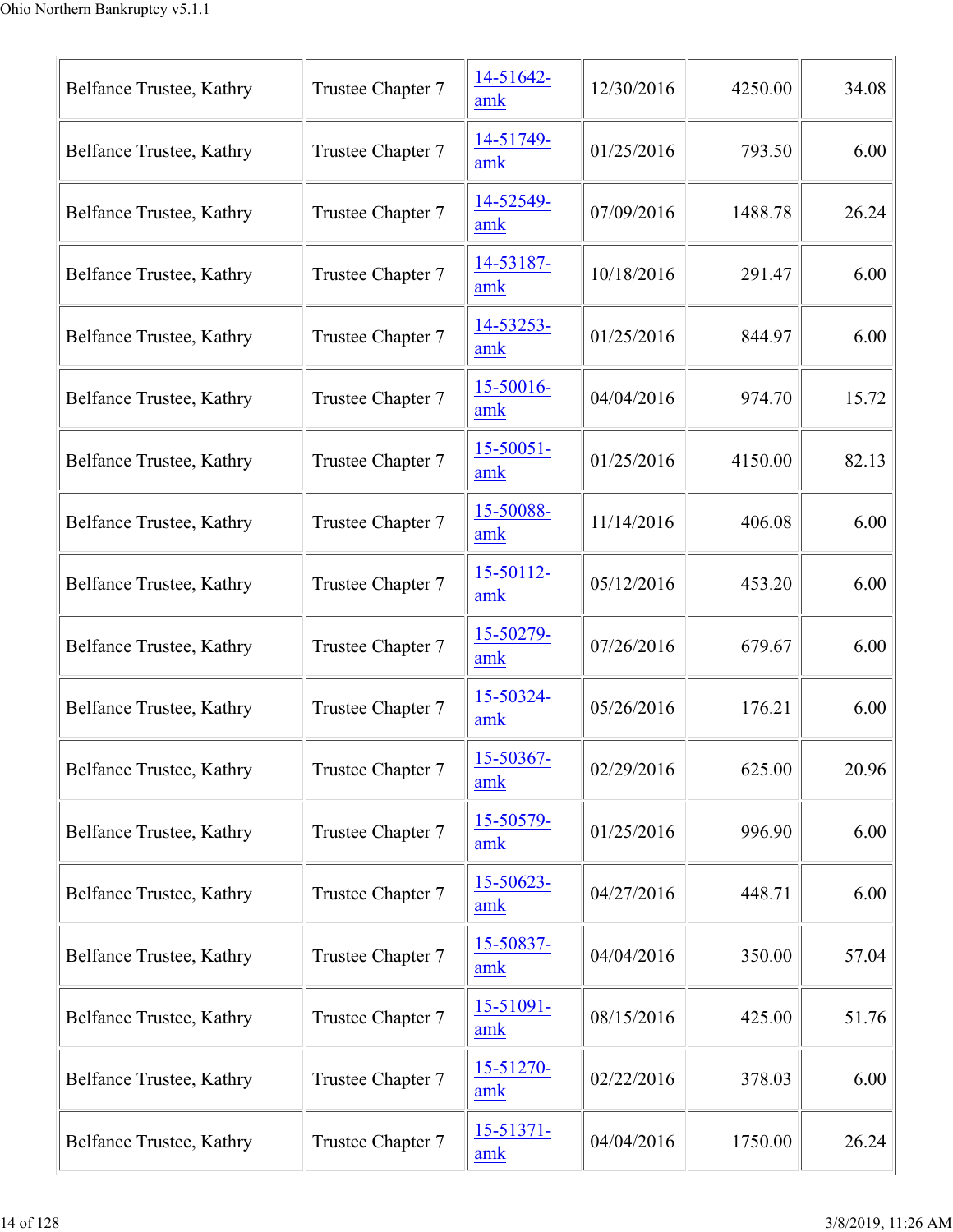| Belfance Trustee, Kathry | Trustee Chapter 7 | 15-51450-<br>amk      | 09/04/2016 | 500.00  | 37.68 |
|--------------------------|-------------------|-----------------------|------------|---------|-------|
| Belfance Trustee, Kathry | Trustee Chapter 7 | $15 - 51511 -$<br>amk | 10/27/2016 | 375.00  | 25.36 |
| Belfance Trustee, Kathry | Trustee Chapter 7 | 15-51535-<br>amk      | 08/12/2016 | 1520.88 | 6.00  |
| Belfance Trustee, Kathry | Trustee Chapter 7 | 15-51571-<br>amk      | 10/14/2016 | 300.00  | 21.84 |
| Belfance Trustee, Kathry | Trustee Chapter 7 | 15-51773-<br>amk      | 06/17/2016 | 880.25  | 6.00  |
| Belfance Trustee, Kathry | Trustee Chapter 7 | 15-51829-<br>amk      | 11/21/2016 | 608.60  | 6.00  |
| Belfance Trustee, Kathry | Trustee Chapter 7 | 15-51901-<br>amk      | 06/17/2016 | 733.93  | 6.00  |
| Belfance Trustee, Kathry | Trustee Chapter 7 | 15-51971-<br>amk      | 05/01/2016 | 368.75  | 38.56 |
| Belfance Trustee, Kathry | Trustee Chapter 7 | 15-52194-<br>amk      | 05/16/2016 | 526.02  | 6.00  |
| Belfance Trustee, Kathry | Trustee Chapter 7 | 15-52410-<br>amk      | 09/05/2016 | 1330.00 | 43.84 |
| Belfance Trustee, Kathry | Trustee Chapter 7 | 15-52540-<br>amk      | 09/04/2016 | 426.29  | 6.00  |
| Belfance Trustee, Kathry | Trustee Chapter 7 | 15-52575-<br>amk      | 05/26/2016 | 379.05  | 6.00  |
| Belfance Trustee, Kathry | Trustee Chapter 7 | 15-52596-<br>amk      | 08/11/2016 | 216.18  | 6.00  |
| Belfance Trustee, Kathry | Trustee Chapter 7 | 15-52634-<br>amk      | 08/11/2016 | 209.81  | 6.00  |
| Belfance Trustee, Kathry | Trustee Chapter 7 | 15-52686-<br>amk      | 07/28/2016 | 301.28  | 6.00  |
| Belfance Trustee, Kathry | Trustee Chapter 7 | 15-52764-<br>amk      | 10/17/2016 | 3186.24 | 65.36 |
| Belfance Trustee, Kathry | Trustee Chapter 7 | 15-52770-<br>amk      | 08/12/2016 | 558.36  | 6.00  |
| Belfance Trustee, Kathry | Trustee Chapter 7 | 15-52819-<br>amk      | 08/11/2016 | 540.93  | 6.00  |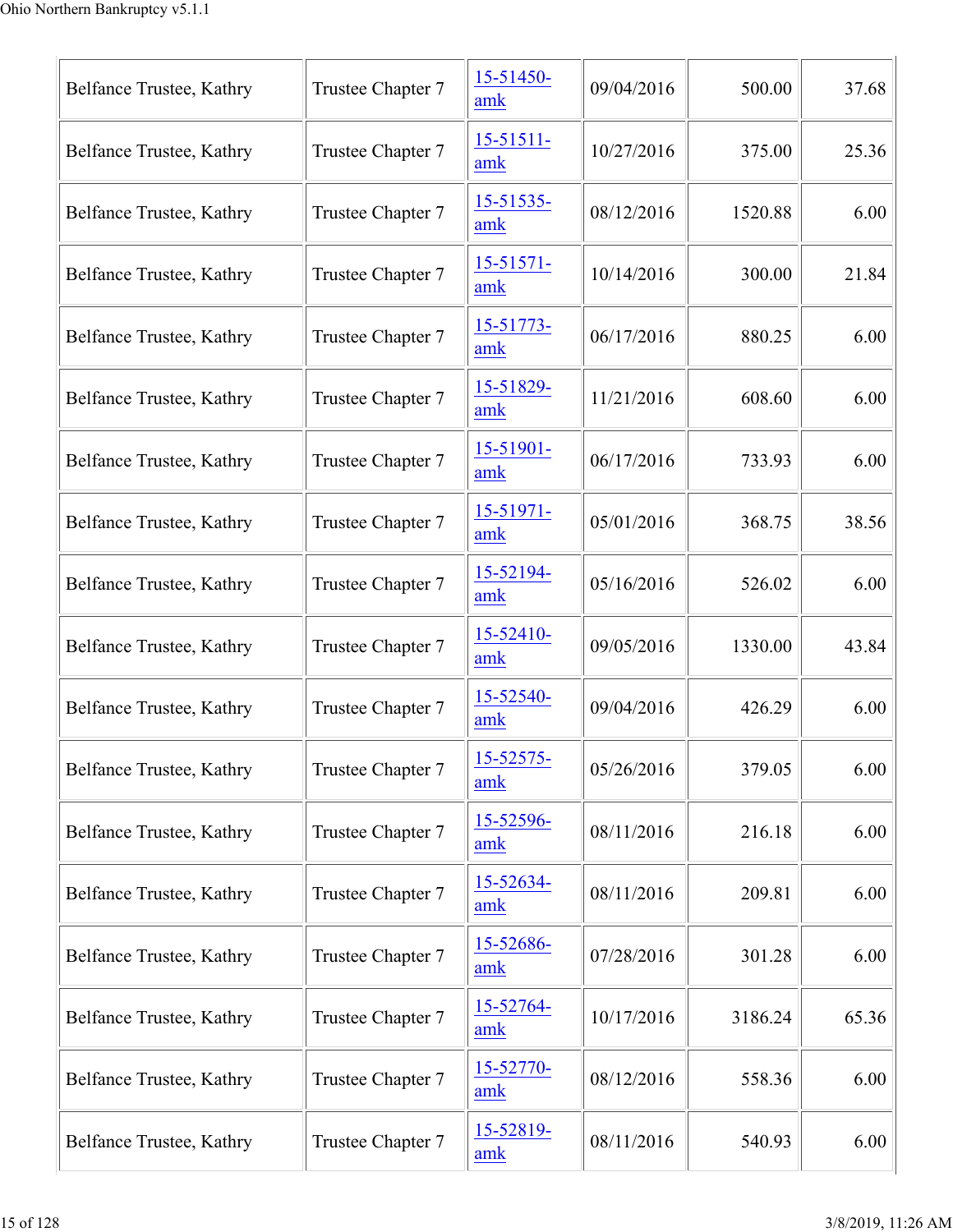| Belfance Trustee, Kathry | Trustee Chapter 7  | 15-52945-<br>amk      | 07/28/2016 | 302.03   | 6.00     |
|--------------------------|--------------------|-----------------------|------------|----------|----------|
| Belfance Trustee, Kathry | Trustee Chapter 7  | 15-53045-<br>amk      | 09/04/2016 | 521.99   | 6.00     |
| Belfance Trustee, Kathry | Trustee Chapter 7  | 15-53048-<br>amk      | 11/28/2016 | 208.57   | 6.00     |
| Belfance Trustee, Kathry | Trustee Chapter 7  | 15-53063-<br>amk      | 09/04/2016 | 285.33   | 6.00     |
| Belfance Trustee, Kathry | Trustee Chapter 7  | 16-50023-<br>amk      | 07/29/2016 | 353.94   | 6.00     |
| Belfance Trustee, Kathry | Trustee Chapter 7  | 16-50085-<br>amk      | 09/05/2016 | 455.39   | 6.00     |
| Belfance Trustee, Kathry | Trustee Chapter 7  | 16-50393-<br>amk      | 10/18/2016 | 468.85   | 6.00     |
| Belfance Trustee, Kathry | Trustee Chapter 7  | 16-50408-<br>amk      | 09/25/2016 | 342.13   | 6.00     |
| Belfance Trustee, Kathry | Trustee Chapter 7  | $16 - 50625 -$<br>amk | 12/30/2016 | 1719.36  | 6.00     |
| Belfance Trustee, Kathry | Trustee Chapter 7  | 16-50645-<br>amk      | 12/12/2016 | 195.93   | 6.00     |
| Belfance Trustee, Kathry | Trustee Chapter 7  | 16-50709-<br>amk      | 11/21/2016 | 206.88   | 6.00     |
| Belfance Trustee, Kathry | Trustee Chapter 7  | 16-50729-<br>amk      | 12/30/2016 | 402.50   | 6.00     |
| Belfance Trustee, Kathry | Trustee Chapter 7  | 16-50781-<br>amk      | 11/21/2016 | 414.30   | 6.00     |
| Belfance Trustee, Kathry | Trustee Chapter 7  | 16-50792-<br>amk      | 11/28/2016 | 286.78   | 6.00     |
|                          |                    |                       | Total      | 68892.03 | 1585.72  |
| Bergrin, Irving S.       | Trustee's Attorney | $11 - 13982$ -jps     | 01/20/2016 | 1700.00  | 0.00     |
| Bergrin, Irving S.       | Trustee's Attorney | 11-13982-jps          | 02/04/2016 | 1700.00  | 0.00     |
| Bergrin, Irving S.       | Trustee's Attorney | 15-10128-jps          | 01/26/2016 | 360.00   | 0.00     |
|                          |                    |                       | Total      | 3760.00  | 0.00     |
| <b>Bodine Perry LLC</b>  | Accountant         | 09-44845-aih          | 09/01/2016 | 1237.00  | $0.00\,$ |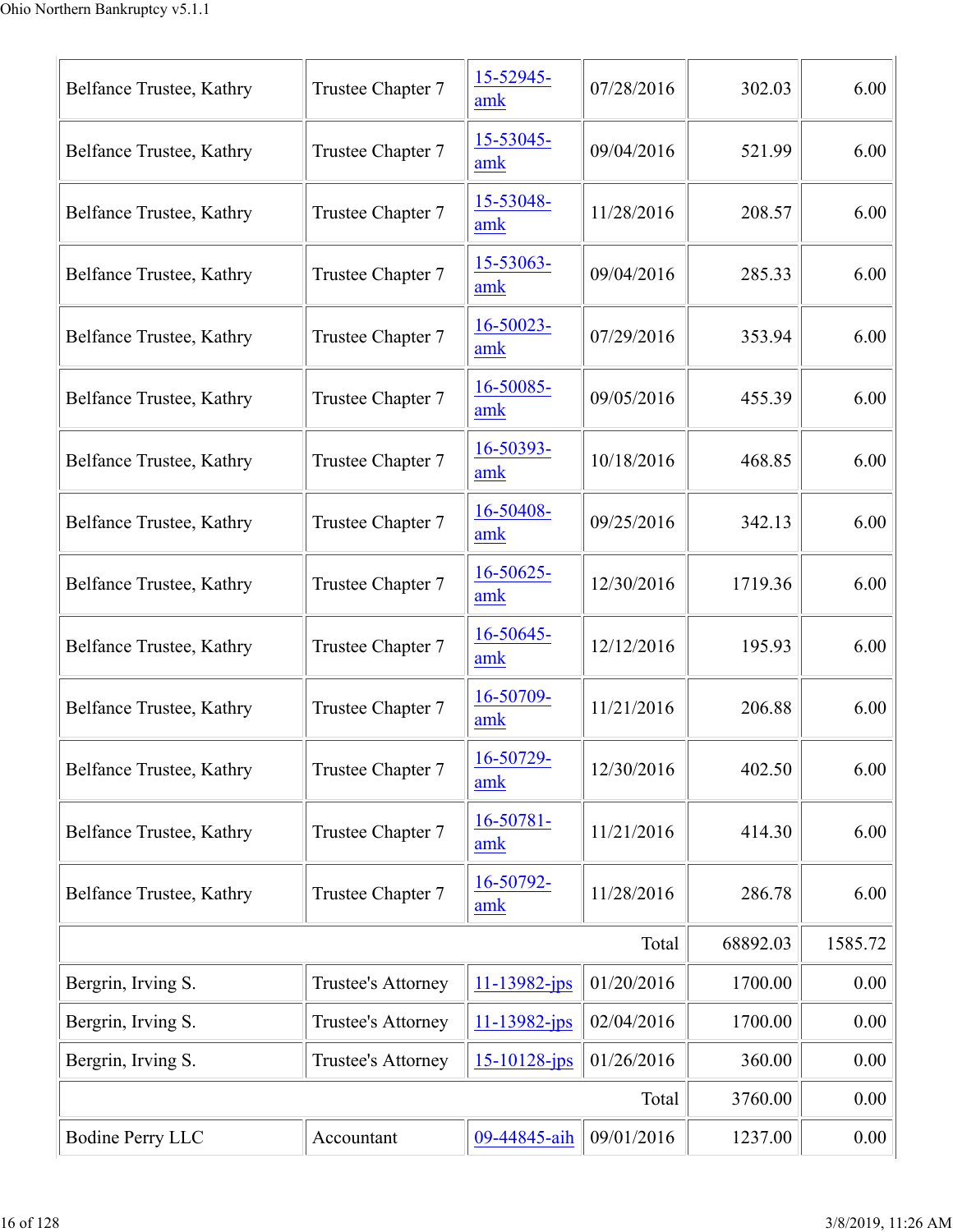|                         | 1237.00                   | 0.00             |            |          |       |
|-------------------------|---------------------------|------------------|------------|----------|-------|
| <b>Bodine Perry LLC</b> | Accountant                | 10-40706-aih     | 12/02/2016 | 695.00   | 0.00  |
| <b>Bodine Perry LLC</b> | Accountant                | 13-41734-kw      | 06/10/2016 | 595.00   | 0.00  |
| <b>Bodine Perry LLC</b> | Accountant                | 14-41602-kw      | 09/15/2016 | 215.00   | 0.00  |
|                         |                           |                  | Total      | 1505.00  | 0.00  |
| Bodine Perry, LLC       | Accountant                | 13-40061-kw      | 05/05/2016 | 400.00   | 0.00  |
|                         |                           |                  | Total      | 400.00   | 0.00  |
| Bogniard, Jason         | Appraiser                 | 15-52042-<br>amk | 06/15/2016 | 6628.50  | 0.00  |
|                         |                           |                  | Total      | 6628.50  | 0.00  |
| Bradley, Kate M.        | Creditor Comm.<br>Aty     | 16-50058-<br>amk | 07/20/2016 | 8357.00  | 38.11 |
| Bradley, Kate M.        | Creditor<br>Committee     | 16-50058-<br>amk | 09/13/2016 | 7046.00  | 46.33 |
|                         |                           |                  | Total      | 15403.00 | 84.44 |
| Brenneman, Karen        | Accountant                | 11-62280-rk      | 09/09/2016 | 1017.50  | 0.00  |
|                         |                           |                  | Total      | 1017.50  | 0.00  |
| Brennemen, Karen        | Accountant                | 10-64780-rk      | 09/23/2016 | 828.75   | 0.00  |
|                         |                           |                  | Total      | 828.75   | 0.00  |
| Brown, Joanne           | <b>Trustee's Attorney</b> | 13-16401-aih     | 04/19/2016 | 1669.25  | 0.00  |
| Brown, Joanne           | Trustee's Attorney        | 14-12156-jps     | 07/27/2016 | 847.50   | 0.00  |
|                         |                           |                  | Total      | 2516.75  | 0.00  |
| Brown, Virgil E.        | Trustee Chapter 7         | 11-13982-jps     | 02/04/2016 | 5291.77  | 44.21 |
| Brown, Virgil E.        | Trustee Chapter 7         | 12-15309-jps     | 12/21/2016 | 857.01   | 7.85  |
| Brown, Virgil E.        | Trustee Chapter 7         | 13-10706-<br>pmc | 05/02/2016 | 1544.63  | 31.17 |
| Brown, Virgil E.        | Trustee Chapter 7         | 13-16401-aih     | 04/19/2016 | 1279.35  | 75.15 |
| Brown, Virgil E.        | Trustee Chapter 7         | 14-10378-jps     | 04/26/2016 | 1898.79  | 40.66 |
| Brown, Virgil E.        | Trustee Chapter 7         | 14-10515-<br>pmc | 09/01/2016 | 1250.00  | 15.32 |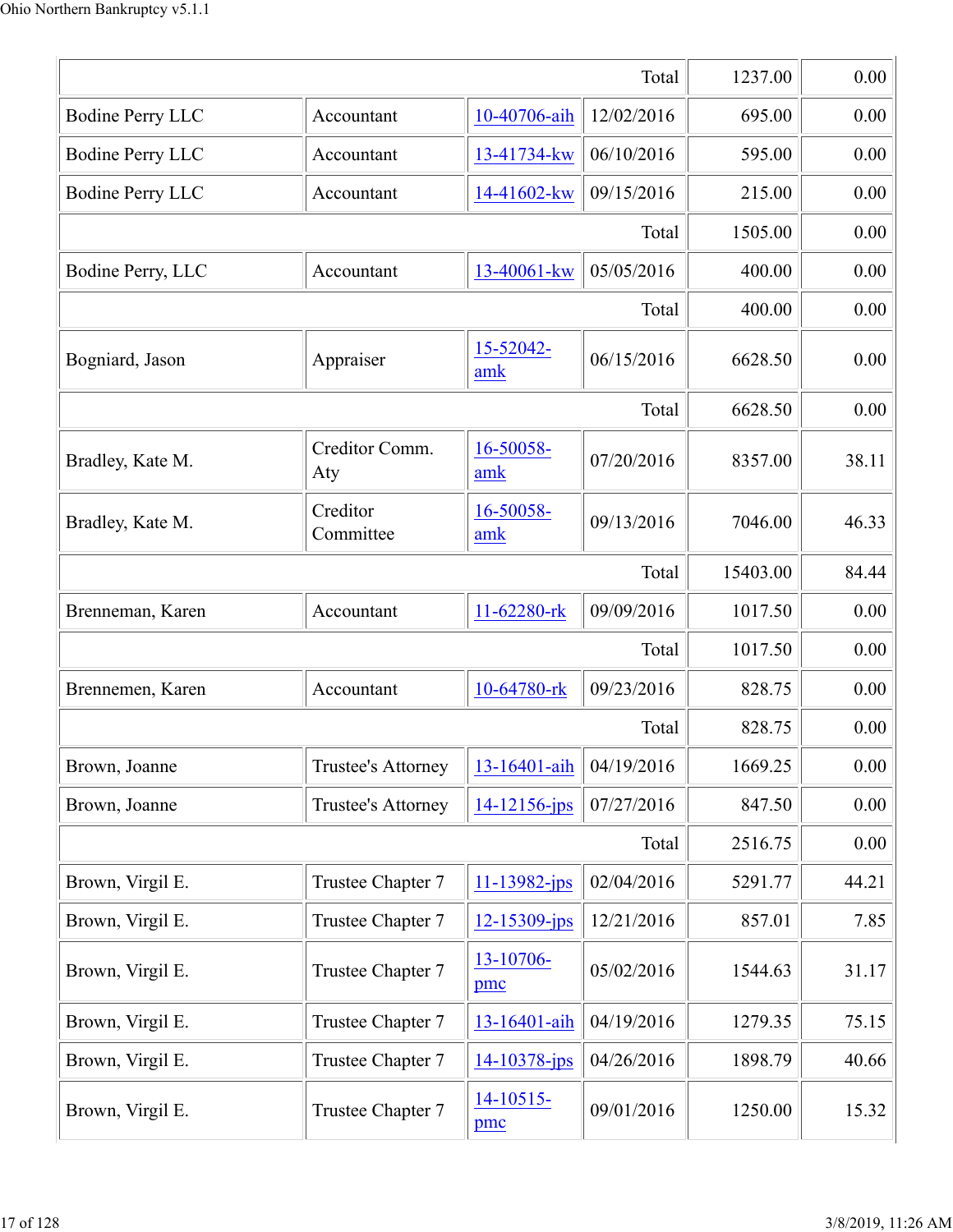| Brown, Virgil E. | Trustee Chapter 7 | 14-10663-aih          | 06/07/2016 | 1700.00 | 114.79 |
|------------------|-------------------|-----------------------|------------|---------|--------|
| Brown, Virgil E. | Trustee Chapter 7 | 14-12156-jps          | 07/27/2016 | 1063.75 | 31.32  |
| Brown, Virgil E. | Trustee Chapter 7 | 14-13157-jps          | 01/20/2016 | 612.50  | 48.45  |
| Brown, Virgil E. | Trustee Chapter 7 | 14-13844-jps          | 08/30/2016 | 1350.00 | 25.03  |
| Brown, Virgil E. | Trustee Chapter 7 | 14-14859-aih          | 02/23/2016 | 1146.45 | 23.52  |
| Brown, Virgil E. | Trustee Chapter 7 | 14-15797-<br>pmc      | 06/17/2016 | 900.00  | 35.19  |
| Brown, Virgil E. | Trustee Chapter 7 | 14-16574-jps          | 01/20/2016 | 750.00  | 35.64  |
| Brown, Virgil E. | Trustee Chapter 7 | 14-17634-<br>pmc      | 04/07/2016 | 234.74  | 17.17  |
| Brown, Virgil E. | Trustee Chapter 7 | 14-17737-jps          | 06/09/2016 | 212.21  | 35.55  |
| Brown, Virgil E. | Trustee Chapter 7 | 14-18061-<br>pmc      | 02/12/2016 | 698.56  | 14.43  |
| Brown, Virgil E. | Trustee Chapter 7 | 15-10090-aih          | 10/21/2016 | 324.52  | 13.63  |
| Brown, Virgil E. | Trustee Chapter 7 | 15-10128-jps          | 01/26/2016 | 625.00  | 24.42  |
| Brown, Virgil E. | Trustee Chapter 7 | 15-10260-jps          | 01/21/2016 | 368.00  | 21.32  |
| Brown, Virgil E. | Trustee Chapter 7 | 15-10559-jps          | 02/17/2016 | 566.40  | 17.76  |
| Brown, Virgil E. | Trustee Chapter 7 | 15-10745-jps          | 04/26/2016 | 438.00  | 25.46  |
| Brown, Virgil E. | Trustee Chapter 7 | 15-10753-jps          | 06/09/2016 | 1094.75 | 20.42  |
| Brown, Virgil E. | Trustee Chapter 7 | 15-10783-aih          | 04/26/2016 | 150.00  | 17.63  |
| Brown, Virgil E. | Trustee Chapter 7 | $15 - 11505$<br>pmc   | 03/01/2016 | 836.50  | 24.85  |
| Brown, Virgil E. | Trustee Chapter 7 | 15-11768-aih          | 01/12/2016 | 465.77  | 8.09   |
| Brown, Virgil E. | Trustee Chapter 7 | 15-11811-aih          | 04/05/2016 | 875.00  | 57.25  |
| Brown, Virgil E. | Trustee Chapter 7 | $15 - 11871 -$<br>pmc | 02/03/2016 | 182.03  | 21.77  |
| Brown, Virgil E. | Trustee Chapter 7 | 15-11954-aih          | 01/12/2016 | 1352.43 | 27.81  |
| Brown, Virgil E. | Trustee Chapter 7 | 15-12121-aih          | 01/04/2016 | 150.00  | 48.34  |
| Brown, Virgil E. | Trustee Chapter 7 | 15-12159-<br>pmc      | 08/30/2016 | 250.00  | 16.03  |
| Brown, Virgil E. | Trustee Chapter 7 | 15-12582-jps          | 03/24/2016 | 491.42  | 19.36  |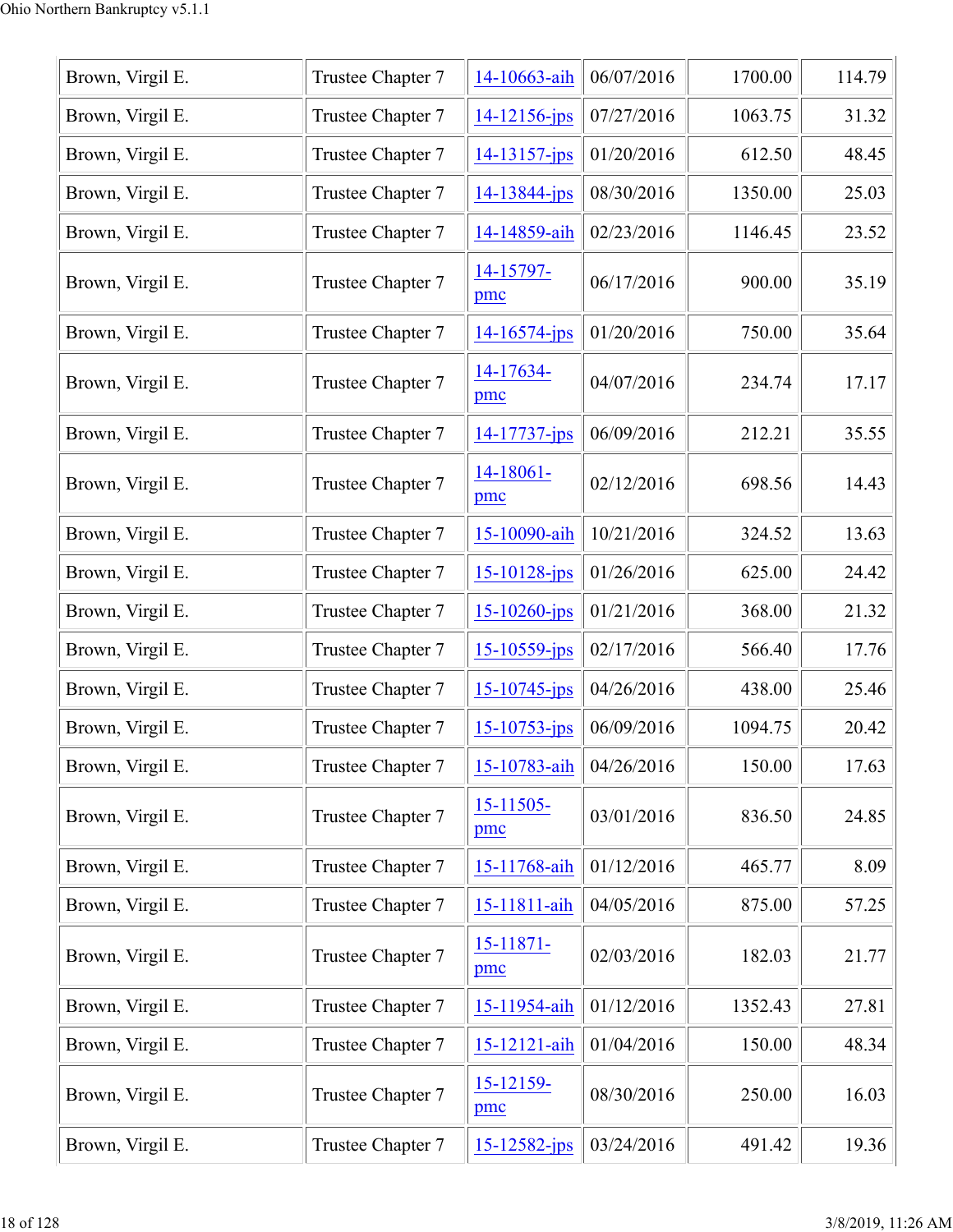| Brown, Virgil E. | Trustee Chapter 7  | $15 - 12655$ -jps     | 01/20/2016 | 1269.13 | 9.60  |
|------------------|--------------------|-----------------------|------------|---------|-------|
| Brown, Virgil E. | Trustee Chapter 7  | 15-12746-<br>pmc      | 08/30/2016 | 195.50  | 23.60 |
| Brown, Virgil E. | Trustee Chapter 7  | 15-12797-aih          | 01/06/2016 | 337.00  | 18.15 |
| Brown, Virgil E. | Trustee Chapter 7  | 15-12802-aih          | 02/23/2016 | 432.53  | 14.23 |
| Brown, Virgil E. | Trustee Chapter 7  | $15 - 13001 -$<br>pmc | 02/03/2016 | 225.40  | 20.91 |
| Brown, Virgil E. | Trustee Chapter 7  | $15 - 13029$ -jps     | 02/17/2016 | 248.25  | 11.58 |
| Brown, Virgil E. | Trustee's Attorney | 15-13031-jps          | 07/13/2016 | 315.00  | 0.00  |
| Brown, Virgil E. | Trustee Chapter 7  | 15-13064-<br>pmc      | 02/12/2016 | 815.00  | 15.92 |
| Brown, Virgil E. | Trustee Chapter 7  | 15-13351-<br>pmc      | 02/12/2016 | 439.24  | 22.74 |
| Brown, Virgil E. | Trustee Chapter 7  | 15-13452-<br>pmc      | 07/11/2016 | 625.00  | 31.71 |
| Brown, Virgil E. | Trustee Chapter 7  | 15-13563-jps          | 04/26/2016 | 1995.05 | 19.27 |
| Brown, Virgil E. | Trustee Chapter 7  | 15-13713-aih          | 03/24/2016 | 161.81  | 12.07 |
| Brown, Virgil E. | Trustee Chapter 7  | 15-13854-jps          | 01/26/2016 | 281.64  | 10.27 |
| Brown, Virgil E. | Trustee Chapter 7  | 15-13962-aih          | 07/12/2016 | 500.00  | 18.39 |
| Brown, Virgil E. | Trustee Chapter 7  | 15-13978-jps          | 06/21/2016 | 470.75  | 12.92 |
| Brown, Virgil E. | Trustee Chapter 7  | 15-13982-<br>pmc      | 04/07/2016 | 903.89  | 7.47  |
| Brown, Virgil E. | Trustee Chapter 7  | 15-14212-<br>pmc      | 12/21/2016 | 235.00  | 28.60 |
| Brown, Virgil E. | Trustee Chapter 7  | 15-14285-<br>pmc      | 10/31/2016 | 249.00  | 10.34 |
| Brown, Virgil E. | Trustee Chapter 7  | 15-14291-<br>pmc      | 02/03/2016 | 168.05  | 9.80  |
| Brown, Virgil E. | Trustee Chapter 7  | 15-14405-<br>pmc      | 04/07/2016 | 375.00  | 13.34 |
| Brown, Virgil E. | Trustee Chapter 7  | 15-14432-<br>pmc      | 04/07/2016 | 551.35  | 12.14 |
| Brown, Virgil E. | Trustee Chapter 7  | $15 - 14469$ -jps     | 04/26/2016 | 368.50  | 17.54 |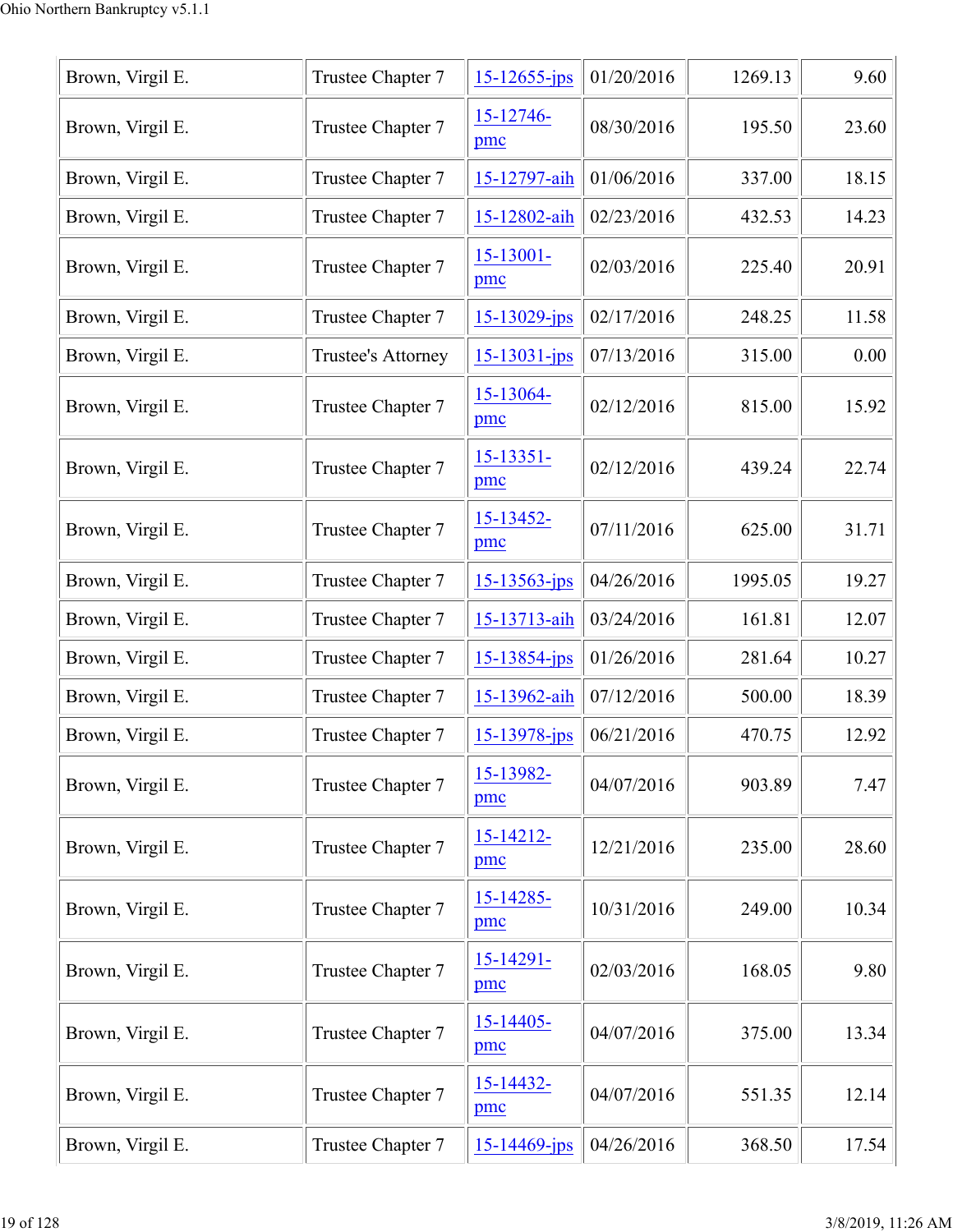| Brown, Virgil E. | Trustee Chapter 7 | 15-14537-<br>pmc      | 09/01/2016 | 588.31  | 5.41  |
|------------------|-------------------|-----------------------|------------|---------|-------|
| Brown, Virgil E. | Trustee Chapter 7 | 15-14737-<br>pmc      | 08/30/2016 | 174.00  | 9.81  |
| Brown, Virgil E. | Trustee Chapter 7 | 15-14803-aih          | 03/24/2016 | 305.14  | 11.76 |
| Brown, Virgil E. | Trustee Chapter 7 | $15 - 14850 - ips$    | 08/16/2016 | 224.59  | 18.08 |
| Brown, Virgil E. | Trustee Chapter 7 | 15-14883-<br>pmc      | 08/04/2016 | 1098.99 | 49.84 |
| Brown, Virgil E. | Trustee Chapter 7 | 15-14888-<br>pmc      | 04/07/2016 | 184.32  | 20.44 |
| Brown, Virgil E. | Trustee Chapter 7 | $15 - 15082 - jps$    | 06/09/2016 | 329.50  | 10.28 |
| Brown, Virgil E. | Trustee Chapter 7 | $15 - 15194 - ips$    | 06/21/2016 | 307.00  | 33.34 |
| Brown, Virgil E. | Trustee Chapter 7 | 15-15376-<br>pmc      | 08/04/2016 | 479.20  | 14.03 |
| Brown, Virgil E. | Trustee Chapter 7 | $15 - 15571 - ips$    | 06/09/2016 | 177.62  | 11.73 |
| Brown, Virgil E. | Trustee Chapter 7 | $15 - 15619$ -jps     | 08/30/2016 | 492.37  | 13.49 |
| Brown, Virgil E. | Trustee Chapter 7 | 15-15686-aih          | 04/29/2016 | 345.86  | 19.79 |
| Brown, Virgil E. | Trustee Chapter 7 | 15-15870-<br>pmc      | 06/17/2016 | 208.34  | 15.17 |
| Brown, Virgil E. | Trustee Chapter 7 | 15-15926-aih          | 07/12/2016 | 1642.80 | 18.51 |
| Brown, Virgil E. | Trustee Chapter 7 | $15 - 16005 - ips$    | 08/30/2016 | 827.91  | 38.23 |
| Brown, Virgil E. | Trustee Chapter 7 | $15 - 16006$ -jps     | 06/09/2016 | 393.75  | 17.57 |
| Brown, Virgil E. | Trustee Chapter 7 | $15 - 16025$ -jps     | 07/27/2016 | 832.75  | 14.11 |
| Brown, Virgil E. | Trustee Chapter 7 | 15-16066-aih          | 11/29/2016 | 537.50  | 16.97 |
| Brown, Virgil E. | Trustee Chapter 7 | 15-16157-aih          | 10/06/2016 | 316.66  | 9.87  |
| Brown, Virgil E. | Trustee Chapter 7 | 15-16174-aih          | 06/03/2016 | 220.33  | 10.27 |
| Brown, Virgil E. | Trustee Chapter 7 | 15-16212-aih          | 08/23/2016 | 1119.57 | 18.36 |
| Brown, Virgil E. | Trustee Chapter 7 | 15-16213-aih          | 09/20/2016 | 218.50  | 12.29 |
| Brown, Virgil E. | Trustee Chapter 7 | $15 - 16442 -$<br>pmc | 12/02/2016 | 500.00  | 11.01 |
| Brown, Virgil E. | Trustee Chapter 7 | $15 - 16461 -$<br>pmc | 07/11/2016 | 441.49  | 12.96 |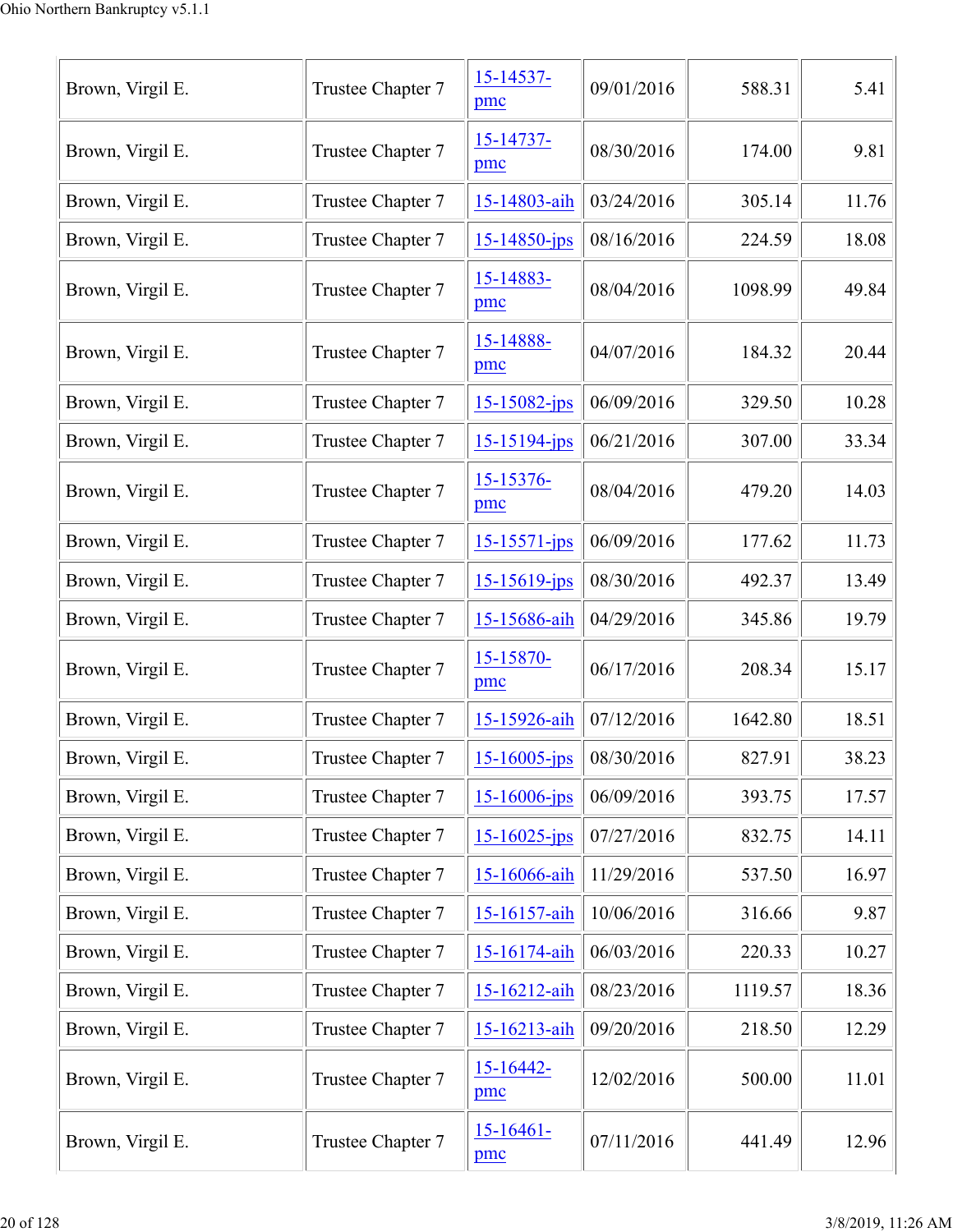| Brown, Virgil E. | Trustee Chapter 7 | 15-16552-aih       | 06/03/2016 | 165.62  | 8.94  |
|------------------|-------------------|--------------------|------------|---------|-------|
| Brown, Virgil E. | Trustee Chapter 7 | 15-16568-aih       | 07/12/2016 | 666.62  | 14.63 |
|                  |                   | 15-16582-          |            |         |       |
| Brown, Virgil E. | Trustee Chapter 7 | pmc                | 09/15/2016 | 826.00  | 36.63 |
| Brown, Virgil E. | Trustee Chapter 7 | 15-16586-<br>pmc   | 08/30/2016 | 383.00  | 9.68  |
| Brown, Virgil E. | Trustee Chapter 7 | 15-16591-<br>pmc   | 09/01/2016 | 1028.00 | 13.09 |
| Brown, Virgil E. | Trustee Chapter 7 | 15-16811-<br>pmc   | 07/11/2016 | 458.50  | 13.21 |
| Brown, Virgil E. | Trustee Chapter 7 | 15-17008-aih       | 08/16/2016 | 131.60  | 16.71 |
| Brown, Virgil E. | Trustee Chapter 7 | 15-17083-jps       | 08/16/2016 | 388.15  | 20.87 |
| Brown, Virgil E. | Trustee Chapter 7 | 15-17108-aih       | 08/16/2016 | 182.04  | 9.88  |
| Brown, Virgil E. | Trustee Chapter 7 | 15-17117-aih       | 08/29/2016 | 266.01  | 13.85 |
| Brown, Virgil E. | Trustee Chapter 7 | 15-17142-<br>pmc   | 09/01/2016 | 845.55  | 6.95  |
| Brown, Virgil E. | Trustee Chapter 7 | 15-17264-<br>pmc   | 08/30/2016 | 371.08  | 10.01 |
| Brown, Virgil E. | Trustee Chapter 7 | 16-10004-<br>pmc   | 10/06/2016 | 892.00  | 2.18  |
| Brown, Virgil E. | Trustee Chapter 7 | 16-10066-<br>pmc   | 09/01/2016 | 403.25  | 10.55 |
| Brown, Virgil E. | Trustee Chapter 7 | $16 - 10241 - ips$ | 11/16/2016 | 255.75  | 17.15 |
| Brown, Virgil E. | Trustee Chapter 7 | $16 - 10253$ -jps  | 11/18/2016 | 293.25  | 17.30 |
| Brown, Virgil E. | Trustee Chapter 7 | $16 - 10270 - ips$ | 11/16/2016 | 233.00  | 20.92 |
| Brown, Virgil E. | Trustee Chapter 7 | 16-10423-jps       | 12/01/2016 | 315.25  | 8.87  |
| Brown, Virgil E. | Trustee Chapter 7 | 16-10544-aih       | 08/19/2016 | 160.25  | 8.74  |
| Brown, Virgil E. | Trustee Chapter 7 | $16 - 10620$ -jps  | 08/29/2016 | 263.88  | 12.29 |
| Brown, Virgil E. | Trustee Chapter 7 | 16-10624-<br>pmc   | 08/30/2016 | 302.21  | 10.95 |
| Brown, Virgil E. | Trustee Chapter 7 | 16-10756-<br>pmc   | 12/02/2016 | 1025.50 | 11.35 |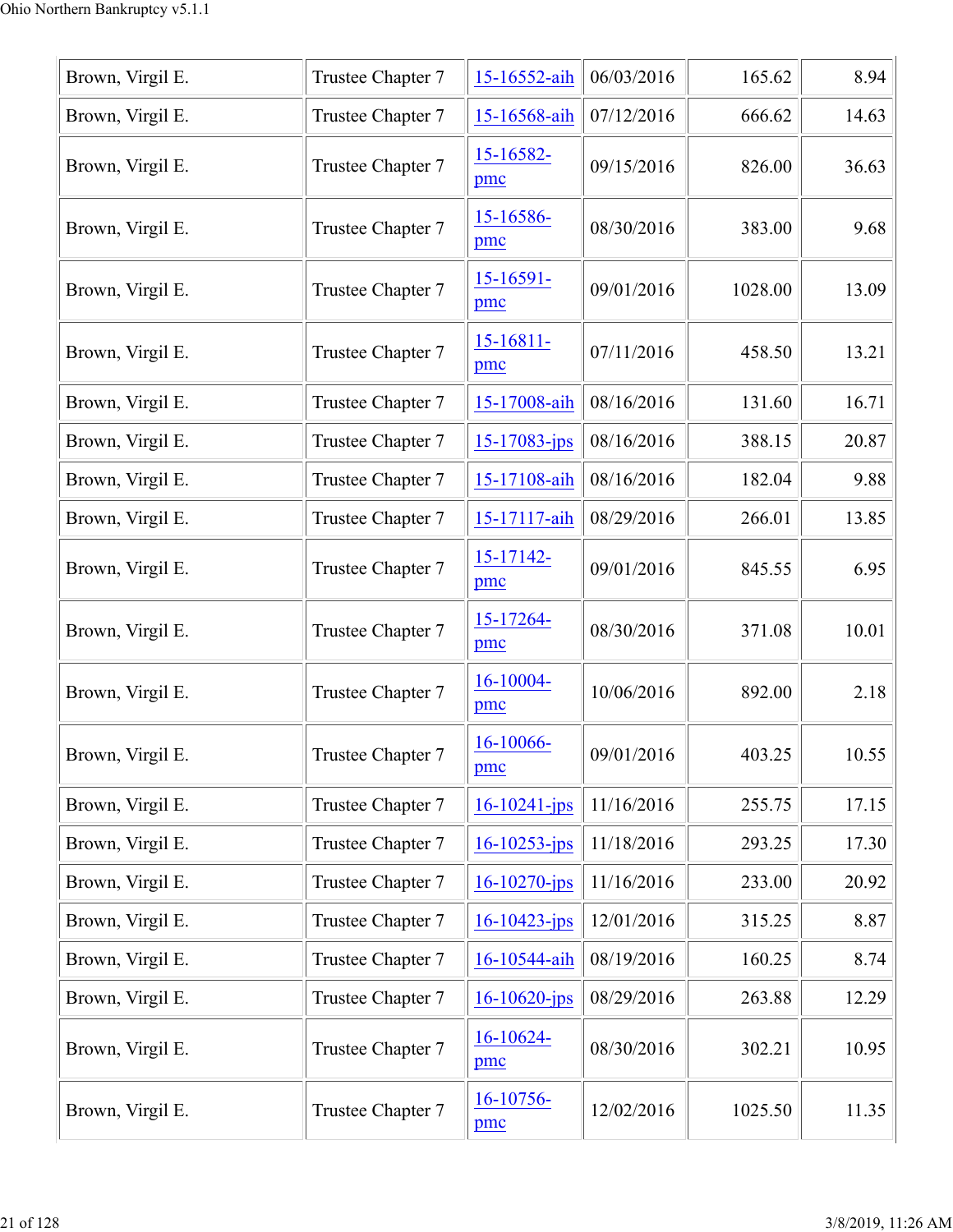| Brown, Virgil E. | Trustee Chapter 7              | 16-10898-aih          | 11/01/2016 | 335.59   | 0.00    |
|------------------|--------------------------------|-----------------------|------------|----------|---------|
| Brown, Virgil E. | Trustee Chapter 7              | 16-10998-aih          | 10/18/2016 | 656.24   | 11.15   |
| Brown, Virgil E. | Trustee Chapter 7              | 16-11110-<br>pmc      | 12/02/2016 | 1535.89  | 34.07   |
| Brown, Virgil E. | Trustee Chapter 7              | $16 - 11248$ -jps     | 12/06/2016 | 501.88   | 16.83   |
| Brown, Virgil E. | Trustee Chapter 7              | 16-11714-jps          | 12/01/2016 | 616.10   | 9.41    |
| Brown, Virgil E. | Trustee Chapter 7              | 16-11762-aih          | 10/21/2016 | 222.62   | 11.95   |
| Brown, Virgil E. | Trustee Chapter 7              | 16-11835-jps          | 12/01/2016 | 968.75   | 9.54    |
| Brown, Virgil E. | Trustee Chapter 7              | 16-12131-aih          | 11/01/2016 | 167.50   | 11.48   |
| Brown, Virgil E. | Trustee Chapter 7              | 16-12189-aih          | 11/22/2016 | 200.00   | 13.90   |
| Brown, Virgil E. | Trustee Chapter 7              | 16-12354-jps          | 12/28/2016 | 166.00   | 11.02   |
|                  |                                |                       | Total      | 67315.25 | 2137.60 |
| Brown, Virgil E. | <b>Trustee Chapter</b><br>9/11 | 14-10378-jps          | 04/26/2016 | 1005.00  | 0.00    |
| Brown, Virgil E. | Trustee's Attorney             | 14-13844-jps          | 08/30/2016 | 375.00   | 0.00    |
| Brown, Virgil E. | Trustee's Attorney             | 14-14859-aih          | 02/23/2016 | 360.00   | 0.00    |
| Brown, Virgil E. | Trustee's Attorney             | 15-10260-jps          | 01/21/2016 | 360.00   | 0.00    |
| Brown, Virgil E. | Trustee's Attorney             | $15 - 10745$ -jps     | 04/26/2016 | 219.00   | 0.00    |
| Brown, Virgil E. | Trustee's Attorney             | 15-11811-aih          | 04/05/2016 | 300.00   | 0.00    |
| Brown, Virgil E. | Trustee Chapter 7              | $15 - 13031 - ips$    | 07/13/2016 | 1250.00  | 22.37   |
| Brown, Virgil E. | <b>Trustee's Attorney</b>      | $15 - 13452 -$<br>pmc | 07/11/2016 | 390.00   | 0.00    |
| Brown, Virgil E. | Trustee's Attorney             | 15-15194-jps          | 06/21/2016 | 315.00   | 0.00    |
| Brown, Virgil E. | Trustee's Attorney             | $15 - 16005$ -jps     | 08/30/2016 | 420.00   | 0.00    |
| Brown, Virgil E. | Trustee's Attorney             | $16 - 10241 - ips$    | 11/16/2016 | 198.00   | 0.00    |
| Brown, Virgil E. | Trustee's Attorney             | $16 - 10253 - ips$    | 11/18/2016 | 249.00   | 0.00    |
|                  |                                |                       | Total      | 5441.00  | 22.37   |
| Brown, Virgil E. | Trustee's Attorney             | 14-15797-<br>pmc      | 06/17/2016 | 255.00   | 0.00    |
|                  | 255.00                         | 0.00                  |            |          |         |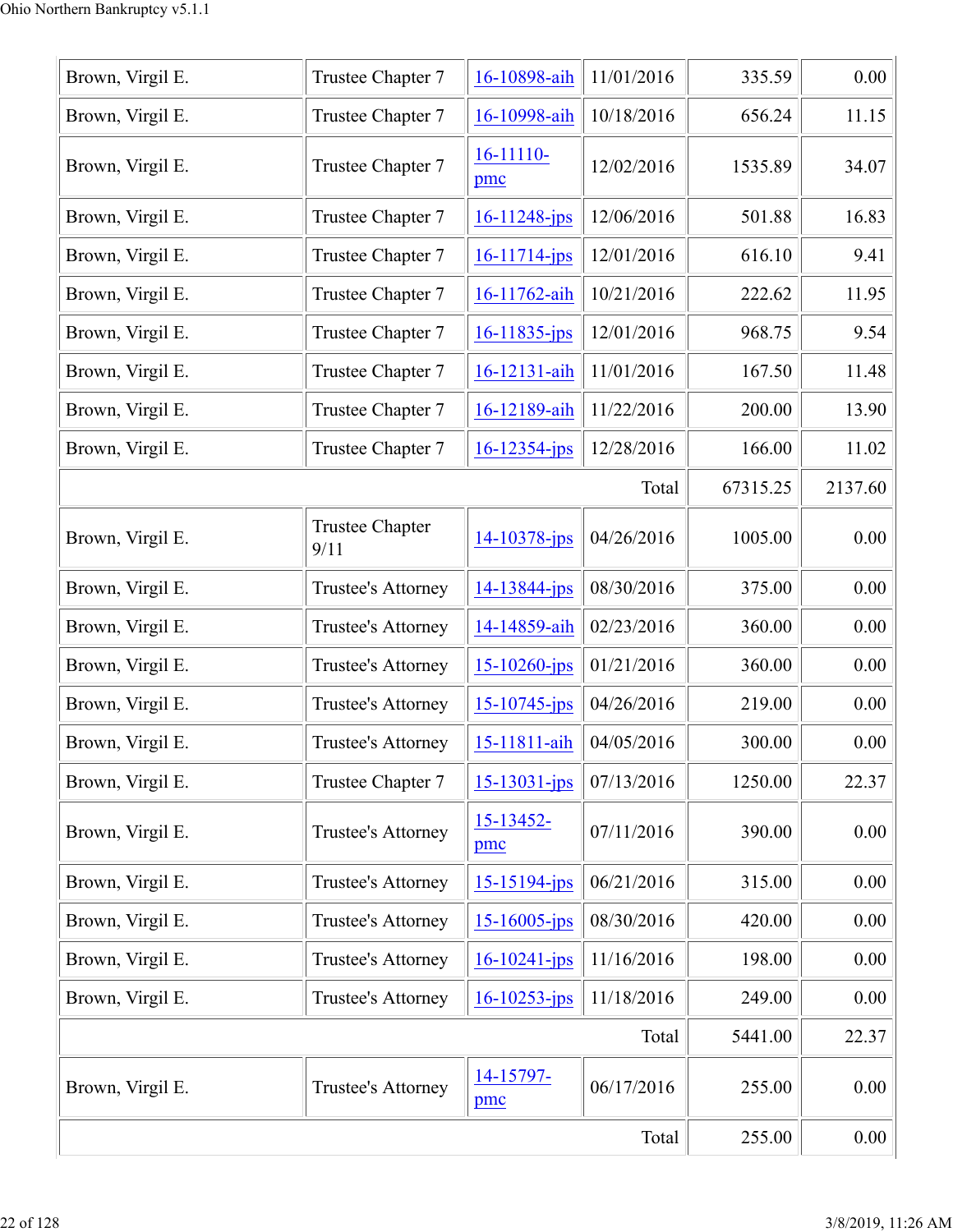| <b>Business Improvement Gro</b> | Accountant        | 11-15719-aih | 12/02/2016 | 35320.00 | 172.56 |
|---------------------------------|-------------------|--------------|------------|----------|--------|
|                                 | 35320.00          | 172.56       |            |          |        |
| Buzulencia, Michael D.          | Trustee Chapter 7 | 09-43814-kw  | 06/15/2016 | 1150.12  | 17.26  |
| Buzulencia, Michael D.          | Trustee Chapter 7 | 10-44715-kw  | 06/15/2016 | 8175.00  | 601.17 |
| Buzulencia, Michael D.          | Trustee Chapter 7 | 13-40061-kw  | 07/13/2016 | 1850.00  | 381.69 |
| Buzulencia, Michael D.          | Trustee Chapter 7 | 13-41022-kw  | 11/09/2016 | 5400.59  | 64.48  |
| Buzulencia, Michael D.          | Trustee Chapter 7 | 13-41734-kw  | 06/15/2016 | 1706.18  | 249.73 |
| Buzulencia, Michael D.          | Trustee Chapter 7 | 13-41766-kw  | 06/15/2016 | 3367.92  | 38.78  |
| Buzulencia, Michael D.          | Trustee Chapter 7 | 13-42004-kw  | 06/15/2016 | 3337.04  | 5.60   |
| Buzulencia, Michael D.          | Trustee Chapter 7 | 13-42584-kw  | 03/09/2016 | 1640.31  | 50.61  |
| Buzulencia, Michael D.          | Trustee Chapter 7 | 14-41602-kw  | 11/09/2016 | 5764.57  | 387.18 |
| Buzulencia, Michael D.          | Trustee Chapter 7 | 14-42004-kw  | 01/13/2016 | 478.76   | 11.28  |
| Buzulencia, Michael D.          | Trustee Chapter 7 | 14-42167-kw  | 02/10/2016 | 750.00   | 65.58  |
| Buzulencia, Michael D.          | Trustee Chapter 7 | 14-42204-kw  | 03/09/2016 | 1500.00  | 7.04   |
| Buzulencia, Michael D.          | Trustee Chapter 7 | 14-42210-kw  | 05/11/2016 | 1000.01  | 40.41  |
| Buzulencia, Michael D.          | Trustee Chapter 7 | 14-42492-kw  | 09/07/2016 | 4000.00  | 7.55   |
| Buzulencia, Michael D.          | Trustee Chapter 7 | 14-42626-kw  | 01/13/2016 | 1675.70  | 10.08  |
| Buzulencia, Michael D.          | Trustee Chapter 7 | 15-40162-kw  | 10/12/2016 | 619.87   | 9.64   |
| Buzulencia, Michael D.          | Trustee Chapter 7 | 15-40429-kw  | 05/11/2016 | 999.50   | 19.17  |
| Buzulencia, Michael D.          | Trustee Chapter 7 | 15-40478-kw  | 01/13/2016 | 1402.60  | 4.56   |
| Buzulencia, Michael D.          | Trustee Chapter 7 | 15-40734-kw  | 01/13/2016 | 473.50   | 8.06   |
| Buzulencia, Michael D.          | Trustee Chapter 7 | 15-40883-kw  | 02/10/2016 | 635.39   | 5.61   |
| Buzulencia, Michael D.          | Trustee Chapter 7 | 15-41093-kw  | 04/13/2016 | 500.00   | 12.08  |
| Buzulencia, Michael D.          | Trustee Chapter 7 | 15-41119-kw  | 09/07/2016 | 625.00   | 10.96  |
| Buzulencia, Michael D.          | Trustee Chapter 7 | 15-41130-kw  | 05/11/2016 | 1823.50  | 4.72   |
| Buzulencia, Michael D.          | Trustee Chapter 7 | 15-41336-kw  | 04/13/2016 | 500.00   | 4.20   |
| Buzulencia, Michael D.          | Trustee Chapter 7 | 15-41391-kw  | 10/12/2016 | 1618.94  | 18.82  |
| Buzulencia, Michael D.          | Trustee Chapter 7 | 15-41630-kw  | 05/11/2016 | 308.65   | 6.49   |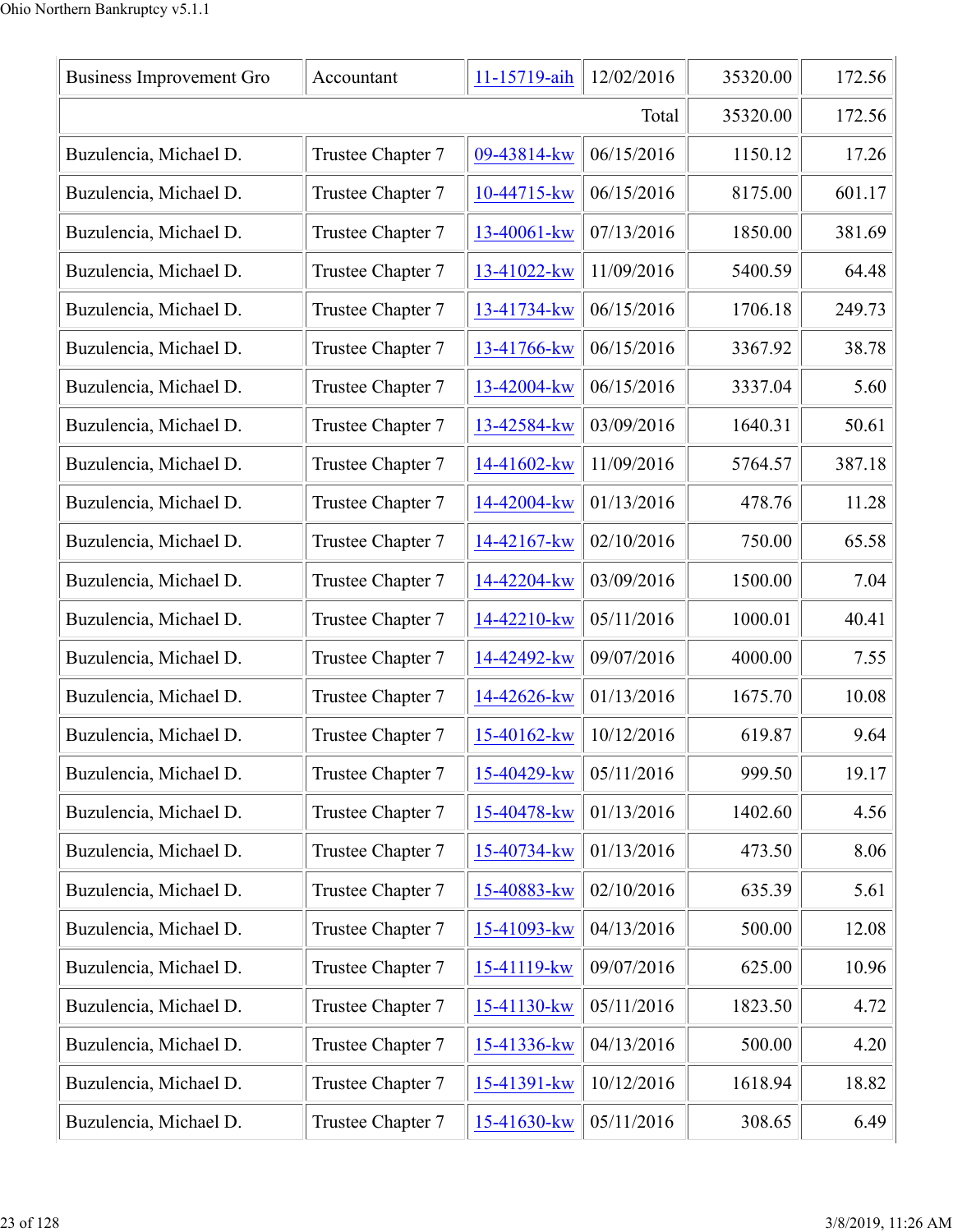| Buzulencia, Michael D.   | Trustee Chapter 7         | 15-41938-kw                   | 10/12/2016 | 1742.21   | 11.72    |
|--------------------------|---------------------------|-------------------------------|------------|-----------|----------|
| Buzulencia, Michael D.   | Trustee Chapter 7         | 15-42260-kw                   | 09/07/2016 | 300.68    | 5.52     |
| Buzulencia, Michael D.   | Trustee Chapter 7         | 15-42276-kw                   | 09/07/2016 | 847.98    | 1.80     |
| Buzulencia, Michael D.   | Trustee Chapter 7         | 16-40046-kw                   | 10/12/2016 | 500.00    | 4.16     |
| Buzulencia, Michael D.   | Trustee Chapter 7         | 16-40154-kw                   | 10/12/2016 | 689.75    | 3.00     |
| Buzulencia, Michael D.   | Trustee Chapter 7         | 16-40333-kw                   | 11/09/2016 | 1343.50   | 24.44    |
| Buzulencia, Michael D.   | Trustee Chapter 7         | 16-40402-kw                   | 11/09/2016 | 625.00    | 5.98     |
| Buzulencia, Michael D.   | Trustee Chapter 7         | 16-40582-kw                   | 12/07/2016 | 500.00    | 90.41    |
|                          |                           |                               | Total      | 57852.27  | 2189.78  |
| Byce, Jeff               | Auctioneer                | 15-41210-kw                   | 06/28/2016 | 2955.00   | 6046.15  |
| Byce, Jeff               | Auctioneer                | 15-41256-kw                   | 01/22/2016 | 2099.49   | 5577.45  |
|                          |                           |                               | Total      | 5054.49   | 11623.60 |
| Caplin & Drysdale        | Creditor Comm.<br>Aty     | 16-50058-<br>amk              | 07/20/2016 | 146999.00 | 3575.48  |
| Caplin & Drysdale        | Creditor Comm.<br>Aty     | 16-50058-<br>amk              | 09/13/2016 | 40310.50  | 34.69    |
|                          |                           |                               | Total      | 187309.50 | 3610.17  |
| Carter, Jason L.         | Attorney                  | 15-10293-aih                  | 08/23/2016 | 3510.00   | 0.00     |
|                          |                           |                               | Total      | 3510.00   | 0.00     |
| Cendrowski Corp Advisors | Consultant                | 15-30343-<br>jpg              | 05/16/2016 | 7062.50   | 164.25   |
|                          |                           |                               | Total      | 7062.50   | 164.25   |
| Charles G. Snyder Co.    | Appraiser                 | 16-60027-rk                   | 03/15/2016 | 225.00    | 0.00     |
| Charles G. Snyder Co.    | Appraiser                 | 16-60597-rk                   | 05/13/2016 | 225.00    | 0.00     |
|                          |                           |                               | Total      | 450.00    | 0.00     |
| Cohen, Robert L.         | <b>Other Professional</b> | 12-32449-<br>$_{\rm 1\!P\!S}$ | 08/03/2016 | 22500.00  | 417.80   |
|                          |                           |                               | Total      | 22500.00  | 417.80   |
| Colagiovanni & Green     | Accountant                | 15-11908-aih                  | 10/18/2016 | 1277.50   | 0.00     |
|                          | 1277.50                   | 0.00                          |            |           |          |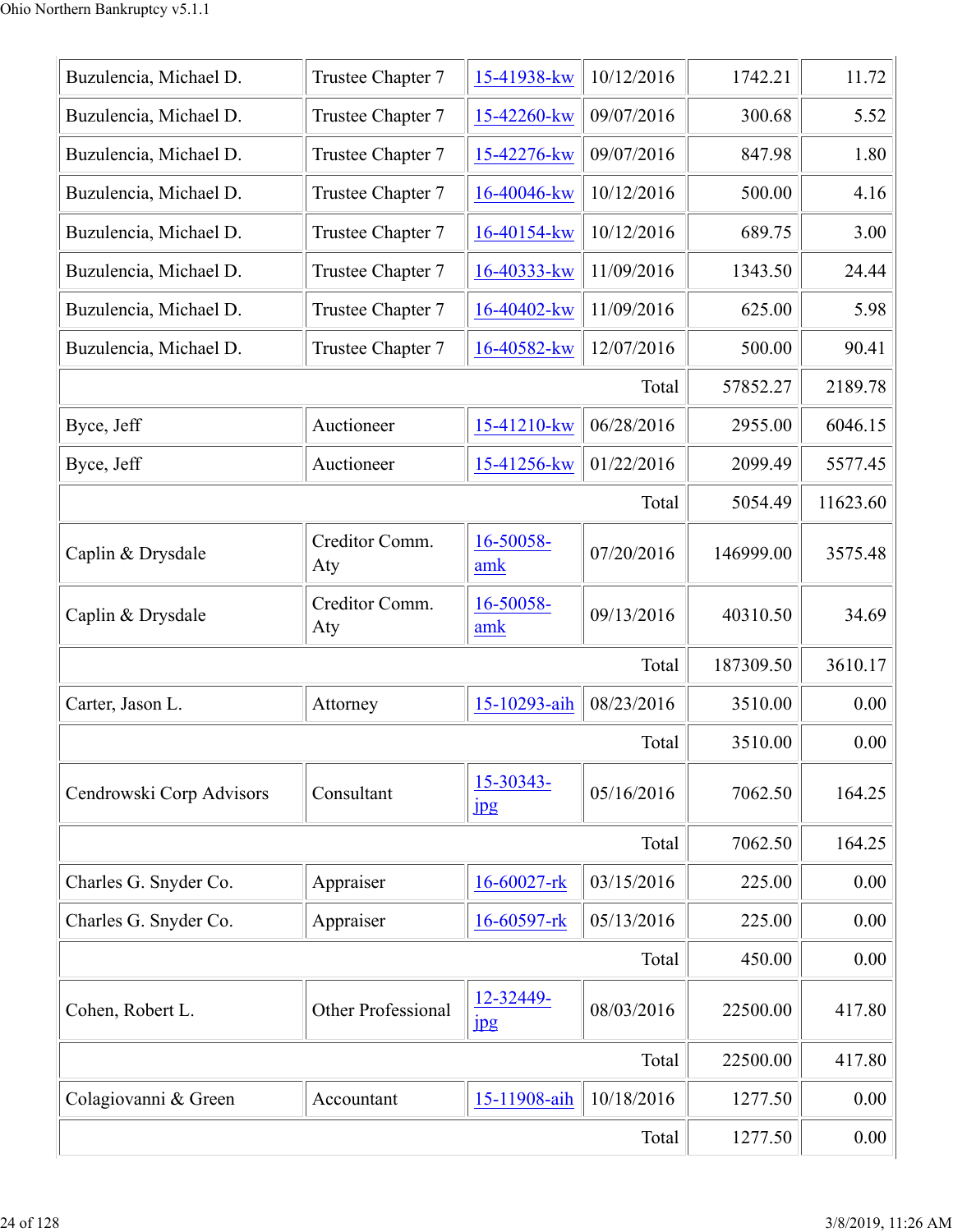| Coombs, Frederick S. | <b>Special Counsel</b>    | 13-42004-kw           | 04/07/2016 | 5019.00  | 413.80  |
|----------------------|---------------------------|-----------------------|------------|----------|---------|
|                      | 5019.00                   | 413.80                |            |          |         |
| Cooper, Jack B.      | Attorney                  | 05-64330-rk           | 03/21/2016 | 80000.00 | 3607.91 |
| Cooper, Jack B.      | Attorney                  | 12-61185-rk           | 11/22/2016 | 1930.83  | 96.17   |
| Cooper, Jack B.      | Attorney                  | 12-62633-rk           | 08/19/2016 | 1147.50  | 1.00    |
|                      |                           |                       | Total      | 83078.33 | 3705.08 |
| Corzin, Christine K. | <b>Trustee's Attorney</b> | 15-50847-<br>amk      | 02/07/2016 | 1681.25  | 10.83   |
| Corzin, Christine K. | Trustee's Attorney        | 15-50958-<br>amk      | 04/18/2016 | 4644.00  | 9.43    |
| Corzin, Christine K. | <b>Trustee's Attorney</b> | 15-51676-<br>amk      | 01/18/2016 | 2047.50  | 0.00    |
| Corzin, Christine K. | <b>Trustee's Attorney</b> | 16-50495-<br>amk      | 11/13/2016 | 440.00   | 0.00    |
| Corzin, Christine K. | Trustee's Attorney        | 16-50723-<br>amk      | 11/12/2016 | 450.00   | 0.00    |
|                      |                           |                       | Total      | 9262.75  | 20.26   |
| Corzin, Harold A.    | Trustee Chapter 7         | 06-50082-<br>amk      | 05/12/2016 | 6611.06  | 270.53  |
| Corzin, Harold A.    | Trustee Chapter 7         | 08-53601-<br>amk      | 01/25/2016 | 3328.56  | 101.09  |
| Corzin, Harold A.    | Trustee Chapter 7         | 10-50230-<br>amk      | 01/25/2016 | 3609.26  | 396.29  |
| Corzin, Harold A.    | Trustee Chapter 7         | $10 - 52681 -$<br>amk | 01/26/2016 | 9655.41  | 155.08  |
| Corzin, Harold A.    | Trustee Chapter 7         | 12-53202-<br>amk      | 04/19/2016 | 9.33     | 8.76    |
| Corzin, Harold A.    | Trustee Chapter 7         | 13-50177-<br>amk      | 01/25/2016 | 633.09   | 74.11   |
| Corzin, Harold A.    | Trustee Chapter 7         | 13-50684-<br>amk      | 02/22/2016 | 3000.00  | 322.07  |
| Corzin, Harold A.    | Trustee Chapter 7         | 13-51876-<br>amk      | 04/04/2016 | 1950.00  | 91.63   |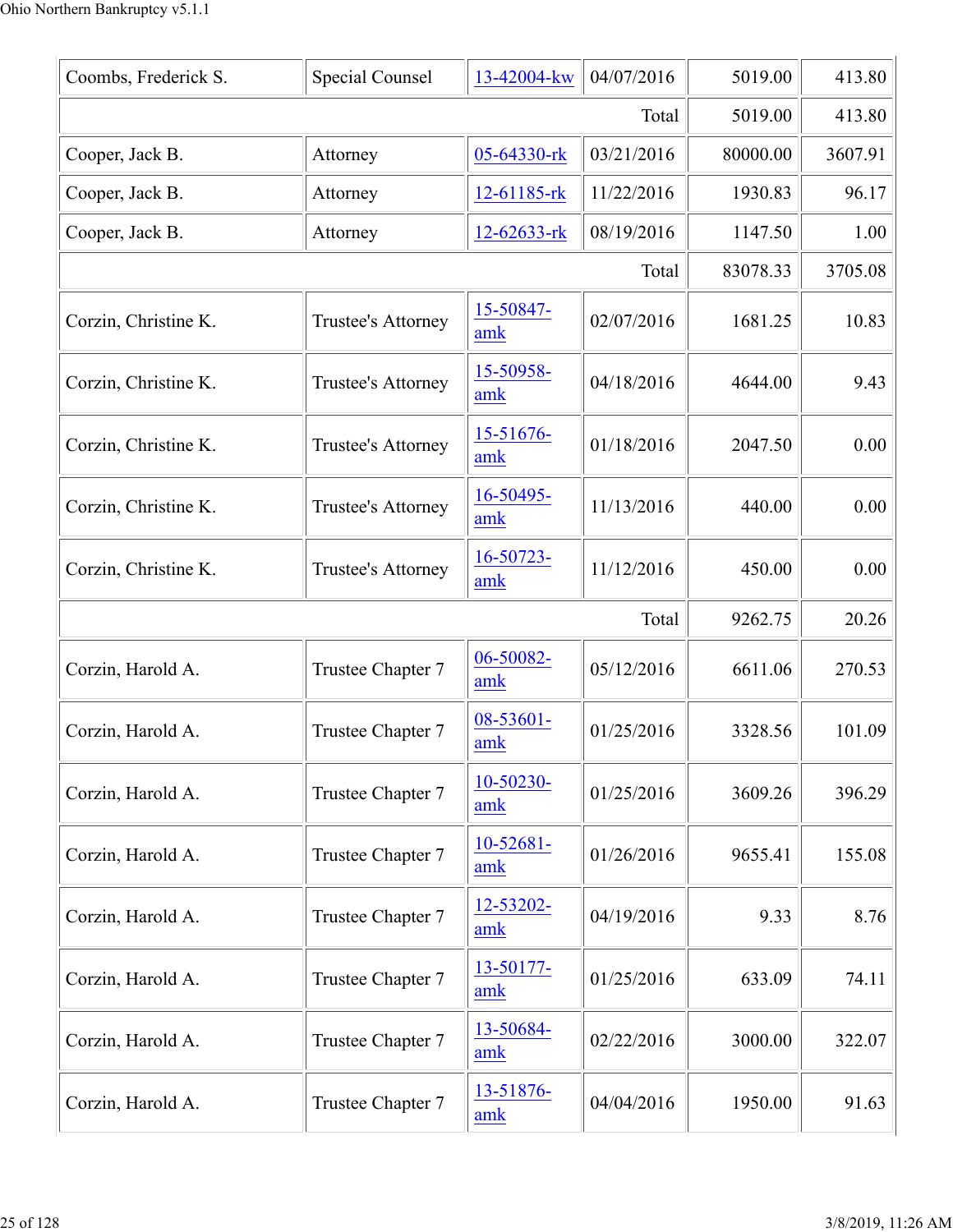| Corzin, Harold A. | Trustee Chapter 7 | 13-52377-<br>amk | 04/04/2016 | 2694.88  | 159.88 |
|-------------------|-------------------|------------------|------------|----------|--------|
| Corzin, Harold A. | Trustee Chapter 7 | 13-52728-<br>amk | 04/04/2016 | 703.49   | 77.59  |
| Corzin, Harold A. | Trustee Chapter 7 | 13-52893-<br>amk | 10/18/2016 | 990.46   | 59.73  |
| Corzin, Harold A. | Trustee Chapter 7 | 13-53004-<br>amk | 01/25/2016 | 1346.36  | 152.31 |
| Corzin, Harold A. | Trustee Chapter 7 | 14-50370-<br>amk | 01/25/2016 | 184.21   | 44.14  |
| Corzin, Harold A. | Trustee Chapter 7 | 14-50637-<br>amk | 08/11/2016 | 12614.97 | 685.07 |
| Corzin, Harold A. | Trustee Chapter 7 | 14-50672-<br>amk | 07/26/2016 | 203.56   | 81.53  |
| Corzin, Harold A. | Trustee Chapter 7 | 14-51348-<br>amk | 01/25/2016 | 462.50   | 129.94 |
| Corzin, Harold A. | Trustee Chapter 7 | 14-51349-<br>amk | 05/26/2016 | 500.00   | 117.39 |
| Corzin, Harold A. | Trustee Chapter 7 | 14-51592-<br>amk | 01/25/2016 | 2805.45  | 443.45 |
| Corzin, Harold A. | Trustee Chapter 7 | 14-51728-<br>amk | 01/25/2016 | 14.74    | 18.79  |
| Corzin, Harold A. | Trustee Chapter 7 | 14-51849-<br>amk | 01/25/2016 | 1374.30  | 48.24  |
| Corzin, Harold A. | Trustee Chapter 7 | 14-51903-<br>amk | 08/12/2016 | 2288.48  | 136.57 |
| Corzin, Harold A. | Trustee Chapter 7 | 14-52025-<br>amk | 01/25/2016 | 1115.75  | 126.34 |
| Corzin, Harold A. | Trustee Chapter 7 | 14-52179-<br>amk | 01/25/2016 | 551.46   | 64.34  |
| Corzin, Harold A. | Trustee Chapter 7 | 14-52369-<br>amk | 04/04/2016 | 1801.64  | 117.25 |
| Corzin, Harold A. | Trustee Chapter 7 | 14-52514-<br>amk | 02/22/2016 | 899.74   | 86.64  |
| Corzin, Harold A. | Trustee Chapter 7 | 14-52516-<br>amk | 01/25/2016 | 1107.63  | 121.98 |
|                   |                   |                  |            |          |        |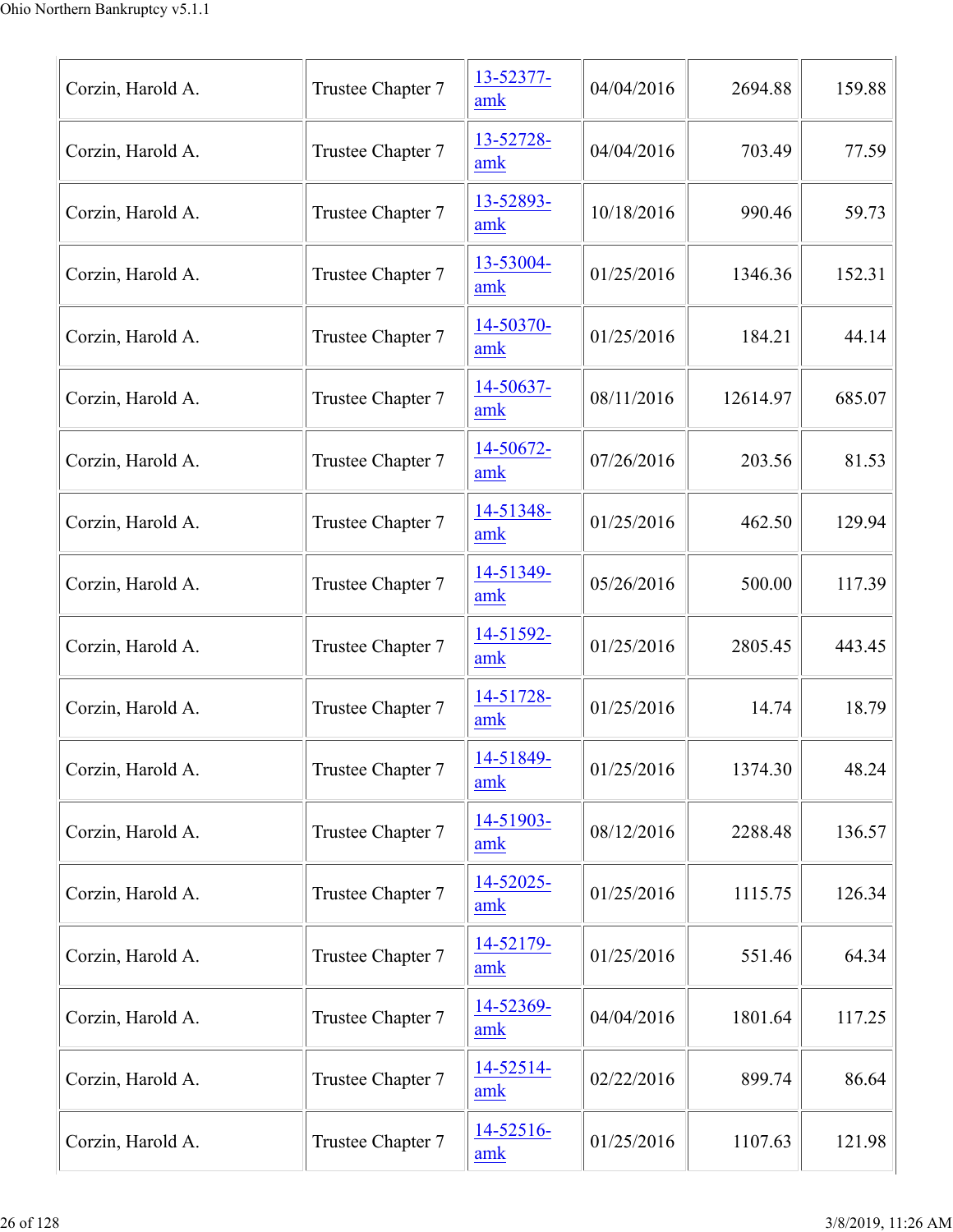| Corzin, Harold A. | Trustee Chapter 7 | 14-52562-<br>amk            | 12/30/2016 | 1097.00 | 95.92  |
|-------------------|-------------------|-----------------------------|------------|---------|--------|
| Corzin, Harold A. | Trustee Chapter 7 | 14-52732-<br>amk            | 03/17/2016 | 1750.00 | 125.17 |
| Corzin, Harold A. | Trustee Chapter 7 | 14-52965-<br>amk            | 01/25/2016 | 205.57  | 32.20  |
| Corzin, Harold A. | Trustee Chapter 7 | 14-52993-<br>amk            | 08/15/2016 | 2309.88 | 80.13  |
| Corzin, Harold A. | Trustee Chapter 7 | 14-53060-<br>amk            | 06/30/2016 | 1385.00 | 144.97 |
| Corzin, Harold A. | Trustee Chapter 7 | 14-53128-<br>amk            | 05/26/2016 | 459.62  | 133.63 |
| Corzin, Harold A. | Trustee Chapter 7 | 14-53178-<br>amk            | 11/11/2016 | 1650.00 | 113.37 |
| Corzin, Harold A. | Trustee Chapter 7 | 14-53301-<br>amk            | 01/25/2016 | 1798.75 | 182.06 |
| Corzin, Harold A. | Trustee Chapter 7 | 14-53375-<br>amk            | 05/01/2016 | 2647.82 | 261.31 |
| Corzin, Harold A. | Trustee Chapter 7 | 15-50143-<br>amk            | 06/17/2016 | 353.75  | 28.40  |
| Corzin, Harold A. | Trustee Chapter 7 | 15-50305-<br>amk            | 09/05/2016 | 1475.15 | 122.92 |
| Corzin, Harold A. | Trustee Chapter 7 | 15-50306-<br>amk            | 05/12/2016 | 1299.14 | 71.32  |
| Corzin, Harold A. | Trustee Chapter 7 | 15-50360-<br>amk            | 05/26/2016 | 638.83  | 42.54  |
| Corzin, Harold A. | Trustee Chapter 7 | 15-50376-<br>$\mathbf{amk}$ | 12/12/2016 | 509.24  | 87.32  |
| Corzin, Harold A. | Trustee Chapter 7 | 15-50395-<br>amk            | 02/22/2016 | 318.15  | 78.31  |
| Corzin, Harold A. | Trustee Chapter 7 | 15-50396-<br>amk            | 12/13/2016 | 1409.19 | 102.24 |
| Corzin, Harold A. | Trustee Chapter 7 | 15-50399-<br>amk            | 06/30/2016 | 1750.00 | 108.56 |
| Corzin, Harold A. | Trustee Chapter 7 | 15-50420-<br>amk            | 12/13/2016 | 1356.89 | 84.98  |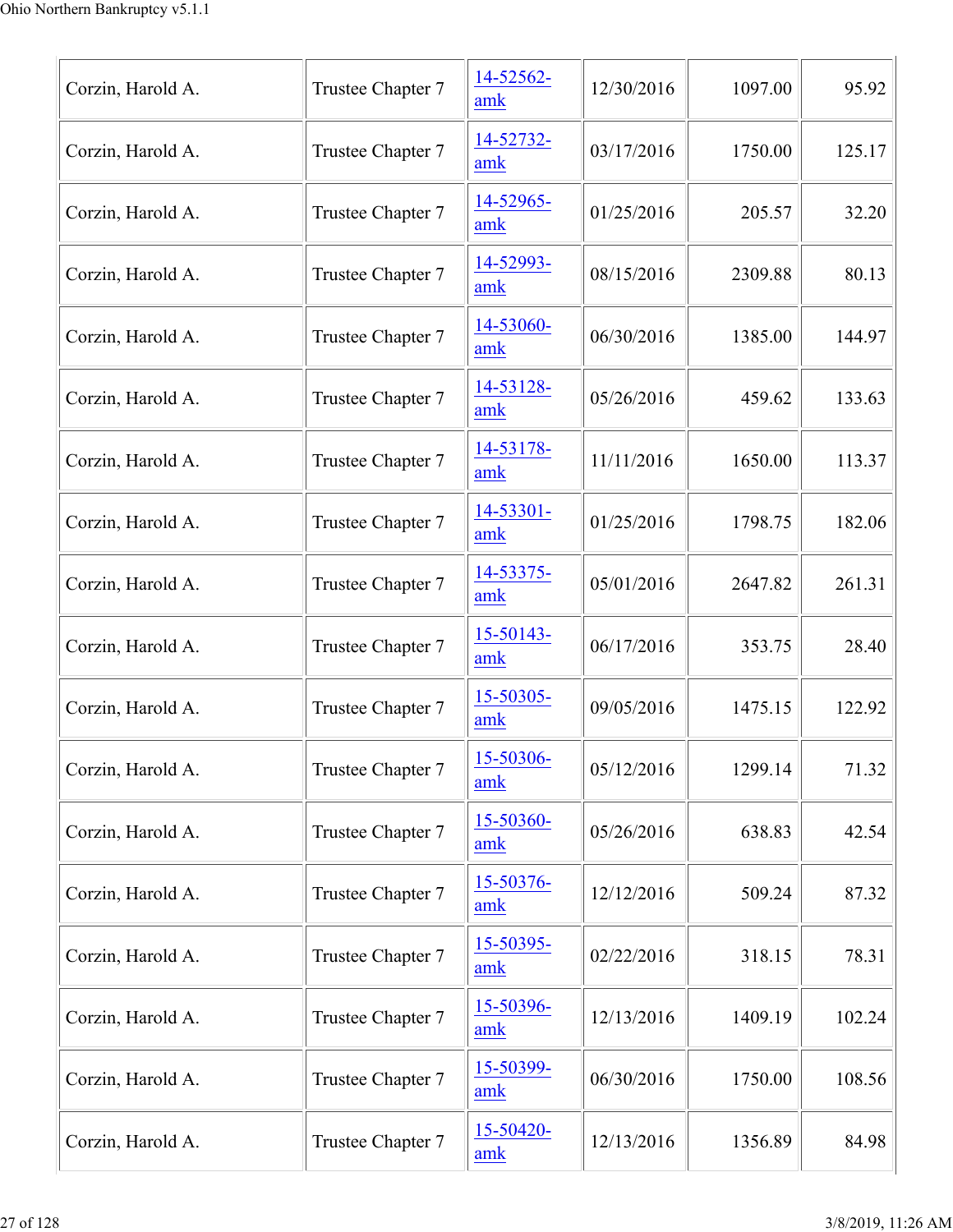| Corzin, Harold A. | Trustee Chapter 7 | 15-50453-<br>amk      | 11/28/2016 | 983.00  | 72.68  |
|-------------------|-------------------|-----------------------|------------|---------|--------|
| Corzin, Harold A. | Trustee Chapter 7 | 15-50457-<br>amk      | 03/01/2016 | 1750.00 | 33.23  |
| Corzin, Harold A. | Trustee Chapter 7 | 15-50526-<br>amk      | 06/30/2016 | 1177.77 | 47.93  |
| Corzin, Harold A. | Trustee Chapter 7 | 15-50547-<br>amk      | 09/07/2016 | 1830.00 | 384.41 |
| Corzin, Harold A. | Trustee Chapter 7 | 15-50589-<br>amk      | 06/30/2016 | 1004.99 | 130.23 |
| Corzin, Harold A. | Trustee Chapter 7 | 15-50738-<br>amk      | 05/01/2016 | 950.00  | 87.39  |
| Corzin, Harold A. | Trustee Chapter 7 | 15-50756-<br>amk      | 07/30/2016 | 1421.09 | 144.08 |
| Corzin, Harold A. | Trustee Chapter 7 | 15-50759-<br>amk      | 02/12/2016 | 197.96  | 60.13  |
| Corzin, Harold A. | Trustee Chapter 7 | 15-50796-<br>amk      | 01/25/2016 | 1350.00 | 78.39  |
| Corzin, Harold A. | Trustee Chapter 7 | 15-50847-<br>amk      | 03/16/2016 | 2542.24 | 37.95  |
| Corzin, Harold A. | Trustee Chapter 7 | 15-50889-<br>amk      | 01/25/2016 | 347.50  | 43.98  |
| Corzin, Harold A. | Trustee Chapter 7 | 15-51004-<br>amk      | 01/25/2016 | 2706.23 | 76.50  |
| Corzin, Harold A. | Trustee Chapter 7 | 15-51004-<br>amk      | 11/11/2016 | 246.42  | 12.66  |
| Corzin, Harold A. | Trustee Chapter 7 | $15 - 51005 -$<br>amk | 04/27/2016 | 553.36  | 64.61  |
| Corzin, Harold A. | Trustee Chapter 7 | 15-51020-<br>amk      | 06/03/2016 | 384.50  | 56.37  |
| Corzin, Harold A. | Trustee Chapter 7 | 15-51040-<br>amk      | 06/17/2016 | 793.65  | 85.18  |
| Corzin, Harold A. | Trustee Chapter 7 | 15-51066-<br>amk      | 05/16/2016 | 1683.90 | 48.56  |
| Corzin, Harold A. | Trustee Chapter 7 | 15-51088-<br>amk      | 01/25/2016 | 400.00  | 49.22  |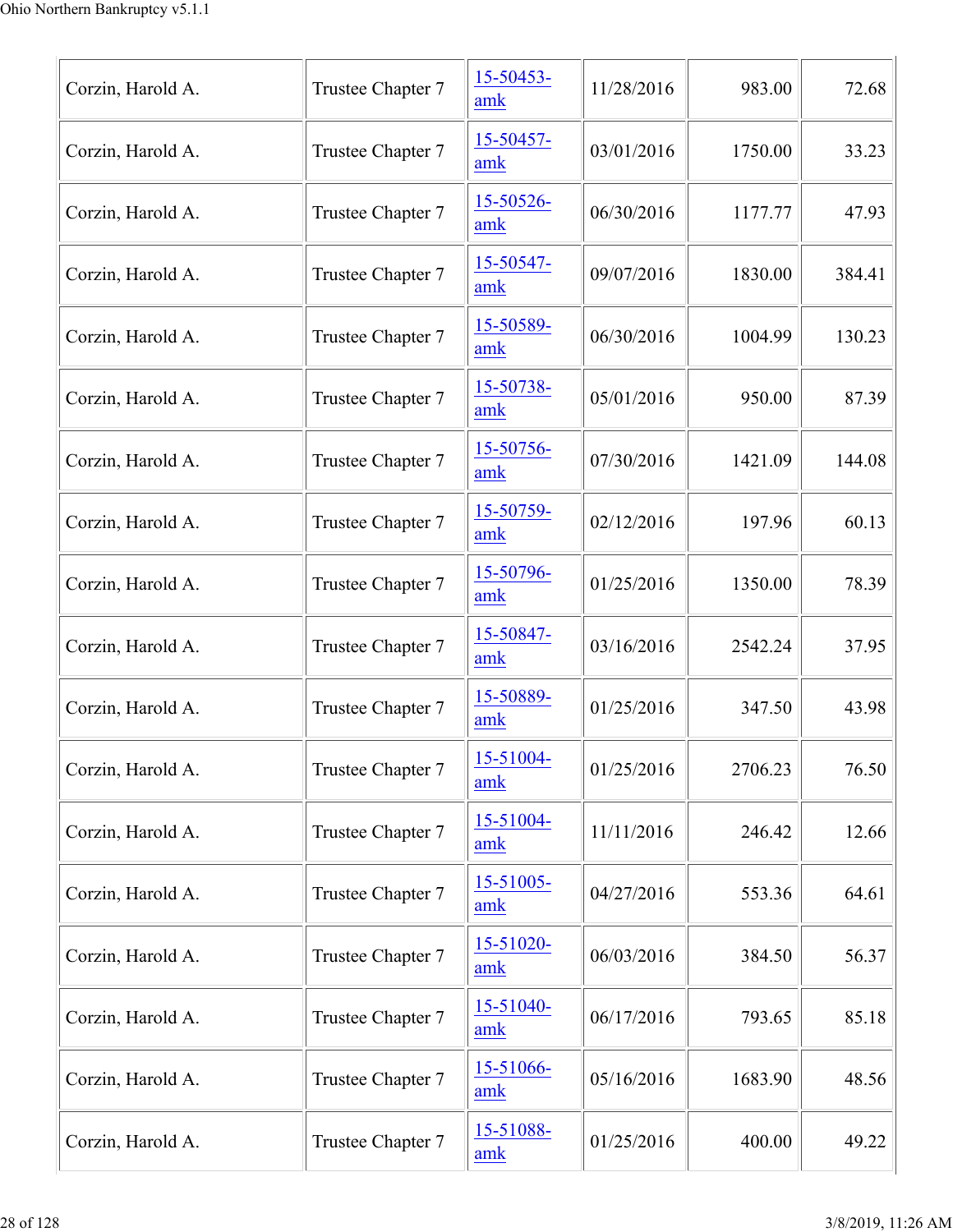| Corzin, Harold A. | Trustee Chapter 7 | 15-51090-<br>amk            | 10/18/2016 | 950.00  | 88.19  |
|-------------------|-------------------|-----------------------------|------------|---------|--------|
| Corzin, Harold A. | Trustee Chapter 7 | 15-51107-<br>amk            | 04/27/2016 | 693.74  | 60.85  |
| Corzin, Harold A. | Trustee Chapter 7 | 15-51132-<br>amk            | 05/26/2016 | 1300.00 | 108.75 |
| Corzin, Harold A. | Trustee Chapter 7 | 15-51192-<br>amk            | 05/26/2016 | 183.18  | 39.91  |
| Corzin, Harold A. | Trustee Chapter 7 | 15-51214-<br>amk            | 11/28/2016 | 1399.16 | 146.10 |
| Corzin, Harold A. | Trustee Chapter 7 | 15-51236-<br>amk            | 08/11/2016 | 662.19  | 144.85 |
| Corzin, Harold A. | Trustee Chapter 7 | 15-51303-<br>amk            | 05/12/2016 | 234.56  | 62.87  |
| Corzin, Harold A. | Trustee Chapter 7 | 15-51331-<br>amk            | 04/27/2016 | 281.97  | 33.73  |
| Corzin, Harold A. | Trustee Chapter 7 | 15-51364-<br>amk            | 09/04/2016 | 300.00  | 49.17  |
| Corzin, Harold A. | Trustee Chapter 7 | 15-51377-<br>amk            | 09/04/2016 | 325.58  | 78.95  |
| Corzin, Harold A. | Trustee Chapter 7 | 15-51416-<br>amk            | 04/05/2016 | 1220.00 | 102.33 |
| Corzin, Harold A. | Trustee Chapter 7 | 15-51418-<br>amk            | 08/12/2016 | 1052.51 | 115.91 |
| Corzin, Harold A. | Trustee Chapter 7 | 15-51499-<br>amk            | 05/26/2016 | 340.00  | 66.46  |
| Corzin, Harold A. | Trustee Chapter 7 | 15-51522-<br>$\mathbf{amk}$ | 04/27/2016 | 149.08  | 33.26  |
| Corzin, Harold A. | Trustee Chapter 7 | 15-51559-<br>amk            | 04/07/2016 | 176.67  | 33.50  |
| Corzin, Harold A. | Trustee Chapter 7 | $15 - 51563 -$<br>amk       | 01/25/2016 | 290.27  | 26.46  |
| Corzin, Harold A. | Trustee Chapter 7 | 15-51585-<br>amk            | 05/16/2016 | 898.32  | 39.80  |
| Corzin, Harold A. | Trustee Chapter 7 | 15-51599-<br>amk            | 07/09/2016 | 700.00  | 60.50  |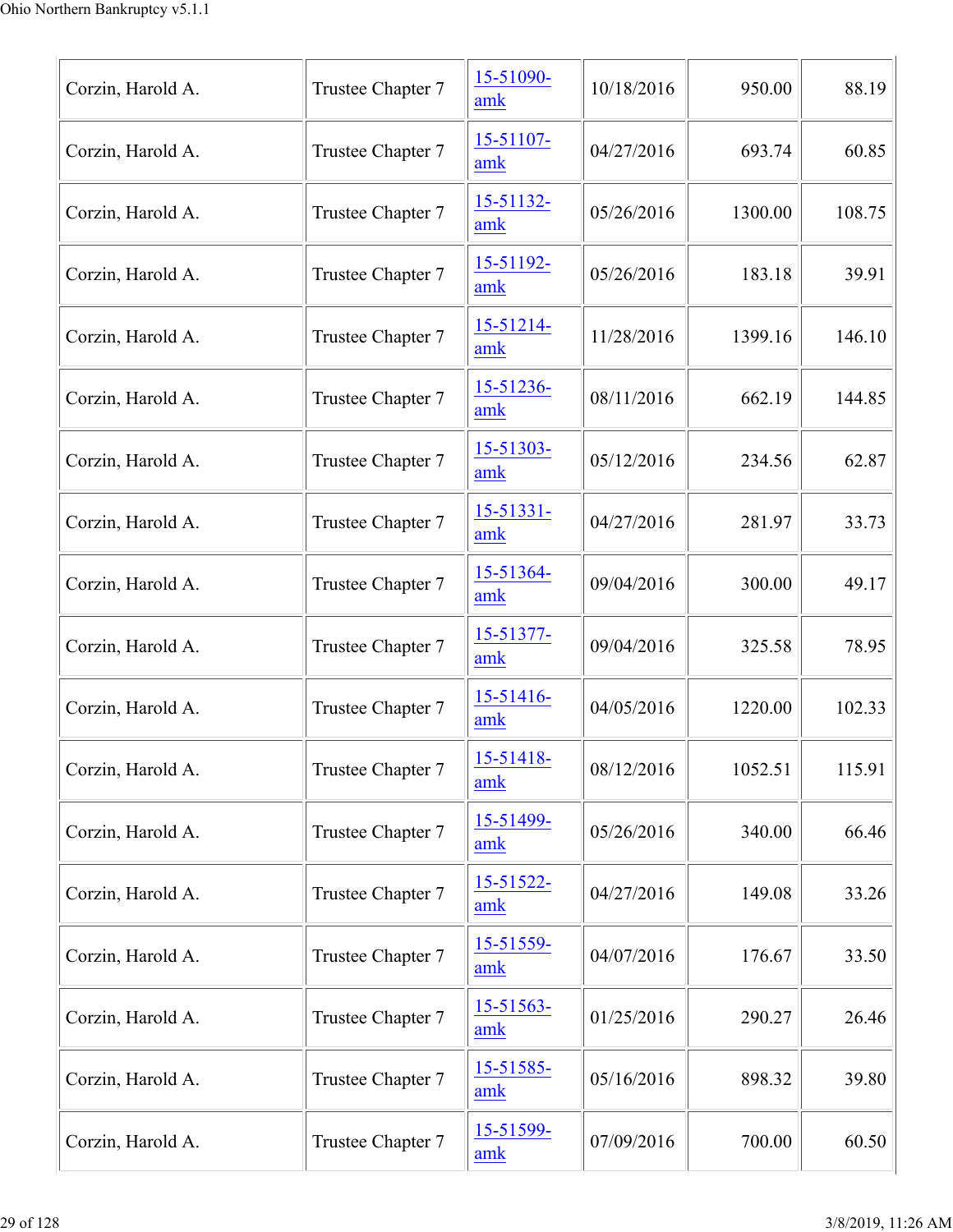| Corzin, Harold A. | Trustee Chapter 7 | $15 - 51611 -$<br>amk | 05/26/2016 | 1455.06 | 131.92 |
|-------------------|-------------------|-----------------------|------------|---------|--------|
| Corzin, Harold A. | Trustee Chapter 7 | 15-51622-<br>amk      | 05/26/2016 | 467.50  | 75.86  |
| Corzin, Harold A. | Trustee Chapter 7 | 15-51648-<br>amk      | 01/25/2016 | 344.56  | 23.54  |
| Corzin, Harold A. | Trustee Chapter 7 | 15-51676-<br>amk      | 04/04/2016 | 1850.00 | 177.62 |
| Corzin, Harold A. | Trustee Chapter 7 | 15-51727-<br>amk      | 03/13/2016 | 350.00  | 47.22  |
| Corzin, Harold A. | Trustee Chapter 7 | 15-51730-<br>amk      | 05/26/2016 | 730.17  | 37.20  |
| Corzin, Harold A. | Trustee Chapter 7 | 15-51745-<br>amk      | 07/27/2016 | 1329.42 | 53.75  |
| Corzin, Harold A. | Trustee Chapter 7 | 15-51780-<br>amk      | 08/18/2016 | 1500.00 | 0.00   |
| Corzin, Harold A. | Trustee Chapter 7 | 15-51798-<br>amk      | 04/04/2016 | 875.00  | 81.73  |
| Corzin, Harold A. | Trustee Chapter 7 | 15-51819-<br>amk      | 05/26/2016 | 320.25  | 88.06  |
| Corzin, Harold A. | Trustee Chapter 7 | 15-51836-<br>amk      | 07/28/2016 | 363.85  | 68.09  |
| Corzin, Harold A. | Trustee Chapter 7 | 15-51847-<br>amk      | 06/30/2016 | 1878.06 | 237.27 |
| Corzin, Harold A. | Trustee Chapter 7 | 15-51862-<br>amk      | 04/28/2016 | 212.31  | 43.23  |
| Corzin, Harold A. | Trustee Chapter 7 | 15-51886-<br>amk      | 06/30/2016 | 169.51  | 39.11  |
| Corzin, Harold A. | Trustee Chapter 7 | 15-51909-<br>amk      | 04/27/2016 | 235.28  | 29.88  |
| Corzin, Harold A. | Trustee Chapter 7 | 15-51921-<br>amk      | 03/17/2016 | 242.05  | 30.17  |
| Corzin, Harold A. | Trustee Chapter 7 | 15-51945-<br>amk      | 05/12/2016 | 475.00  | 101.86 |
| Corzin, Harold A. | Trustee Chapter 7 | 15-51979-<br>amk      | 04/07/2016 | 100.34  | 35.79  |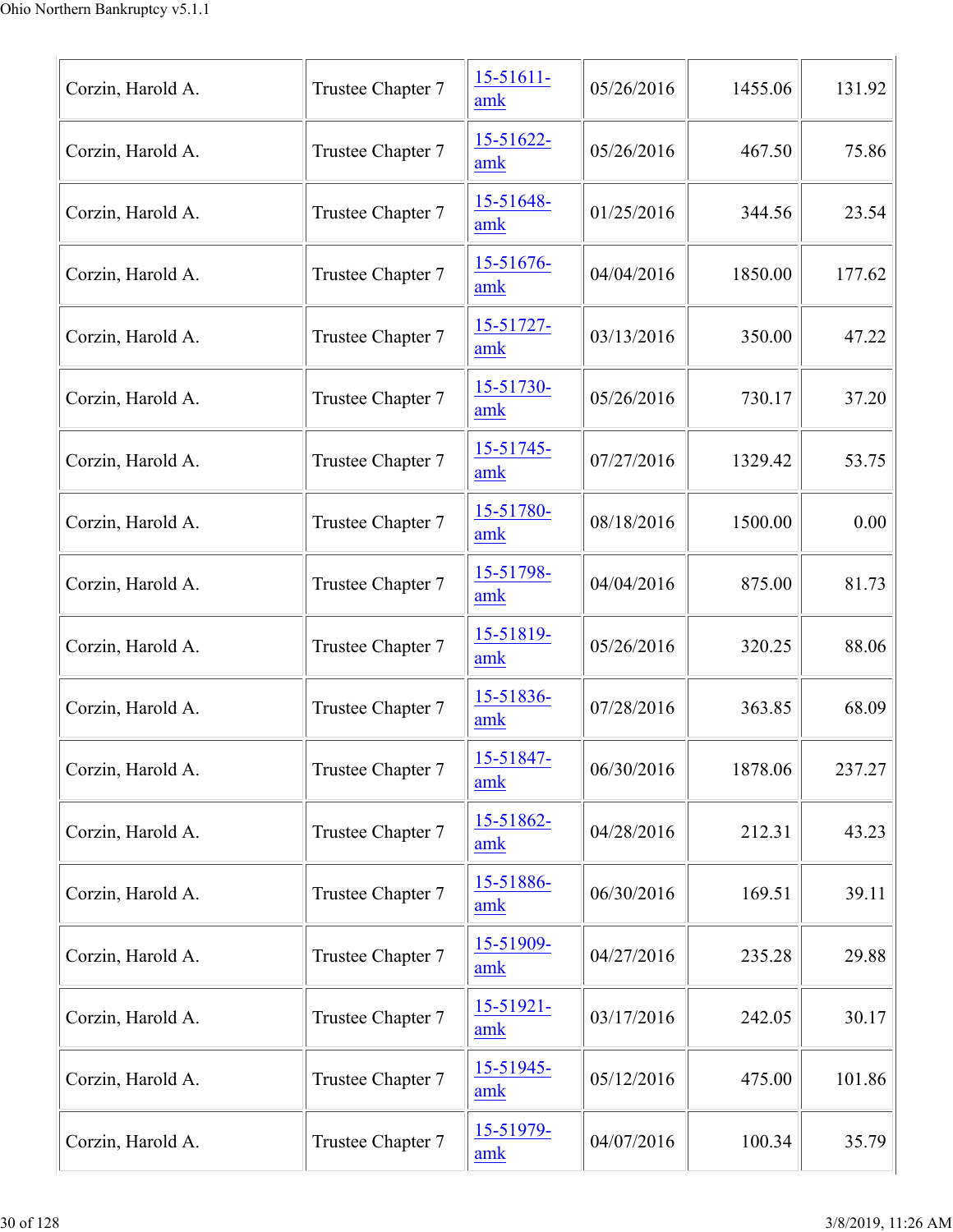| Corzin, Harold A. | Trustee Chapter 7 | 15-51999-<br>amk      | 04/18/2016 | 274.85  | 28.08  |
|-------------------|-------------------|-----------------------|------------|---------|--------|
| Corzin, Harold A. | Trustee Chapter 7 | 15-52012-<br>amk      | 10/14/2016 | 4350.00 | 75.85  |
| Corzin, Harold A. | Trustee Chapter 7 | 15-52028-<br>amk      | 06/30/2016 | 187.50  | 71.72  |
| Corzin, Harold A. | Trustee Chapter 7 | 15-52029-<br>amk      | 04/04/2016 | 400.00  | 62.70  |
| Corzin, Harold A. | Trustee Chapter 7 | 15-52064-<br>amk      | 04/04/2016 | 269.29  | 29.79  |
| Corzin, Harold A. | Trustee Chapter 7 | $15 - 52071 -$<br>amk | 07/09/2016 | 1142.43 | 100.41 |
| Corzin, Harold A. | Trustee Chapter 7 | 15-52074-<br>amk      | 07/09/2016 | 1100.00 | 125.72 |
| Corzin, Harold A. | Trustee Chapter 7 | 15-52084-<br>amk      | 04/07/2016 | 260.51  | 35.05  |
| Corzin, Harold A. | Trustee Chapter 7 | 15-52085-<br>amk      | 04/27/2016 | 643.64  | 24.66  |
| Corzin, Harold A. | Trustee Chapter 7 | 15-52086-<br>amk      | 04/07/2016 | 284.37  | 35.63  |
| Corzin, Harold A. | Trustee Chapter 7 | 15-52106-<br>amk      | 04/19/2016 | 3750.00 | 65.27  |
| Corzin, Harold A. | Trustee Chapter 7 | 15-52125-<br>amk      | 04/18/2016 | 829.40  | 33.17  |
| Corzin, Harold A. | Trustee Chapter 7 | 15-52158-<br>amk      | 12/30/2016 | 111.00  | 30.06  |
| Corzin, Harold A. | Trustee Chapter 7 | 15-52160-<br>amk      | 04/21/2016 | 246.23  | 29.87  |
| Corzin, Harold A. | Trustee Chapter 7 | 15-52164-<br>amk      | 05/27/2016 | 606.50  | 34.33  |
| Corzin, Harold A. | Trustee Chapter 7 | 15-52198-<br>amk      | 06/03/2016 | 2609.90 | 297.53 |
| Corzin, Harold A. | Trustee Chapter 7 | 15-52230-<br>amk      | 06/17/2016 | 721.53  | 38.12  |
| Corzin, Harold A. | Trustee Chapter 7 | 15-52291-<br>amk      | 08/11/2016 | 331.84  | 36.40  |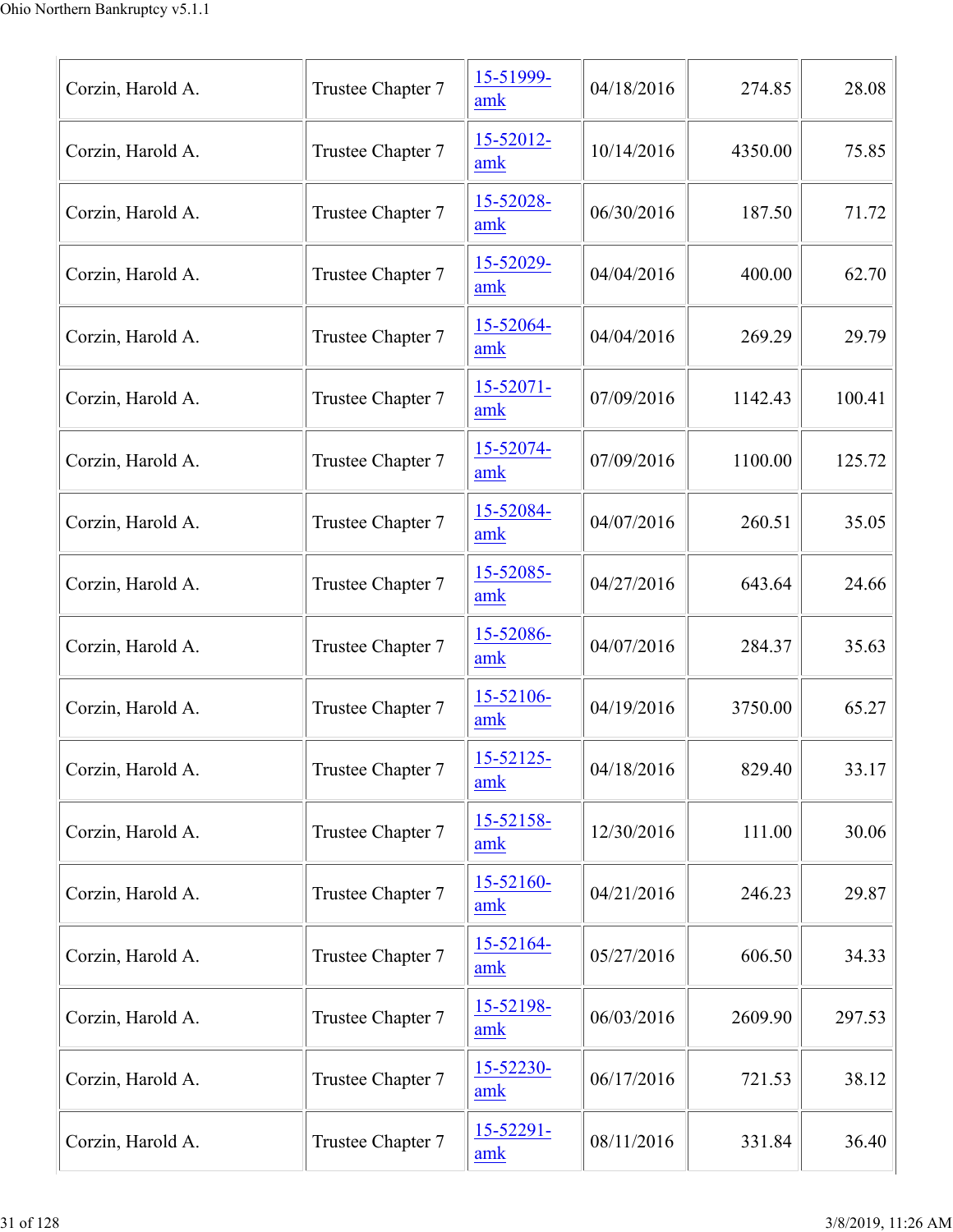| Corzin, Harold A. | Trustee Chapter 7 | 15-52303-<br>amk      | 07/27/2016 | 1076.90 | 49.02  |
|-------------------|-------------------|-----------------------|------------|---------|--------|
| Corzin, Harold A. | Trustee Chapter 7 | 15-52359-<br>amk      | 09/25/2016 | 205.97  | 46.80  |
| Corzin, Harold A. | Trustee Chapter 7 | 15-52385-<br>amk      | 05/11/2016 | 2086.00 | 46.32  |
| Corzin, Harold A. | Trustee Chapter 7 | $15 - 52471 -$<br>amk | 07/12/2016 | 250.00  | 107.92 |
| Corzin, Harold A. | Trustee Chapter 7 | 15-52473-<br>amk      | 12/30/2016 | 1250.00 | 93.46  |
| Corzin, Harold A. | Trustee Chapter 7 | 15-52478-<br>amk      | 10/14/2016 | 1676.05 | 84.24  |
| Corzin, Harold A. | Trustee Chapter 7 | 15-52496-<br>amk      | 08/18/2016 | 251.80  | 59.11  |
| Corzin, Harold A. | Trustee Chapter 7 | 15-52502-<br>amk      | 05/26/2016 | 449.25  | 44.90  |
| Corzin, Harold A. | Trustee Chapter 7 | 15-52513-<br>amk      | 12/30/2016 | 421.68  | 39.12  |
| Corzin, Harold A. | Trustee Chapter 7 | 15-52534-<br>amk      | 11/28/2016 | 1726.41 | 197.94 |
| Corzin, Harold A. | Trustee Chapter 7 | 15-52550-<br>amk      | 12/30/2016 | 1004.73 | 18.67  |
| Corzin, Harold A. | Trustee Chapter 7 | 15-52562-<br>amk      | 06/17/2016 | 398.32  | 34.89  |
| Corzin, Harold A. | Trustee Chapter 7 | 15-52583-<br>amk      | 07/04/2016 | 732.26  | 26.25  |
| Corzin, Harold A. | Trustee Chapter 7 | 15-52626-<br>amk      | 07/30/2016 | 1288.10 | 115.04 |
| Corzin, Harold A. | Trustee Chapter 7 | 15-52627-<br>amk      | 08/12/2016 | 650.75  | 71.90  |
| Corzin, Harold A. | Trustee Chapter 7 | 15-52628-<br>amk      | 05/26/2016 | 342.34  | 32.80  |
| Corzin, Harold A. | Trustee Chapter 7 | 15-52638-<br>amk      | 06/17/2016 | 609.01  | 34.99  |
| Corzin, Harold A. | Trustee Chapter 7 | $15 - 52721 -$<br>amk | 08/12/2016 | 1244.25 | 87.27  |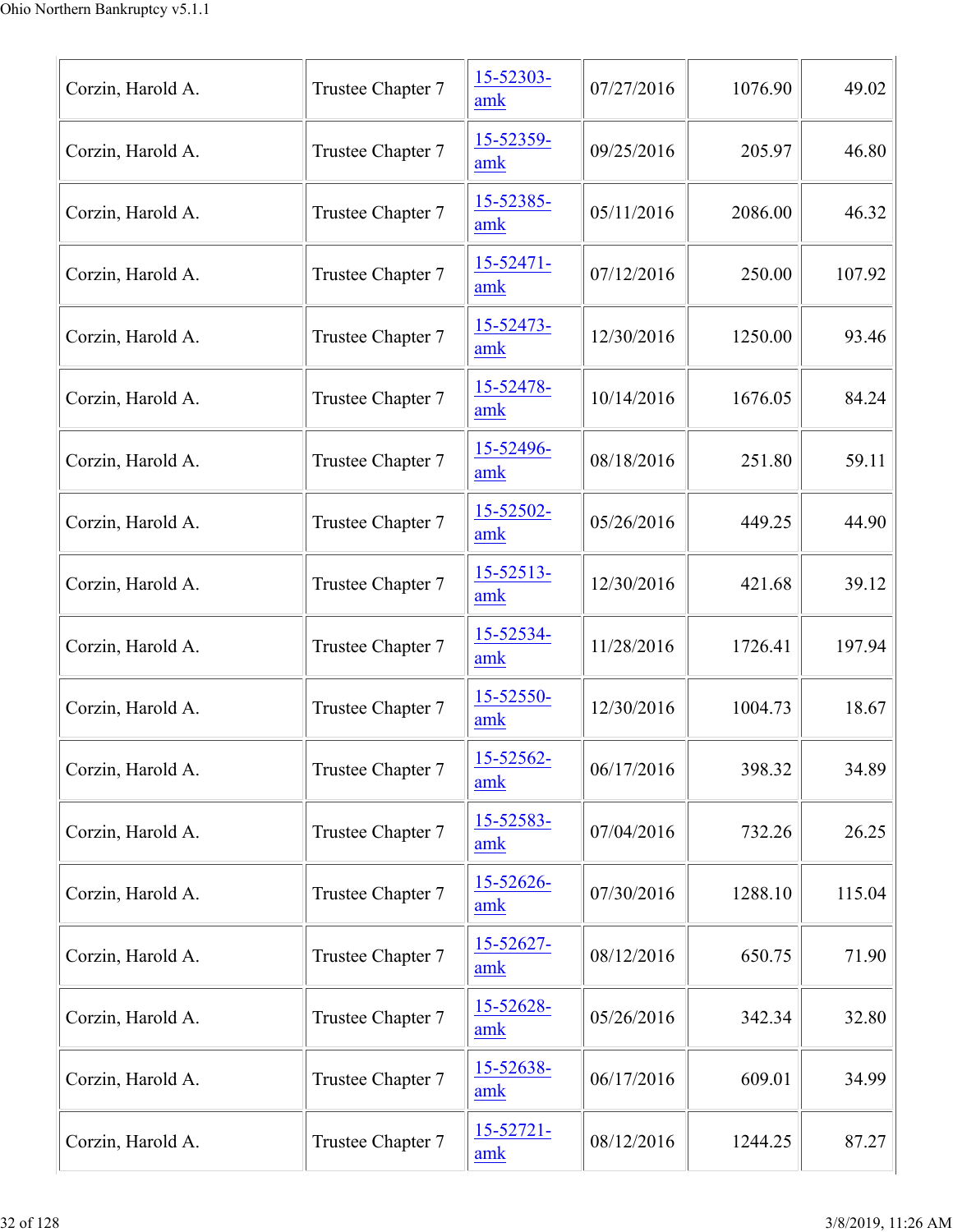| Corzin, Harold A. | Trustee Chapter 7 | 15-52733-<br>amk      | 12/30/2016 | 210.02  | 66.20  |
|-------------------|-------------------|-----------------------|------------|---------|--------|
| Corzin, Harold A. | Trustee Chapter 7 | 15-52777-<br>amk      | 11/11/2016 | 258.49  | 25.00  |
| Corzin, Harold A. | Trustee Chapter 7 | 15-52830-<br>amk      | 06/03/2016 | 224.79  | 25.58  |
| Corzin, Harold A. | Trustee Chapter 7 | 15-52854-<br>amk      | 11/28/2016 | 3286.47 | 140.77 |
| Corzin, Harold A. | Trustee Chapter 7 | 15-52866-<br>amk      | 07/09/2016 | 1000.00 | 39.40  |
| Corzin, Harold A. | Trustee Chapter 7 | 15-52874-<br>amk      | 07/04/2016 | 1835.45 | 81.94  |
| Corzin, Harold A. | Trustee Chapter 7 | 15-52898-<br>amk      | 06/17/2016 | 289.61  | 31.72  |
| Corzin, Harold A. | Trustee Chapter 7 | 15-52917-<br>amk      | 07/27/2016 | 1222.93 | 33.78  |
| Corzin, Harold A. | Trustee Chapter 7 | 15-52936-<br>amk      | 07/09/2016 | 572.52  | 30.58  |
| Corzin, Harold A. | Trustee Chapter 7 | 15-52959-<br>amk      | 09/25/2016 | 457.00  | 35.38  |
| Corzin, Harold A. | Trustee Chapter 7 | 15-53007-<br>amk      | 10/17/2016 | 1067.06 | 82.96  |
| Corzin, Harold A. | Trustee Chapter 7 | $15 - 53071 -$<br>amk | 10/18/2016 | 394.22  | 65.95  |
| Corzin, Harold A. | Trustee Chapter 7 | 16-50009-<br>amk      | 10/27/2016 | 180.83  | 43.42  |
| Corzin, Harold A. | Trustee Chapter 7 | 16-50038-<br>amk      | 09/04/2016 | 365.58  | 94.95  |
| Corzin, Harold A. | Trustee Chapter 7 | 16-50076-<br>amk      | 09/04/2016 | 494.22  | 36.27  |
| Corzin, Harold A. | Trustee Chapter 7 | 16-50388-<br>amk      | 10/14/2016 | 212.50  | 46.39  |
| Corzin, Harold A. | Trustee Chapter 7 | $16 - 50481 -$<br>amk | 10/18/2016 | 401.71  | 26.46  |
| Corzin, Harold A. | Trustee Chapter 7 | 16-50482-<br>amk      | 10/14/2016 | 375.00  | 34.33  |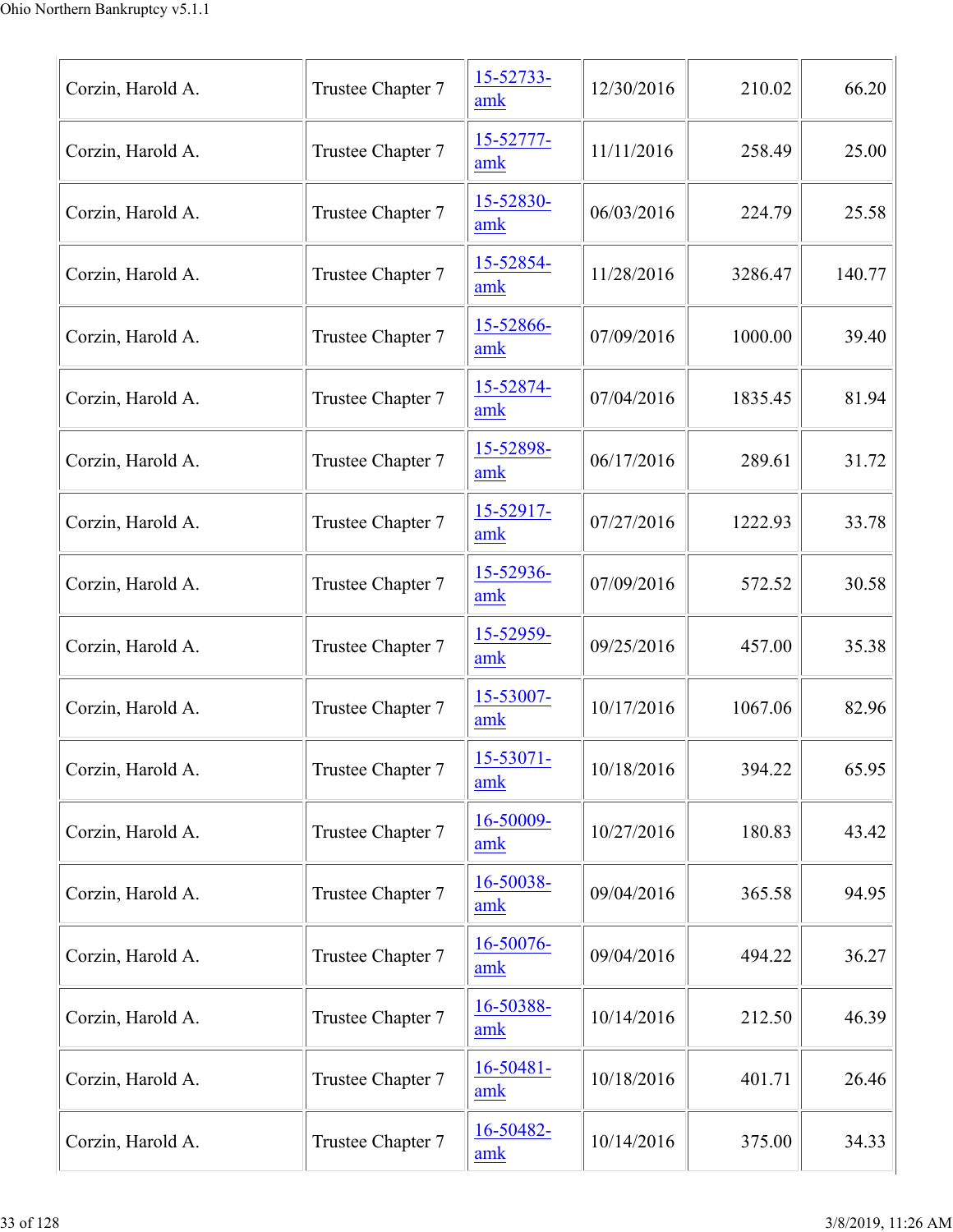| Corzin, Harold A.        | Trustee Chapter 7 | 16-50495-<br>amk      | 12/30/2016 | 900.00    | 163.13   |
|--------------------------|-------------------|-----------------------|------------|-----------|----------|
| Corzin, Harold A.        | Trustee Chapter 7 | 16-50524-<br>amk      | 12/30/2016 | 400.00    | 150.64   |
| Corzin, Harold A.        | Trustee Chapter 7 | 16-50619-<br>amk      | 10/14/2016 | 181.91    | 28.33    |
| Corzin, Harold A.        | Trustee Chapter 7 | 16-50629-<br>amk      | 11/11/2016 | 446.70    | 36.93    |
| Corzin, Harold A.        | Trustee Chapter 7 | 16-50815-<br>amk      | 10/27/2016 | 291.62    | 23.80    |
| Corzin, Harold A.        | Trustee Chapter 7 | 16-50874-<br>amk      | 11/14/2016 | 456.25    | 98.28    |
| Corzin, Harold A.        | Trustee Chapter 7 | 16-50949-<br>amk      | 12/13/2016 | 1300.00   | 43.58    |
| Corzin, Harold A.        | Trustee Chapter 7 | 16-51000-<br>amk      | 11/11/2016 | 228.59    | 49.45    |
| Corzin, Harold A.        | Trustee Chapter 7 | 16-51070-<br>amk      | 11/11/2016 | 272.64    | 36.07    |
| Corzin, Harold A.        | Trustee Chapter 7 | $16 - 51135$ -<br>amk | 12/30/2016 | 1440.99   | 72.12    |
|                          |                   |                       | Total      | 179798.42 | 14081.89 |
| Cunningham, Thomas M.    | Special Counsel   | 14-40759-kw           | 04/07/2016 | 3075.00   | 46.46    |
|                          |                   |                       | Total      | 3075.00   | 46.46    |
| Dannemiller-Allman Appra | Appraiser         | 15-62542-rk           | 01/27/2016 | 225.00    | 0.00     |
| Dannemiller-Allman Appra | Appraiser         | $16 - 60131 - rk$     | 03/17/2016 | 225.00    | 0.00     |
| Dannemiller-Allman Appra | Appraiser         | $16 - 60151 - rk$     | 03/30/2016 | 225.00    | 0.00     |
| Dannemiller-Allman Appra | Appraiser         | $16 - 60651 - rk$     | 07/20/2016 | 225.00    | 0.00     |
| Dannemiller-Allman Appra | Appraiser         | 16-61042-rk           | 06/23/2016 | 450.00    | 0.00     |
| Dannemiller-Allman Appra | Appraiser         | 16-61566-rk           | 11/08/2016 | 225.00    | 0.00     |
| Dannemiller-Allman Appra | Appraiser         | 16-61776-rk           | 09/28/2016 | 225.00    | 0.00     |
| Dannemiller-Allman Appra | Appraiser         | 16-61920-rk           | 11/04/2016 | 225.00    | 0.00     |
|                          | 2025.00           | $0.00\,$              |            |           |          |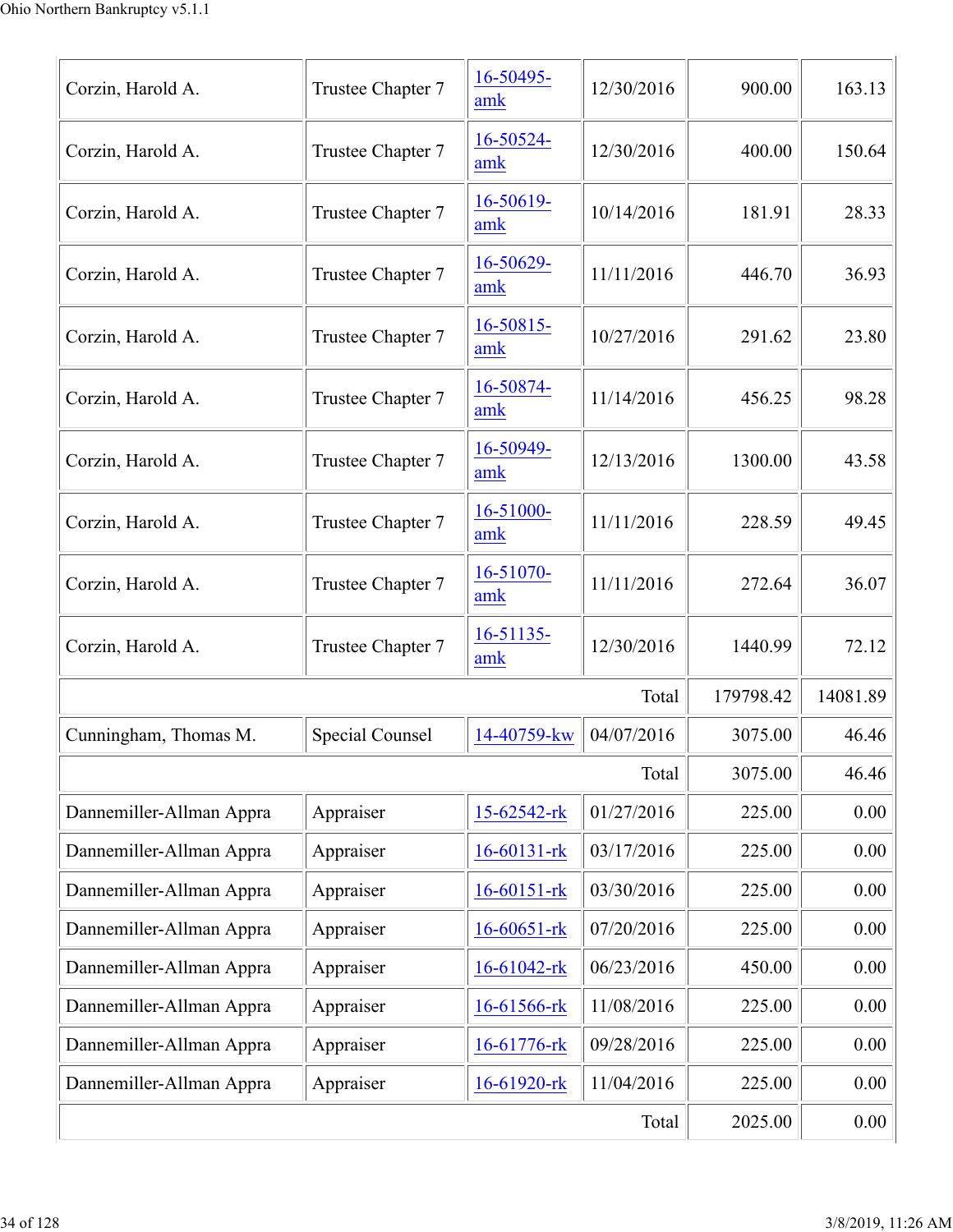| Davis, Steven S. | Trustee's Attorney | 09-19825-<br>pmc      | 01/20/2016 | 4295.00 | 33.74  |
|------------------|--------------------|-----------------------|------------|---------|--------|
| Davis, Steven S. | Trustee Chapter 7  | 14-14531-jps          | 04/26/2016 | 556.25  | 19.68  |
| Davis, Steven S. | Trustee Chapter 7  | 14-14964-jps          | 06/09/2016 | 737.37  | 6.63   |
| Davis, Steven S. | Trustee Chapter 7  | $14 - 16837 -$<br>pmc | 01/19/2016 | 375.00  | 6.14   |
| Davis, Steven S. | Trustee Chapter 7  | 15-10040-aih          | 05/03/2016 | 1882.50 | 2.88   |
| Davis, Steven S. | Trustee Chapter 7  | 15-10281-aih          | 06/07/2016 | 2000.00 | 22.54  |
| Davis, Steven S. | Trustee Chapter 7  | $15 - 10380 - ips$    | 01/20/2016 | 1250.00 | 16.46  |
| Davis, Steven S. | Trustee Chapter 7  | 15-10669-jps          | 04/26/2016 | 625.00  | 25.22  |
| Davis, Steven S. | Trustee Chapter 7  | 15-11752-aih          | 06/07/2016 | 400.00  | 25.72  |
| Davis, Steven S. | Trustee Chapter 7  | $15 - 12046$ -jps     | 07/27/2016 | 410.01  | 8.66   |
| Davis, Steven S. | Trustee Chapter 7  | 15-12984-jps          | 06/21/2016 | 625.00  | 92.59  |
| Davis, Steven S. | Trustee Chapter 7  | 15-13039-<br>pmc      | 01/20/2016 | 1227.30 | 1.94   |
| Davis, Steven S. | Trustee Chapter 7  | 15-13321-<br>pmc      | 01/20/2016 | 459.32  | 5.57   |
| Davis, Steven S. | Trustee Chapter 7  | 15-13836-<br>pmc      | 02/12/2016 | 461.51  | 3.40   |
| Davis, Steven S. | Trustee Chapter 7  | $15 - 14177$<br>pmc   | 03/01/2016 | 742.70  | 33.94  |
| Davis, Steven S. | Trustee Chapter 7  | 15-14353-aih          | 01/29/2016 | 375.00  | 11.48  |
| Davis, Steven S. | Trustee Chapter 7  | 15-14479-jps          | 06/09/2016 | 1148.39 | 7.38   |
| Davis, Steven S. | Trustee Chapter 7  | 15-14600-aih          | 04/11/2016 | 365.13  | 4.37   |
| Davis, Steven S. | Trustee Chapter 7  | 15-14634-jps          | 07/11/2016 | 363.25  | 129.07 |
| Davis, Steven S. | Trustee Chapter 7  | $15 - 14657$ -jps     | 03/11/2016 | 338.75  | 5.46   |
| Davis, Steven S. | Trustee Chapter 7  | 15-14777-<br>pmc      | 08/04/2016 | 1618.81 | 29.94  |
| Davis, Steven S. | Trustee Chapter 7  | 15-14966-jps          | 03/24/2016 | 396.70  | 0.97   |
| Davis, Steven S. | Trustee Chapter 7  | 15-14967-jps          | 07/27/2016 | 693.75  | 3.59   |
| Davis, Steven S. | Trustee Chapter 7  | 15-14986-<br>pmc      | 04/07/2016 | 372.22  | 1.47   |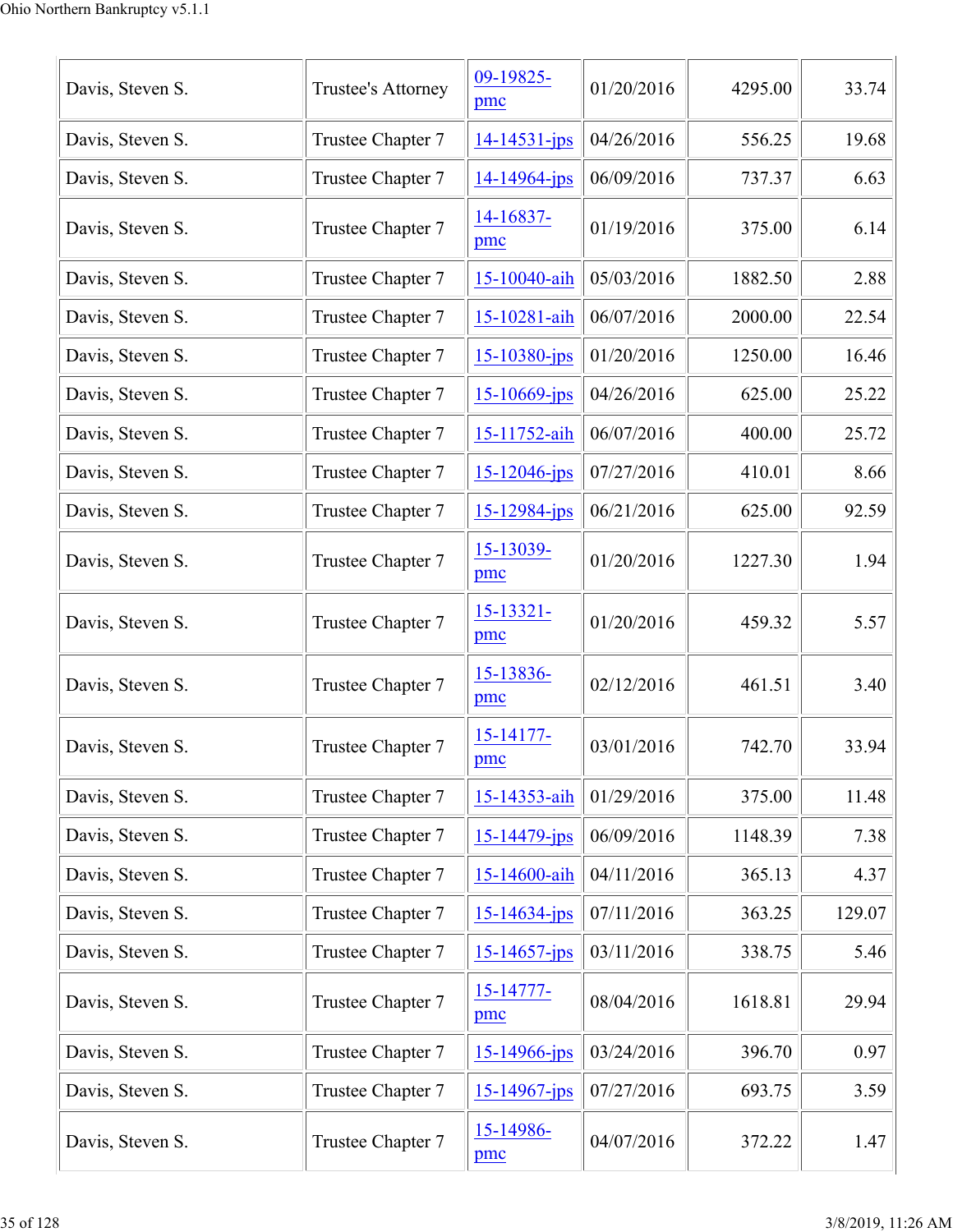| Davis, Steven S. | Trustee Chapter 7         | $15 - 14989$ -jps     | 06/09/2016 | 502.00   | 11.43  |
|------------------|---------------------------|-----------------------|------------|----------|--------|
| Davis, Steven S. | Trustee Chapter 7         | 15-15534-<br>pmc      | 06/17/2016 | 374.20   | 2.84   |
| Davis, Steven S. | Trustee Chapter 7         | 15-15879-<br>pmc      | 05/17/2016 | 436.85   | 2.74   |
| Davis, Steven S. | Trustee Chapter 7         | $15 - 15984 - ips$    | 06/09/2016 | 433.17   | 4.37   |
| Davis, Steven S. | Trustee Chapter 7         | 15-16009-aih          | 06/07/2016 | 1350.00  | 4.19   |
| Davis, Steven S. | Trustee Chapter 7         | 15-16058-<br>pmc      | 06/17/2016 | 240.00   | 2.95   |
| Davis, Steven S. | Trustee Chapter 7         | 15-16088-aih          | 06/07/2016 | 389.25   | 6.09   |
| Davis, Steven S. | Trustee Chapter 7         | $15 - 16132 -$<br>pmc | 06/17/2016 | 764.75   | 2.51   |
| Davis, Steven S. | Trustee Chapter 7         | 15-16299-<br>pmc      | 06/17/2016 | 774.30   | 2.33   |
| Davis, Steven S. | Trustee Chapter 7         | 15-16396-jps          | 06/06/2016 | 316.50   | 5.60   |
| Davis, Steven S. | Trustee Chapter 7         | 15-16397-aih          | 06/21/2016 | 726.00   | 4.07   |
| Davis, Steven S. | Trustee Chapter 7         | 15-16426-aih          | 08/09/2016 | 1250.00  | 126.86 |
| Davis, Steven S. | Trustee Chapter 7         | 15-16708-jps          | 07/13/2016 | 318.75   | 12.08  |
| Davis, Steven S. | Trustee Chapter 7         | 15-16962-<br>pmc      | 07/11/2016 | 950.00   | 12.26  |
|                  |                           |                       | Total      | 30544.73 | 699.16 |
| Davis, Steven S. | Trustee Chapter 7         | 09-19825-<br>pmc      | 01/20/2016 | 2160.01  | 2.91   |
| Davis, Steven S. | <b>Trustee's Attorney</b> | 15-10040-aih          | 05/03/2016 | 1980.00  | 32.64  |
| Davis, Steven S. | Trustee's Attorney        | 15-13039-<br>pmc      | 01/20/2016 | 360.00   | 2.33   |
| Davis, Steven S. | Trustee's Attorney        | 15-13321-<br>pmc      | 01/20/2016 | 390.00   | 9.95   |
| Davis, Steven S. | Trustee's Attorney        | 15-14600-aih          | 04/11/2016 | 270.00   | 6.07   |
| Davis, Steven S. | Trustee's Attorney        | 15-15984-jps          | 06/09/2016 | 510.00   | 51.34  |
| Davis, Steven S. | Trustee's Attorney        | 15-16009-aih          | 06/07/2016 | 1200.00  | 36.59  |
| Davis, Steven S. | Trustee's Attorney        | 15-16030-aih          | 09/13/2016 | 1770.00  | 16.53  |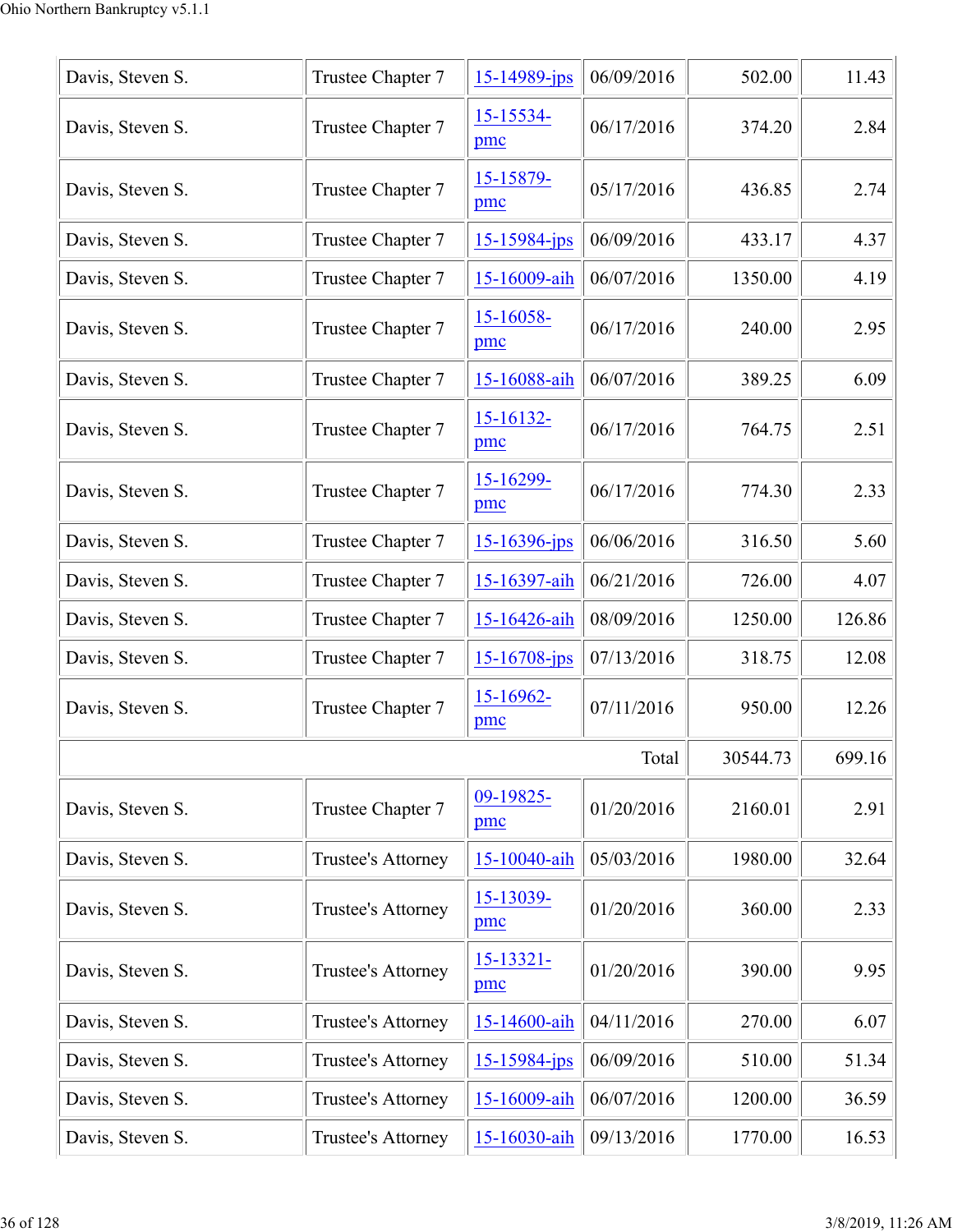|                          |                    |                   | Total      | 8640.01   | 158.36  |
|--------------------------|--------------------|-------------------|------------|-----------|---------|
| Davis, Steven S.         | Trustee's Attorney | 15-16426-aih      | 08/09/2016 | 750.00    | 21.67   |
|                          |                    |                   | Total      | 750.00    | 21.67   |
| Dayton, Joel K.          | Attorney           | 05-64330-rk       | 12/14/2016 | 83641.00  | 1348.18 |
| Dayton, Joel K.          | Attorney           | $12 - 62815 - rk$ | 12/14/2016 | 91649.00  | 799.83  |
|                          |                    |                   | Total      | 175290.00 | 2148.01 |
| DeGirolamo, Trustee - Ca | Trustee Chapter 7  | 13-60993-rk       | 04/14/2016 | 1906.79   | 19.46   |
| DeGirolamo, Trustee - Ca | Trustee Chapter 7  | 13-60994-rk       | 04/14/2016 | 2350.00   | 7.52    |
| DeGirolamo, Trustee - Ca | Trustee Chapter 7  | 13-60995-rk       | 04/14/2016 | 1318.73   | 7.52    |
| DeGirolamo, Trustee - Ca | Trustee Chapter 7  | 13-60996-rk       | 04/14/2016 | 561.21    | 10.41   |
| DeGirolamo, Trustee - Ca | Trustee's Attorney | 13-61175-rk       | 03/09/2016 | 500.00    | 0.00    |
| DeGirolamo, Trustee - Ca | Trustee Chapter 7  | 13-61175-rk       | 05/10/2016 | 350.00    | 82.05   |
| DeGirolamo, Trustee - Ca | Trustee Chapter 7  | 14-60986-rk       | 06/07/2016 | 500.00    | 77.08   |
| DeGirolamo, Trustee - Ca | Trustee Chapter 7  | 14-62326-rk       | 04/15/2016 | 691.57    | 30.42   |
| DeGirolamo, Trustee - Ca | Trustee Chapter 7  | 14-62361-rk       | 06/13/2016 | 1925.30   | 5.12    |
| DeGirolamo, Trustee - Ca | Trustee Chapter 7  | 14-62544-rk       | 09/19/2016 | 441.99    | 43.68   |
| DeGirolamo, Trustee - Ca | Trustee Chapter 7  | 15-60697-rk       | 11/04/2016 | 1220.00   | 72.84   |
| DeGirolamo, Trustee - Ca | Trustee Chapter 7  | 15-62138-rk       | 08/16/2016 | 2400.18   | 76.93   |
| DeGirolamo, Trustee - Ca | Trustee Chapter 7  | 15-62267-rk       | 07/29/2016 | 1054.81   | 0.00    |
| DeGirolamo, Trustee - Ca | Trustee Chapter 7  | 15-62273-rk       | 07/29/2016 | 1442.80   | 70.84   |
| DeGirolamo, Trustee - Ca | Trustee Chapter 7  | 15-62279-rk       | 07/29/2016 | 668.48    | 0.00    |
| DeGirolamo, Trustee - Ca | Trustee Chapter 7  | 15-62393-rk       | 11/30/2016 | 1351.73   | 5.06    |
| DeGirolamo, Trustee - Ca | Trustee Chapter 7  | 16-60012-rk       | 09/26/2016 | 852.70    | 0.00    |
|                          |                    |                   | Total      | 19536.29  | 508.93  |
| DeGirolamo, Trustee - Ma | Trustee Chapter 7  | 10-64550-rk       | 03/01/2016 | 2050.00   | 91.23   |
| DeGirolamo, Trustee - Ma | Trustee Chapter 7  | 15-60961-rk       | 04/12/2016 | 1314.08   | 50.16   |
| DeGirolamo, Trustee - Ma | Trustee Chapter 7  | 15-62253-rk       | 09/23/2016 | 1529.23   | 8.92    |
| DeGirolamo, Trustee - Ma | Trustee Chapter 7  | 15-62340-rk       | 07/20/2016 | 819.41    | 3.86    |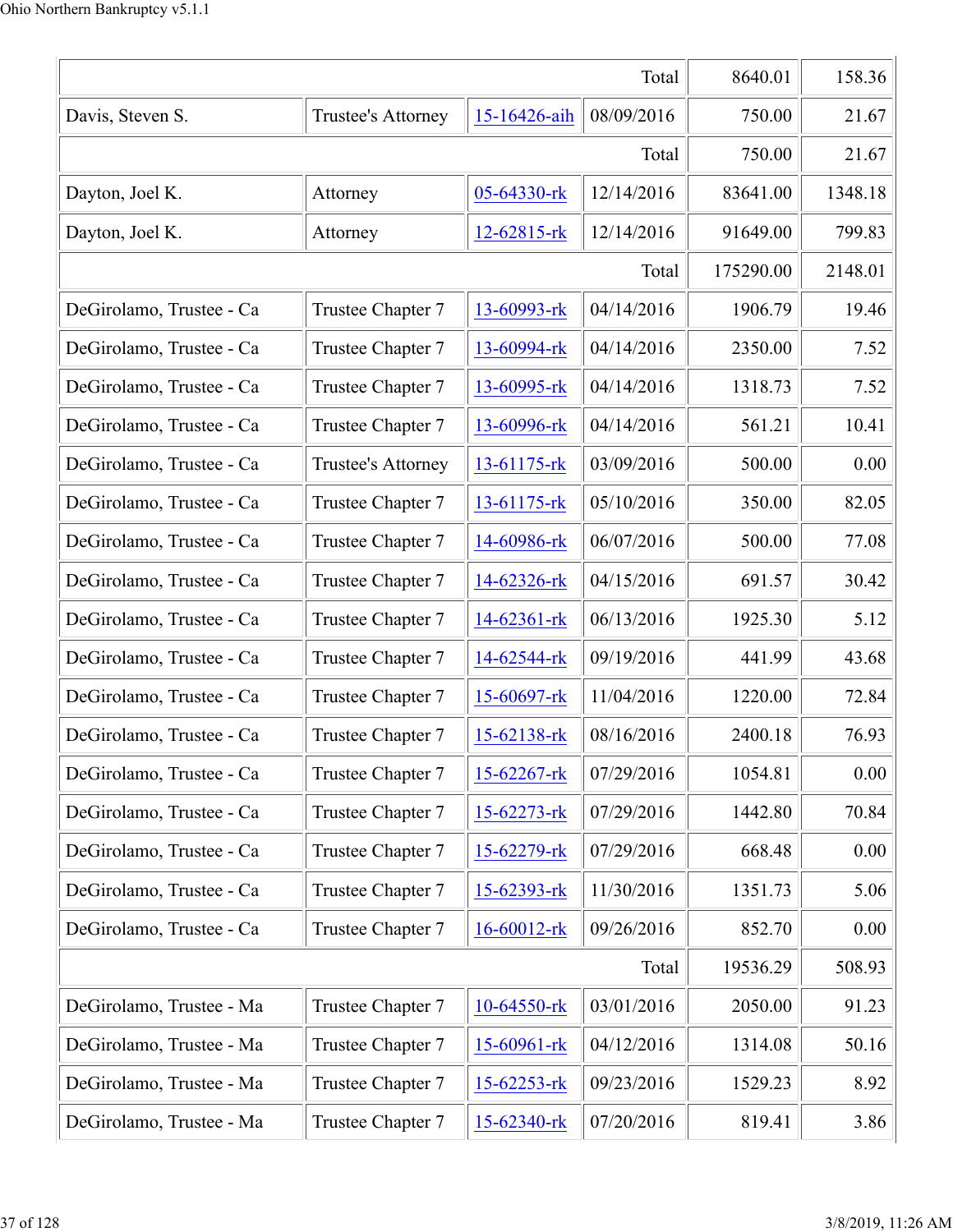| DeGirolamo, Trustee - Ma | Trustee Chapter 7         | 15-62493-rk        | 12/22/2016 | 3990.00  | 43.57   |
|--------------------------|---------------------------|--------------------|------------|----------|---------|
| DeGirolamo, Trustee - Ma | Trustee Chapter 7         | 16-60502-rk        | 12/01/2016 | 1255.40  | 3.79    |
|                          |                           |                    | Total      | 10958.12 | 201.53  |
| DeMarco, Daniel A.       | Accountant                | 10-64360-rk        | 12/13/2016 | 12500.00 | 0.00    |
| DeMarco, Daniel A.       | Consultant                | $10-64360$ -rk     | 12/13/2016 | 34000.00 | 0.00    |
| DeMarco, Daniel A.       | Trustee's Attorney        | $10-64360$ -rk     | 12/13/2016 | 11500.00 | 1500.00 |
|                          |                           |                    | Total      | 58000.00 | 1500.00 |
| Deady, Blake A.          | Trustee's Attorney        | 06-50082-<br>amk   | 04/18/2016 | 37386.40 | 2471.53 |
|                          |                           |                    | Total      | 37386.40 | 2471.53 |
| Debitetto, Rocco I.      | Creditor<br>Committee     | 16-51552-<br>amk   | 12/22/2016 | 48760.00 | 575.08  |
|                          |                           |                    | Total      | 48760.00 | 575.08  |
| Demczyk, Michael V.      | Trustee Chapter 7         | 06-60375-rk        | 04/28/2016 | 17593.84 | 25.43   |
|                          |                           |                    | Total      | 17593.84 | 25.43   |
| Dettelbach Sicherman & B | <b>Trustee's Attorney</b> | 15-11764-<br>pmc   | 07/11/2016 | 962.00   | 0.00    |
|                          |                           |                    | Total      | 962.00   | 0.00    |
| Dettelbach Sicherman & B | Trustee's Attorney        | $16 - 11679$ -jps  | 11/16/2016 | 682.50   | 39.59   |
|                          |                           |                    | Total      | 682.50   | 39.59   |
| Dettelbach Sicherman&Bau | Trustee's Attorney        | 15-12879-aih       | 11/29/2016 | 9197.50  | 260.13  |
| Dettelbach Sicherman&Bau | Trustee's Attorney        | $15 - 16181 - ips$ | 09/23/2016 | 1456.00  | 0.00    |
|                          |                           |                    | Total      | 10653.50 | 260.13  |
| Dettelbach, Sicherman &  | Trustee's Attorney        | $13 - 10213 - ips$ | 07/27/2016 | 76465.50 | 727.92  |
| Dettelbach, Sicherman &  | Trustee's Attorney        | $14 - 17457 - ips$ | 03/11/2016 | 2334.00  | 13.16   |
| Dettelbach, Sicherman &  | Trustee's Attorney        | $15 - 13456 - ips$ | 03/11/2016 | 2080.00  | 23.73   |
| Dettelbach, Sicherman &  | Trustee's Attorney        | 15-15695-aih       | 10/13/2016 | 286.00   | 0.00    |
| Dettelbach, Sicherman &  | Trustee's Attorney        | 15-15835-jps       | 07/14/2016 | 1332.50  | 0.00    |
| Dettelbach, Sicherman &  | Trustee's Attorney        | 15-16486-aih       | 06/21/2016 | 650.00   | 0.00    |
| Dettelbach, Sicherman &  | Trustee's Attorney        | 16-10291-aih       | 09/13/2016 | 574.00   | 37.45   |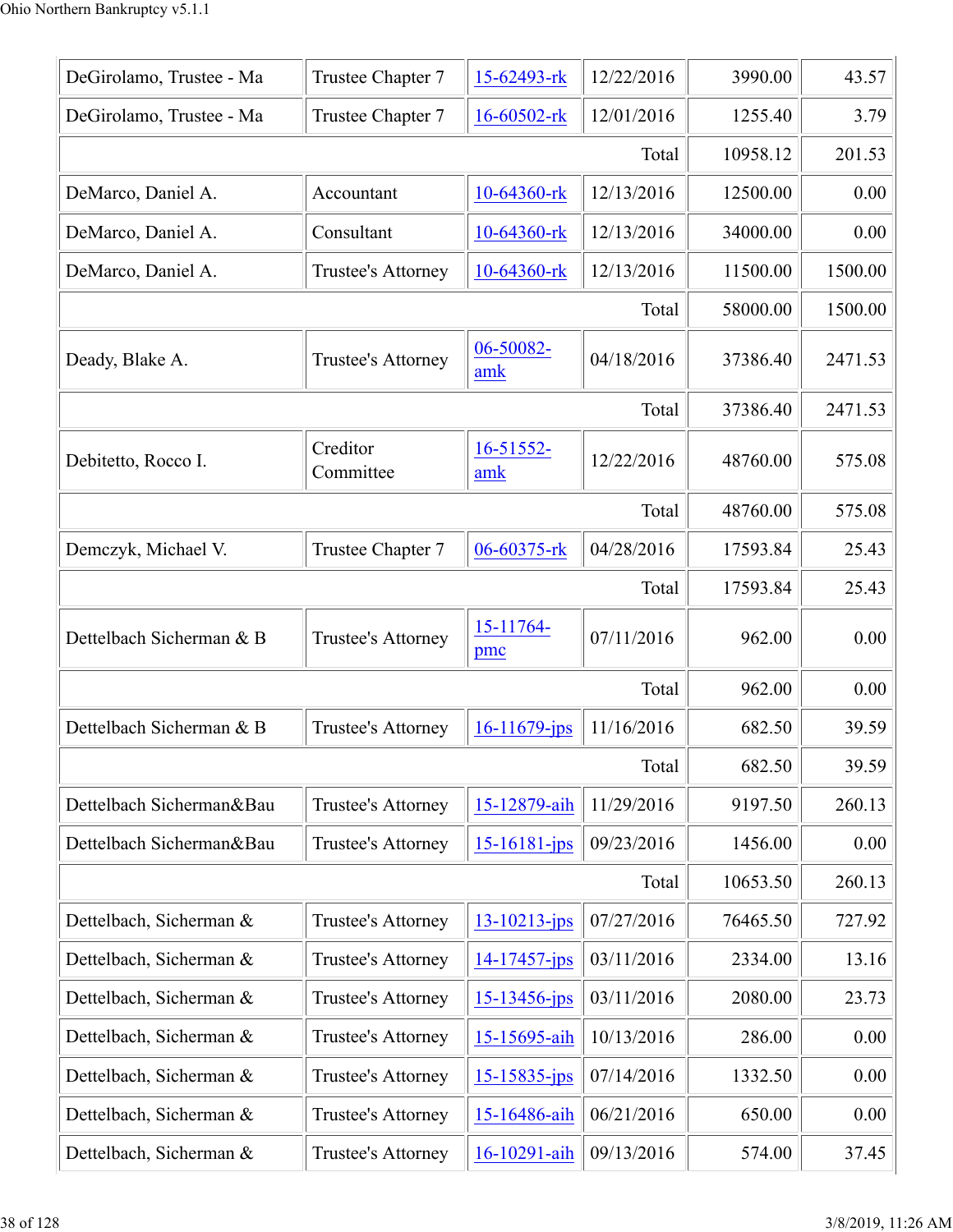|                         |                                |                       | Total      | 83722.00 | 802.26 |
|-------------------------|--------------------------------|-----------------------|------------|----------|--------|
| Dettelbach, Sicherman & | Trustee's Attorney             | 08-15726-jps          | 01/21/2016 | 2905.95  | 94.05  |
| Dettelbach, Sicherman & | Trustee's Attorney             | 14-15970-jps          | 06/22/2016 | 1090.00  | 87.33  |
| Dettelbach, Sicherman & | Trustee's Attorney             | 15-12585-aih          | 01/12/2016 | 494.00   | 0.00   |
| Dettelbach, Sicherman & | Trustee's Attorney             | $15 - 14575$ -jps     | 12/06/2016 | 9815.00  | 14.56  |
| Dettelbach, Sicherman & | Trustee's Attorney             | $15 - 15232 - ips$    | 09/23/2016 | 4952.00  | 0.00   |
| Dettelbach, Sicherman & | Trustee's Attorney             | $16 - 10750$ -jps     | 10/18/2016 | 1007.50  | 19.52  |
| Dettelbach, Sicherman & | Trustee's Attorney             | $16 - 11439$ -jps     | 11/16/2016 | 884.00   | 46.01  |
|                         |                                |                       | Total      | 21148.45 | 261.47 |
| Dettelbach, Sicherman & | Trustee's Attorney             | 09-20652-aih          | 02/23/2016 | 1300.00  | 11.65  |
| Dettelbach, Sicherman & | Trustee's Attorney             | 15-11133-aih          | 06/07/2016 | 1000.00  | 0.00   |
| Dettelbach, Sicherman & | Trustee's Attorney             | 15-14124-aih          | 12/20/2016 | 1742.00  | 0.00   |
| Dettelbach, Sicherman & | Trustee's Attorney             | 15-17217-aih          | 09/13/2016 | 2585.00  | 40.66  |
| Dettelbach, Sicherman & | Trustee's Attorney             | 16-10244-aih          | 11/01/2016 | 338.00   | 0.00   |
|                         |                                |                       | Total      | 6965.00  | 52.31  |
| Dettelbach, Sicherman & | <b>Trustee Chapter</b><br>9/11 | $13 - 15102 - ips$    | 06/09/2016 | 1917.50  | 46.66  |
| Dettelbach, Sicherman & | Trustee's Attorney             | 14-17307-aih          | 03/22/2016 | 2925.00  | 14.59  |
| Dettelbach, Sicherman & | Trustee's Attorney             | 14-17629-<br>pmc      | 10/06/2016 | 6562.00  | 88.00  |
| Dettelbach, Sicherman & | Trustee's Attorney             | 14-18073-<br>pmc      | 08/04/2016 | 1148.00  | 6.99   |
| Dettelbach, Sicherman & | Trustee's Attorney             | 15-12873-jps          | 04/27/2016 | 208.00   | 0.00   |
| Dettelbach, Sicherman & | Trustee's Attorney             | 15-13413-<br>pmc      | 02/10/2016 | 572.00   | 0.00   |
| Dettelbach, Sicherman & | Trustee's Attorney             | $15 - 15420$ -jps     | 04/26/2016 | 624.00   | 0.00   |
| Dettelbach, Sicherman & | Trustee's Attorney             | $15 - 15460 -$<br>pmc | 05/13/2016 | 1000.00  | 0.00   |
| Dettelbach, Sicherman & | Trustee's Attorney             | 15-15919-aih          | 06/21/2016 | 651.47   | 18.53  |
| Dettelbach, Sicherman & | Trustee's Attorney             | 16-11090-aih          | 10/18/2016 | 182.00   | 0.00   |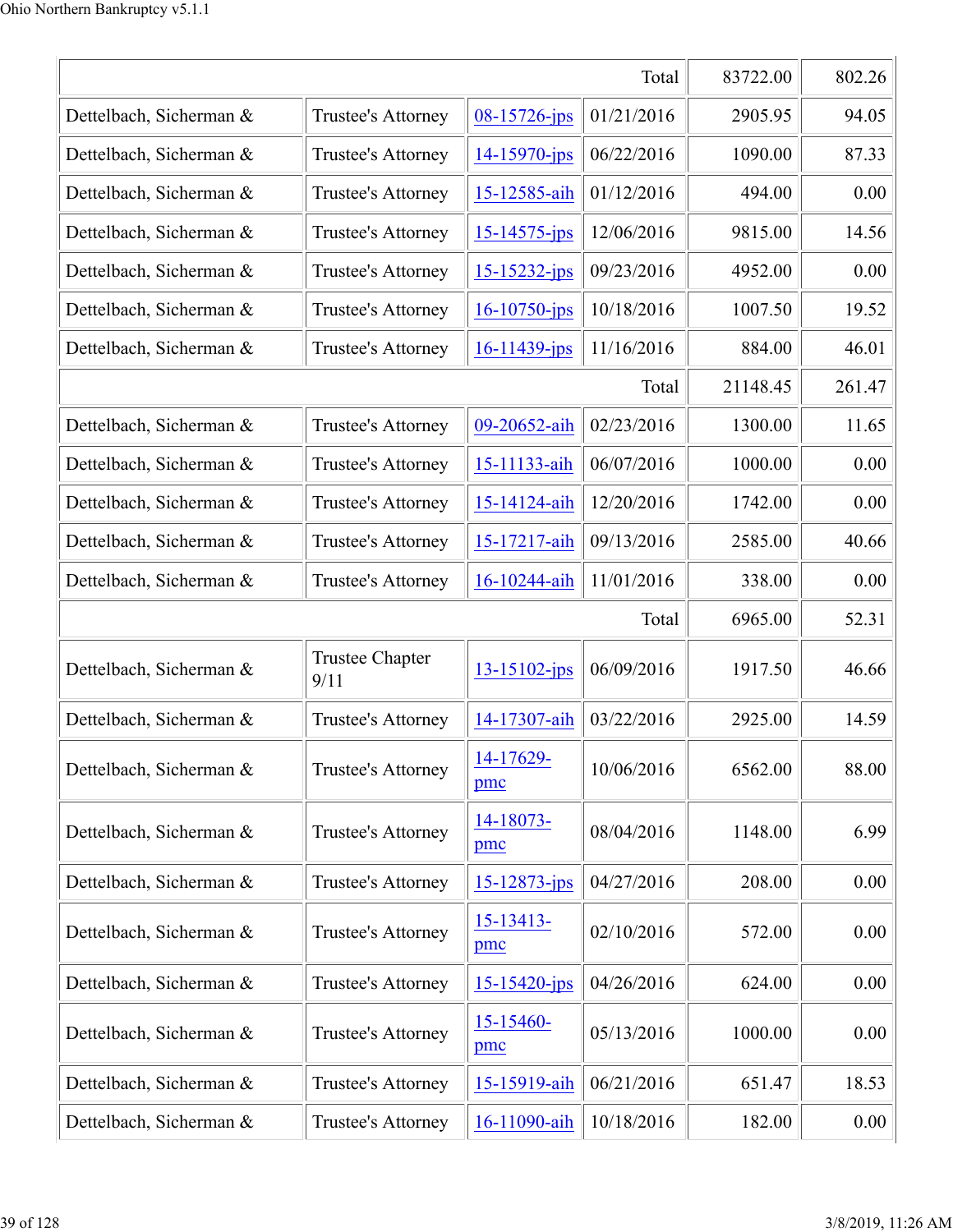|                          |                           |                            | Total      | 15789.97 | 174.77  |
|--------------------------|---------------------------|----------------------------|------------|----------|---------|
| Dettelbach, Sicherman an | Trustee's Attorney        | 15-11908-aih               | 10/18/2016 | 7052.50  | 141.96  |
|                          |                           |                            | Total      | 7052.50  | 141.96  |
| Dettlebach, Sicherman &  | Trustee's Attorney        | 14-17754-aih               | 06/21/2016 | 910.00   | 0.00    |
| Dettlebach, Sicherman &  | <b>Trustee's Attorney</b> | 16-10621-aih               | 08/16/2016 | 234.00   | 0.00    |
|                          |                           |                            | Total      | 1144.00  | 0.00    |
| Deutchman, William D.    | Other Professional        | 10-18846-jps               | 01/20/2016 | 3192.32  | 0.00    |
| Deutchman, William D.    | Other Professional        | 10-18846-jps               | 08/16/2016 | 1838.72  | 0.00    |
|                          |                           |                            | Total      | 5031.04  | 0.00    |
| Dilks, Brian J.          | <b>Other Professional</b> | 10-18846-jps               | 02/09/2016 | 2086.67  | 0.00    |
|                          |                           |                            | Total      | 2086.67  | 0.00    |
| Dilks & Knopik LLC       | Other Professional        | 10-18846-jps               | 08/16/2016 | 5379.16  | 0.00    |
|                          |                           |                            | Total      | 5379.16  | 0.00    |
| Diller, Steven L.        | Attorney                  | 12-32449-<br>$_{\rm 1\,}$  | 09/23/2016 | 45029.37 | 0.00    |
| Diller, Steven L.        | Attorney                  | 14-34156-<br>maw           | 03/08/2016 | 35781.75 | 254.24  |
|                          |                           |                            | Total      | 80811.12 | 254.24  |
| Dymarkowski, Douglas A.  | Trustee Chapter 7         | 10-36327-<br>maw           | 05/20/2016 | 950.00   | 48.82   |
| Dymarkowski, Douglas A.  | Trustee Chapter 7         | 13-31401-<br>maw           | 04/18/2016 | 1838.00  | 63.99   |
| Dymarkowski, Douglas A.  | Trustee Chapter 7         | 13-33367-<br>maw           | 04/22/2016 | 1895.80  | 107.40  |
| Dymarkowski, Douglas A.  | Trustee Chapter 7         | 13-34308-<br>maw           | 11/15/2016 | 125.00   | 25.00   |
| Dymarkowski, Douglas A.  | Trustee Chapter 7         | 13-34574-<br>maw           | 09/20/2016 | 574.45   | 51.39   |
| Dymarkowski, Douglas A.  | Trustee Chapter 7         | 13-34810-<br>maw           | 09/16/2016 | 7114.80  | 1244.15 |
| Dymarkowski, Douglas A.  | Trustee Chapter 7         | 13-34862-<br>$\frac{1}{2}$ | 02/16/2016 | 393.91   | 40.92   |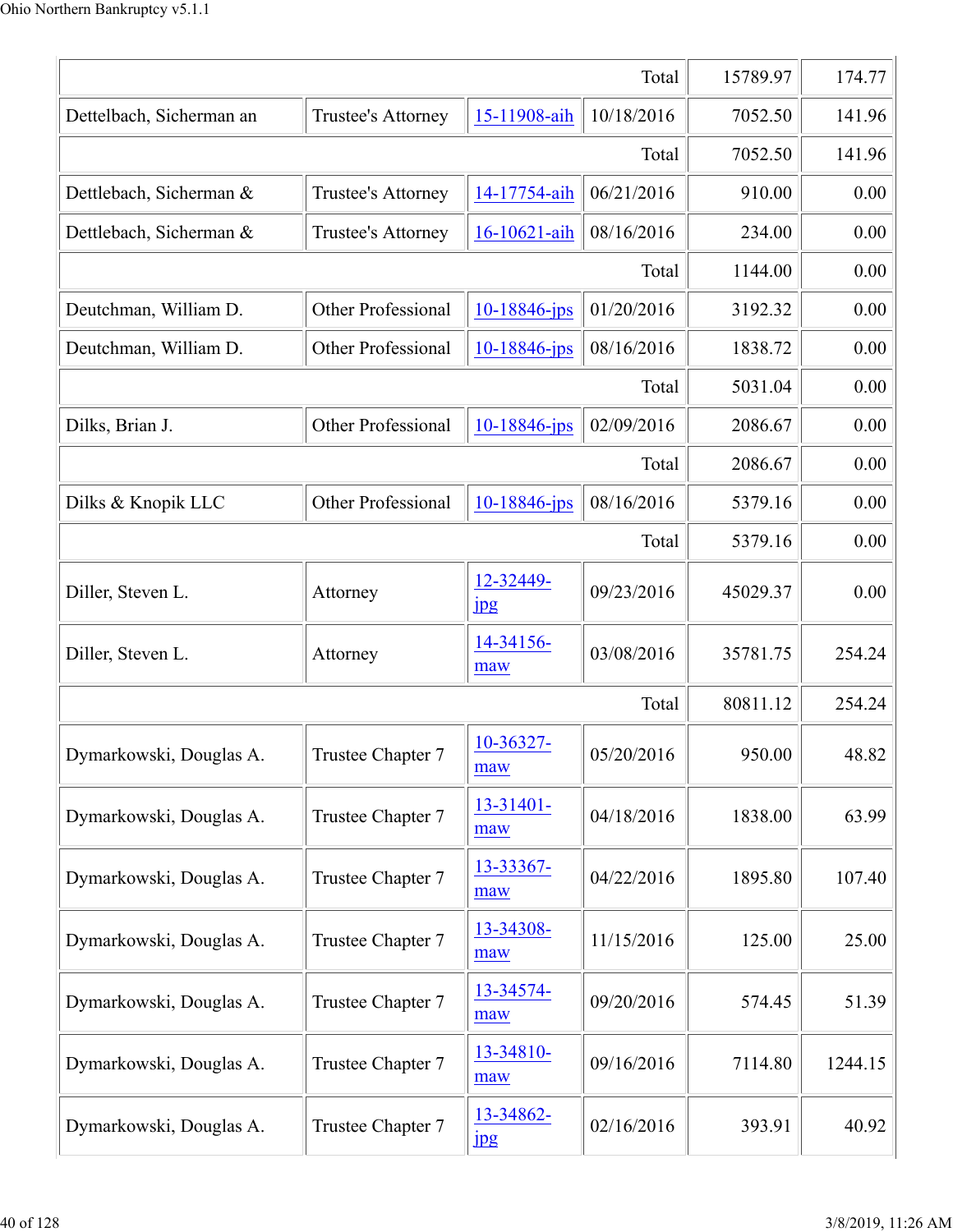| Dymarkowski, Douglas A. | Trustee's Attorney | 13-34899-<br>maw              | 06/28/2016 | 500.00  | 0.00   |
|-------------------------|--------------------|-------------------------------|------------|---------|--------|
| Dymarkowski, Douglas A. | Trustee Chapter 7  | 13-34899-<br>maw              | 08/03/2016 | 858.00  | 69.22  |
| Dymarkowski, Douglas A. | Trustee's Attorney | 13-35087-<br>maw              | 05/09/2016 | 500.00  | 0.00   |
| Dymarkowski, Douglas A. | Trustee Chapter 7  | 13-35087-<br>maw              | 05/20/2016 | 756.00  | 50.29  |
| Dymarkowski, Douglas A. | Trustee Chapter 7  | 14-30147-<br>$_{\rm 1\!P\!S}$ | 09/12/2016 | 986.25  | 41.72  |
| Dymarkowski, Douglas A. | Trustee Chapter 7  | 14-30252-<br>maw              | 09/26/2016 | 7107.43 | 189.74 |
| Dymarkowski, Douglas A. | Trustee Chapter 7  | 14-31206-<br>maw              | 02/22/2016 | 500.00  | 51.42  |
| Dymarkowski, Douglas A. | Trustee Chapter 7  | 14-31699-<br>maw              | 08/03/2016 | 987.04  | 39.11  |
| Dymarkowski, Douglas A. | Trustee Chapter 7  | 14-31773-<br>1 <sub>pg</sub>  | 02/16/2016 | 430.14  | 32.67  |
| Dymarkowski, Douglas A. | Trustee Chapter 7  | 14-32099-<br>$_{\rm 1pg}$     | 02/17/2016 | 471.30  | 42.93  |
| Dymarkowski, Douglas A. | Trustee Chapter 7  | 14-32234-<br>$_{\rm 1pg}$     | 06/01/2016 | 4150.00 | 282.38 |
| Dymarkowski, Douglas A. | Trustee Chapter 7  | 14-32525-<br>$_{\rm 1pg}$     | 09/06/2016 | 750.00  | 45.59  |
| Dymarkowski, Douglas A. | Trustee Chapter 7  | 14-33238-<br>maw              | 04/22/2016 | 741.81  | 36.54  |
| Dymarkowski, Douglas A. | Trustee Chapter 7  | 14-33754-<br>maw              | 09/13/2016 | 388.10  | 47.92  |
| Dymarkowski, Douglas A. | Trustee Chapter 7  | 14-33832-<br>jpg              | 10/03/2016 | 482.31  | 35.09  |
| Dymarkowski, Douglas A. | Trustee Chapter 7  | 14-34216-<br>$_{\rm 1\!P\!S}$ | 05/23/2016 | 487.64  | 42.96  |
| Dymarkowski, Douglas A. | Trustee Chapter 7  | 14-34386-<br>$_{\rm 1\!P\!S}$ | 05/23/2016 | 1395.70 | 38.82  |
| Dymarkowski, Douglas A. | Trustee Chapter 7  | 14-34461-<br>maw              | 11/14/2016 | 433.65  | 40.44  |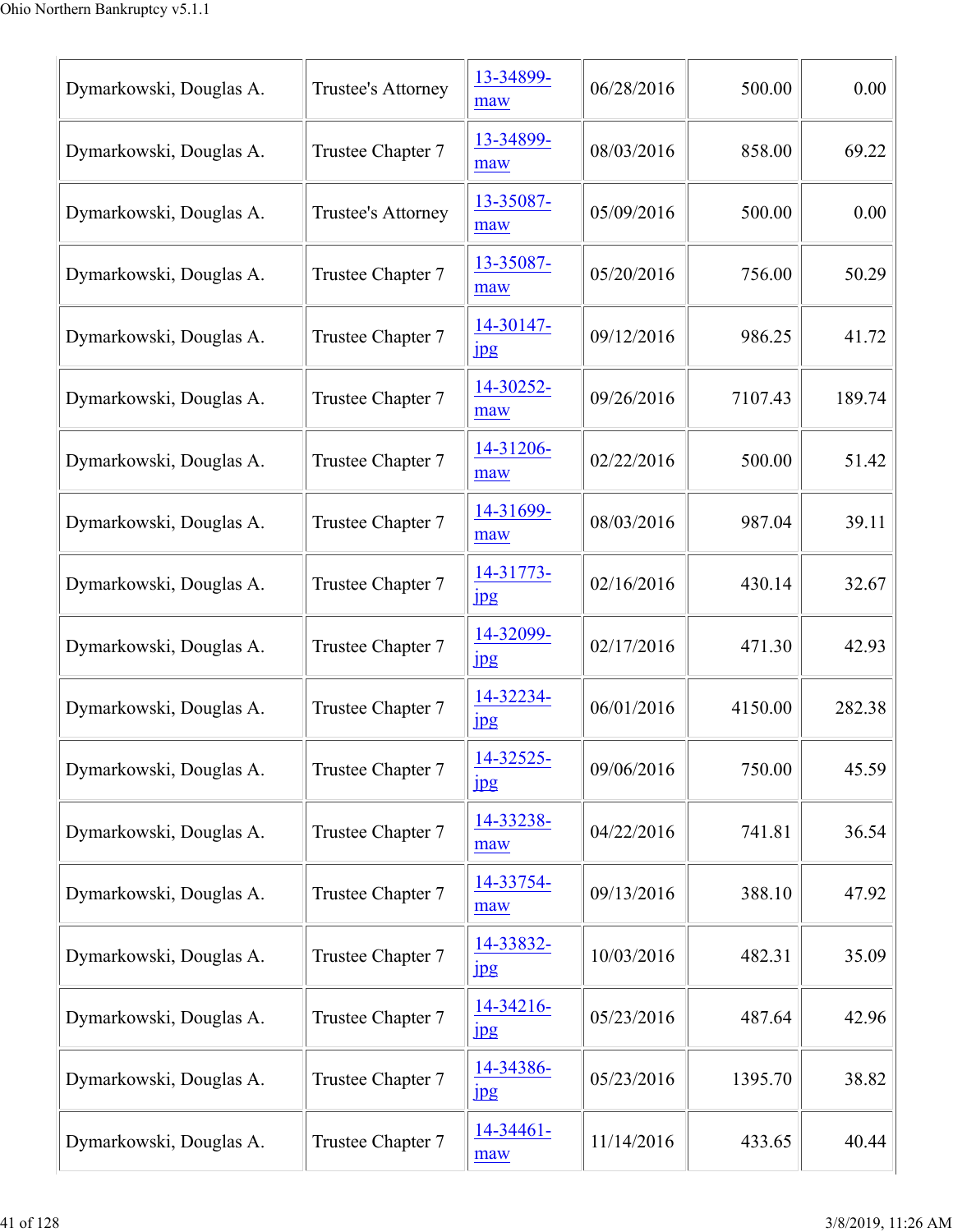| Dymarkowski, Douglas A. | Trustee Chapter 7 | 14-34524-<br>$_{\rm 1pg}$          | 05/27/2016 | 540.00  | 56.04  |
|-------------------------|-------------------|------------------------------------|------------|---------|--------|
| Dymarkowski, Douglas A. | Trustee Chapter 7 | 14-34565-<br>$_{\rm 1pg}$          | 02/22/2016 | 493.08  | 34.54  |
| Dymarkowski, Douglas A. | Trustee Chapter 7 | 15-30029-<br>maw                   | 07/12/2016 | 733.75  | 41.12  |
| Dymarkowski, Douglas A. | Trustee Chapter 7 | 15-30053-<br>jpg                   | 04/22/2016 | 884.68  | 37.05  |
| Dymarkowski, Douglas A. | Trustee Chapter 7 | 15-30070-<br>$_{\rm 1\!P\!S}$      | 07/07/2016 | 759.25  | 48.53  |
| Dymarkowski, Douglas A. | Trustee Chapter 7 | 15-30089-<br>1 <sub>p</sub> g      | 01/20/2016 | 490.25  | 71.41  |
| Dymarkowski, Douglas A. | Trustee Chapter 7 | 15-30124-<br>maw                   | 11/14/2016 | 172.22  | 34.54  |
| Dymarkowski, Douglas A. | Trustee Chapter 7 | $15 - 30251 -$<br>$_{\rm 1\!P\!S}$ | 08/25/2016 | 500.00  | 52.64  |
| Dymarkowski, Douglas A. | Trustee Chapter 7 | 15-30296-<br>maw                   | 01/19/2016 | 1571.50 | 114.80 |
| Dymarkowski, Douglas A. | Trustee Chapter 7 | 15-30325-<br>maw                   | 09/07/2016 | 313.64  | 52.93  |
| Dymarkowski, Douglas A. | Trustee Chapter 7 | 15-30407-<br>$_{\rm 1pg}$          | 09/19/2016 | 301.75  | 36.54  |
| Dymarkowski, Douglas A. | Trustee Chapter 7 | $15 - 30421 -$<br>jpg              | 01/20/2016 | 1965.00 | 55.75  |
| Dymarkowski, Douglas A. | Trustee Chapter 7 | 15-30431-<br>$_{\rm 1pg}$          | 01/20/2016 | 250.00  | 45.30  |
| Dymarkowski, Douglas A. | Trustee Chapter 7 | 15-30456-<br>$_{\rm 1\!P\!S}$      | 02/22/2016 | 418.49  | 31.56  |
| Dymarkowski, Douglas A. | Trustee Chapter 7 | 15-30535-<br>jpg                   | 08/01/2016 | 324.50  | 48.11  |
| Dymarkowski, Douglas A. | Trustee Chapter 7 | 15-30545-<br>maw                   | 01/19/2016 | 400.00  | 40.75  |
| Dymarkowski, Douglas A. | Trustee Chapter 7 | 15-30554-<br>maw                   | 02/16/2016 | 437.50  | 59.25  |
| Dymarkowski, Douglas A. | Trustee Chapter 7 | 15-30610-<br>maw                   | 04/19/2016 | 1305.00 | 41.39  |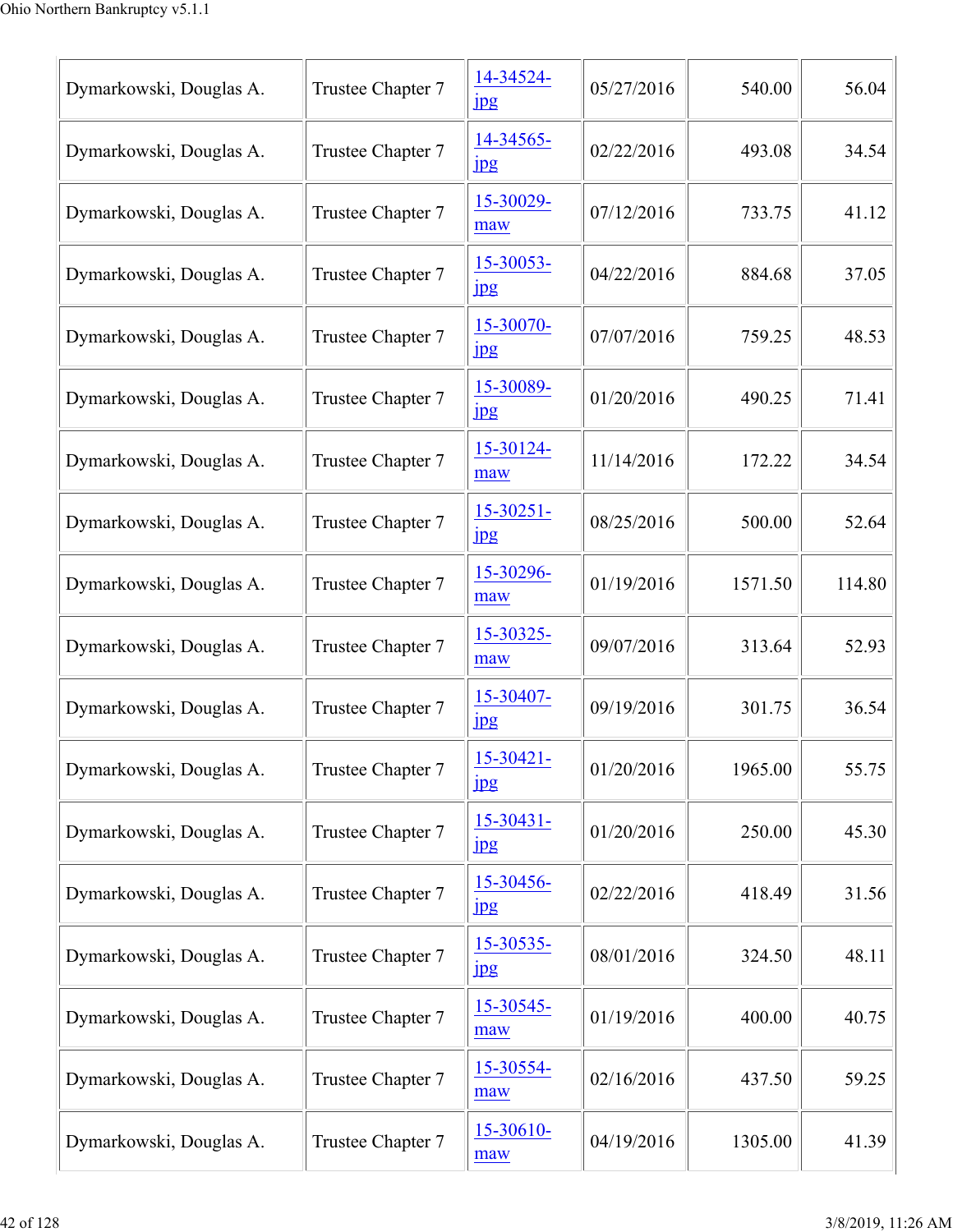| Dymarkowski, Douglas A. | Trustee Chapter 7 | 15-30633-<br>$_{\rm 1\!P\!S}$ | 09/01/2016 | 744.34  | 35.56 |
|-------------------------|-------------------|-------------------------------|------------|---------|-------|
| Dymarkowski, Douglas A. | Trustee Chapter 7 | 15-30653-<br>$_{\rm 1\!P\!S}$ | 02/17/2016 | 735.35  | 37.50 |
| Dymarkowski, Douglas A. | Trustee Chapter 7 | 15-30723-<br>maw              | 07/12/2016 | 549.53  | 44.72 |
| Dymarkowski, Douglas A. | Trustee Chapter 7 | 15-30873-<br>maw              | 01/19/2016 | 500.00  | 43.05 |
| Dymarkowski, Douglas A. | Trustee Chapter 7 | 15-30909-<br>maw              | 05/25/2016 | 395.02  | 48.39 |
| Dymarkowski, Douglas A. | Trustee Chapter 7 | 15-30925-<br>$\frac{1}{2}$    | 02/22/2016 | 363.22  | 46.97 |
| Dymarkowski, Douglas A. | Trustee Chapter 7 | 15-30933-<br>maw              | 02/22/2016 | 497.14  | 41.79 |
| Dymarkowski, Douglas A. | Trustee Chapter 7 | 15-31003-<br>$_{\rm 1\!P\!S}$ | 04/22/2016 | 2965.76 | 83.01 |
| Dymarkowski, Douglas A. | Trustee Chapter 7 | 15-31045-<br>$\frac{1}{2}$    | 11/28/2016 | 832.78  | 54.27 |
| Dymarkowski, Douglas A. | Trustee Chapter 7 | 15-31091-<br>maw              | 09/07/2016 | 1827.31 | 96.02 |
| Dymarkowski, Douglas A. | Trustee Chapter 7 | 15-31094-<br>maw              | 05/25/2016 | 800.00  | 32.31 |
| Dymarkowski, Douglas A. | Trustee Chapter 7 | 15-31129-<br>maw              | 05/25/2016 | 755.96  | 37.31 |
| Dymarkowski, Douglas A. | Trustee Chapter 7 | 15-31154-jpg                  | 02/19/2016 | 421.94  | 28.82 |
| Dymarkowski, Douglas A. | Trustee Chapter 7 | 15-31287-<br><b>Jpg</b>       | 11/10/2016 | 932.66  | 55.58 |
| Dymarkowski, Douglas A. | Trustee Chapter 7 | 15-31318-<br>$_{\rm 1\!P\!S}$ | 11/29/2016 | 1350.00 | 47.51 |
| Dymarkowski, Douglas A. | Trustee Chapter 7 | 15-31345-<br>maw              | 07/11/2016 | 638.17  | 59.51 |
| Dymarkowski, Douglas A. | Trustee Chapter 7 | 15-31370-<br>maw              | 07/08/2016 | 283.50  | 49.21 |
| Dymarkowski, Douglas A. | Trustee Chapter 7 | 15-31485-<br>1 <sub>p</sub> g | 02/22/2016 | 459.30  | 28.20 |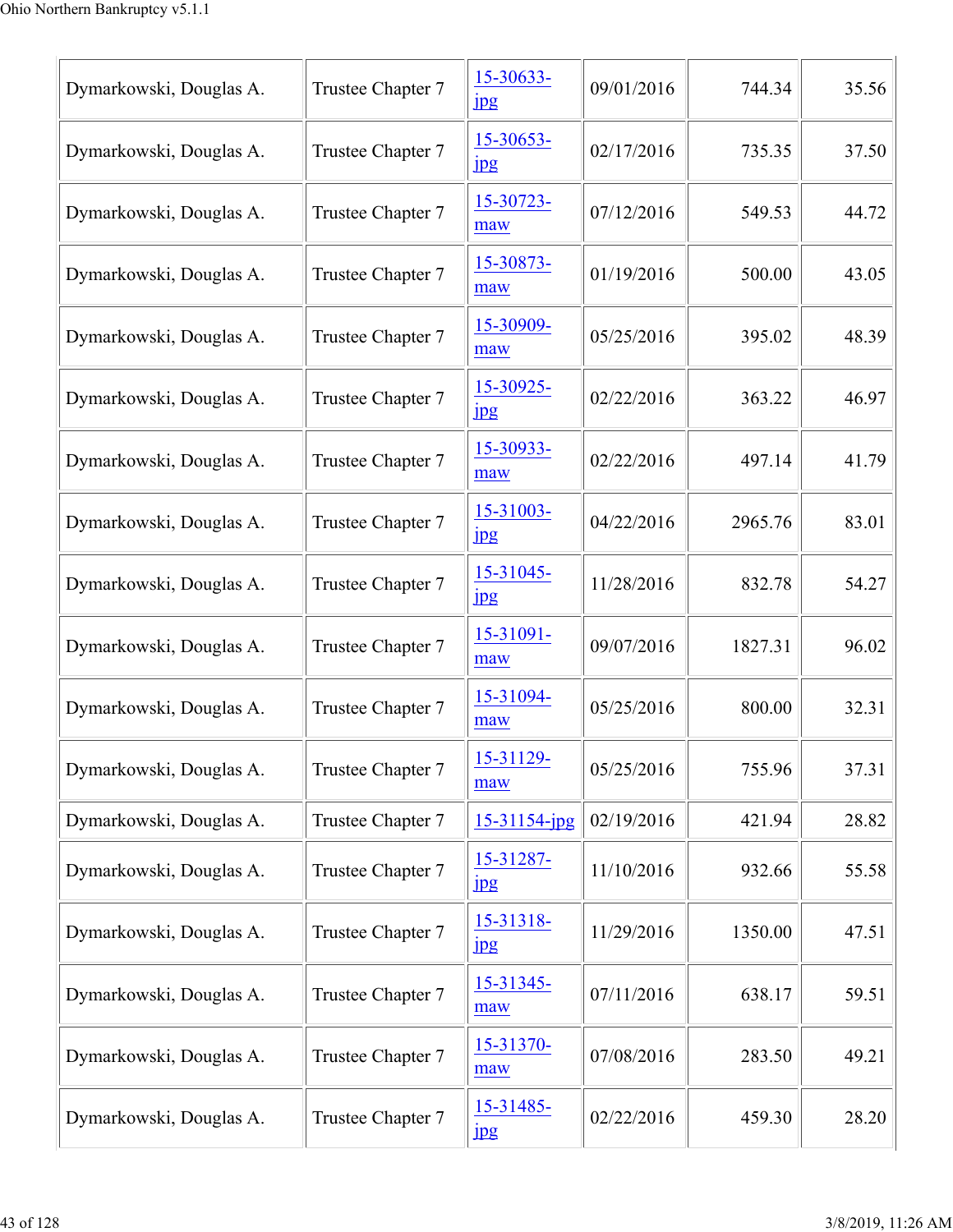| Dymarkowski, Douglas A. | Trustee Chapter 7 | 15-31858-<br>maw              | 08/03/2016 | 984.08  | 43.20 |
|-------------------------|-------------------|-------------------------------|------------|---------|-------|
| Dymarkowski, Douglas A. | Trustee Chapter 7 | 15-32094-<br>maw              | 09/08/2016 | 1126.00 | 39.58 |
| Dymarkowski, Douglas A. | Trustee Chapter 7 | 15-32096-<br>1 <sub>pg</sub>  | 05/31/2016 | 393.94  | 47.26 |
| Dymarkowski, Douglas A. | Trustee Chapter 7 | 15-32132-<br>jpg              | 07/12/2016 | 1438.70 | 37.08 |
| Dymarkowski, Douglas A. | Trustee Chapter 7 | 15-32223-<br>maw              | 11/15/2016 | 661.26  | 34.79 |
| Dymarkowski, Douglas A. | Trustee Chapter 7 | 15-32224-<br>maw              | 07/29/2016 | 625.00  | 40.88 |
| Dymarkowski, Douglas A. | Trustee Chapter 7 | 15-32250-<br>maw              | 07/08/2016 | 593.44  | 27.53 |
| Dymarkowski, Douglas A. | Trustee Chapter 7 | 15-32371-<br>$_{\rm 1\!P\!S}$ | 08/25/2016 | 895.14  | 33.63 |
| Dymarkowski, Douglas A. | Trustee Chapter 7 | 15-32378-<br>maw              | 11/15/2016 | 628.39  | 38.83 |
| Dymarkowski, Douglas A. | Trustee Chapter 7 | 15-32563-<br>$_{\rm 1\,}$     | 11/15/2016 | 433.61  | 33.92 |
| Dymarkowski, Douglas A. | Trustee Chapter 7 | 15-32580-<br>$_{\rm 1\,}$     | 09/08/2016 | 463.72  | 39.74 |
| Dymarkowski, Douglas A. | Trustee Chapter 7 | 15-32586-<br>jpg              | 11/14/2016 | 620.90  | 39.77 |
| Dymarkowski, Douglas A. | Trustee Chapter 7 | 15-32630-<br>$_{\rm 1\,}$     | 09/06/2016 | 1057.94 | 35.52 |
| Dymarkowski, Douglas A. | Trustee Chapter 7 | 15-32653-<br>maw              | 07/29/2016 | 455.50  | 28.80 |
| Dymarkowski, Douglas A. | Trustee Chapter 7 | 15-32654-<br>maw              | 07/08/2016 | 684.94  | 37.32 |
| Dymarkowski, Douglas A. | Trustee Chapter 7 | 15-32734-<br>$_{\rm 1\!P\!S}$ | 09/08/2016 | 965.52  | 33.36 |
| Dymarkowski, Douglas A. | Trustee Chapter 7 | 15-32796-<br>$_{\rm 1\!P\!S}$ | 08/01/2016 | 278.53  | 32.78 |
| Dymarkowski, Douglas A. | Trustee Chapter 7 | 15-32830-<br>maw              | 08/01/2016 | 531.38  | 32.63 |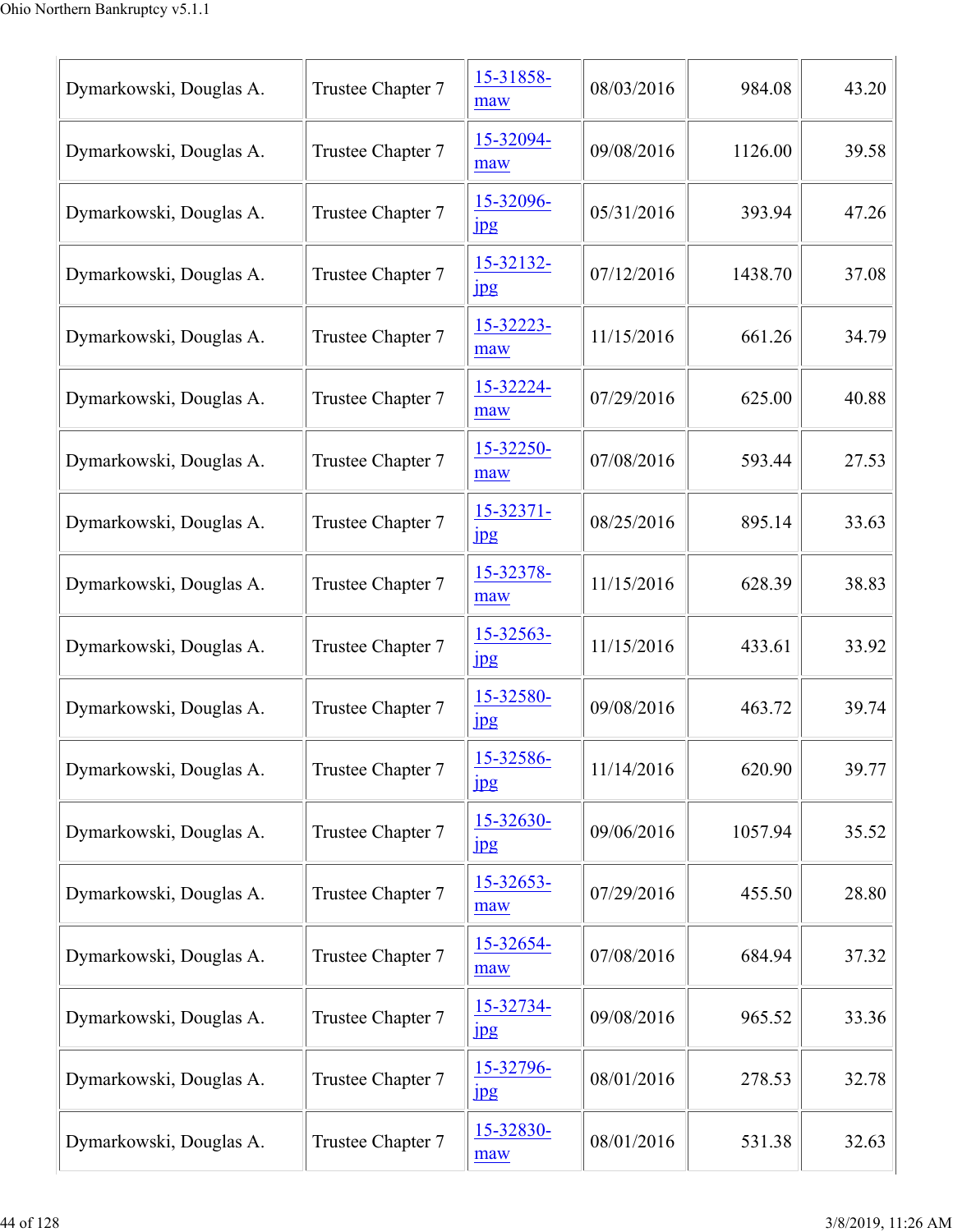| Dymarkowski, Douglas A. | Trustee Chapter 7 | 15-32867-<br>maw              | 11/28/2016 | 668.52  | 31.51 |
|-------------------------|-------------------|-------------------------------|------------|---------|-------|
| Dymarkowski, Douglas A. | Trustee Chapter 7 | 15-32883-<br>jpg              | 08/01/2016 | 284.21  | 43.62 |
| Dymarkowski, Douglas A. | Trustee Chapter 7 | 15-32897-<br>$_{\rm 1\!P\!S}$ | 08/01/2016 | 1004.87 | 42.87 |
| Dymarkowski, Douglas A. | Trustee Chapter 7 | 15-32928-<br>jpg              | 07/12/2016 | 750.00  | 34.45 |
| Dymarkowski, Douglas A. | Trustee Chapter 7 | 15-32934-<br>$_{\rm 1pg}$     | 08/01/2016 | 1050.69 | 50.61 |
| Dymarkowski, Douglas A. | Trustee Chapter 7 | 15-32981-<br>$_{\rm 1\!P\!S}$ | 08/26/2016 | 470.89  | 30.80 |
| Dymarkowski, Douglas A. | Trustee Chapter 7 | 15-32992-<br>jpg              | 08/01/2016 | 460.50  | 40.22 |
| Dymarkowski, Douglas A. | Trustee Chapter 7 | 15-33150-<br>$_{\rm 1\!P\!S}$ | 09/19/2016 | 395.25  | 38.06 |
| Dymarkowski, Douglas A. | Trustee Chapter 7 | 15-33163-<br>$_{\rm 1pg}$     | 07/29/2016 | 277.47  | 27.51 |
| Dymarkowski, Douglas A. | Trustee Chapter 7 | 15-33171-<br>maw              | 11/14/2016 | 654.05  | 40.92 |
| Dymarkowski, Douglas A. | Trustee Chapter 7 | 15-33269-<br>maw              | 08/03/2016 | 342.45  | 37.41 |
| Dymarkowski, Douglas A. | Trustee Chapter 7 | 15-33347-<br>maw              | 09/20/2016 | 417.00  | 31.56 |
| Dymarkowski, Douglas A. | Trustee Chapter 7 | 15-33384-<br><u>Ipg</u>       | 11/15/2016 | 1251.14 | 33.79 |
| Dymarkowski, Douglas A. | Trustee Chapter 7 | 15-33411-jpg                  | 12/30/2016 | 1304.75 | 43.10 |
| Dymarkowski, Douglas A. | Trustee Chapter 7 | 15-33419-<br>$_{\rm 1\!P\!S}$ | 12/29/2016 | 412.30  | 30.40 |
| Dymarkowski, Douglas A. | Trustee Chapter 7 | 15-33444-<br><b>Jpg</b>       | 09/29/2016 | 799.67  | 44.91 |
| Dymarkowski, Douglas A. | Trustee Chapter 7 | 15-33490-<br>maw              | 09/20/2016 | 583.89  | 33.69 |
| Dymarkowski, Douglas A. | Trustee Chapter 7 | 15-33506-<br>$_{\rm 1\!P\!S}$ | 10/03/2016 | 596.78  | 37.74 |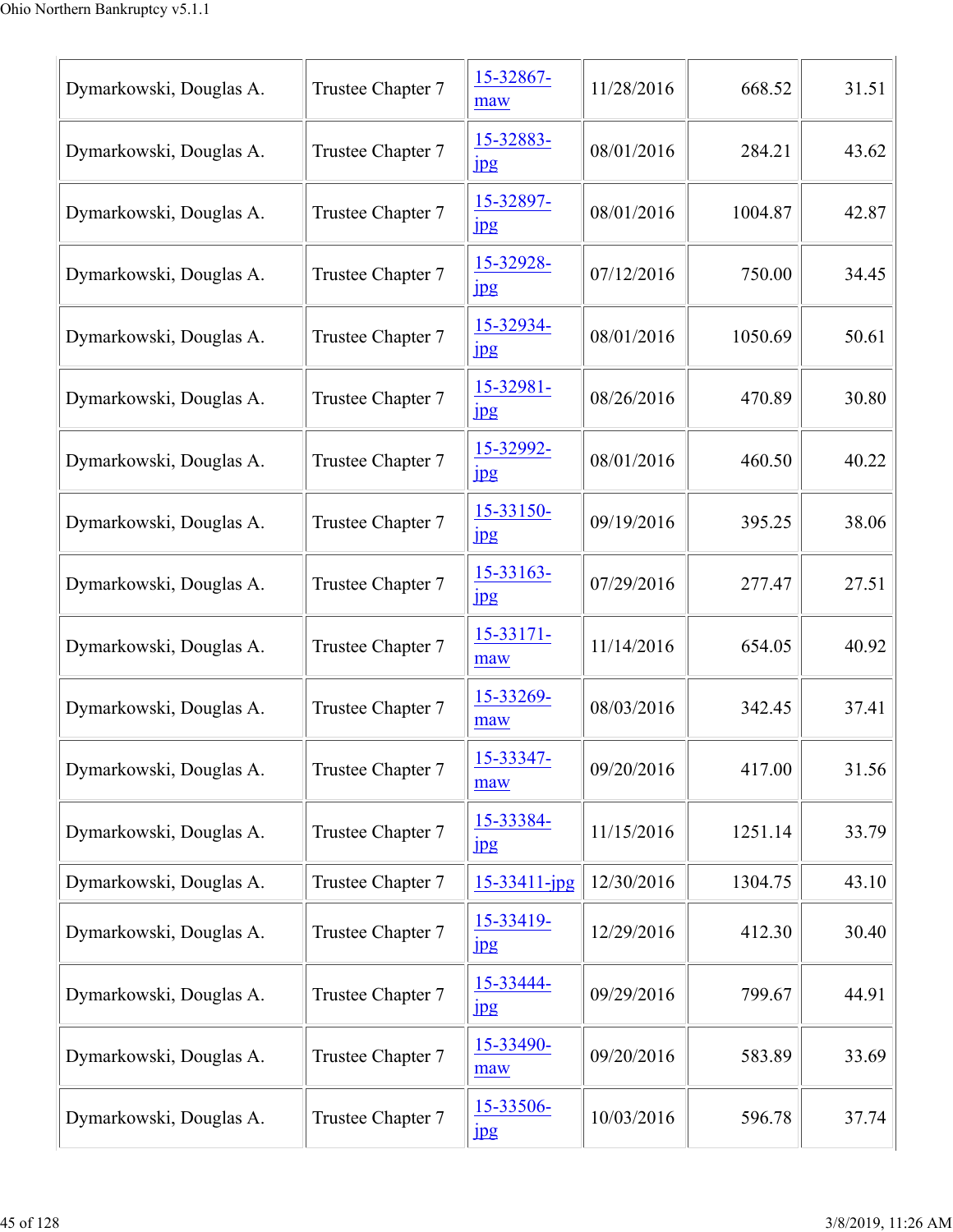| Dymarkowski, Douglas A. | Trustee Chapter 7 | 15-33612-<br>$_{\rm 1\!P\!S}$ | 11/22/2016 | 706.42   | 48.37   |
|-------------------------|-------------------|-------------------------------|------------|----------|---------|
| Dymarkowski, Douglas A. | Trustee Chapter 7 | 15-33645-<br>maw              | 09/23/2016 | 369.31   | 34.44   |
| Dymarkowski, Douglas A. | Trustee Chapter 7 | 15-33718-<br>maw              | 10/03/2016 | 814.68   | 34.18   |
| Dymarkowski, Douglas A. | Trustee Chapter 7 | 15-33814-<br>maw              | 09/20/2016 | 841.53   | 35.48   |
| Dymarkowski, Douglas A. | Trustee Chapter 7 | 15-33924-<br>$_{\rm 1\!P\!S}$ | 09/21/2016 | 461.68   | 33.73   |
| Dymarkowski, Douglas A. | Trustee Chapter 7 | 15-33961-<br>maw              | 09/20/2016 | 328.38   | 31.63   |
| Dymarkowski, Douglas A. | Trustee Chapter 7 | 15-33966-<br>$\frac{1}{2}$    | 11/28/2016 | 275.74   | 56.73   |
| Dymarkowski, Douglas A. | Trustee Chapter 7 | 15-33968-<br>$_{\rm 1pg}$     | 12/29/2016 | 959.98   | 44.74   |
| Dymarkowski, Douglas A. | Trustee Chapter 7 | 15-33983-<br>jpg              | 12/12/2016 | 260.09   | 28.78   |
| Dymarkowski, Douglas A. | Trustee Chapter 7 | 15-34002-<br>$_{\rm 1pg}$     | 11/23/2016 | 852.77   | 34.38   |
| Dymarkowski, Douglas A. | Trustee Chapter 7 | 15-34009-<br>$_{\rm 1\!P\!S}$ | 11/29/2016 | 271.75   | 43.18   |
| Dymarkowski, Douglas A. | Trustee Chapter 7 | 15-34037-<br>$_{\rm 1\!P\!S}$ | 11/28/2016 | 420.50   | 30.71   |
| Dymarkowski, Douglas A. | Trustee Chapter 7 | 15-34074-<br>$_{\rm 1\!P\!S}$ | 12/12/2016 | 573.35   | 44.23   |
| Dymarkowski, Douglas A. | Trustee Chapter 7 | 15-34108-<br>maw              | 11/30/2016 | 625.00   | 33.20   |
| Dymarkowski, Douglas A. | Trustee Chapter 7 | 16-30055-<br>maw              | 12/29/2016 | 282.21   | 45.64   |
| Dymarkowski, Douglas A. | Trustee Chapter 7 | 16-30068-<br>maw              | 11/15/2016 | 403.22   | 34.51   |
| Dymarkowski, Douglas A. | Trustee Chapter 7 | 16-30667-<br>$_{\rm 1\!P\!S}$ | 12/30/2016 | 428.10   | 35.74   |
|                         |                   |                               | Total      | 95167.05 | 6419.95 |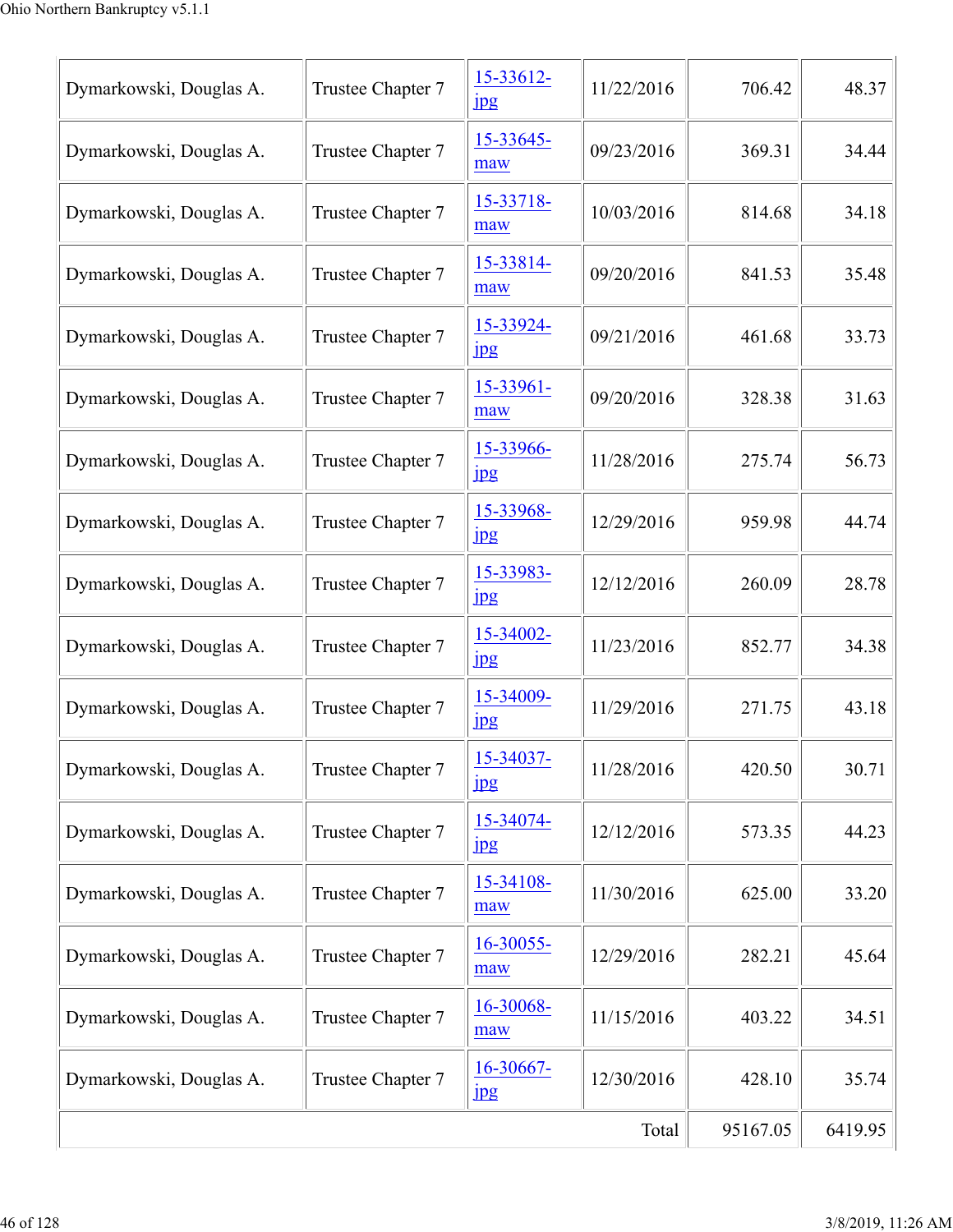| Faegre Baker Daniels LLP | Trustee's Attorney | $10-50494$ -jps               | 10/24/2016 | 6108.00 | 3540.08 |
|--------------------------|--------------------|-------------------------------|------------|---------|---------|
|                          |                    |                               | Total      | 6108.00 | 3540.08 |
| FitzGerald, Claudia P.   | Trustee's Attorney | 15-16979-<br>pmc              | 09/01/2016 | 1250.00 | 39.19   |
|                          |                    |                               | Total      | 1250.00 | 39.19   |
| French, Bruce C.         | Trustee Chapter 7  | 11-34277-jpg                  | 06/06/2016 | 580.50  | 400.39  |
| French, Bruce C.         | Trustee Chapter 7  | 13-30450-<br>maw              | 01/19/2016 | 5656.89 | 911.92  |
| French, Bruce C.         | Trustee Chapter 7  | 13-32107-<br>$_{\rm 1\,}$     | 01/04/2016 | 725.00  | 99.60   |
| French, Bruce C.         | Trustee Chapter 7  | 13-34719-<br>$\frac{1}{2}$    | 01/04/2016 | 173.25  | 38.12   |
| French, Bruce C.         | Trustee Chapter 7  | 14-32731-<br>$_{\rm 1\!P\!S}$ | 01/20/2016 | 500.00  | 40.73   |
| French, Bruce C.         | Trustee Chapter 7  | 14-33823-<br>maw              | 10/04/2016 | 1337.96 | 39.08   |
| French, Bruce C.         | Trustee Chapter 7  | 14-34151-<br>$_{\rm 1\!P\!S}$ | 03/09/2016 | 820.48  | 45.18   |
| French, Bruce C.         | Trustee Chapter 7  | 15-30096-<br>maw              | 04/08/2016 | 865.00  | 30.79   |
| French, Bruce C.         | Trustee Chapter 7  | 15-30450-<br>1 <sub>p</sub> g | 02/09/2016 | 268.75  | 15.69   |
| French, Bruce C.         | Trustee Chapter 7  | 15-30620-<br>maw              | 04/12/2016 | 451.75  | 42.75   |
| French, Bruce C.         | Trustee Chapter 7  | 15-30892-<br>$_{\rm 1\!P\!S}$ | 03/08/2016 | 460.84  | 22.92   |
| French, Bruce C.         | Trustee Chapter 7  | 15-31802-<br>$\frac{1}{2}$    | 05/19/2016 | 272.00  | 125.32  |
| French, Bruce C.         | Trustee Chapter 7  | 15-32188-<br>maw              | 06/20/2016 | 585.86  | 23.22   |
| French, Bruce C.         | Trustee Chapter 7  | 15-32283-<br>$_{\rm 1\!P\!S}$ | 09/20/2016 | 437.50  | 64.35   |
| French, Bruce C.         | Trustee Chapter 7  | 15-32426-<br>maw              | 03/11/2016 | 1125.00 | 38.93   |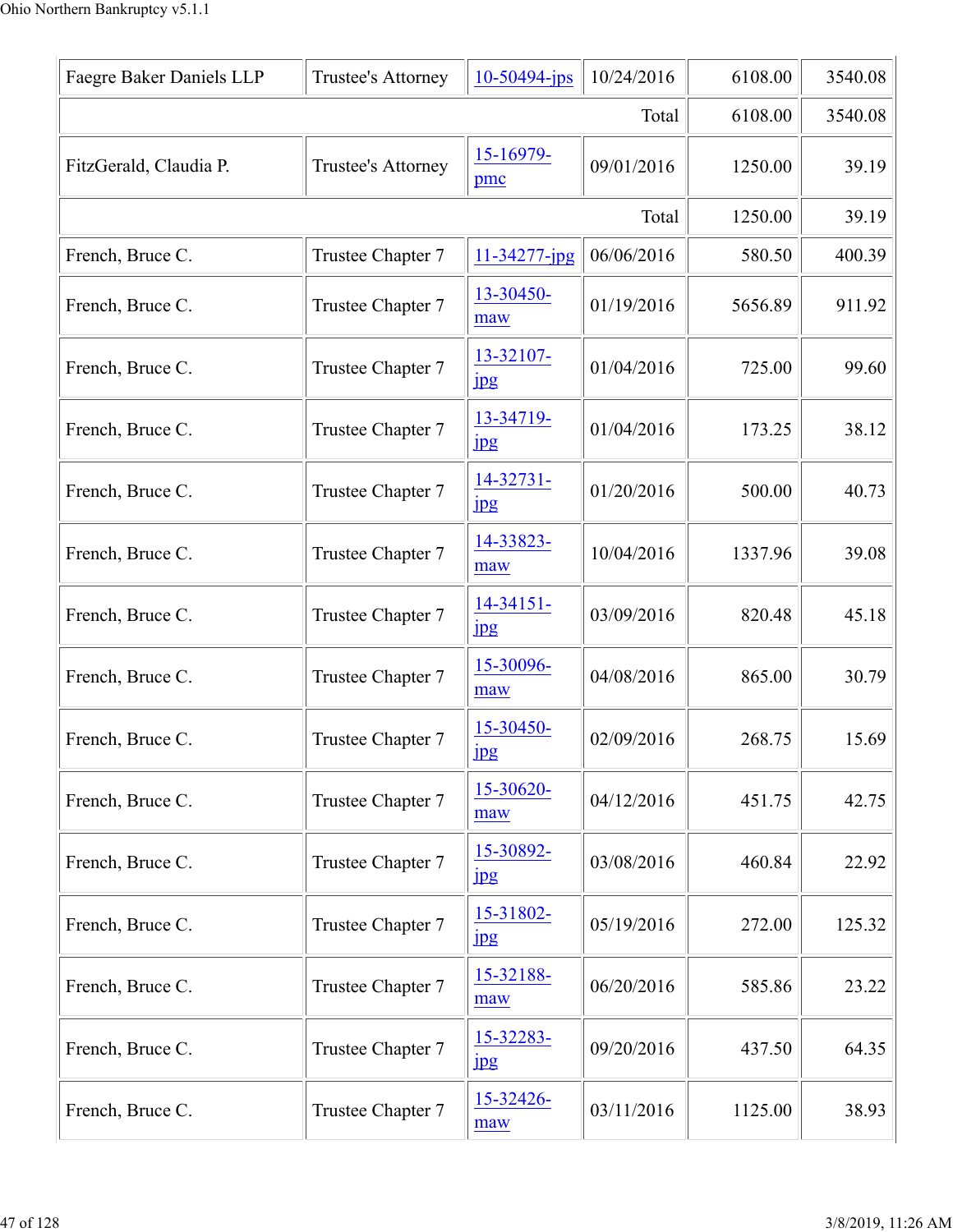| French, Bruce C.                | Trustee Chapter 7 | 15-32800-<br>$_{\rm 1\!P\!S}$ | 06/20/2016 | 250.00   | 40.88   |
|---------------------------------|-------------------|-------------------------------|------------|----------|---------|
| French, Bruce C.                | Trustee Chapter 7 | 15-33016-<br>$_{\rm 1\!P\!S}$ | 11/07/2016 | 741.57   | 25.85   |
| French, Bruce C.                | Trustee Chapter 7 | 15-33276-<br>$_{\rm 1\,}$     | 07/18/2016 | 396.84   | 63.07   |
| French, Bruce C.                | Trustee Chapter 7 | 15-33398-<br>maw              | 07/19/2016 | 339.34   | 24.36   |
| French, Bruce C.                | Trustee Chapter 7 | 15-33461-<br>maw              | 10/31/2016 | 107.06   | 25.14   |
| French, Bruce C.                | Trustee Chapter 7 | 15-33515-<br>maw              | 10/28/2016 | 554.99   | 118.68  |
| French, Bruce C.                | Trustee Chapter 7 | 15-33897-<br>maw              | 07/18/2016 | 491.13   | 20.87   |
| French, Bruce C.                | Trustee Chapter 7 | 15-33900-<br>maw              | 11/22/2016 | 281.05   | 27.36   |
| French, Bruce C.                | Trustee Chapter 7 | 16-30029-<br>maw              | 12/27/2016 | 774.50   | 24.93   |
| French, Bruce C.                | Trustee Chapter 7 | 16-30050-<br>$_{\rm jpg}$     | 09/12/2016 | 623.75   | 16.99   |
| French, Bruce C.                | Trustee Chapter 7 | 16-30532-<br>maw              | 11/07/2016 | 329.04   | 28.74   |
|                                 |                   |                               | Total      | 19150.05 | 2355.86 |
| Geitgey, Denver                 | Appraiser         | 15-33968-<br>$_{\rm 1\!P\!S}$ | 11/22/2016 | 100.00   | 0.00    |
|                                 |                   |                               | Total      | 100.00   | 0.00    |
| <b>George Roman Auctioneers</b> | Appraiser         | 15-61340-rk                   | 10/21/2016 | 500.00   | 0.00    |
|                                 |                   |                               | Total      | 500.00   | 0.00    |
| George Roman Auctioneers        | Auctioneer        | 15-40807-kw                   | 02/04/2016 | 1600.00  | 225.00  |
|                                 |                   |                               | Total      | 1600.00  | 225.00  |
| George Roman Auctioneers        | Auctioneer        | 15-60053-rk                   | 01/13/2016 | 708.00   | 250.00  |
|                                 |                   |                               | Total      | 708.00   | 250.00  |
| Gertz, Marc P.                  | Trustee Chapter 7 | 12-50816-<br>amk              | 04/07/2016 | 610.00   | 74.54   |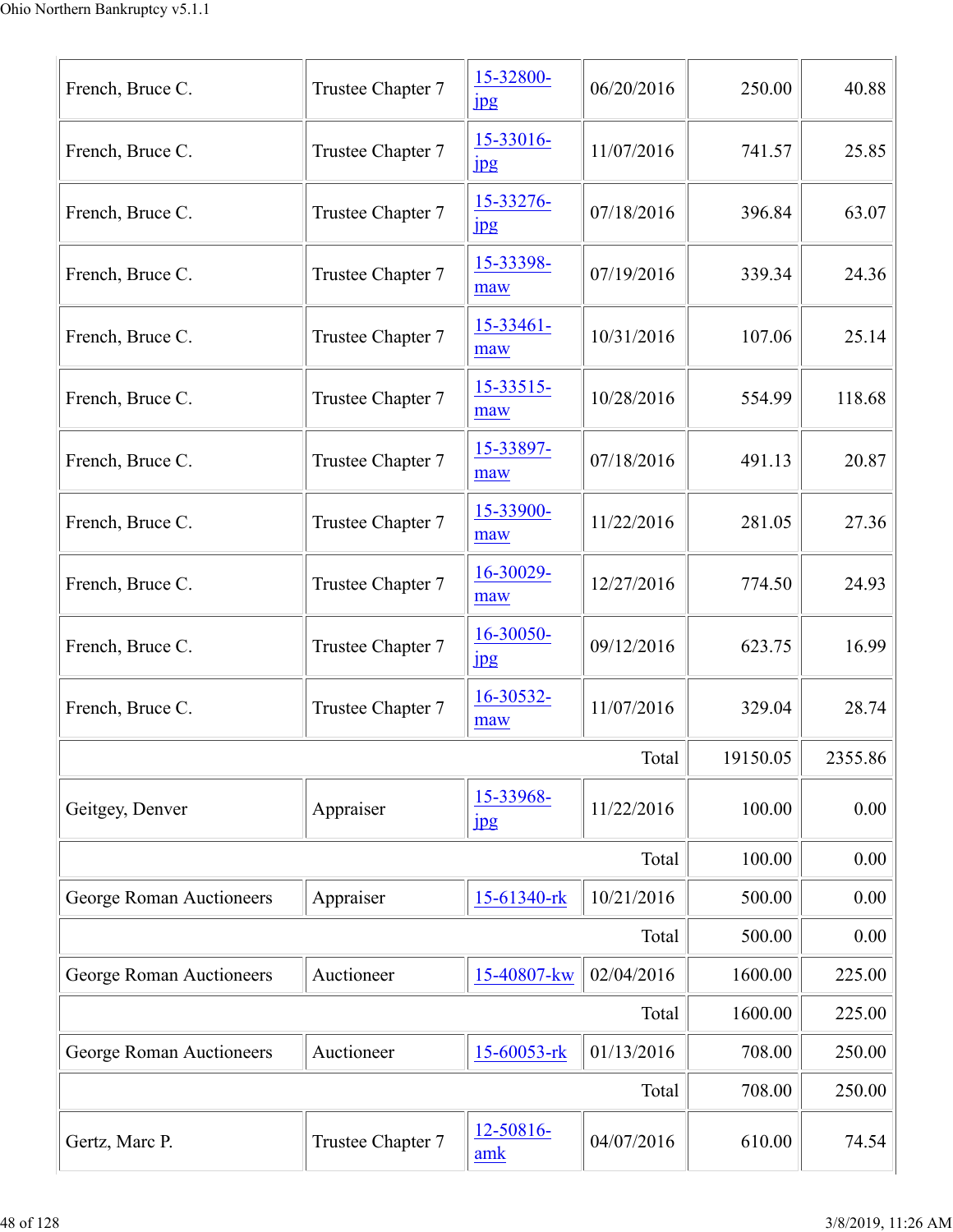| Gertz, Marc P. | Trustee Chapter 7 | 12-51593-<br>amk      | 12/30/2016 | 1037.50  | 67.34  |
|----------------|-------------------|-----------------------|------------|----------|--------|
| Gertz, Marc P. | Trustee Chapter 7 | 13-52802-<br>amk      | 10/18/2016 | 1373.12  | 21.45  |
| Gertz, Marc P. | Trustee Chapter 7 | 13-52987-<br>amk      | 04/18/2016 | 600.00   | 14.88  |
| Gertz, Marc P. | Trustee Chapter 7 | 13-53024-<br>amk      | 11/11/2016 | 1320.27  | 0.00   |
| Gertz, Marc P. | Trustee Chapter 7 | 13-53079-<br>amk      | 07/09/2016 | 976.93   | 0.00   |
| Gertz, Marc P. | Trustee Chapter 7 | 13-53205-<br>amk      | 05/12/2016 | 706.84   | 53.94  |
| Gertz, Marc P. | Trustee Chapter 7 | 13-53427-<br>amk      | 09/25/2016 | 500.00   | 14.56  |
| Gertz, Marc P. | Trustee Chapter 7 | 14-51180-<br>amk      | 04/18/2016 | 500.00   | 45.57  |
| Gertz, Marc P. | Trustee Chapter 7 | $14 - 51601 -$<br>amk | 09/05/2016 | 1000.00  | 30.69  |
| Gertz, Marc P. | Trustee Chapter 7 | 14-51607-<br>amk      | 04/05/2016 | 1135.00  | 9.30   |
| Gertz, Marc P. | Trustee Chapter 7 | 14-52104-<br>amk      | 07/21/2016 | 14550.00 | 351.16 |
| Gertz, Marc P. | Trustee Chapter 7 | 14-52537-<br>amk      | 04/21/2016 | 818.75   | 11.64  |
| Gertz, Marc P. | Trustee Chapter 7 | 14-53015-<br>amk      | 03/13/2016 | 500.00   | 33.23  |
| Gertz, Marc P. | Trustee Chapter 7 | $15 - 50058 -$<br>amk | 03/13/2016 | 347.00   | 12.87  |
| Gertz, Marc P. | Trustee Chapter 7 | 15-50116-<br>amk      | 03/13/2016 | 372.04   | 4.19   |
| Gertz, Marc P. | Trustee Chapter 7 | 15-50192-<br>amk      | 02/29/2016 | 936.43   | 15.81  |
| Gertz, Marc P. | Trustee Chapter 7 | 15-50214-<br>amk      | 05/26/2016 | 775.00   | 4.65   |
| Gertz, Marc P. | Trustee Chapter 7 | 15-50400-<br>amk      | 10/24/2016 | 1500.00  | 6.51   |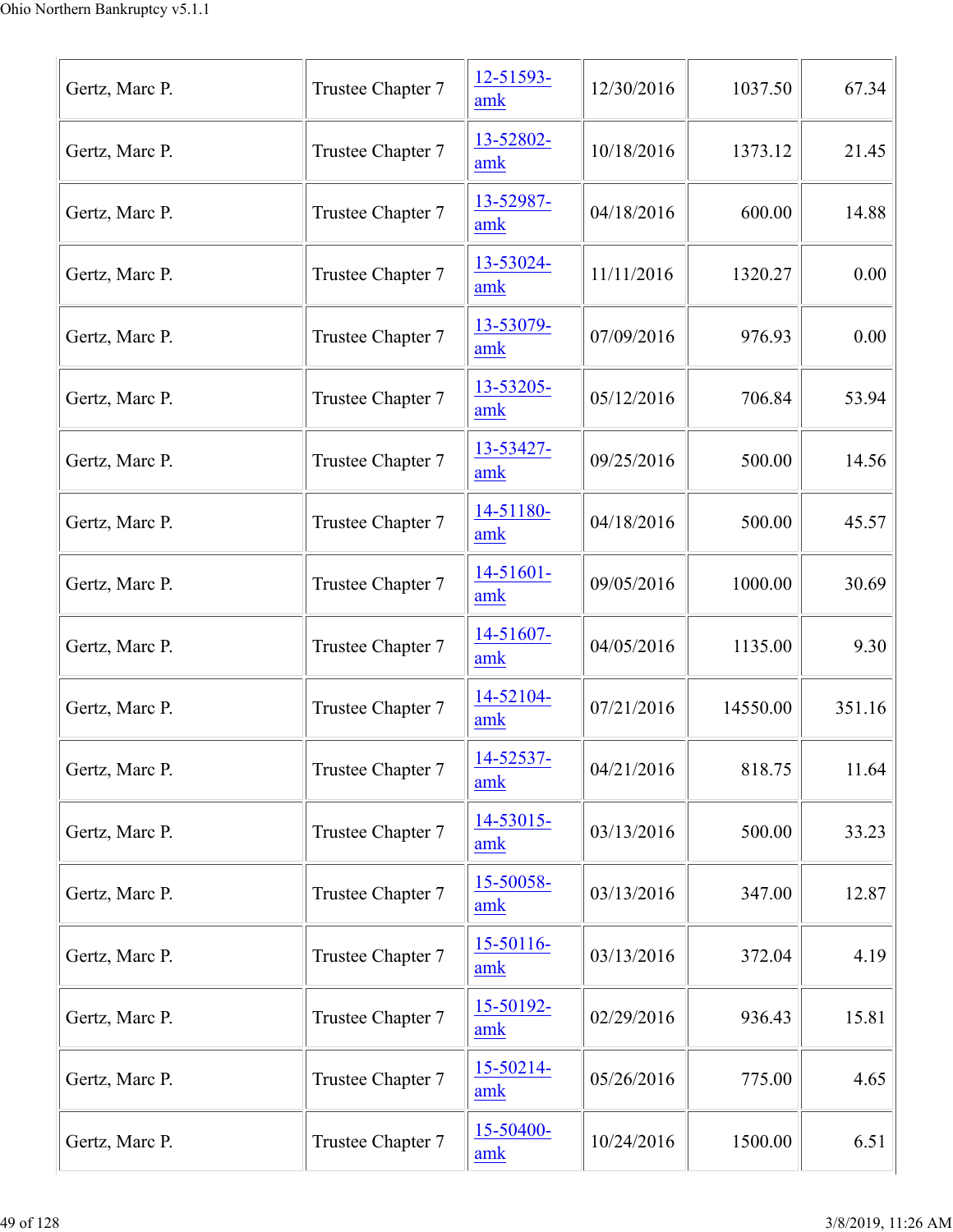| Gertz, Marc P. | Trustee Chapter 7 | 15-50648-<br>amk      | 07/26/2016 | 1056.27 | 0.00  |
|----------------|-------------------|-----------------------|------------|---------|-------|
| Gertz, Marc P. | Trustee Chapter 7 | 15-50715-<br>amk      | 09/25/2016 | 758.75  | 4.19  |
| Gertz, Marc P. | Trustee Chapter 7 | 15-50901-<br>amk      | 04/18/2016 | 450.00  | 14.88 |
| Gertz, Marc P. | Trustee Chapter 7 | 15-50919-<br>amk      | 01/25/2016 | 692.49  | 55.01 |
| Gertz, Marc P. | Trustee Chapter 7 | 15-51037-<br>amk      | 04/04/2016 | 1169.00 | 85.54 |
| Gertz, Marc P. | Trustee Chapter 7 | $15 - 51101 -$<br>amk | 04/07/2016 | 555.38  | 23.25 |
| Gertz, Marc P. | Trustee Chapter 7 | $15 - 51141 -$<br>amk | 02/22/2016 | 500.00  | 24.18 |
| Gertz, Marc P. | Trustee Chapter 7 | $15 - 51197 -$<br>amk | 03/01/2016 | 1634.00 | 16.74 |
| Gertz, Marc P. | Trustee Chapter 7 | 15-51198-<br>amk      | 02/29/2016 | 750.00  | 55.02 |
| Gertz, Marc P. | Trustee Chapter 7 | 15-51884-<br>amk      | 04/27/2016 | 1000.00 | 46.50 |
| Gertz, Marc P. | Trustee Chapter 7 | 15-51985-<br>amk      | 04/27/2016 | 969.22  | 0.00  |
| Gertz, Marc P. | Trustee Chapter 7 | 15-52118-<br>amk      | 04/07/2016 | 400.00  | 24.66 |
| Gertz, Marc P. | Trustee Chapter 7 | 15-52152-<br>amk      | 05/26/2016 | 908.69  | 0.00  |
| Gertz, Marc P. | Trustee Chapter 7 | 15-52270-<br>amk      | 09/04/2016 | 300.00  | 37.20 |
| Gertz, Marc P. | Trustee Chapter 7 | 15-52310-<br>amk      | 09/25/2016 | 724.16  | 0.00  |
| Gertz, Marc P. | Trustee Chapter 7 | $15 - 52415$<br>amk   | 07/26/2016 | 444.48  | 0.00  |
| Gertz, Marc P. | Trustee Chapter 7 | 15-52432-<br>amk      | 05/26/2016 | 750.00  | 15.81 |
| Gertz, Marc P. | Trustee Chapter 7 | 15-52445-<br>amk      | 05/26/2016 | 500.00  | 13.95 |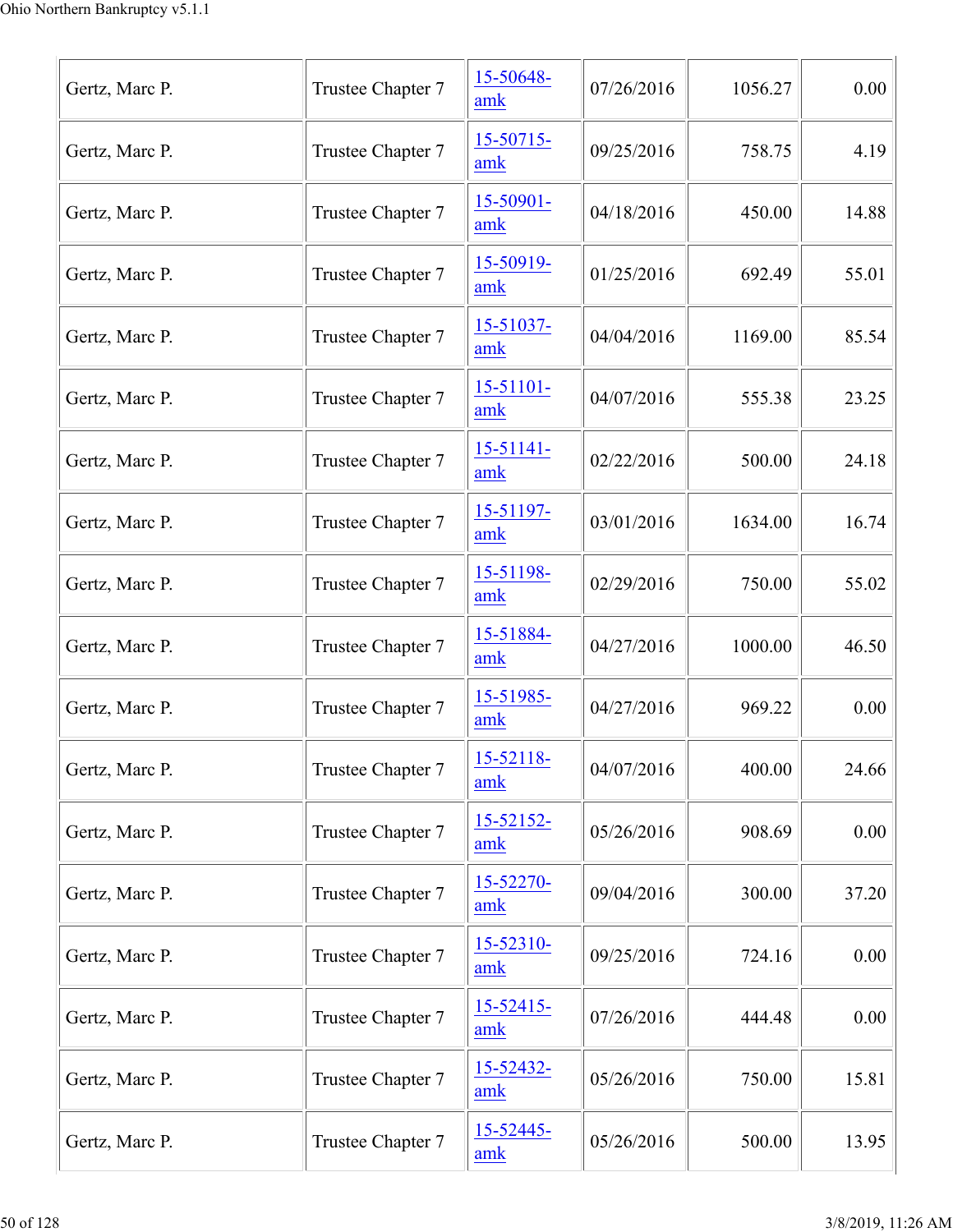| Gertz, Marc P. | Trustee Chapter 7  | 15-52519-<br>amk      | 07/09/2016 | 365.40   | 0.00    |
|----------------|--------------------|-----------------------|------------|----------|---------|
| Gertz, Marc P. | Trustee Chapter 7  | 15-52642-<br>amk      | 09/04/2016 | 483.00   | 0.00    |
| Gertz, Marc P. | Trustee Chapter 7  | 15-52693-<br>amk      | 06/30/2016 | 462.08   | 42.78   |
| Gertz, Marc P. | Trustee Chapter 7  | 15-52717-<br>amk      | 10/17/2016 | 2100.00  | 49.46   |
| Gertz, Marc P. | Trustee Chapter 7  | 15-52868-<br>amk      | 09/04/2016 | 533.12   | 0.00    |
| Gertz, Marc P. | Trustee Chapter 7  | 15-52881-<br>amk      | 11/11/2016 | 1087.13  | 22.75   |
| Gertz, Marc P. | Trustee Chapter 7  | 15-52893-<br>amk      | 11/28/2016 | 1551.72  | 0.00    |
| Gertz, Marc P. | Trustee Chapter 7  | $15 - 52921 -$<br>amk | 07/09/2016 | 460.02   | 0.00    |
| Gertz, Marc P. | Trustee Chapter 7  | 15-53014-<br>amk      | 09/07/2016 | 395.15   | 0.00    |
| Gertz, Marc P. | Trustee Chapter 7  | 15-53038-<br>amk      | 09/25/2016 | 526.86   | 0.00    |
| Gertz, Marc P. | Trustee Chapter 7  | 16-50059-<br>amk      | 09/04/2016 | 455.25   | 0.00    |
| Gertz, Marc P. | Trustee Chapter 7  | 16-50080-<br>amk      | 09/04/2016 | 664.56   | 0.00    |
| Gertz, Marc P. | Trustee Chapter 7  | 16-50345-<br>amk      | 10/24/2016 | 725.56   | 0.00    |
| Gertz, Marc P. | Trustee Chapter 7  | $16 - 50371 -$<br>amk | 11/11/2016 | 427.63   | 0.00    |
| Gertz, Marc P. | Trustee Chapter 7  | 16-50418-<br>amk      | 11/11/2016 | 867.57   | 0.00    |
|                |                    |                       | Total      | 54226.37 | 1304.25 |
| Gertz, Marc P. | Trustee's Attorney | 14-52351-<br>amk      | 02/15/2016 | 1275.00  | 16.11   |
| Gertz, Marc P. | Trustee's Attorney | 14-52992-<br>amk      | 10/24/2016 | 1250.00  | 0.00    |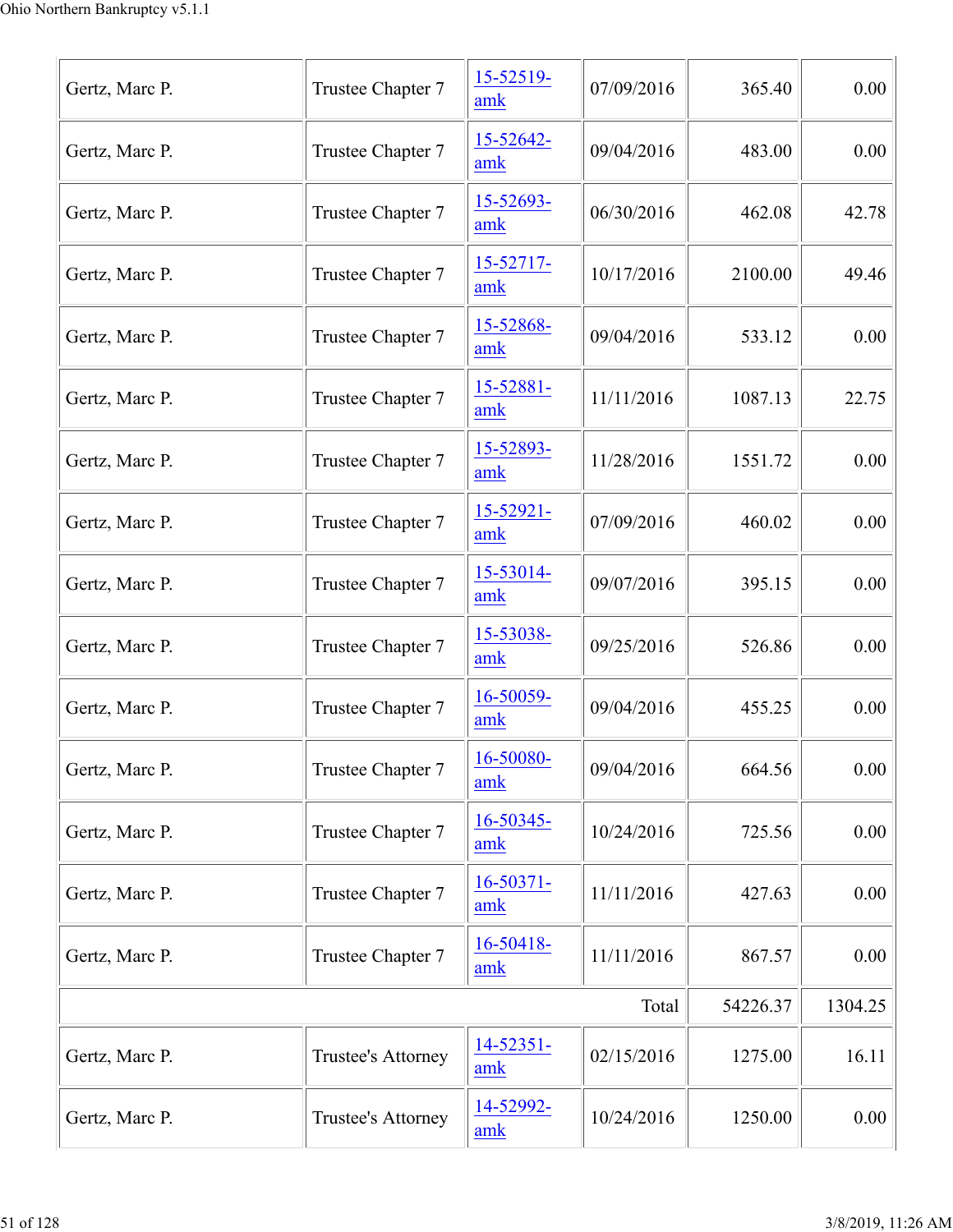| Gertz, Marc P.  | Trustee's Attorney     | 15-50004-<br>amk          | 07/09/2016 | 850.00   | 0.00   |
|-----------------|------------------------|---------------------------|------------|----------|--------|
|                 |                        |                           | Total      | 3375.00  | 16.11  |
| Gibson & Lowry  | Trustee's Attorney     | 13-60506-rk               | 03/02/2016 | 562.50   | 13.58  |
|                 |                        |                           | Total      | 562.50   | 13.58  |
| Gilbert LLP     | <b>Special Counsel</b> | 16-50058-<br>amk          | 10/21/2016 | 9100.00  | 0.00   |
|                 |                        |                           | Total      | 9100.00  | 0.00   |
| Graham, John N. | Trustee Chapter 7      | 12-33657-<br>$_{\rm 1\,}$ | 02/22/2016 | 5609.57  | 254.00 |
|                 |                        |                           | Total      | 5609.57  | 254.00 |
| Green, Joseph   | Accountant             | 14-32942-<br>maw          | 03/17/2016 | 3082.50  | 0.00   |
|                 |                        |                           | Total      | 3082.50  | 0.00   |
| Greene, Brian   | Accountant             | 14-12124-<br>pmc          | 01/20/2016 | 495.00   | 0.00   |
| Greene, Brian   | Accountant             | 14-15474-jps              | 01/26/2016 | 775.50   | 0.00   |
| Greene, Brian   | Accountant             | 14-15624-aih              | 04/05/2016 | 792.00   | 0.00   |
| Greene, Brian   | Accountant             | 15-12879-aih              | 11/29/2016 | 1610.00  | 0.00   |
| Greene, Brian   | Accountant             | $15 - 13456 - ips$        | 03/11/2016 | 849.75   | 0.00   |
| Greene, Brian   | Accountant             | 15-52219-<br>amk          | 07/10/2016 | 577.50   | 0.00   |
|                 |                        |                           | Total      | 5099.75  | 0.00   |
| Greene, Brian   | Accountant             | 10-18846-jps              | 08/16/2016 | 9033.75  | 0.00   |
| Greene, Brian   | Accountant             | $12 - 13060 - ips$        | 04/26/2016 | 2103.75  | 0.00   |
| Greene, Brian   | Accountant             | 14-52673-<br>amk          | 10/24/2016 | 1097.25  | 0.00   |
|                 |                        |                           | Total      | 12234.75 | 0.00   |
| Greene, Brian   | Accountant             | 13-10706-<br>pmc          | 05/02/2016 | 2136.75  | 0.00   |
|                 |                        |                           | Total      | 2136.75  | 0.00   |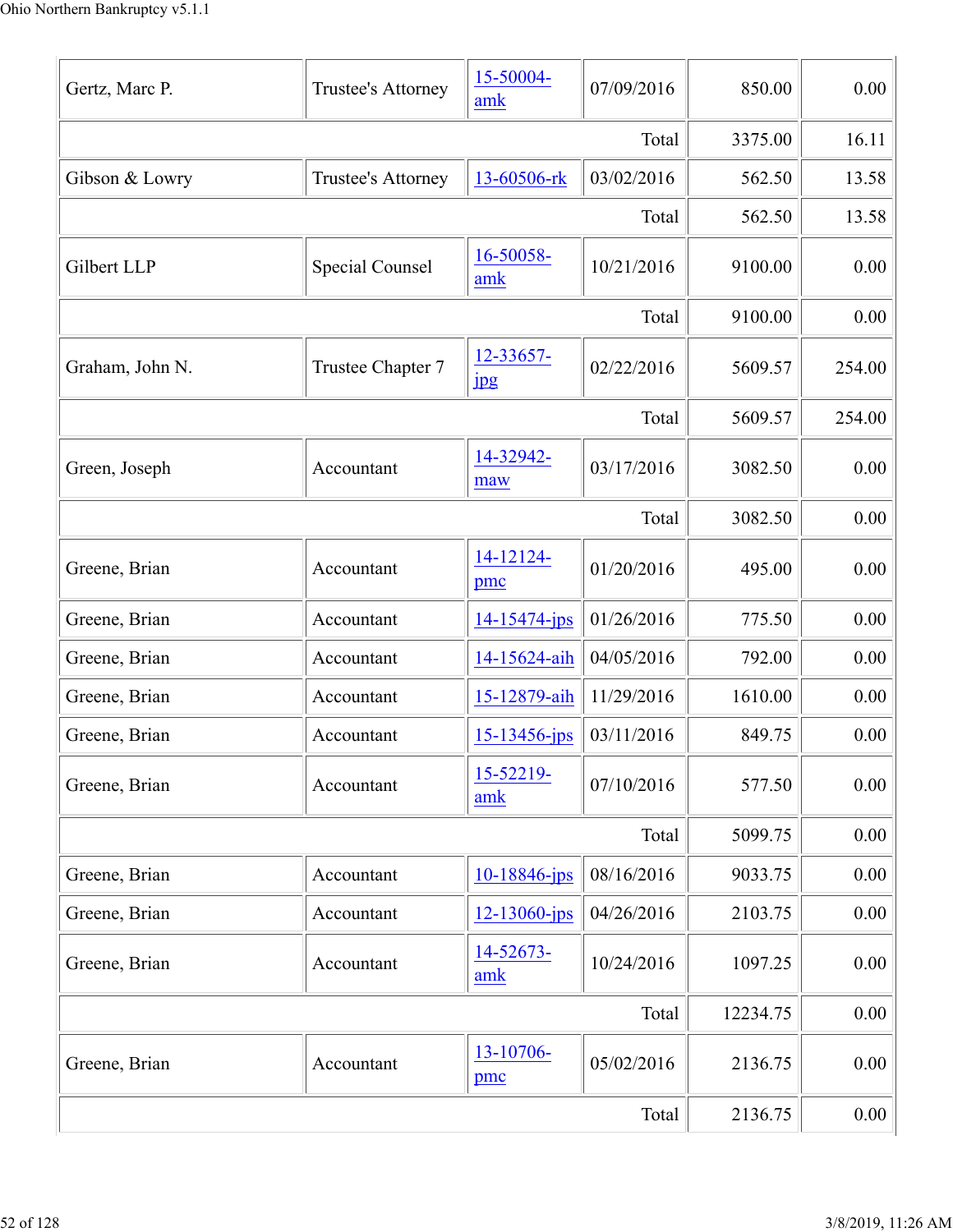| Greene, Brian R.  | Accountant | 13-52218-<br>amk   | 10/10/2016 | 1067.50 | 0.00     |
|-------------------|------------|--------------------|------------|---------|----------|
| Greene, Brian R.  | Accountant | 14-10378-jps       | 04/26/2016 | 848.75  | 0.00     |
| Greene, Brian R.  | Accountant | 14-42492-kw        | 06/13/2016 | 2520.00 | 0.00     |
| Greene, Brian R.  | Accountant | 15-15907-aih       | 10/18/2016 | 778.75  | 0.00     |
| Greene, Brian R.  | Accountant | $15 - 16398 - ips$ | 08/16/2016 | 1146.25 | 0.00     |
|                   |            |                    | Total      | 6361.25 | 0.00     |
| Greene, Brian R.  | Accountant | 15-10281-aih       | 06/07/2016 | 792.00  | 0.00     |
| Greene, Brian R.  | Accountant | 15-10791-aih       | 11/29/2016 | 792.00  | 0.00     |
|                   |            |                    | Total      | 1584.00 | 0.00     |
| Greene, Brian R.  | Accountant | 11-13982-jps       | 02/04/2016 | 1237.50 | 0.00     |
| Greene, Brian R.  | Accountant | 15-52407-<br>amk   | 09/05/2016 | 778.75  | 0.00     |
|                   |            |                    | Total      | 2016.25 | 0.00     |
| Greene, Brian R.  | Accountant | $15 - 13563 - ips$ | 04/26/2016 | 831.25  | 0.00     |
|                   |            |                    | Total      | 831.25  | 0.00     |
| Greene, Brian R.  | Accountant | 14-51714-<br>amk   | 04/28/2016 | 701.25  | 0.00     |
|                   |            |                    | Total      | 701.25  | 0.00     |
| Grossman, Neal    | Auctioneer | 15-14177-<br>pmc   | 03/01/2016 | 125.00  | 25.00    |
|                   |            |                    | Total      | 125.00  | 25.00    |
| Grossman, Neal P. | Auctioneer | $16 - 10457$ -jps  | 09/23/2016 | 7805.62 | 13051.94 |
|                   |            |                    | Total      | 7805.62 | 13051.94 |
| Grossman Inc.     | Auctioneer | 15-12181-jps       | 09/23/2016 | 521.18  | 1188.05  |
|                   |            |                    | Total      | 521.18  | 1188.05  |
| Grossman, Inc.    | Auctioneer | 14-17280-jps       | 02/11/2016 | 1050.00 | 0.00     |
|                   |            |                    | Total      | 1050.00 | 0.00     |
| Grossman, Inc.    | Auctioneer | 13-10706-<br>pmc   | 05/02/2016 | 794.62  | 2349.00  |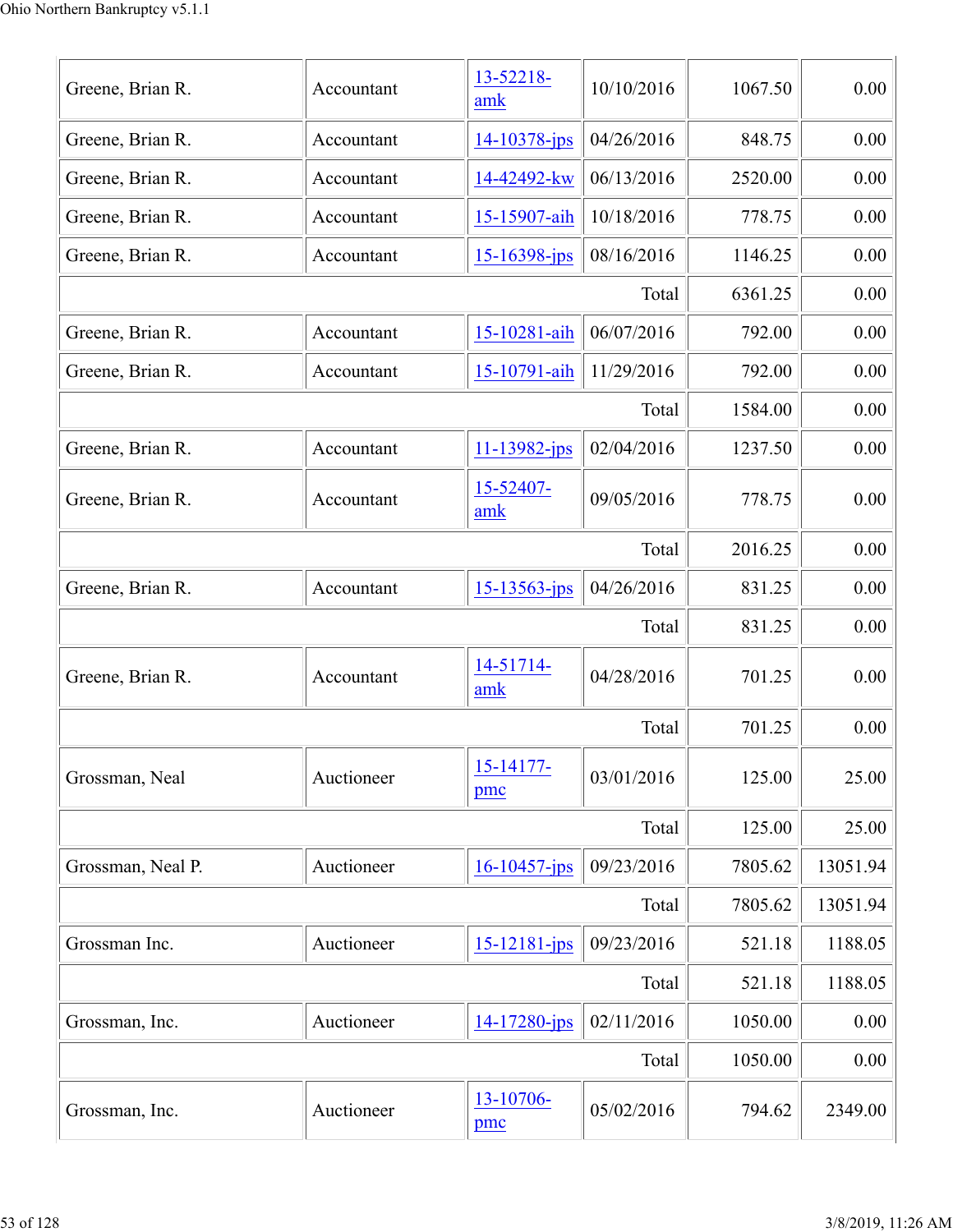|                          |                    |                           | Total      | 794.62  | 2349.00 |
|--------------------------|--------------------|---------------------------|------------|---------|---------|
| Hall, Kistler & Co., LLP | Accountant         | 10-62145-rk               | 01/06/2016 | 979.18  | 0.00    |
| Hall, Kistler & Co., LLP | Accountant         | 11-62597-rk               | 12/08/2016 | 1322.94 | 0.00    |
| Hall, Kistler & Co., LLP | Accountant         | 13-62504-rk               | 06/06/2016 | 1237.39 | 0.00    |
|                          |                    |                           | Total      | 3539.51 | 0.00    |
| Hallbick, John A.        | Appraiser          | 15-52534-<br>amk          | 07/10/2016 | 300.00  | 0.00    |
|                          |                    |                           | Total      | 300.00  | 0.00    |
| Hammack, David A.        | Accountant         | 15-32135-<br>$_{\rm 1pg}$ | 12/09/2016 | 2656.00 | 0.00    |
| Hammack, David A.        | Accountant         | 15-32222-<br>maw          | 12/02/2016 | 2727.00 | 0.00    |
|                          |                    |                           | Total      | 5383.00 | 0.00    |
| Heimberger, Steven       | Trustee's Attorney | 15-52259-<br>amk          | 07/25/2016 | 650.00  | 0.00    |
|                          |                    |                           | Total      | 650.00  | 0.00    |
| Helbling, Lauren         | Trustee's Attorney | 11-17508-<br>pmc          | 01/20/2016 | 447.50  | 0.00    |
|                          |                    |                           | Total      | 447.50  | 0.00    |
| Helbling, Lauren A.      | Trustee Chapter 7  | 11-17508-<br>pmc          | 01/20/2016 | 1275.88 | 66.99   |
| Helbling, Lauren A.      | Trustee Chapter 7  | 12-13060-jps              | 04/26/2016 | 4614.12 | 81.58   |
| Helbling, Lauren A.      | Trustee Chapter 7  | 13-13094-aih              | 03/22/2016 | 1381.85 | 57.90   |
| Helbling, Lauren A.      | Trustee Chapter 7  | 13-18754-<br>pmc          | 06/17/2016 | 750.00  | 10.95   |
| Helbling, Lauren A.      | Trustee Chapter 7  | 14-10096-aih              | 06/06/2016 | 32.95   | 4.64    |
| Helbling, Lauren A.      | Trustee Chapter 7  | 14-11159-jps              | 05/13/2016 | 300.00  | 68.55   |
| Helbling, Lauren A.      | Trustee Chapter 7  | 14-13581-jps              | 06/09/2016 | 400.00  | 24.07   |
| Helbling, Lauren A.      | Trustee Chapter 7  | 14-13994-<br>pmc          | 10/06/2016 | 394.91  | 21.11   |
| Helbling, Lauren A.      | Trustee Chapter 7  | 14-14415-aih              | 01/04/2016 | 291.59  | 13.10   |
| Helbling, Lauren A.      | Trustee Chapter 7  | 14-14451-jps              | 09/08/2016 | 1105.20 | 113.12  |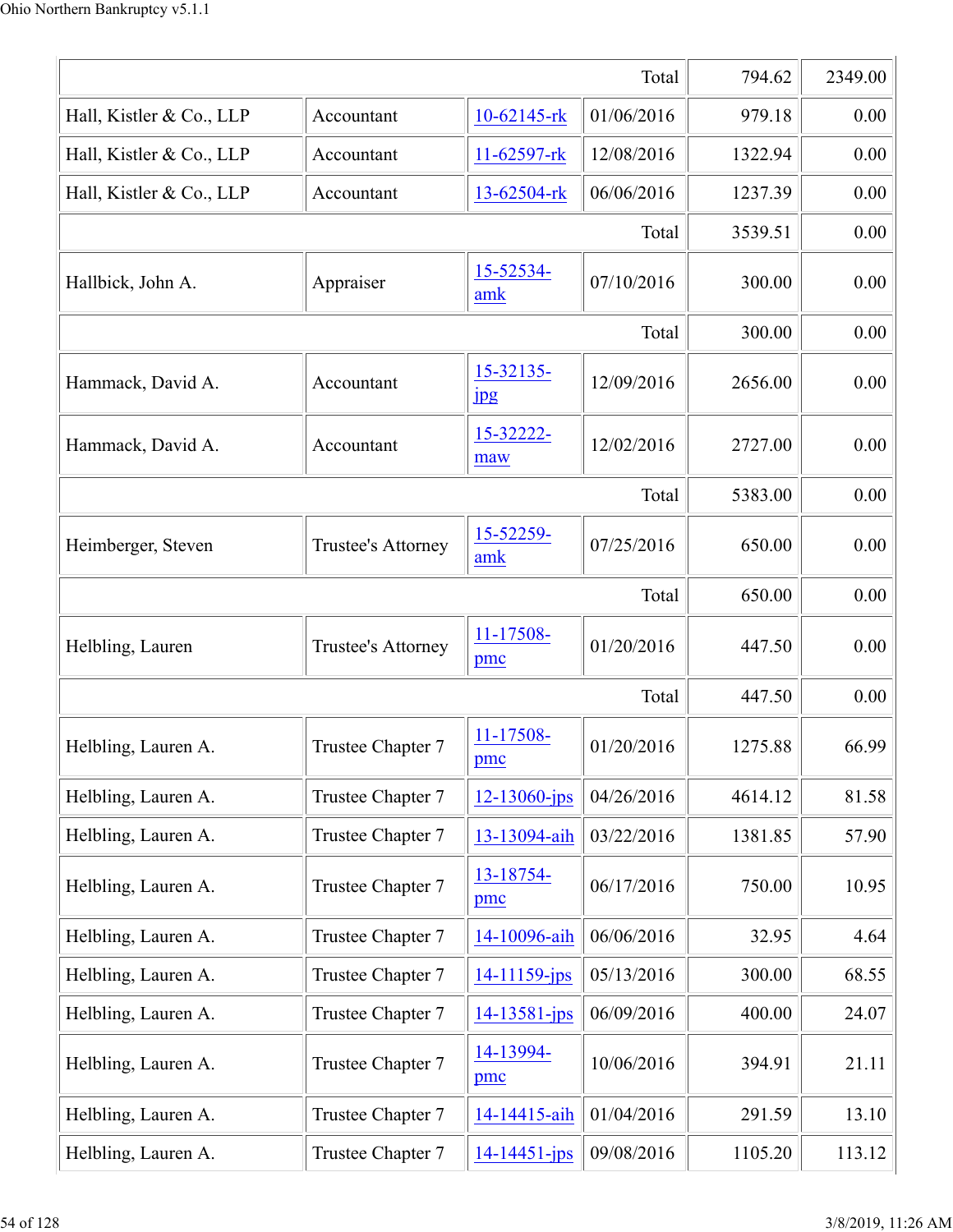| Helbling, Lauren A. | Trustee Chapter 7  | 14-14598-aih       | 08/23/2016 | 750.00  | 67.59  |
|---------------------|--------------------|--------------------|------------|---------|--------|
|                     |                    |                    |            |         |        |
| Helbling, Lauren A. | Trustee Chapter 7  | 14-14606-<br>pmc   | 08/30/2016 | 1299.95 | 39.13  |
| Helbling, Lauren A. | Trustee Chapter 7  | $14 - 15008 - ips$ | 12/06/2016 | 2542.88 | 103.26 |
| Helbling, Lauren A. | Trustee Chapter 7  | 14-15274-aih       | 06/07/2016 | 1664.36 | 12.77  |
| Helbling, Lauren A. | Trustee Chapter 7  | 14-15281-<br>pmc   | 03/07/2016 | 1435.00 | 70.31  |
| Helbling, Lauren A. | Trustee Chapter 7  | 14-15342-jps       | 08/30/2016 | 3019.18 | 9.62   |
| Helbling, Lauren A. | Trustee Chapter 7  | 14-15551-aih       | 01/26/2016 | 177.09  | 32.98  |
| Helbling, Lauren A. | Trustee Chapter 7  | 14-15624-aih       | 04/05/2016 | 2554.29 | 517.11 |
| Helbling, Lauren A. | Trustee's Attorney | 14-15944-<br>pmc   | 02/12/2016 | 1035.00 | 0.00   |
| Helbling, Lauren A. | Trustee Chapter 7  | 14-16132-aih       | 06/07/2016 | 725.00  | 10.32  |
| Helbling, Lauren A. | Trustee Chapter 7  | 14-16198-aih       | 02/23/2016 | 1334.43 | 18.63  |
| Helbling, Lauren A. | Trustee Chapter 7  | 14-16395-<br>pmc   | 01/20/2016 | 725.34  | 14.82  |
| Helbling, Lauren A. | Trustee Chapter 7  | 14-16752-aih       | 11/01/2016 | 1028.28 | 167.32 |
| Helbling, Lauren A. | Trustee Chapter 7  | $14 - 17067$ -jps  | 03/24/2016 | 517.16  | 36.59  |
| Helbling, Lauren A. | Trustee Chapter 7  | 14-17083-<br>pmc   | 01/19/2016 | 352.25  | 15.99  |
| Helbling, Lauren A. | Trustee Chapter 7  | 14-17378-jps       | 04/12/2016 | 555.35  | 45.04  |
| Helbling, Lauren A. | Trustee Chapter 7  | 14-17395-<br>pmc   | 03/01/2016 | 693.69  | 17.19  |
| Helbling, Lauren A. | Trustee Chapter 7  | 14-17847-aih       | 01/26/2016 | 635.79  | 23.07  |
| Helbling, Lauren A. | Trustee Chapter 7  | 14-17855-<br>pmc   | 01/20/2016 | 1250.00 | 79.54  |
| Helbling, Lauren A. | Trustee Chapter 7  | 14-17976-aih       | 01/12/2016 | 420.00  | 21.50  |
| Helbling, Lauren A. | Trustee Chapter 7  | 15-10033-aih       | 01/26/2016 | 686.19  | 17.48  |
| Helbling, Lauren A. | Trustee Chapter 7  | 15-10174-<br>pmc   | 02/03/2016 | 289.24  | 18.08  |
| Helbling, Lauren A. | Trustee Chapter 7  | 15-10245-aih       | 02/09/2016 | 1358.25 | 15.61  |
| Helbling, Lauren A. | Trustee Chapter 7  | $15 - 10314 - jps$ | 11/18/2016 | 364.73  | 12.77  |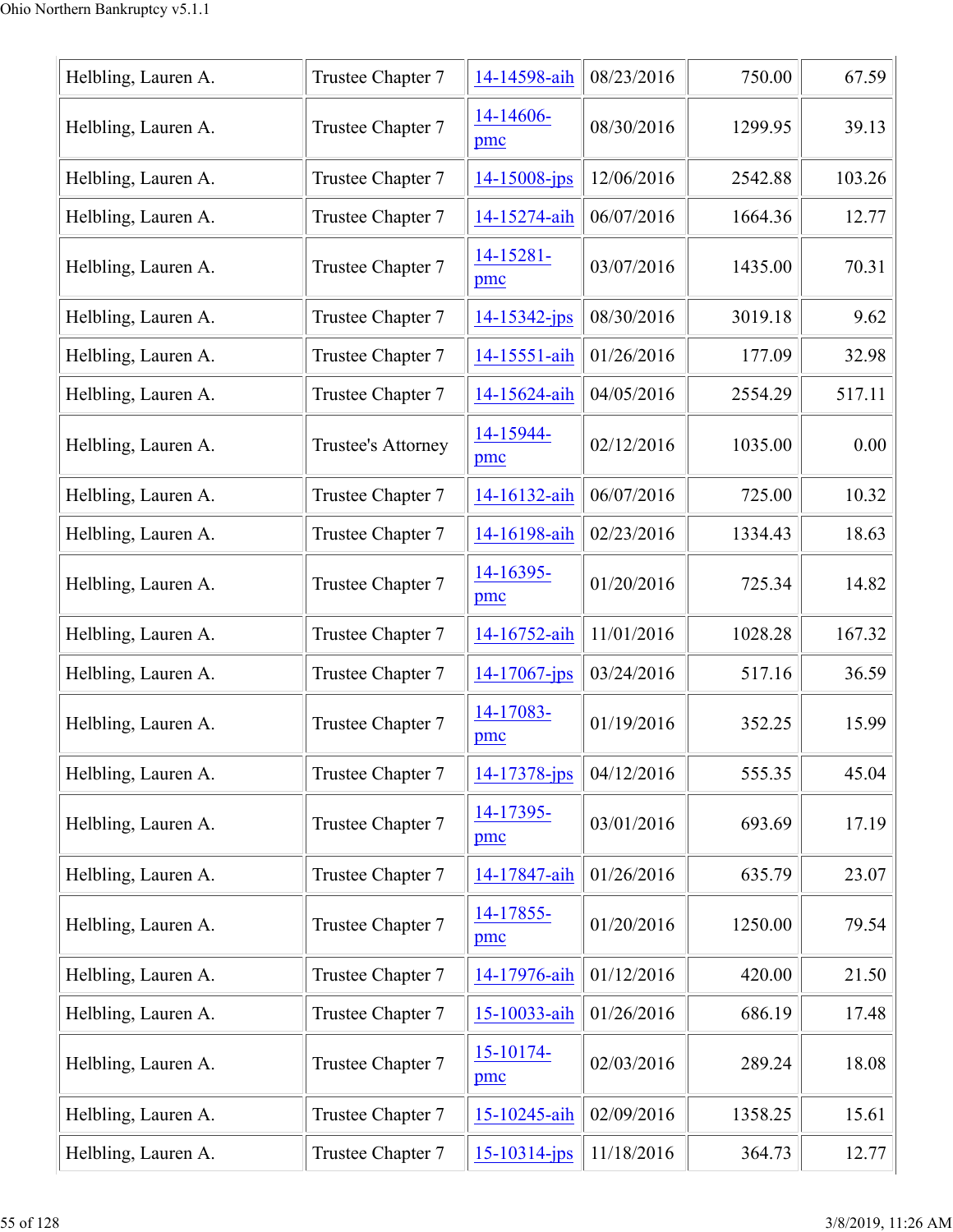| Helbling, Lauren A. | Trustee Chapter 7  | 15-10389-<br>pmc  | 01/20/2016 | 863.18  | 19.66 |
|---------------------|--------------------|-------------------|------------|---------|-------|
| Helbling, Lauren A. | Trustee Chapter 7  | 15-10425-aih      | 04/26/2016 | 331.26  | 36.16 |
| Helbling, Lauren A. | Trustee's Attorney | 15-10626-<br>pmc  | 12/02/2016 | 300.00  | 0.00  |
| Helbling, Lauren A. | Trustee Chapter 7  | 15-10635-aih      | 02/23/2016 | 438.54  | 25.46 |
| Helbling, Lauren A. | Trustee Chapter 7  | $15 - 10638$ -jps | 07/27/2016 | 416.25  | 13.79 |
| Helbling, Lauren A. | Trustee Chapter 7  | 15-10937-aih      | 05/27/2016 | 368.75  | 37.76 |
| Helbling, Lauren A. | Trustee Chapter 7  | 15-11011-<br>pmc  | 01/19/2016 | 525.00  | 43.93 |
| Helbling, Lauren A. | Trustee Chapter 7  | 15-11018-<br>pmc  | 02/03/2016 | 274.42  | 9.95  |
| Helbling, Lauren A. | Trustee Chapter 7  | 15-11073-<br>pmc  | 12/02/2016 | 443.25  | 17.19 |
| Helbling, Lauren A. | Trustee Chapter 7  | 15-11078-<br>pmc  | 05/13/2016 | 1301.03 | 14.57 |
| Helbling, Lauren A. | Trustee Chapter 7  | 15-11241-aih      | 05/20/2016 | 42.39   | 5.81  |
| Helbling, Lauren A. | Trustee Chapter 7  | 15-11310-jps      | 02/02/2016 | 275.00  | 26.46 |
| Helbling, Lauren A. | Trustee Chapter 7  | 15-11318-jps      | 01/20/2016 | 325.36  | 11.70 |
| Helbling, Lauren A. | Trustee Chapter 7  | 15-11324-<br>pmc  | 04/07/2016 | 1125.50 | 35.94 |
| Helbling, Lauren A. | Trustee Chapter 7  | 15-11374-aih      | 02/09/2016 | 1326.70 | 26.45 |
| Helbling, Lauren A. | Trustee Chapter 7  | 15-11382-jps      | 03/02/2016 | 373.11  | 11.02 |
| Helbling, Lauren A. | Trustee Chapter 7  | 15-11661-aih      | 01/26/2016 | 323.00  | 22.95 |
| Helbling, Lauren A. | Trustee Chapter 7  | 15-11688-jps      | 02/02/2016 | 306.84  | 11.33 |
| Helbling, Lauren A. | Trustee Chapter 7  | 15-11698-jps      | 04/12/2016 | 550.00  | 41.91 |
| Helbling, Lauren A. | Trustee's Attorney | 15-11706-<br>pmc  | 03/01/2016 | 150.00  | 0.00  |
| Helbling, Lauren A. | Trustee Chapter 7  | 15-11718-jps      | 04/12/2016 | 416.35  | 73.79 |
| Helbling, Lauren A. | Trustee Chapter 7  | 15-11720-aih      | 04/26/2016 | 431.25  | 8.56  |
| Helbling, Lauren A. | Trustee Chapter 7  | 15-11737-aih      | 06/07/2016 | 948.27  | 11.05 |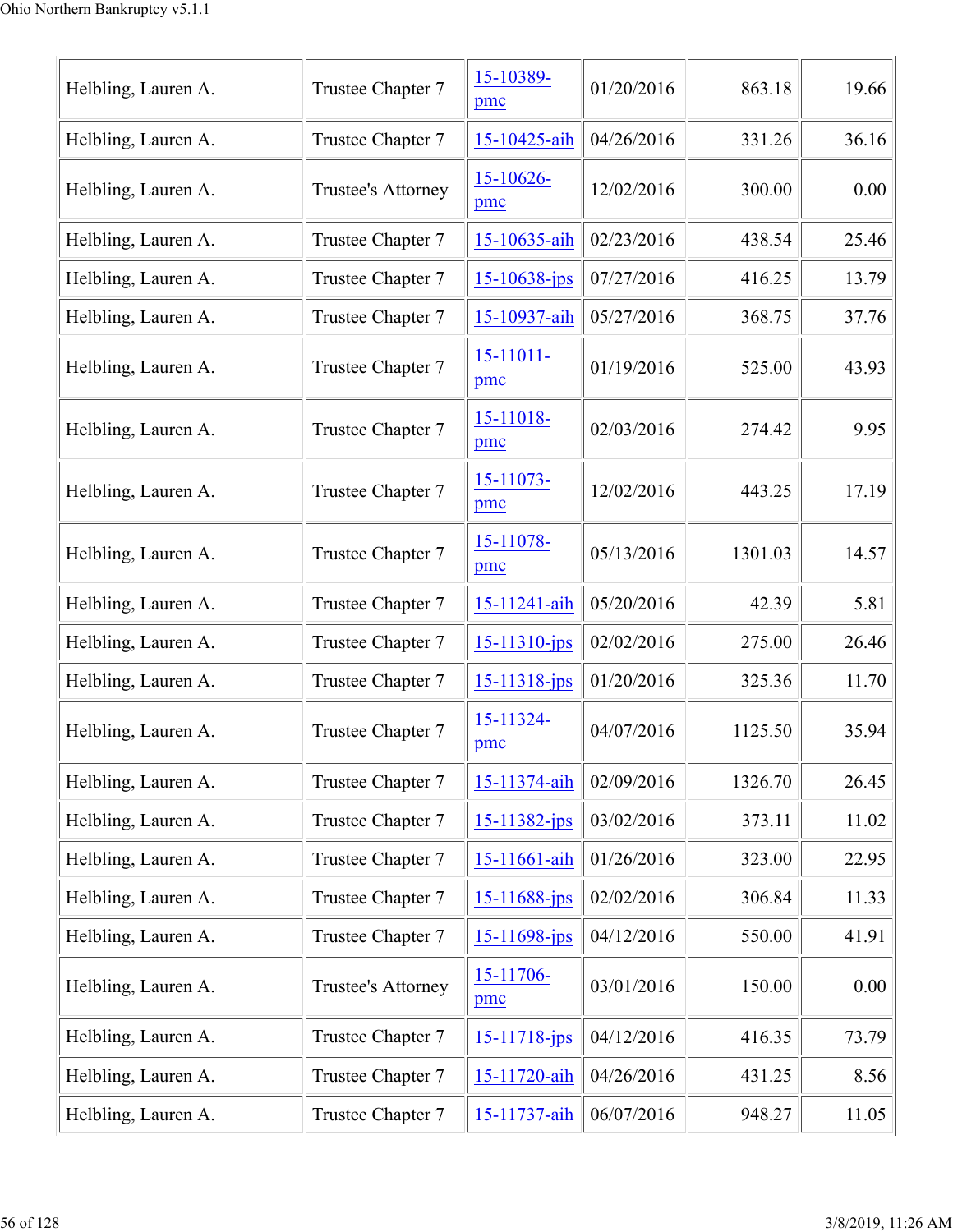| Helbling, Lauren A. | Trustee Chapter 7 | 15-12018-<br>pmc      | 08/04/2016 | 748.78  | 65.74  |
|---------------------|-------------------|-----------------------|------------|---------|--------|
| Helbling, Lauren A. | Trustee Chapter 7 | 15-12021-jps          | 02/17/2016 | 255.00  | 0.00   |
| Helbling, Lauren A. | Trustee Chapter 7 | 15-12081-aih          | 03/22/2016 | 625.00  | 35.40  |
| Helbling, Lauren A. | Trustee Chapter 7 | 15-12345-<br>pmc      | 02/12/2016 | 1178.74 | 9.87   |
| Helbling, Lauren A. | Trustee Chapter 7 | $15 - 12446$ -jps     | 06/09/2016 | 832.70  | 8.14   |
| Helbling, Lauren A. | Trustee Chapter 7 | $15 - 12462 - ips$    | 04/12/2016 | 458.50  | 17.65  |
| Helbling, Lauren A. | Trustee Chapter 7 | $15 - 12631 -$<br>pmc | 04/07/2016 | 1000.00 | 52.07  |
| Helbling, Lauren A. | Trustee Chapter 7 | $15 - 12635$<br>pmc   | 04/07/2016 | 459.80  | 17.25  |
| Helbling, Lauren A. | Trustee Chapter 7 | 15-12707-<br>pmc      | 08/30/2016 | 726.00  | 15.39  |
| Helbling, Lauren A. | Trustee Chapter 7 | 15-12725-aih          | 09/13/2016 | 1312.20 | 69.11  |
| Helbling, Lauren A. | Trustee Chapter 7 | 15-12766-<br>pmc      | 05/10/2016 | 300.00  | 41.42  |
| Helbling, Lauren A. | Trustee Chapter 7 | 15-12916-aih          | 03/22/2016 | 518.02  | 13.10  |
| Helbling, Lauren A. | Trustee Chapter 7 | 15-12919-aih          | 09/13/2016 | 1284.50 | 137.25 |
| Helbling, Lauren A. | Trustee Chapter 7 | 15-13162-<br>pmc      | 04/07/2016 | 807.03  | 18.61  |
| Helbling, Lauren A. | Trustee Chapter 7 | $15 - 13168$ -jps     | 03/02/2016 | 368.13  | 17.19  |
| Helbling, Lauren A. | Trustee Chapter 7 | 15-13169-jps          | 11/16/2016 | 1800.00 | 67.88  |
| Helbling, Lauren A. | Trustee Chapter 7 | 15-13514-aih          | 11/15/2016 | 978.32  | 8.14   |
| Helbling, Lauren A. | Trustee Chapter 7 | $15 - 13606$ -jps     | 03/02/2016 | 352.00  | 11.52  |
| Helbling, Lauren A. | Trustee Chapter 7 | 15-13645-aih          | 11/01/2016 | 391.50  | 20.13  |
| Helbling, Lauren A. | Trustee Chapter 7 | 15-13790-aih          | 03/17/2016 | 276.82  | 17.83  |
| Helbling, Lauren A. | Trustee Chapter 7 | 15-13810-<br>pmc      | 04/07/2016 | 351.60  | 61.77  |
| Helbling, Lauren A. | Trustee Chapter 7 | 15-14006-aih          | 05/03/2016 | 461.65  | 14.72  |
| Helbling, Lauren A. | Trustee Chapter 7 | $15 - 14025$ -jps     | 09/23/2016 | 573.25  | 22.17  |
| Helbling, Lauren A. | Trustee Chapter 7 | 15-14092-aih          | 09/22/2016 | 291.63  | 10.98  |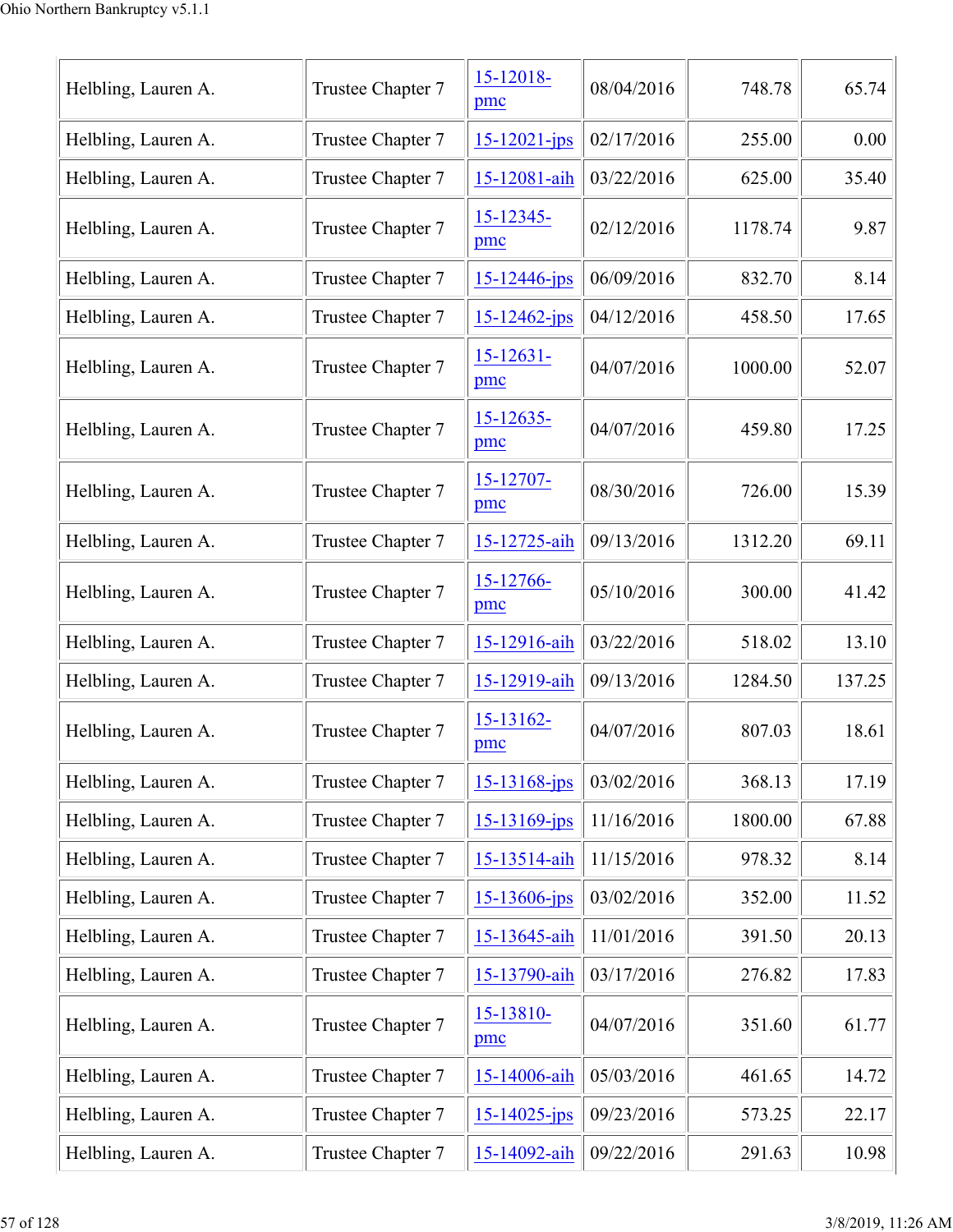| Helbling, Lauren A. | Trustee Chapter 7  | 15-14159-aih          | 06/07/2016 | 503.02  | 9.60   |
|---------------------|--------------------|-----------------------|------------|---------|--------|
| Helbling, Lauren A. | Trustee Chapter 7  | 15-14199-<br>pmc      | 06/17/2016 | 1334.21 | 16.64  |
| Helbling, Lauren A. | Trustee Chapter 7  | 15-14512-jps          | 08/16/2016 | 1455.00 | 132.27 |
| Helbling, Lauren A. | Trustee Chapter 7  | 15-14529-jps          | 05/26/2016 | 332.90  | 16.34  |
| Helbling, Lauren A. | Trustee Chapter 7  | 15-14571-jps          | 07/27/2016 | 488.72  | 21.15  |
| Helbling, Lauren A. | Trustee Chapter 7  | 15-14575-jps          | 12/06/2016 | 4604.05 | 21.97  |
| Helbling, Lauren A. | Trustee Chapter 7  | 15-14683-jps          | 09/23/2016 | 674.21  | 12.58  |
| Helbling, Lauren A. | Trustee Chapter 7  | 15-14722-aih          | 06/07/2016 | 624.14  | 16.83  |
| Helbling, Lauren A. | Trustee Chapter 7  | 15-14903-<br>pmc      | 06/17/2016 | 537.50  | 54.13  |
| Helbling, Lauren A. | Trustee Chapter 7  | 15-14904-<br>pmc      | 06/17/2016 | 414.99  | 7.97   |
| Helbling, Lauren A. | Trustee Chapter 7  | 15-14911-jps          | 06/09/2016 | 1620.00 | 42.63  |
| Helbling, Lauren A. | Trustee Chapter 7  | 15-14963-jps          | 09/23/2016 | 8595.00 | 56.62  |
| Helbling, Lauren A. | Trustee Chapter 7  | 15-14968-jps          | 07/27/2016 | 1909.47 | 17.01  |
| Helbling, Lauren A. | Trustee Chapter 7  | 15-15026-jps          | 05/06/2016 | 254.33  | 7.84   |
| Helbling, Lauren A. | Trustee Chapter 7  | 15-15026-jps          | 07/13/2016 | 135.19  | 4.34   |
| Helbling, Lauren A. | Trustee Chapter 7  | 15-15030-jps          | 05/26/2016 | 346.44  | 10.34  |
| Helbling, Lauren A. | Trustee Chapter 7  | 15-15445-<br>pmc      | 05/13/2016 | 706.70  | 8.80   |
| Helbling, Lauren A. | Trustee Chapter 7  | 15-15813-<br>pmc      | 08/04/2016 | 1423.73 | 18.08  |
| Helbling, Lauren A. | Trustee Chapter 7  | $15 - 15835$ -jps     | 07/14/2016 | 1144.12 | 12.20  |
| Helbling, Lauren A. | Trustee Chapter 7  | 15-16026-<br>pmc      | 08/04/2016 | 770.26  | 39.12  |
| Helbling, Lauren A. | Trustee's Attorney | $15 - 16033 -$<br>pmc | 08/04/2016 | 360.00  | 0.00   |
| Helbling, Lauren A. | Trustee Chapter 7  | 15-16114-jps          | 08/29/2016 | 175.15  | 15.00  |
| Helbling, Lauren A. | Trustee Chapter 7  | 15-16295-jps          | 07/13/2016 | 1511.46 | 25.87  |
| Helbling, Lauren A. | Trustee Chapter 7  | 15-16297-jps          | 08/16/2016 | 375.00  | 0.00   |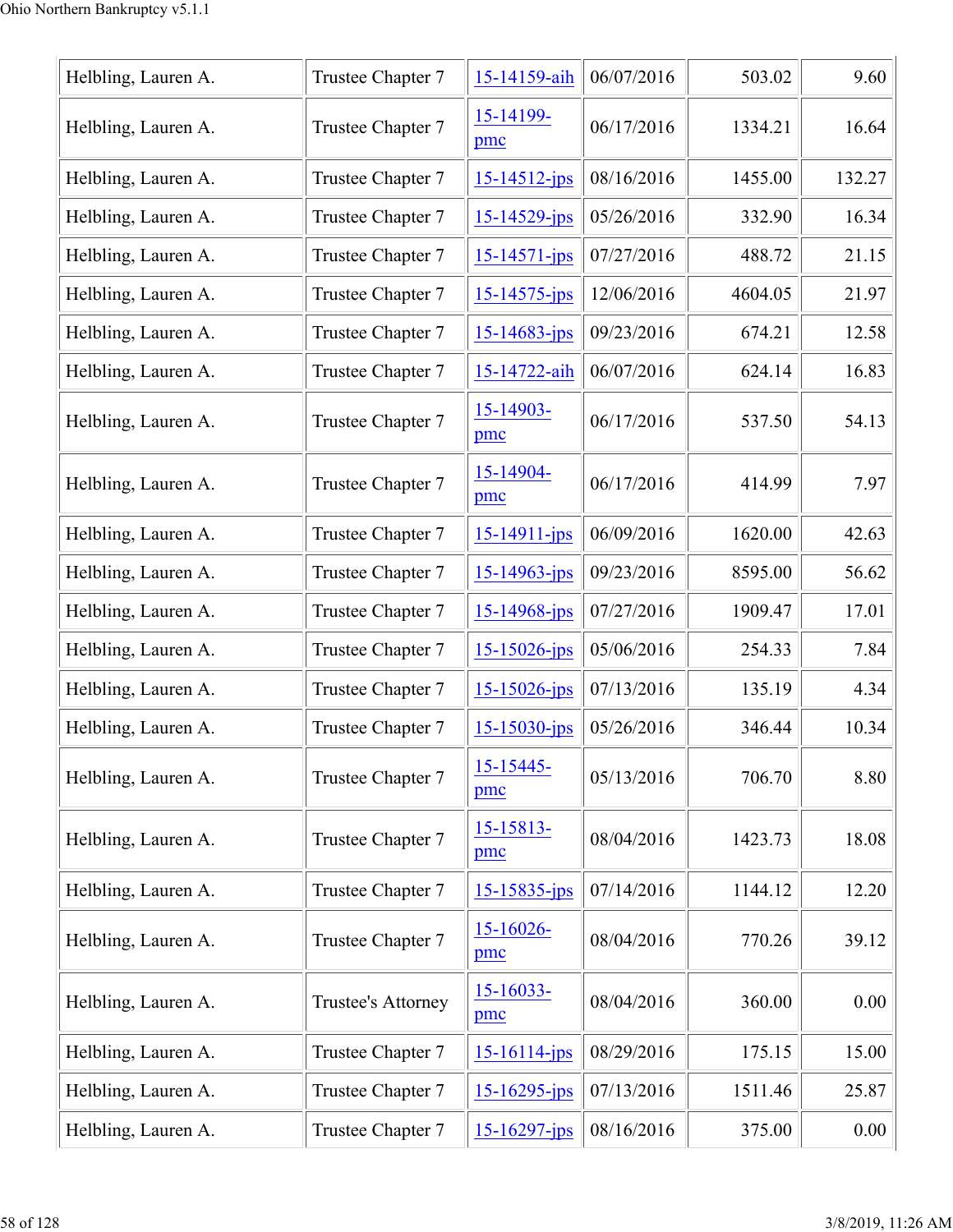| Helbling, Lauren A. | Trustee Chapter 7 | $15 - 16313 -$<br>pmc | 08/30/2016 | 298.25  | 5.60  |
|---------------------|-------------------|-----------------------|------------|---------|-------|
| Helbling, Lauren A. | Trustee Chapter 7 | 15-16324-jps          | 10/06/2016 | 364.93  | 19.17 |
| Helbling, Lauren A. | Trustee Chapter 7 | 15-16398-jps          | 08/16/2016 | 1750.00 | 38.14 |
| Helbling, Lauren A. | Trustee Chapter 7 | 15-16399-jps          | 08/16/2016 | 1125.00 | 20.26 |
| Helbling, Lauren A. | Trustee Chapter 7 | 15-16602-<br>pmc      | 06/17/2016 | 1879.49 | 13.49 |
| Helbling, Lauren A. | Trustee Chapter 7 | 15-16689-jps          | 12/01/2016 | 2095.93 | 16.36 |
| Helbling, Lauren A. | Trustee Chapter 7 | $15 - 16717 -$<br>pmc | 08/30/2016 | 248.20  | 17.77 |
| Helbling, Lauren A. | Trustee Chapter 7 | 15-16743-aih          | 09/13/2016 | 1213.53 | 23.45 |
| Helbling, Lauren A. | Trustee Chapter 7 | 15-16948-jps          | 08/30/2016 | 400.00  | 44.36 |
| Helbling, Lauren A. | Trustee Chapter 7 | 15-16979-<br>pmc      | 09/01/2016 | 1940.00 | 30.27 |
| Helbling, Lauren A. | Trustee Chapter 7 | 15-17103-aih          | 09/13/2016 | 387.05  | 13.01 |
| Helbling, Lauren A. | Trustee Chapter 7 | 15-17131-jps          | 10/18/2016 | 0.00    | 36.15 |
| Helbling, Lauren A. | Trustee Chapter 7 | 15-17143-jps          | 08/18/2016 | 375.00  | 9.22  |
| Helbling, Lauren A. | Trustee Chapter 7 | 15-17197-<br>pmc      | 09/01/2016 | 422.68  | 10.91 |
| Helbling, Lauren A. | Trustee Chapter 7 | 15-17209-<br>pmc      | 10/31/2016 | 325.00  | 16.74 |
| Helbling, Lauren A. | Trustee Chapter 7 | 15-17223-aih          | 09/13/2016 | 1350.00 | 48.96 |
| Helbling, Lauren A. | Trustee Chapter 7 | 15-17356-<br>pmc      | 12/02/2016 | 806.75  | 12.23 |
| Helbling, Lauren A. | Trustee Chapter 7 | 16-10008-aih          | 09/13/2016 | 457.69  | 14.57 |
| Helbling, Lauren A. | Trustee Chapter 7 | 16-10150-aih          | 09/13/2016 | 1097.50 | 12.98 |
| Helbling, Lauren A. | Trustee Chapter 7 | $16-10177-$<br>pmc    | 09/15/2016 | 437.74  | 10.31 |
| Helbling, Lauren A. | Trustee Chapter 7 | 16-10369-aih          | 09/13/2016 | 637.00  | 8.68  |
| Helbling, Lauren A. | Trustee Chapter 7 | 16-10389-<br>pmc      | 10/31/2016 | 329.63  | 26.03 |
| Helbling, Lauren A. | Trustee Chapter 7 | 16-10507-aih          | 12/06/2016 | 912.50  | 36.68 |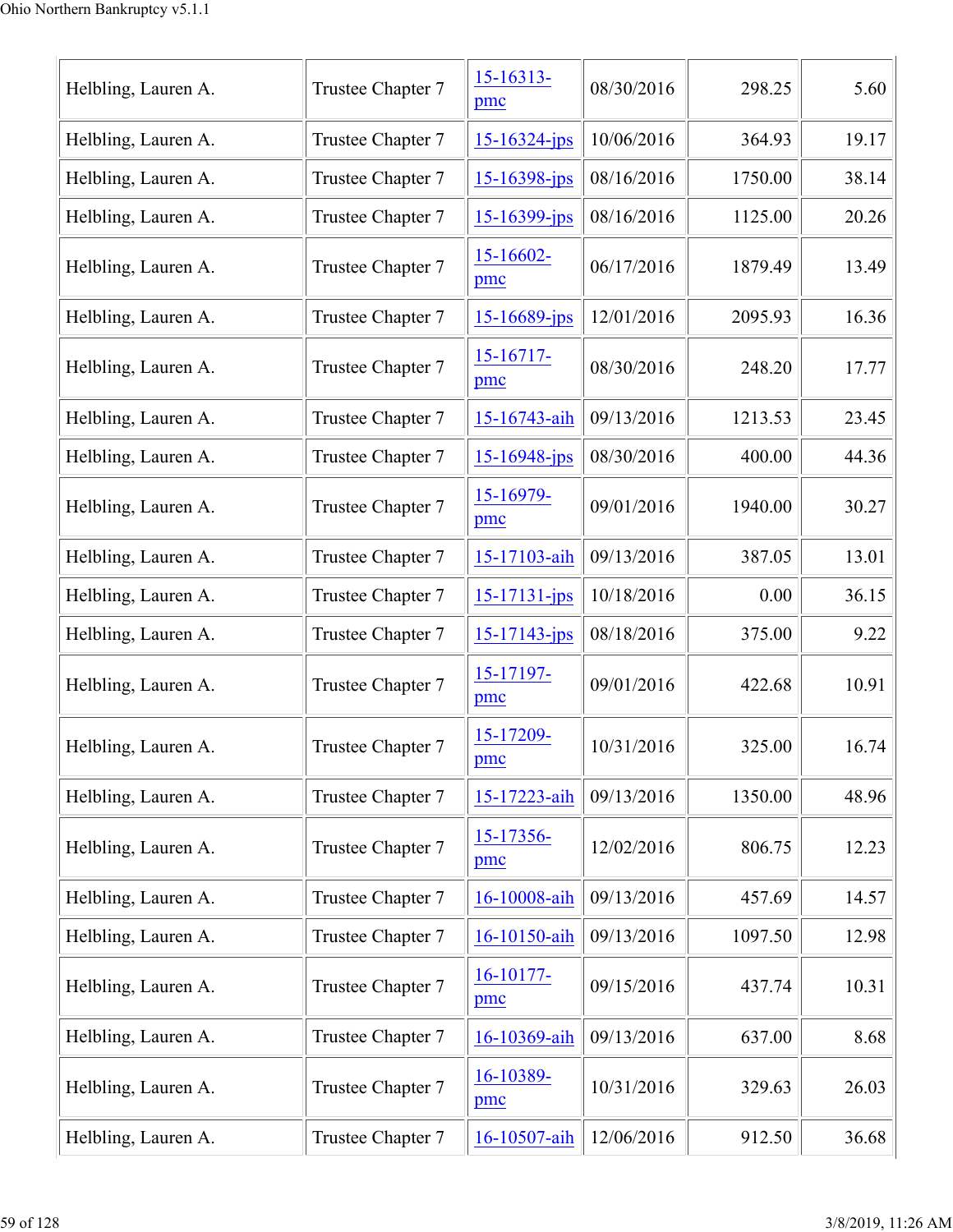| Helbling, Lauren A. | Trustee Chapter 7              | 16-11022-<br>pmc  | 12/02/2016 | 287.03    | 8.75    |
|---------------------|--------------------------------|-------------------|------------|-----------|---------|
| Helbling, Lauren A. | Trustee Chapter 7              | 16-11565-aih      | 10/21/2016 | 300.00    | 16.58   |
| Helbling, Lauren A. | Trustee Chapter 7              | 16-11989-jps      | 12/21/2016 | 506.25    | 16.77   |
|                     |                                |                   | Total      | 114409.31 | 4182.27 |
| Helbling, Lauren A. | <b>Trustee's Attorney</b>      | $12 - 13060$ -jps | 04/26/2016 | 784.75    | 0.00    |
| Helbling, Lauren A. | Trustee's Attorney             | 13-13094-aih      | 03/22/2016 | 652.50    | 0.00    |
| Helbling, Lauren A. | Trustee's Attorney             | 14-10096-aih      | 06/06/2016 | 247.10    | 0.00    |
| Helbling, Lauren A. | Trustee's Attorney             | 14-11159-jps      | 05/13/2016 | 300.00    | 0.00    |
| Helbling, Lauren A. | Trustee Chapter 7              | 14-12336-<br>pmc  | 01/19/2016 | 268.58    | 19.94   |
| Helbling, Lauren A. | <b>Trustee Chapter</b><br>9/11 | 14-14451-jps      | 09/08/2016 | 690.00    | 0.00    |
| Helbling, Lauren A. | Trustee's Attorney             | 14-14598-aih      | 08/23/2016 | 240.00    | 0.00    |
| Helbling, Lauren A. | Trustee's Attorney             | 14-14606-<br>pmc  | 08/30/2016 | 195.00    | 0.00    |
| Helbling, Lauren A. | Trustee's Attorney             | 14-15008-jps      | 12/06/2016 | 600.00    | 0.00    |
| Helbling, Lauren A. | Trustee's Attorney             | 14-15281-<br>pmc  | 03/07/2016 | 305.00    | 0.00    |
| Helbling, Lauren A. | Trustee's Attorney             | 14-15551-aih      | 01/26/2016 | 345.00    | 0.00    |
| Helbling, Lauren A. | Trustee's Attorney             | 14-15624-aih      | 04/05/2016 | 1005.00   | 0.00    |
| Helbling, Lauren A. | Trustee Chapter 7              | 14-15944-<br>pmc  | 02/12/2016 | 1075.00   | 34.84   |
| Helbling, Lauren A. | Trustee's Attorney             | 14-16198-aih      | 02/23/2016 | 300.00    | 0.00    |
| Helbling, Lauren A. | Trustee's Attorney             | 14-16395-<br>pmc  | 01/20/2016 | 135.00    | 0.00    |
| Helbling, Lauren A. | Trustee's Attorney             | 14-16752-aih      | 11/01/2016 | 1365.00   | 0.00    |
| Helbling, Lauren A. | Trustee's Attorney             | $14 - 17067$ -jps | 03/24/2016 | 330.00    | 0.00    |
| Helbling, Lauren A. | Trustee's Attorney             | 14-17378-jps      | 04/12/2016 | 390.00    | 0.00    |
| Helbling, Lauren A. | Trustee's Attorney             | 14-17395-<br>pmc  | 03/01/2016 | 150.00    | 0.00    |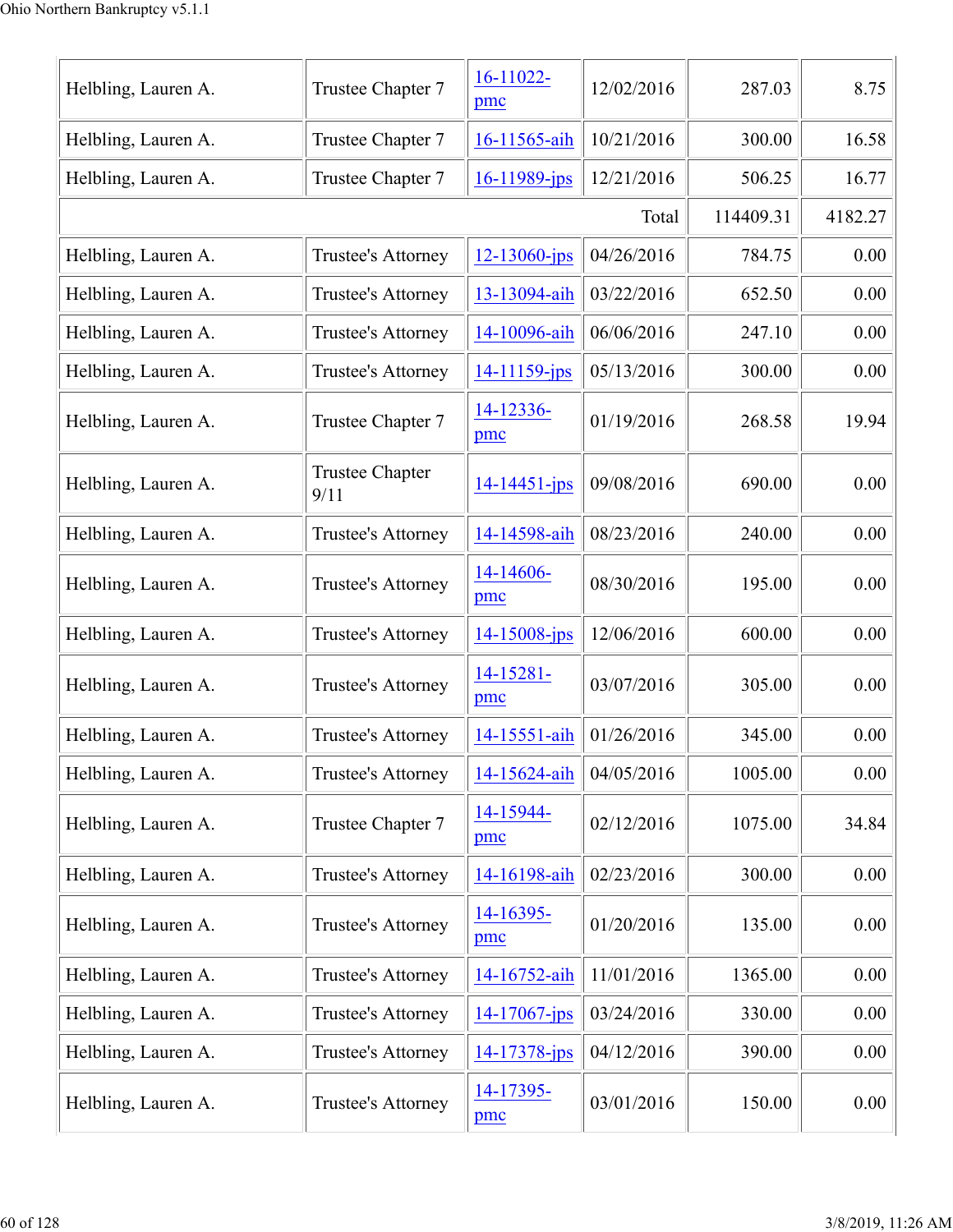| Helbling, Lauren A. | Trustee's Attorney | 14-17855-<br>pmc        | 01/20/2016 | 240.00  | 0.00  |
|---------------------|--------------------|-------------------------|------------|---------|-------|
| Helbling, Lauren A. | Trustee's Attorney | 14-17976-aih            | 01/12/2016 | 120.00  | 0.00  |
| Helbling, Lauren A. | Trustee's Attorney | 15-10033-aih            | 01/26/2016 | 330.00  | 0.00  |
| Helbling, Lauren A. | Trustee's Attorney | 15-10389-<br>pmc        | 01/20/2016 | 360.00  | 0.00  |
| Helbling, Lauren A. | Trustee Chapter 7  | 15-10626-<br>pmc        | 12/02/2016 | 233.75  | 16.80 |
| Helbling, Lauren A. | Trustee's Attorney | 15-10635-aih            | 02/23/2016 | 210.00  | 0.00  |
| Helbling, Lauren A. | Trustee's Attorney | 15-11078-<br>pmc        | 05/13/2016 | 330.00  | 0.00  |
| Helbling, Lauren A. | Trustee's Attorney | 15-11241-aih            | 05/20/2016 | 203.45  | 0.00  |
| Helbling, Lauren A. | Trustee's Attorney | 15-11374-aih            | 02/09/2016 | 315.00  | 0.00  |
| Helbling, Lauren A. | Trustee's Attorney | 15-11698-jps            | 04/12/2016 | 165.00  | 0.00  |
| Helbling, Lauren A. | Trustee Chapter 7  | 15-11706-<br>pmc        | 03/01/2016 | 363.50  | 13.29 |
| Helbling, Lauren A. | Trustee's Attorney | $15 - 11718$ -jps       | 04/12/2016 | 120.00  | 0.00  |
| Helbling, Lauren A. | Trustee's Attorney | $15 - 12018$<br>pmc     | 08/04/2016 | 120.00  | 0.00  |
| Helbling, Lauren A. | Trustee's Attorney | $15 - 12021 - ips$      | 02/17/2016 | 1440.00 | 86.51 |
| Helbling, Lauren A. | Trustee's Attorney | 15-12081-aih 03/22/2016 |            | 135.00  | 0.00  |
| Helbling, Lauren A. | Trustee's Attorney | $15 - 12631 -$<br>pmc   | 04/07/2016 | 315.00  | 0.00  |
| Helbling, Lauren A. | Trustee's Attorney | 15-12707-<br>pmc        | 08/30/2016 | 105.00  | 0.00  |
| Helbling, Lauren A. | Trustee's Attorney | 15-12725-aih            | 09/13/2016 | 1380.00 | 0.00  |
| Helbling, Lauren A. | Trustee's Attorney | 15-12766-<br>pmc        | 05/10/2016 | 135.00  | 0.00  |
| Helbling, Lauren A. | Trustee's Attorney | 15-12919-aih            | 09/13/2016 | 210.00  | 0.00  |
| Helbling, Lauren A. | Trustee's Attorney | $15 - 14025$ -jps       | 09/23/2016 | 150.00  | 0.00  |
| Helbling, Lauren A. | Trustee's Attorney | 15-14199-<br>pmc        | 06/17/2016 | 300.00  | 0.00  |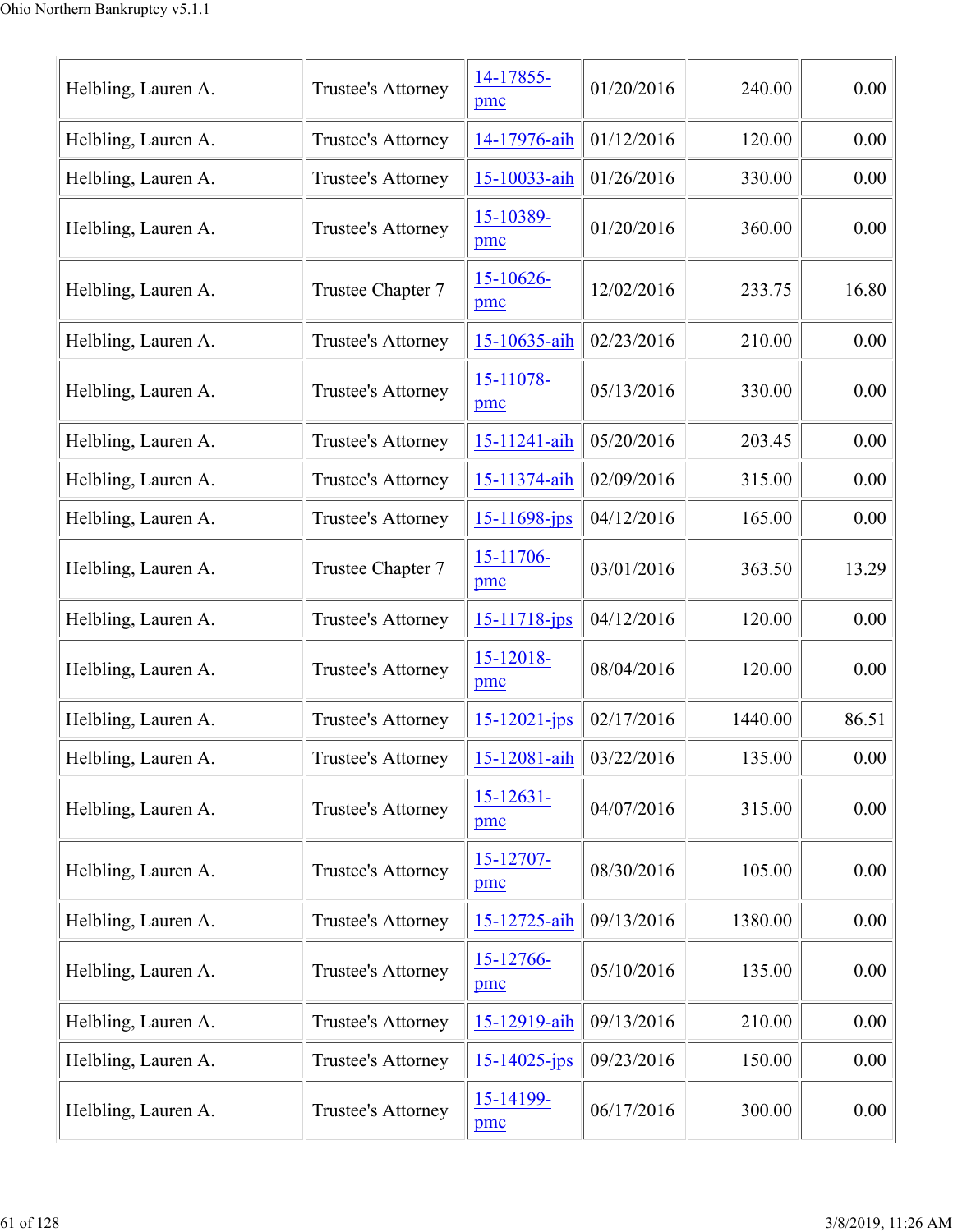| Helbling, Lauren A. | Trustee's Attorney | 15-14512-jps          | 08/16/2016 | 660.00   | 0.00   |
|---------------------|--------------------|-----------------------|------------|----------|--------|
| Helbling, Lauren A. | Trustee's Attorney | $15 - 14571 - jps$    | 07/27/2016 | 240.00   | 0.00   |
| Helbling, Lauren A. | Trustee's Attorney | 15-14903-<br>pmc      | 06/17/2016 | 300.00   | 0.00   |
| Helbling, Lauren A. | Trustee Chapter 7  | 15-16033-<br>pmc      | 08/04/2016 | 625.00   | 81.73  |
| Helbling, Lauren A. | Trustee's Attorney | 15-16295-jps          | 07/13/2016 | 270.00   | 0.00   |
| Helbling, Lauren A. | Trustee's Attorney | 15-16297-jps          | 08/16/2016 | 790.66   | 38.86  |
| Helbling, Lauren A. | Trustee's Attorney | 15-16398-jps          | 08/16/2016 | 150.00   | 0.00   |
| Helbling, Lauren A. | Trustee's Attorney | 15-16399-jps          | 08/16/2016 | 360.00   | 0.00   |
| Helbling, Lauren A. | Trustee's Attorney | $15-16602-$<br>pmc    | 06/17/2016 | 150.00   | 0.00   |
| Helbling, Lauren A. | Trustee's Attorney | 15-16743-aih          | 09/13/2016 | 210.00   | 0.00   |
| Helbling, Lauren A. | Trustee's Attorney | 15-17131-jps          | 10/18/2016 | 120.00   | 0.00   |
| Helbling, Lauren A. | Trustee's Attorney | 15-17197-<br>pmc      | 09/01/2016 | 150.00   | 0.00   |
| Helbling, Lauren A. | Trustee's Attorney | 15-17223-aih          | 09/13/2016 | 240.00   | 0.00   |
| Helbling, Lauren A. | Trustee's Attorney | 15-17356-<br>pmc      | 12/02/2016 | 150.00   | 0.00   |
| Helbling, Lauren A. | Trustee's Attorney | 16-10150-aih          | 09/13/2016 | 225.00   | 0.00   |
| Helbling, Lauren A. | Trustee's Attorney | 16-10507-aih          | 12/06/2016 | 915.00   | 0.00   |
| Helbling, Lauren A. | Trustee's Attorney | 16-11989-jps          | 12/21/2016 | 135.00   | 0.00   |
|                     |                    |                       | Total      | 22349.29 | 291.97 |
| Helbling, Lauren A. | Trustee's Attorney | $15 - 16026 -$<br>pmc | 08/04/2016 | 195.00   | 0.00   |
|                     |                    |                       | Total      | 195.00   | 0.00   |
| Helbling, Lauren A. | Trustee's Attorney | 15-14722-aih          | 06/07/2016 | 150.00   | 0.00   |
|                     |                    |                       | Total      | 150.00   | 0.00   |
| Henderson, Ronald   | Attorney           | 13-17204-<br>pmc      | 10/05/2016 | 60690.87 | 630.79 |
|                     |                    |                       | Total      | 60690.87 | 630.79 |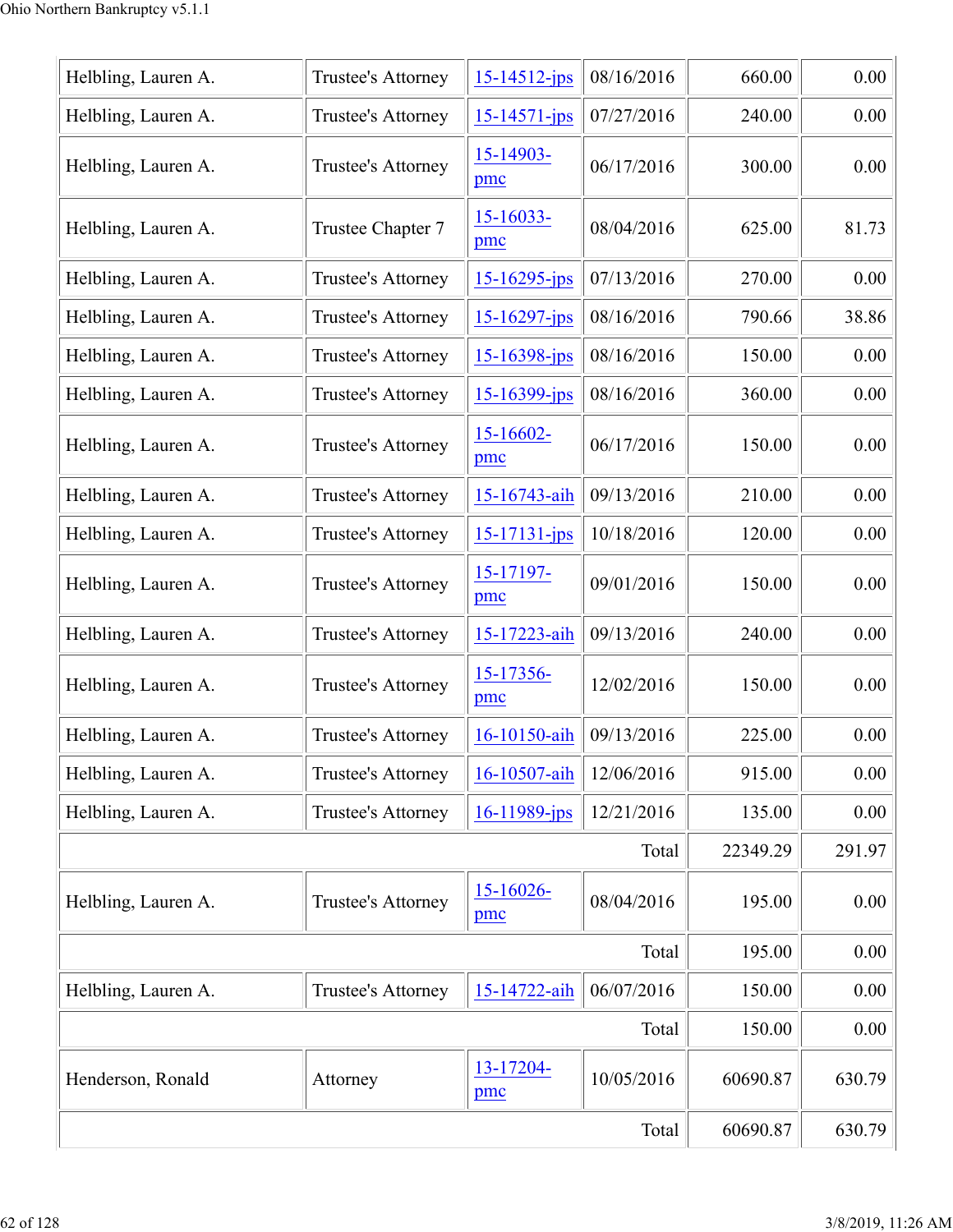| Highley, Yvonne A.       | Other Professional         | 14-50637-<br>amk              | 07/04/2016 | 300.00    | 77.98 |
|--------------------------|----------------------------|-------------------------------|------------|-----------|-------|
|                          |                            |                               | Total      | 300.00    | 77.98 |
| Inglewood Associates LLC | Other Professional         | 16-40675-<br>$_{\rm 1\!P\!S}$ | 10/13/2016 | 122644.65 | 0.00  |
|                          |                            |                               | Total      | 122644.65 | 0.00  |
| Kahle, Scott             | Accountant                 | 15-30214-<br>$_{\rm 1\!P\!S}$ | 03/28/2016 | 8151.70   | 0.00  |
|                          |                            |                               | Total      | 8151.70   | 0.00  |
| Kalish, Daniel Scott     | Trustee's Attorney         | 15-51132-<br>amk              | 04/18/2016 | 2200.00   | 24.95 |
|                          |                            |                               | Total      | 2200.00   | 24.95 |
| Kennedy, Levin Swedler   | Accountant                 | $15 - 51675$<br>amk           | 05/31/2016 | 12500.00  | 0.00  |
|                          |                            |                               | Total      | 12500.00  | 0.00  |
| Kerner, James B.         | <b>Creditor's Attorney</b> | $16-11794$ -jps               | 09/02/2016 | 2800.00   | 0.00  |
|                          |                            |                               | Total      | 2800.00   | 0.00  |
| Khaner, Dennis A.        | Accountant                 | 16-51139-<br>amk              | 08/11/2016 | 2000.00   | 0.00  |
|                          |                            |                               | Total      | 2000.00   | 0.00  |
| Kiko Company Auctioneers | Appraiser                  | 15-61340-rk                   | 10/25/2016 | 500.00    | 0.00  |
|                          |                            |                               | Total      | 500.00    | 0.00  |
| Kocon, Philip S.         | Accountant                 | 13-41652-kw                   | 04/07/2016 | 1200.00   | 0.00  |
|                          |                            |                               | Total      | 1200.00   | 0.00  |
| Kohrman Jackson & Krantz | Trustee's Attorney         | $13 - 14350 - ips$            | 04/26/2016 | 1600.00   | 42.87 |
| Kohrman Jackson & Krantz | Trustee's Attorney         | 13-18699-jps                  | 04/26/2016 | 700.00    | 13.81 |
| Kohrman Jackson & Krantz | Trustee's Attorney         | 13-50492-<br>amk              | 01/25/2016 | 600.00    | 11.48 |
| Kohrman Jackson & Krantz | Trustee's Attorney         | 13-53280-<br>amk              | 02/22/2016 | 500.00    | 51.05 |
| Kohrman Jackson & Krantz | Trustee's Attorney         | $14 - 10094$ -jps             | 05/26/2016 | 874.00    | 1.82  |
| Kohrman Jackson & Krantz | Trustee's Attorney         | 15-14593-aih                  | 10/18/2016 | 500.00    | 0.00  |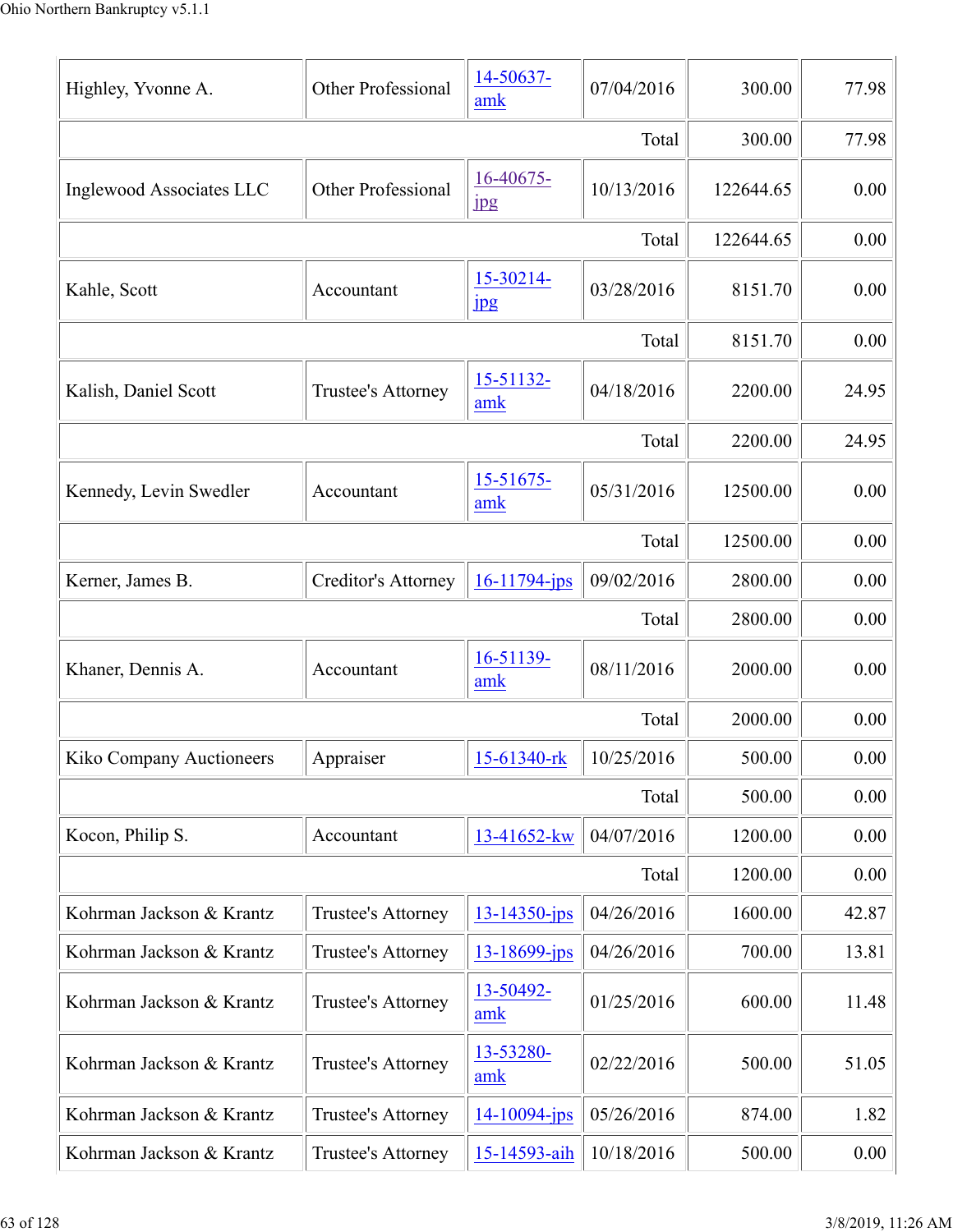|                          |                           |                    | Total      | 4774.00   | 121.03   |
|--------------------------|---------------------------|--------------------|------------|-----------|----------|
| Kohrman Jackson & Krantz | Trustee's Attorney        | 15-10025-aih       | 10/27/2016 | 1050.00   | 11.20    |
|                          |                           |                    | Total      | 1050.00   | 11.20    |
| Kohrman Jackson & Krantz | Trustee's Attorney        | $15 - 12522 - ips$ | 04/26/2016 | 1596.00   | 138.15   |
|                          |                           |                    | Total      | 1596.00   | 138.15   |
| Kohrman, Jackson & Krant | Trustee's Attorney        | 15-12576-aih       | 12/20/2016 | 2195.00   | 0.00     |
|                          |                           |                    | Total      | 2195.00   | 0.00     |
| Kohrman, Jackson & Krant | Trustee's Attorney        | 14-16803-jps       | 07/13/2016 | 450.00    | 22.29    |
|                          |                           |                    | Total      | 450.00    | 22.29    |
| Kreps, Todd J.           | Appraiser                 | 15-61930-rk        | 04/13/2016 | 225.00    | 0.00     |
| Kreps, Todd J.           | Appraiser                 | 16-60954-rk        | 05/23/2016 | 225.00    | 0.00     |
| Kreps, Todd J.           | Appraiser                 | 16-61069-rk        | 06/15/2016 | 225.00    | 0.00     |
| Kreps, Todd J.           | Appraiser                 | 16-61150-rk        | 06/16/2016 | 225.00    | 0.00     |
| Kreps, Todd J.           | Appraiser                 | 16-62029-rk        | 11/21/2016 | 225.00    | 0.00     |
| Kreps, Todd J.           | Appraiser                 | 16-62063-rk        | 11/21/2016 | 225.00    | 0.00     |
|                          |                           |                    | Total      | 1350.00   | 0.00     |
| Lane, John K.            | <b>Other Professional</b> | 15-52722-<br>amk   | 05/31/2016 | 345553.00 | 9180.73  |
| Lane, John K.            | Other Professional        | 15-52722-<br>amk   | 10/12/2016 | 230907.25 | 5933.10  |
|                          |                           |                    | Total      | 576460.25 | 15113.83 |
| Lax, Susan J.            | <b>Special Counsel</b>    | 11-51598-<br>amk   | 09/02/2016 | 119192.96 | 2421.13  |
|                          |                           |                    | Total      | 119192.96 | 2421.13  |
| Laybourne, Jeff R.       | Trustee's Attorney        | 13-52728-<br>amk   | 02/22/2016 | 507.00    | 0.00     |
|                          |                           |                    | Total      | 507.00    | 0.00     |
| Levin, Gary              | Accountant                | 13-53048-<br>amk   | 06/14/2016 | 4250.00   | 0.00     |
| Levin, Gary              | Accountant                | 14-50637-<br>amk   | 07/04/2016 | 1066.00   | 0.00     |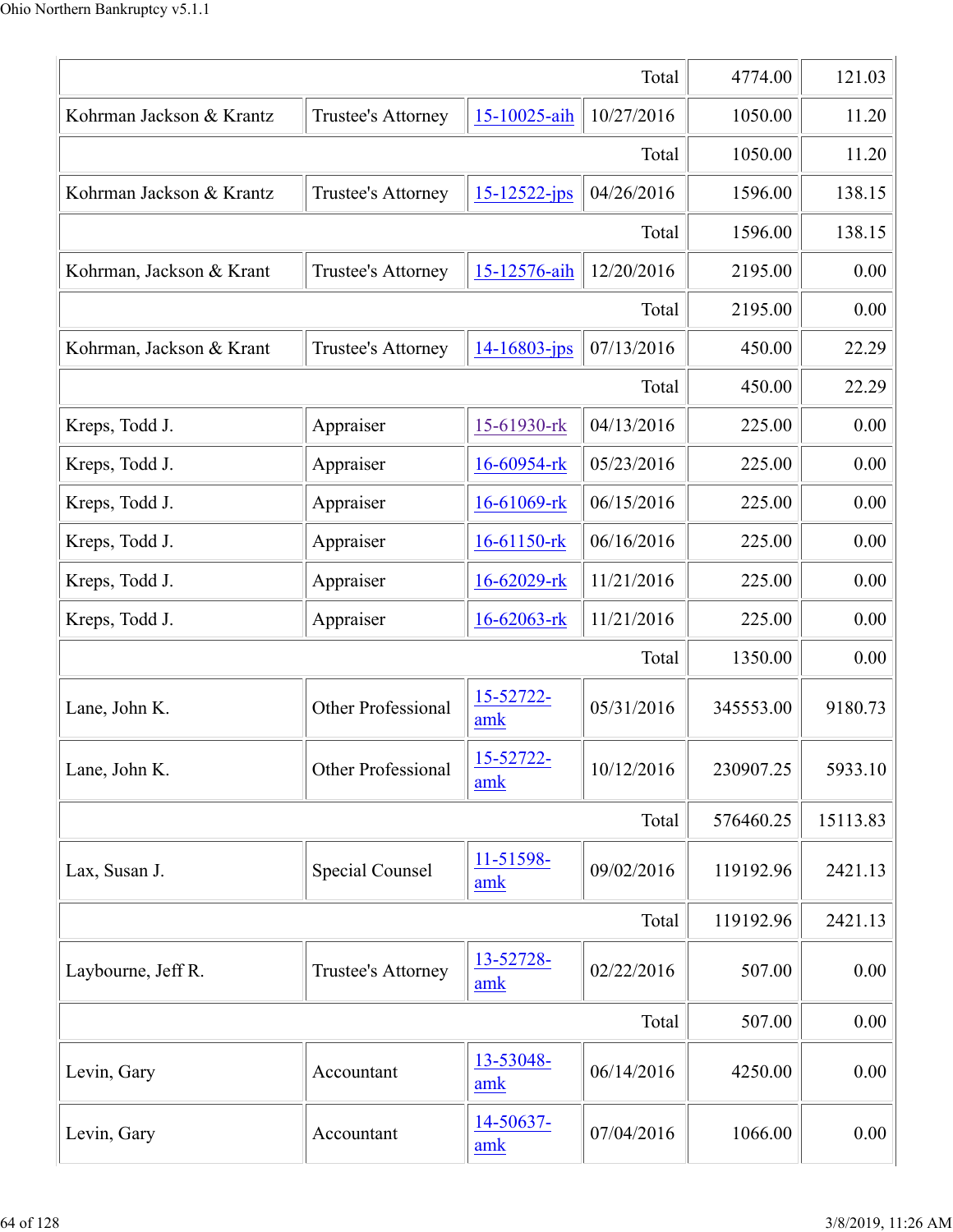|                                    |                           |                    | Total      | 5316.00  | 0.00   |
|------------------------------------|---------------------------|--------------------|------------|----------|--------|
| Long, Ken                          | Auctioneer                | 15-52219-<br>amk   | 02/22/2016 | 230.00   | 329.00 |
| Long, Ken                          | Auctioneer                | 15-52357-<br>amk   | 11/11/2016 | 115.00   | 305.00 |
| Long, Ken                          | Auctioneer                | 16-50755-<br>amk   | 11/13/2016 | 115.00   | 235.00 |
|                                    |                           |                    | Total      | 460.00   | 869.00 |
| Long, Ken                          | Auctioneer                | 15-52395-<br>amk   | 04/28/2016 | 115.00   | 235.00 |
|                                    |                           |                    | Total      | 115.00   | 235.00 |
| Luftman, Heck & Associat           | Trustee's Attorney        | $14 - 16360 - ips$ | 06/30/2016 | 4000.00  | 0.00   |
|                                    |                           |                    | Total      | 4000.00  | 0.00   |
| <b>MANCHESTER NEWMAN</b><br>& BENN | Trustee's Attorney        | 12-42740-kw        | 10/20/2016 | 7573.00  | 329.61 |
|                                    |                           |                    | Total      | 7573.00  | 329.61 |
| MJ Patrick & Company               | Accountant                | 06-40955-kw        | 08/05/2016 | 1725.00  | 0.00   |
|                                    |                           |                    | Total      | 1725.00  | 0.00   |
| Manchester Newman & Benn           | Trustee's Attorney        | 13-42345-kw        | 09/15/2016 | 2125.00  | 39.21  |
|                                    |                           |                    | Total      | 2125.00  | 39.21  |
| Marcano, Eddie                     | <b>Other Professional</b> | 14-10378-jps       | 04/26/2016 | 2297.58  | 0.00   |
|                                    |                           |                    | Total      | 2297.58  | 0.00   |
| Marsh, Victor R.                   | <b>Special Counsel</b>    | 06-60375-rk        | 04/28/2016 | 511.50   | 40.94  |
|                                    |                           |                    | Total      | 511.50   | 40.94  |
| Marsillo, Jack                     | Appraiser                 | 14-51642-<br>amk   | 07/10/2016 | 480.00   | 0.00   |
|                                    |                           |                    | Total      | 480.00   | 0.00   |
| Mason, Josiah L.                   | Trustee Chapter 7         | 08-60431-rk        | 10/21/2016 | 48334.60 | 717.90 |
| Mason, Josiah L.                   | Trustee Chapter 7         | 11-62686-rk        | 01/21/2016 | 3750.00  | 75.00  |
| Mason, Josiah L.                   | Trustee Chapter 7         | 12-63365-rk        | 06/23/2016 | 1781.64  | 0.00   |
| Mason, Josiah L.                   | Trustee Chapter 7         | 13-60775-rk        | 02/08/2016 | 4490.00  | 32.50  |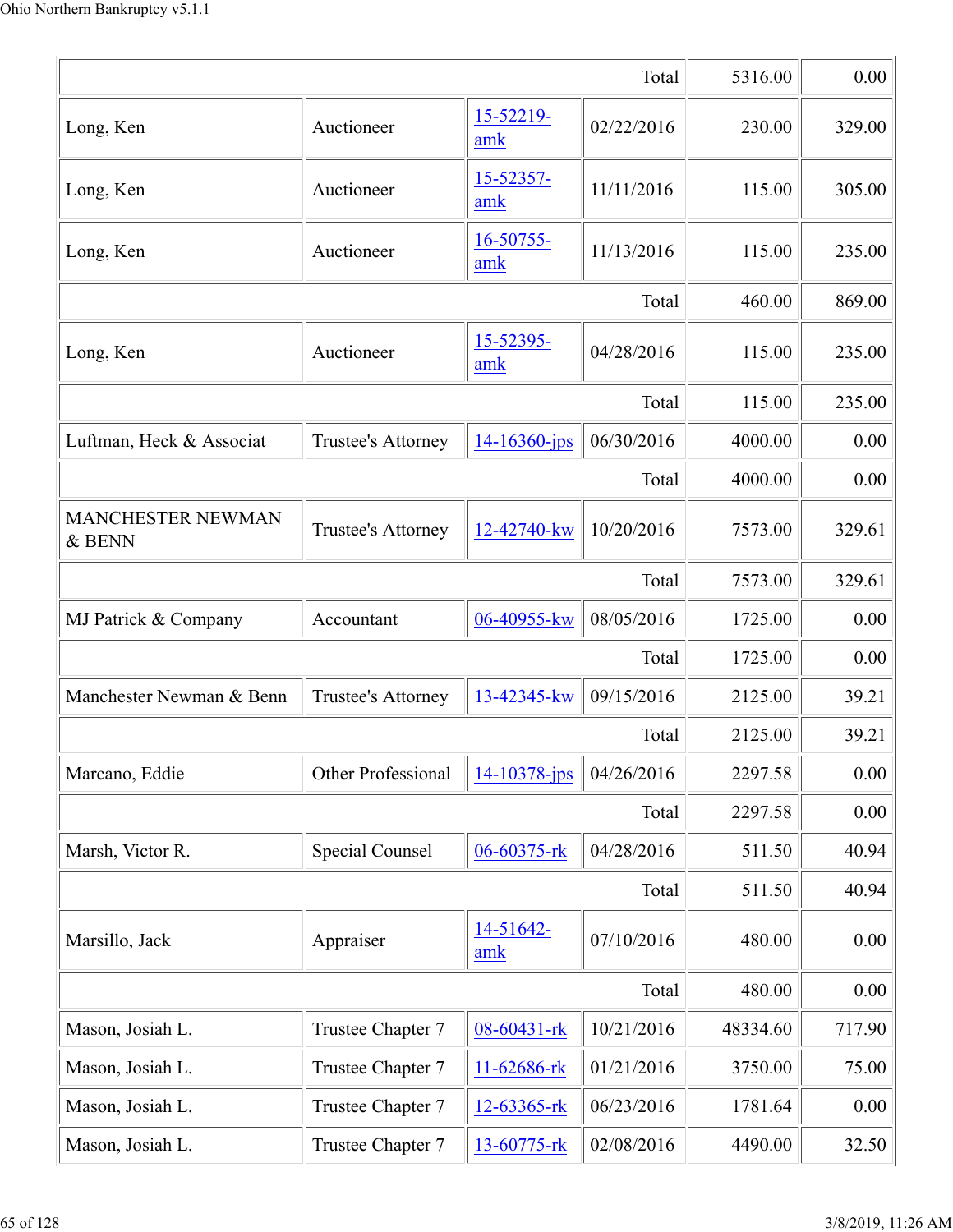| Mason, Josiah L. | Trustee Chapter 7              | 13-61248-rk       | 03/11/2016 | 1325.00 | 23.28 |
|------------------|--------------------------------|-------------------|------------|---------|-------|
| Mason, Josiah L. | Trustee Chapter 7              | 14-61170-rk       | 02/11/2016 | 3568.49 | 0.00  |
| Mason, Josiah L. | Trustee Chapter 7              | 14-61780-rk       | 06/27/2016 | 1672.50 | 30.56 |
| Mason, Josiah L. | Trustee Chapter 7              | 15-60836-rk       | 01/12/2016 | 288.49  | 0.00  |
| Mason, Josiah L. | Trustee Chapter 7              | 15-60843-rk       | 02/11/2016 | 441.95  | 0.00  |
| Mason, Josiah L. | Trustee Chapter 7              | $15 - 60902$ -rk  | 02/10/2016 | 762.52  | 0.00  |
| Mason, Josiah L. | Trustee Chapter 7              | 15-60999-rk       | 03/25/2016 | 400.00  | 5.82  |
| Mason, Josiah L. | Trustee Chapter 7              | $15-61003$ -rk    | 03/01/2016 | 262.45  | 0.00  |
| Mason, Josiah L. | Trustee Chapter 7              | 15-61112-rk       | 03/25/2016 | 475.00  | 0.00  |
| Mason, Josiah L. | Trustee Chapter 7              | 15-61124-rk       | 04/12/2016 | 500.00  | 0.00  |
| Mason, Josiah L. | Trustee Chapter 7              | $15-61245$ -rk    | 02/29/2016 | 338.24  | 0.00  |
| Mason, Josiah L. | Trustee Chapter 7              | 15-61348-rk       | 06/27/2016 | 1250.00 | 11.64 |
| Mason, Josiah L. | Trustee Chapter 7              | 15-61477-rk       | 04/26/2016 | 506.13  | 0.00  |
| Mason, Josiah L. | Trustee Chapter 7              | 15-61496-rk       | 04/28/2016 | 413.25  | 0.00  |
| Mason, Josiah L. | Trustee Chapter 7              | $15 - 61643 - rk$ | 05/03/2016 | 1013.39 | 0.00  |
| Mason, Josiah L. | Trustee Chapter 7              | $15 - 61677 -$ rk | 04/01/2016 | 386.29  | 0.00  |
| Mason, Josiah L. | Trustee Chapter 7              | 15-61864-rk       | 12/16/2016 | 1125.00 | 7.44  |
| Mason, Josiah L. | <b>Trustee Chapter</b><br>9/11 | 15-61877-rk       | 03/31/2016 | 311.36  | 0.00  |
| Mason, Josiah L. | Trustee Chapter 7              | 15-62050-rk       | 06/14/2016 | 584.76  | 0.00  |
| Mason, Josiah L. | Trustee Chapter 7              | 15-62130-rk       | 07/19/2016 | 589.30  | 0.00  |
| Mason, Josiah L. | Trustee Chapter 7              | 15-62222-rk       | 07/19/2016 | 542.76  | 0.00  |
| Mason, Josiah L. | Trustee Chapter 7              | 15-62394-rk       | 07/05/2016 | 1271.64 | 0.00  |
| Mason, Josiah L. | Trustee Chapter 7              | 15-62410-rk       | 07/19/2016 | 649.45  | 0.00  |
| Mason, Josiah L. | Trustee Chapter 7              | 15-62452-rk       | 07/19/2016 | 485.64  | 0.00  |
| Mason, Josiah L. | Trustee Chapter 7              | 15-62481-rk       | 08/26/2016 | 274.58  | 0.00  |
| Mason, Josiah L. | Trustee Chapter 7              | 15-62489-rk       | 09/01/2016 | 787.18  | 0.00  |
| Mason, Josiah L. | Trustee Chapter 7              | 15-62529-rk       | 12/30/2016 | 372.83  | 0.00  |
| Mason, Josiah L. | Trustee Chapter 7              | 15-62530-rk       | 08/17/2016 | 337.17  | 0.00  |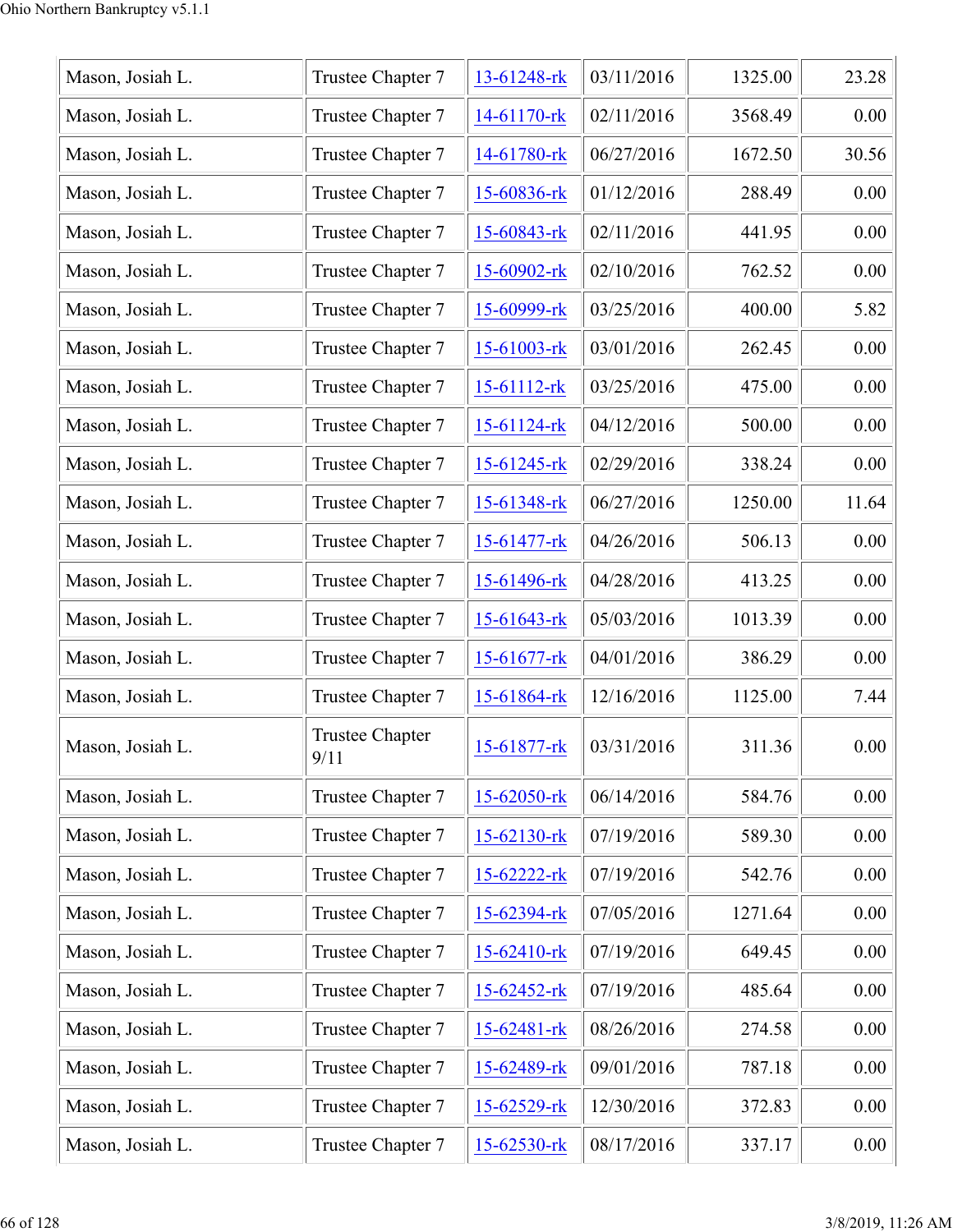| Mason, Josiah L.            | Trustee Chapter 7         | 15-62585-rk       | 07/26/2016 | 614.15    | 0.00   |
|-----------------------------|---------------------------|-------------------|------------|-----------|--------|
| Mason, Josiah L.            | Trustee Chapter 7         | 15-62634-rk       | 08/12/2016 | 357.71    | 0.00   |
| Mason, Josiah L.            | Trustee Chapter 7         | 15-62660-rk       | 09/14/2016 | 441.32    | 0.00   |
| Mason, Josiah L.            | Trustee Chapter 7         | 16-60042-rk       | 08/26/2016 | 613.35    | 0.00   |
| Mason, Josiah L.            | Trustee Chapter 7         | 16-60257-rk       | 08/29/2016 | 275.87    | 0.00   |
|                             |                           |                   | Total      | 81594.01  | 904.14 |
| Mason, Mason & Kearns       | Trustee's Attorney        | 11-62686-rk       | 01/21/2016 | 9830.00   | 0.00   |
| Mason, Mason & Kearns       | Attorney                  | $12 - 63365 - rk$ | 06/23/2016 | 410.00    | 0.00   |
| Mason, Mason & Kearns       | Trustee's Attorney        | 13-61248-rk       | 03/11/2016 | 340.00    | 0.00   |
| Mason, Mason & Kearns       | Trustee's Attorney        | 14-61170-rk       | 02/11/2016 | 300.00    | 0.00   |
| Mason, Mason & Kearns       | Trustee's Attorney        | 15-61348-rk       | 06/27/2016 | 270.00    | 0.00   |
| Mason, Mason & Kearns       | Trustee's Attorney        | 15-61864-rk       | 12/16/2016 | 270.00    | 0.00   |
|                             |                           |                   | Total      | 11420.00  | 0.00   |
| Mastodon Ventures, Inc.     | Other Professional        | 15-52722-<br>amk  | 05/31/2016 | 925000.00 | 0.00   |
|                             |                           |                   | Total      | 925000.00 | 0.00   |
| McGill, Power, Bell & As    | Accountant                | 15-41687-kw       | 04/05/2016 | 14118.00  | 0.00   |
| McGill, Power, Bell & As    | Accountant                | 15-41687-kw       | 12/08/2016 | 28502.00  | 0.00   |
|                             |                           |                   | Total      | 42620.00  | 0.00   |
| McNamara, Demczyk &<br>DeHa | Attorney                  | 06-60375-rk       | 04/28/2016 | 560.00    | 497.96 |
|                             |                           |                   | Total      | 560.00    | 497.96 |
| Melville Capital SPG LLC    | <b>Other Professional</b> | 15-32558-<br>maw  | 09/16/2016 | 6880.00   | 0.00   |
| Melville Capital SPG LLC    | <b>Other Professional</b> | 15-32999-<br>maw  | 08/31/2016 | 32800.00  | 0.00   |
|                             |                           |                   | Total      | 39680.00  | 0.00   |
| Moran, Michael J.           | Trustee's Attorney        | 09-55096-<br>amk  | 07/25/2016 | 6055.00   | 263.23 |
| Moran, Michael J.           | Trustee's Attorney        | 12-53202-<br>amk  | 04/01/2016 | 325.50    | 44.55  |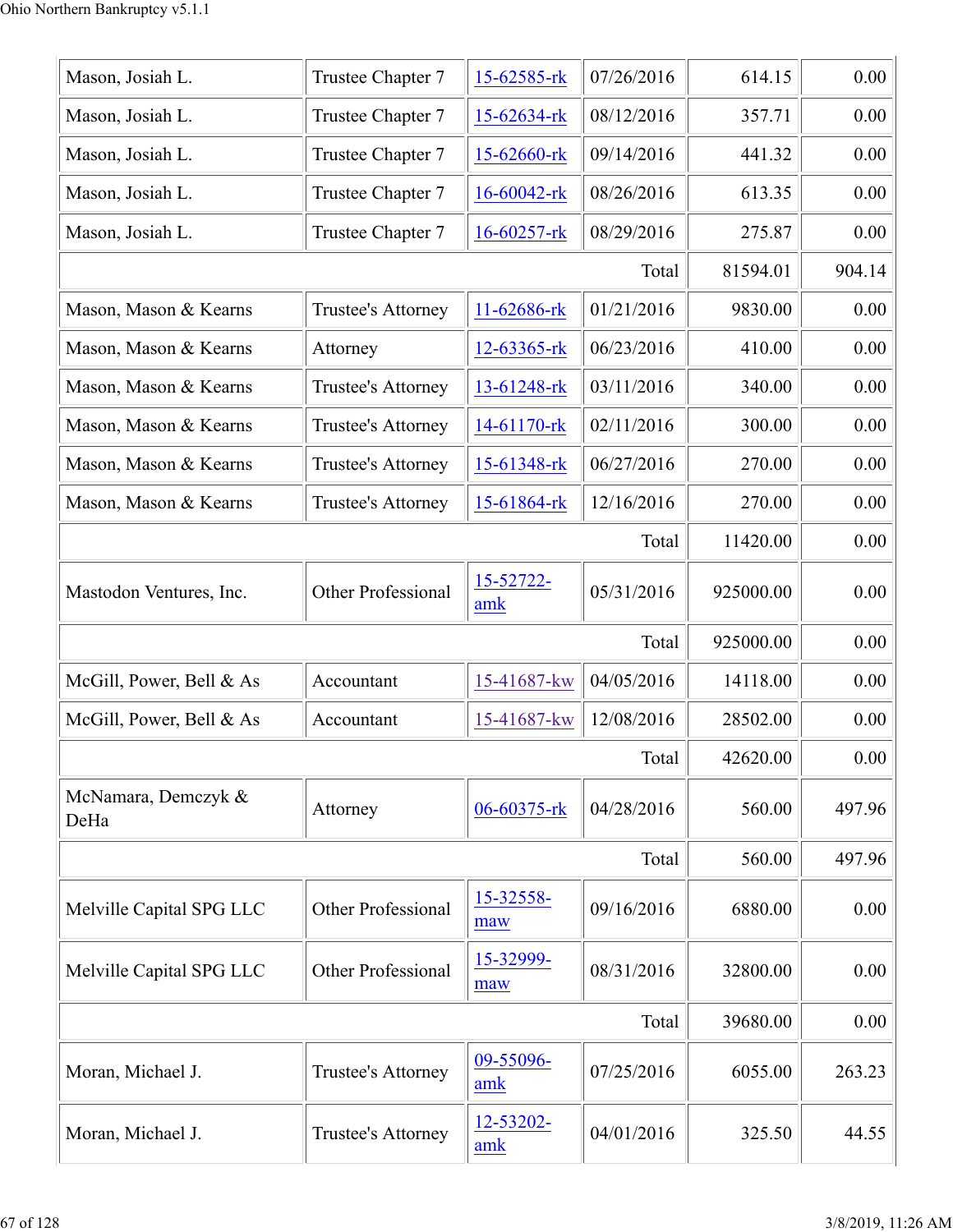| Moran, Michael J. | Trustee's Attorney | 13-51876-<br>amk      | 01/21/2016 | 3705.00 | 208.05 |
|-------------------|--------------------|-----------------------|------------|---------|--------|
| Moran, Michael J. | Trustee's Attorney | 13-52377-<br>amk      | 01/18/2016 | 4000.00 | 794.77 |
| Moran, Michael J. | Trustee's Attorney | 13-52491-<br>amk      | 04/28/2016 | 500.00  | 21.34  |
| Moran, Michael J. | Trustee's Attorney | 13-52665-<br>amk      | 07/25/2016 | 1008.75 | 31.85  |
| Moran, Michael J. | Trustee's Attorney | 13-52893-<br>amk      | 09/02/2016 | 1200.00 | 343.12 |
| Moran, Michael J. | Attorney           | 13-62509-rk           | 03/10/2016 | 3715.00 | 51.09  |
| Moran, Michael J. | Trustee's Attorney | 13-62746-rk           | 03/08/2016 | 3100.00 | 503.50 |
| Moran, Michael J. | Trustee's Attorney | 14-50637-<br>amk      | 07/08/2016 | 9252.50 | 262.13 |
| Moran, Michael J. | Trustee's Attorney | 14-50674-<br>amk      | 06/07/2016 | 1600.00 | 58.74  |
| Moran, Michael J. | Trustee's Attorney | 14-51220-<br>amk      | 09/02/2016 | 1600.00 | 19.14  |
| Moran, Michael J. | Trustee's Attorney | 14-51727-<br>amk      | 01/18/2016 | 6450.00 | 452.94 |
| Moran, Michael J. | Trustee's Attorney | 14-51903-<br>amk      | 07/08/2016 | 3187.50 | 142.07 |
| Moran, Michael J. | Trustee's Attorney | 14-52106-<br>amk      | 10/24/2016 | 2500.00 | 57.89  |
| Moran, Michael J. | Trustee's Attorney | 14-52732-<br>amk      | 02/12/2016 | 275.00  | 11.20  |
| Moran, Michael J. | Trustee's Attorney | 14-52993-<br>amk      | 07/12/2016 | 2088.75 | 98.66  |
| Moran, Michael J. | Trustee's Attorney | 15-11026-aih          | 02/23/2016 | 1370.00 | 28.86  |
| Moran, Michael J. | Trustee's Attorney | 15-50305-<br>amk      | 07/25/2016 | 1087.50 | 87.15  |
| Moran, Michael J. | Trustee's Attorney | $15 - 50331 -$<br>amk | 06/22/2016 | 4812.50 | 161.76 |
| Moran, Michael J. | Trustee's Attorney | 15-50722-<br>amk      | 07/10/2016 | 750.00  | 102.16 |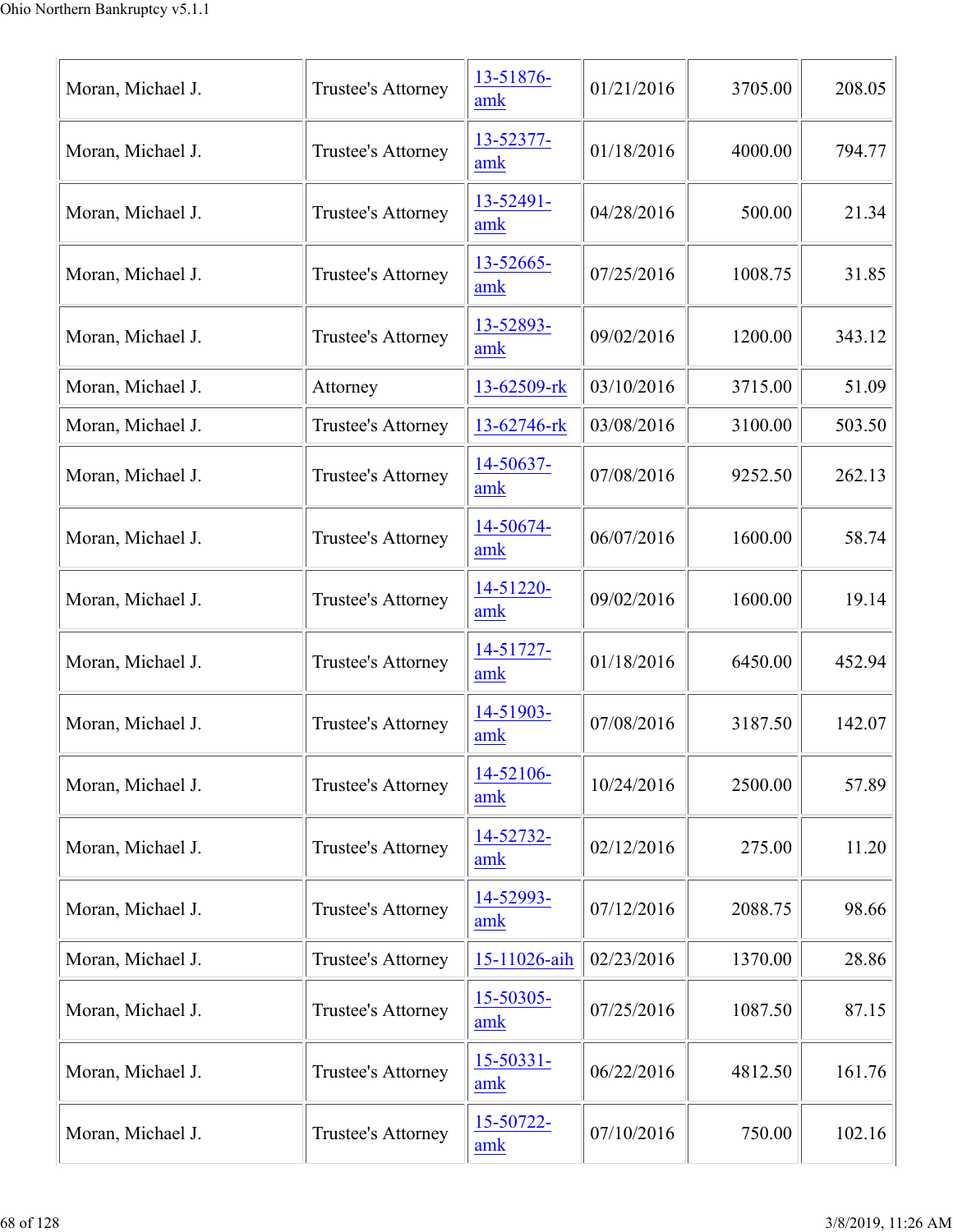| Moran, Michael J.        | Trustee's Attorney     | 15-50756-<br>amk              | 06/30/2016 | 650.00   | 23.27   |
|--------------------------|------------------------|-------------------------------|------------|----------|---------|
| Moran, Michael J.        | Trustee's Attorney     | 15-51236-<br>amk              | 07/10/2016 | 400.00   | 36.86   |
| Moran, Michael J.        | Trustee's Attorney     | 15-51560-<br>amk              | 09/02/2016 | 2532.50  | 144.39  |
| Moran, Michael J.        | Trustee's Attorney     | 15-52680-<br>amk              | 07/25/2016 | 1600.00  | 58.38   |
| Moran, Michael J.        | Trustee's Attorney     | 15-52854-<br>amk              | 10/24/2016 | 1612.50  | 98.36   |
| Moran, Michael J.        | Attorney               | 15-61883-rk                   | 10/21/2016 | 2037.50  | 27.50   |
| Moran, Michael J.        | Trustee's Attorney     | $16 - 51135$<br>amk           | 11/13/2016 | 450.00   | 12.56   |
|                          |                        |                               | Total      | 67865.50 | 4145.52 |
| Moran, Michael J.        | Trustee's Attorney     | 15-52385-<br>amk              | 07/08/2016 | 510.00   | 8.84    |
| Moran, Michael J.        | Special Counsel        | 15-60584-rk                   | 12/01/2016 | 237.50   | 11.64   |
|                          |                        |                               | Total      | 747.50   | 20.48   |
| Mucklow, David A.        | <b>Special Counsel</b> | 10-50494-jps                  | 01/08/2016 | 8603.87  | 0.00    |
|                          |                        |                               | Total      | 8603.87  | 0.00    |
| Multi-District Litigatio | Other Professional     | 12-51227-<br>amk              | 07/05/2016 | 4000.00  | 0.00    |
|                          |                        |                               | Total      | 4000.00  | 0.00    |
| Neal, Gerber & Eisenberg | Creditor Comm.<br>Aty  | 15-33538-<br>$_{\rm 1\!P\!S}$ | 04/25/2016 | 86089.00 | 1975.31 |
|                          |                        |                               | Total      | 86089.00 | 1975.31 |
| Neuman, Eric R.          | Creditor Comm.<br>Aty  | 15-30343-<br>jpg              | 05/16/2016 | 10000.00 | 0.00    |
|                          |                        |                               | Total      | 10000.00 | 0.00    |
| Oddo, Devin J.           | Trustee's Attorney     | 15-50547-<br>amk              | 07/08/2016 | 3333.33  | 310.39  |
|                          |                        |                               | Total      | 3333.33  | 310.39  |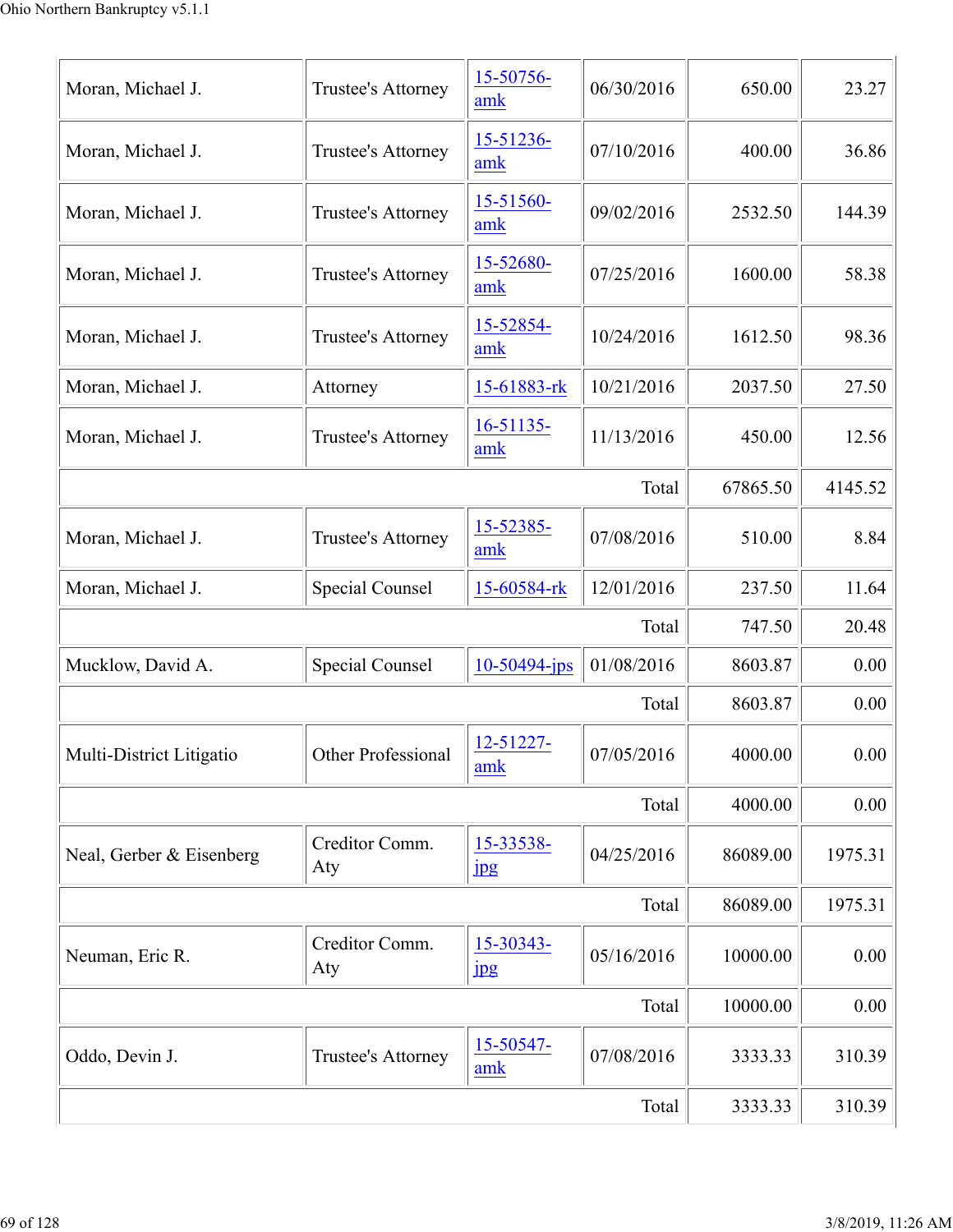| Official Committee of Un | Creditor Comm.<br>Aty     | 15-33538-<br>$_{\rm 1\!P\!S}$ | 10/12/2016 | 32395.00 | 467.38 |
|--------------------------|---------------------------|-------------------------------|------------|----------|--------|
|                          |                           |                               | Total      | 32395.00 | 467.38 |
| Oliver, Alyson           | <b>Trustee's Attorney</b> | 10-52379-<br>amk              | 10/17/2016 | 29565.86 | 543.54 |
|                          |                           |                               | Total      | 29565.86 | 543.54 |
| PMCM, LLC                | Accountant                | 16-50058-<br>amk              | 06/22/2016 | 7452.00  | 74.43  |
| PMCM, LLC                | Accountant                | 16-50058-<br>amk              | 10/21/2016 | 4293.00  | 0.00   |
|                          |                           |                               | Total      | 11745.00 | 74.43  |
| Pachell, James T.        | Accountant                | 15-52042-<br>amk              | 06/15/2016 | 538.00   | 0.00   |
|                          |                           |                               | Total      | 538.00   | 0.00   |
| Pal, Alexander L.        | Trustee's Attorney        | 15-51416-<br>amk              | 02/03/2016 | 2498.44  | 61.59  |
|                          |                           |                               | Total      | 2498.44  | 61.59  |
| Parker, Ericka S.        | Trustee's Attorney        | 15-30624-<br>$\frac{1}{2}$    | 10/26/2016 | 800.00   | 0.00   |
| Parker, Ericka S.        | Trustee's Attorney        | 15-32135-<br>$_{\rm 1\!P\!S}$ | 09/20/2016 | 5000.00  | 731.00 |
| Parker, Ericka S.        | Trustee's Attorney        | 15-32268-<br>maw              | 09/20/2016 | 612.50   | 0.00   |
| Parker, Ericka S.        | Trustee's Attorney        | 15-33694-<br>maw              | 10/14/2016 | 250.00   | 0.00   |
| Parker, Ericka S.        | Trustee's Attorney        | 16-30325-<br>maw              | 12/13/2016 | 687.50   | 0.00   |
| Parker, Ericka S.        | Trustee's Attorney        | 16-30544-<br>$_{\rm 1\!P\!S}$ | 09/19/2016 | 250.00   | 0.00   |
| Parker, Ericka S.        | Trustee's Attorney        | 16-30548-<br>1 <sub>p</sub> g | 10/26/2016 | 250.00   | 0.00   |
| Parker, Ericka S.        | Trustee's Attorney        | 16-30669-<br>maw              | 09/20/2016 | 462.50   | 0.00   |
|                          |                           |                               | Total      | 8312.50  | 731.00 |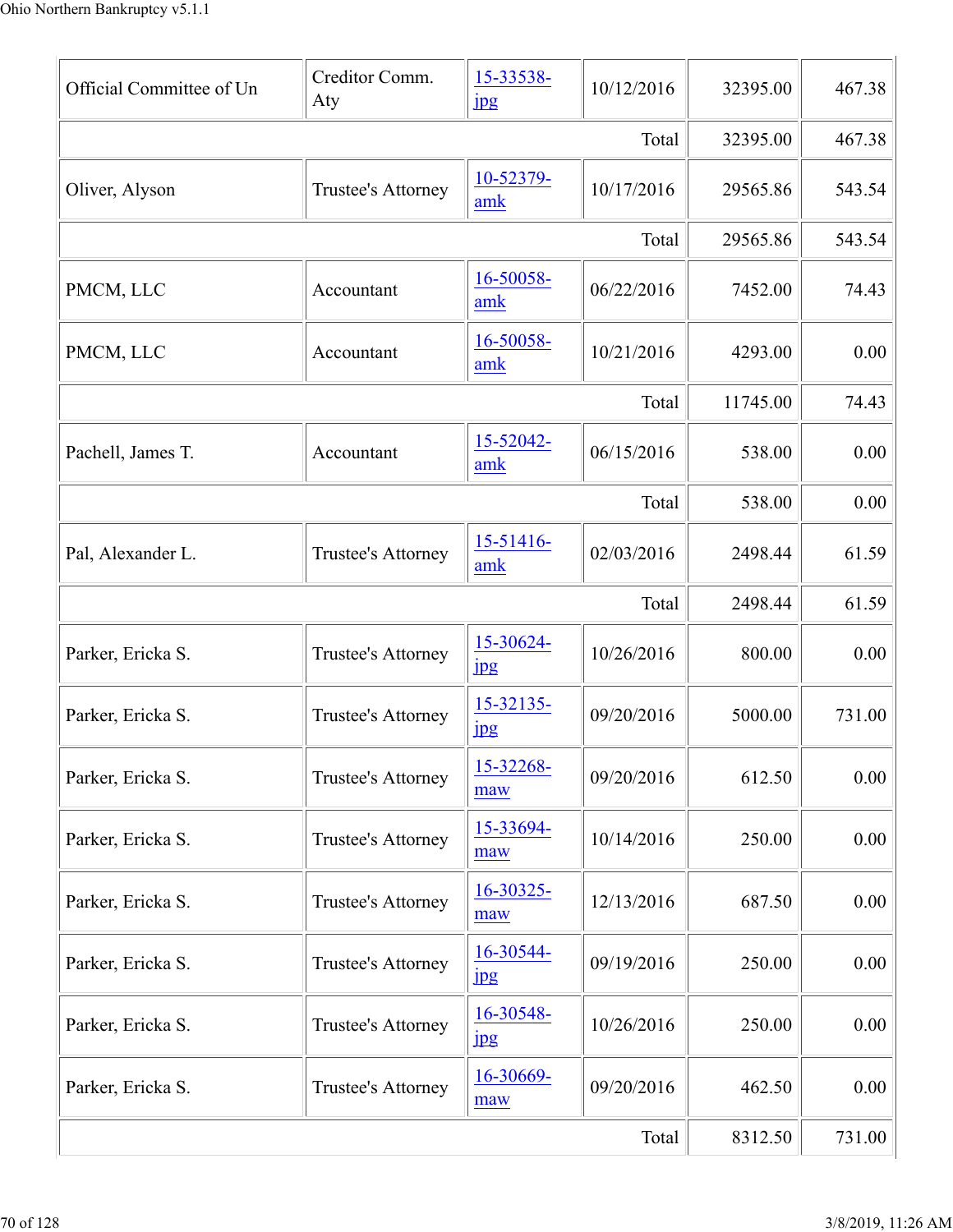| Parker Trustee, Ericka S | Trustee Chapter 7 | 11-36081-jpg                  | 01/19/2016 | 7908.26 | 760.65 |
|--------------------------|-------------------|-------------------------------|------------|---------|--------|
| Parker Trustee, Ericka S | Trustee Chapter 7 | 14-31860-<br>$_{\rm 1\,}$     | 01/20/2016 | 704.35  | 17.24  |
| Parker Trustee, Ericka S | Trustee Chapter 7 | 14-32542-<br>maw              | 01/19/2016 | 612.50  | 20.36  |
| Parker Trustee, Ericka S | Trustee Chapter 7 | 14-33080-<br>$_{\rm 1\!P\!S}$ | 03/28/2016 | 817.61  | 17.40  |
| Parker Trustee, Ericka S | Trustee Chapter 7 | 14-33594-<br>$_{\rm 1\!P\!S}$ | 01/20/2016 | 1885.78 | 47.68  |
| Parker Trustee, Ericka S | Trustee Chapter 7 | 14-34201-<br>$\frac{1}{2}$    | 08/25/2016 | 5767.63 | 166.69 |
| Parker Trustee, Ericka S | Trustee Chapter 7 | 14-34406-<br>$_{\rm 1\!P\!S}$ | 05/23/2016 | 589.84  | 16.42  |
| Parker Trustee, Ericka S | Trustee Chapter 7 | 15-30267-<br>$_{\rm 1\!P\!S}$ | 05/23/2016 | 3048.97 | 39.33  |
| Parker Trustee, Ericka S | Trustee Chapter 7 | 15-30568-<br>$_{\rm 1\!P\!S}$ | 01/25/2016 | 1250.00 | 81.68  |
| Parker Trustee, Ericka S | Trustee Chapter 7 | 15-30615-<br>maw              | 06/28/2016 | 1062.50 | 18.38  |
| Parker Trustee, Ericka S | Trustee Chapter 7 | 15-30845-<br>1 <sub>p</sub> g | 03/30/2016 | 1349.00 | 66.66  |
| Parker Trustee, Ericka S | Trustee Chapter 7 | 15-30970-<br>jpg              | 02/17/2016 | 542.50  | 107.10 |
| Parker Trustee, Ericka S | Trustee Chapter 7 | 15-31093-<br>maw              | 02/08/2016 | 1531.00 | 33.76  |
| Parker Trustee, Ericka S | Trustee Chapter 7 | 15-31298-<br>maw              | 05/31/2016 | 1506.00 | 19.85  |
| Parker Trustee, Ericka S | Trustee Chapter 7 | 15-31428-<br>1 <sub>p</sub> g | 03/01/2016 | 625.00  | 13.77  |
| Parker Trustee, Ericka S | Trustee Chapter 7 | 15-31509-<br>maw              | 01/15/2016 | 842.06  | 16.04  |
| Parker Trustee, Ericka S | Trustee Chapter 7 | 15-31776-<br>maw              | 01/19/2016 | 457.47  | 19.36  |
| Parker Trustee, Ericka S | Trustee Chapter 7 | 15-31828-<br>1 <sub>pg</sub>  | 03/01/2016 | 750.00  | 61.30  |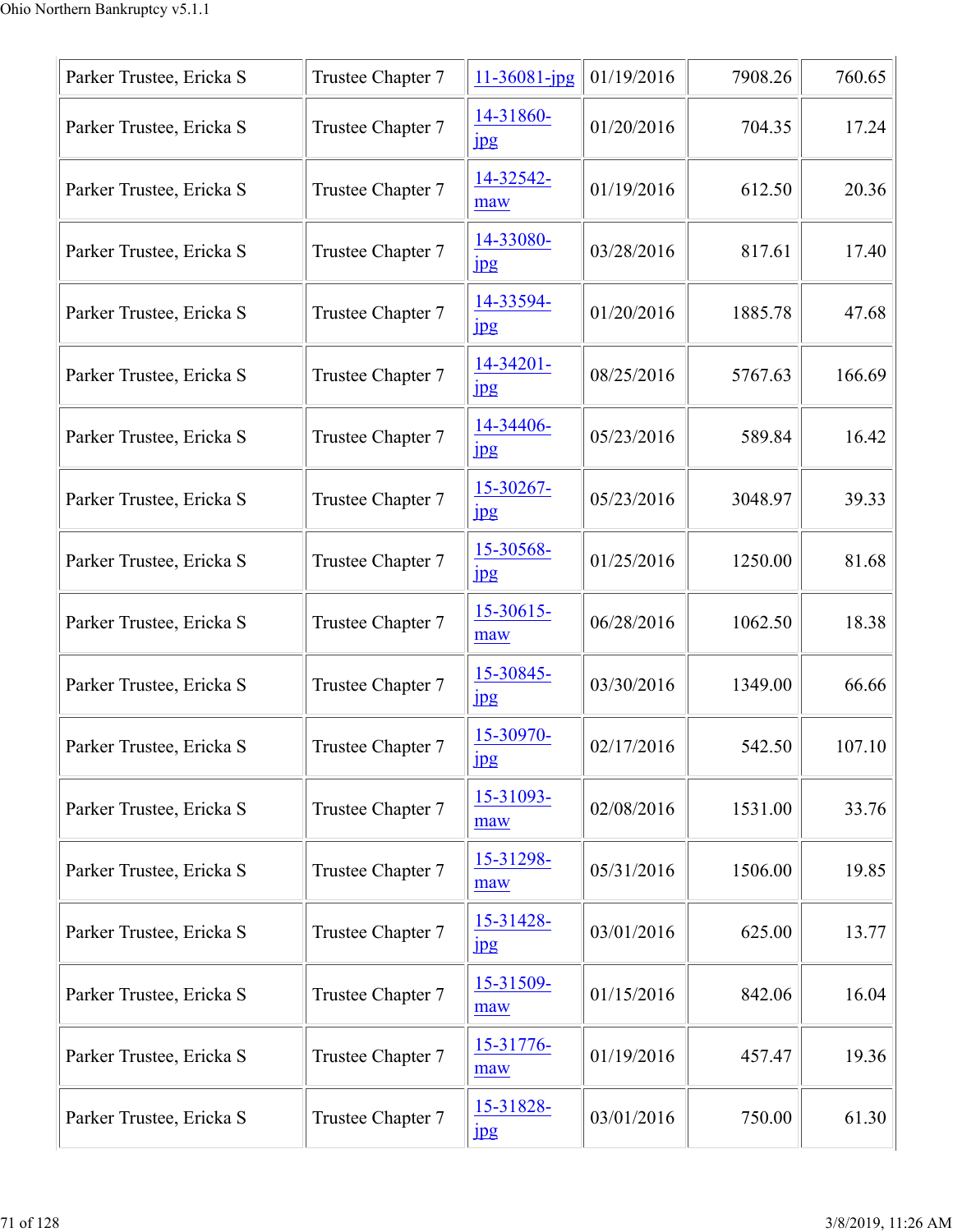| Parker Trustee, Ericka S | Trustee Chapter 7  | 15-31947-<br>$_{\rm 1pg}$     | 07/14/2016 | 3250.00 | 30.41  |
|--------------------------|--------------------|-------------------------------|------------|---------|--------|
| Parker Trustee, Ericka S | Trustee Chapter 7  | 15-32103-<br>$_{\rm 1pg}$     | 04/15/2016 | 835.51  | 13.88  |
| Parker Trustee, Ericka S | Trustee Chapter 7  | 15-32168-<br>$\mathbf{u}$     | 06/24/2016 | 1018.24 | 16.06  |
| Parker Trustee, Ericka S | Trustee Chapter 7  | 15-32366-<br>jpg              | 05/31/2016 | 650.00  | 14.77  |
| Parker Trustee, Ericka S | Trustee's Attorney | 15-32366-<br>$_{\rm 1pg}$     | 07/05/2016 | 250.00  | 0.00   |
| Parker Trustee, Ericka S | Trustee Chapter 7  | 15-32558-<br>maw              | 11/16/2016 | 5050.00 | 358.34 |
| Parker Trustee, Ericka S | Trustee Chapter 7  | 15-32603-<br>maw              | 04/25/2016 | 533.56  | 15.75  |
| Parker Trustee, Ericka S | Trustee Chapter 7  | 15-32652-<br>$_{\rm 1\!P\!S}$ | 07/19/2016 | 367.50  | 15.33  |
| Parker Trustee, Ericka S | Trustee Chapter 7  | 15-32704-<br>$\frac{1}{2}$    | 03/30/2016 | 1260.00 | 15.55  |
| Parker Trustee, Ericka S | Trustee Chapter 7  | 15-32767-<br>jpg              | 06/20/2016 | 1632.50 | 55.13  |
| Parker Trustee, Ericka S | Trustee Chapter 7  | 15-32901-<br>$_{\rm 1pg}$     | 04/12/2016 | 1250.00 | 17.51  |
| Parker Trustee, Ericka S | Trustee Chapter 7  | 15-32917-<br>maw              | 04/25/2016 | 428.71  | 11.79  |
| Parker Trustee, Ericka S | Trustee Chapter 7  | 15-32999-<br>maw              | 12/07/2016 | 8603.58 | 208.22 |
| Parker Trustee, Ericka S | Trustee Chapter 7  | 15-33145-<br>maw              | 09/07/2016 | 892.70  | 12.97  |
| Parker Trustee, Ericka S | Trustee Chapter 7  | 15-33233-<br>jpg              | 05/17/2016 | 433.57  | 17.02  |
| Parker Trustee, Ericka S | Trustee Chapter 7  | 15-33289-<br>$_{\rm 1\!P\!S}$ | 05/23/2016 | 576.37  | 15.33  |
| Parker Trustee, Ericka S | Trustee Chapter 7  | 15-33308-<br>maw              | 05/25/2016 | 494.93  | 16.22  |
| Parker Trustee, Ericka S | Trustee Chapter 7  | 15-33345-<br>maw              | 05/25/2016 | 409.26  | 19.07  |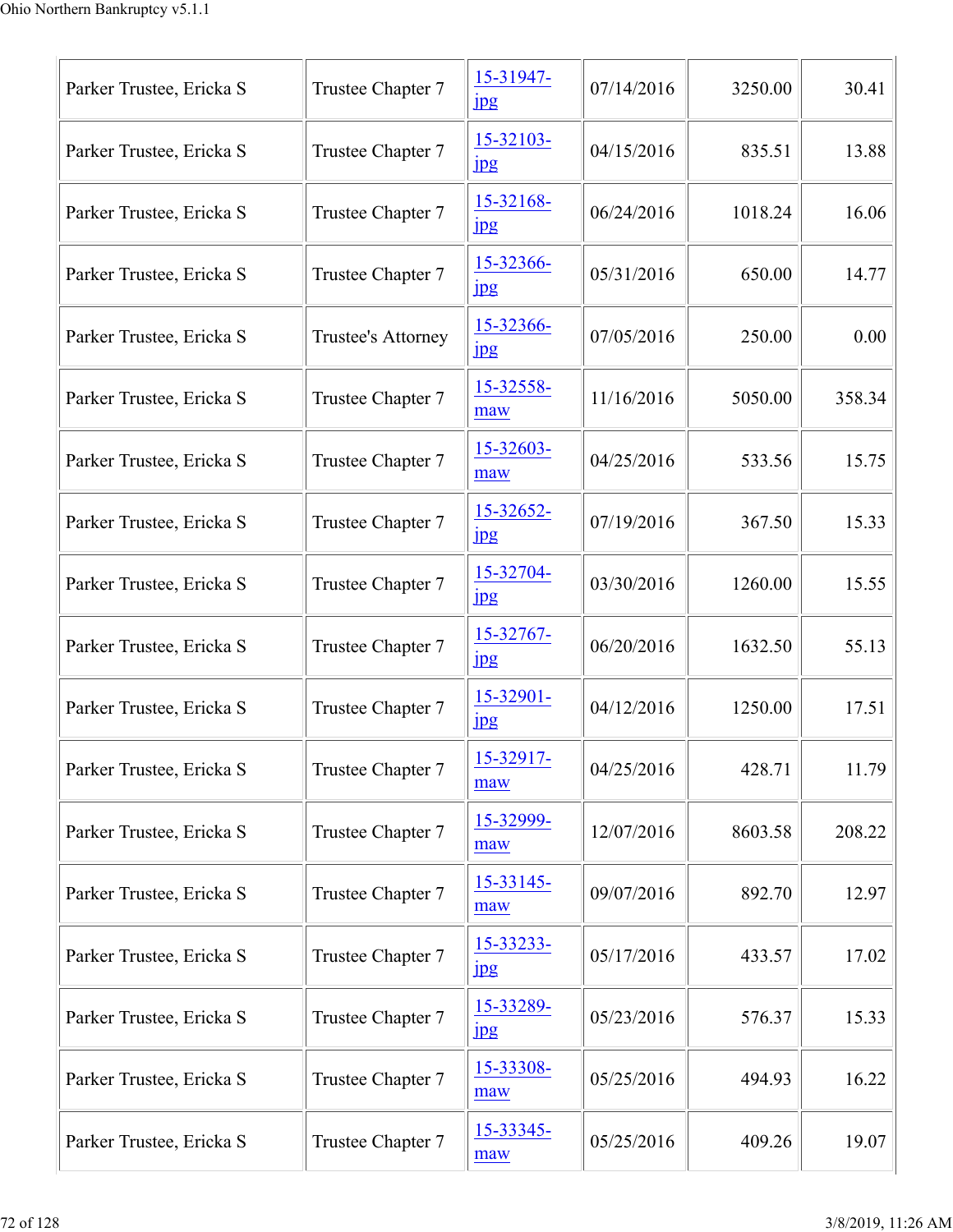| Parker Trustee, Ericka S | Trustee Chapter 7 | 15-33368-<br>$_{\rm 1pg}$     | 07/18/2016 | 509.11  | 15.75 |
|--------------------------|-------------------|-------------------------------|------------|---------|-------|
| Parker Trustee, Ericka S | Trustee Chapter 7 | 15-33373-<br>$_{\rm 1\!P\!S}$ | 05/31/2016 | 1054.25 | 17.87 |
| Parker Trustee, Ericka S | Trustee Chapter 7 | 15-33382-<br>maw              | 05/25/2016 | 918.08  | 19.63 |
| Parker Trustee, Ericka S | Trustee Chapter 7 | 15-33424-<br>maw              | 07/08/2016 | 500.57  | 14.15 |
| Parker Trustee, Ericka S | Trustee Chapter 7 | 15-33430-<br>maw              | 06/21/2016 | 549.35  | 15.46 |
| Parker Trustee, Ericka S | Trustee Chapter 7 | 15-33456-<br>$_{\rm 1pg}$     | 06/20/2016 | 679.99  | 16.24 |
| Parker Trustee, Ericka S | Trustee Chapter 7 | 15-33503-<br>$_{\rm 1pg}$     | 06/28/2016 | 485.63  | 18.09 |
| Parker Trustee, Ericka S | Trustee Chapter 7 | 15-33531-<br>$_{\rm 1\!P\!S}$ | 06/20/2016 | 371.18  | 14.66 |
| Parker Trustee, Ericka S | Trustee Chapter 7 | 15-33555-<br>jpg              | 06/20/2016 | 432.41  | 17.40 |
| Parker Trustee, Ericka S | Trustee Chapter 7 | 15-33578-<br>maw              | 07/19/2016 | 598.50  | 19.63 |
| Parker Trustee, Ericka S | Trustee Chapter 7 | 15-33587-<br>maw              | 11/21/2016 | 315.80  | 17.29 |
| Parker Trustee, Ericka S | Trustee Chapter 7 | 15-33596-<br>maw              | 07/18/2016 | 1600.00 | 84.97 |
| Parker Trustee, Ericka S | Trustee Chapter 7 | 15-33610-<br>maw              | 06/21/2016 | 1147.57 | 18.87 |
| Parker Trustee, Ericka S | Trustee Chapter 7 | 15-33648-<br>maw              | 06/21/2016 | 309.46  | 15.57 |
| Parker Trustee, Ericka S | Trustee Chapter 7 | 15-33702-<br>$_{\rm 1pg}$     | 10/17/2016 | 661.95  | 18.65 |
| Parker Trustee, Ericka S | Trustee Chapter 7 | 15-33707-<br>maw              | 09/22/2016 | 638.87  | 13.97 |
| Parker Trustee, Ericka S | Trustee Chapter 7 | 15-33745-<br>$_{\rm 1pg}$     | 06/20/2016 | 519.91  | 18.40 |
| Parker Trustee, Ericka S | Trustee Chapter 7 | 15-33765-<br>maw              | 06/23/2016 | 1106.00 | 17.06 |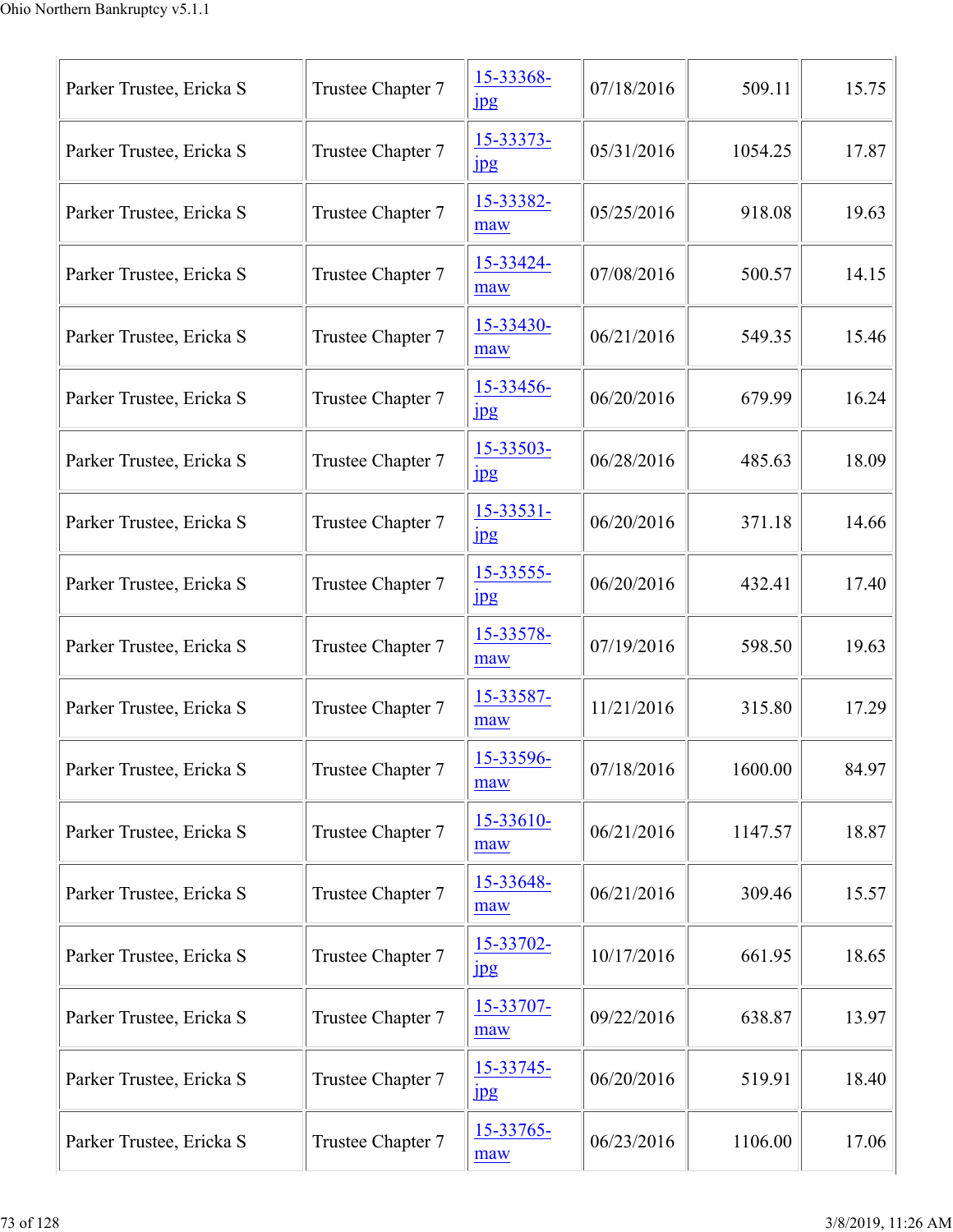| Parker Trustee, Ericka S | Trustee Chapter 7 | 15-33901-<br>$_{\rm 1pg}$      | 07/11/2016 | 1000.00 | 15.95 |
|--------------------------|-------------------|--------------------------------|------------|---------|-------|
| Parker Trustee, Ericka S | Trustee Chapter 7 | 15-33918-<br>maw               | 07/18/2016 | 1206.05 | 15.48 |
| Parker Trustee, Ericka S | Trustee Chapter 7 | $15 - 34061 -$<br>maw          | 08/03/2016 | 622.08  | 16.20 |
| Parker Trustee, Ericka S | Trustee Chapter 7 | 15-34070-<br>jpg               | 08/01/2016 | 525.58  | 16.49 |
| Parker Trustee, Ericka S | Trustee Chapter 7 | 15-34090-<br>$_{\rm 1\!P\!S}$  | 08/29/2016 | 464.77  | 18.65 |
| Parker Trustee, Ericka S | Trustee Chapter 7 | 15-34097-<br>$_{\rm 1pg}$      | 09/12/2016 | 2672.92 | 7.74  |
| Parker Trustee, Ericka S | Trustee Chapter 7 | 16-30108-<br>jpg               | 09/07/2016 | 629.08  | 16.49 |
| Parker Trustee, Ericka S | Trustee Chapter 7 | 16-30116-<br>maw               | 08/31/2016 | 352.49  | 15.33 |
| Parker Trustee, Ericka S | Trustee Chapter 7 | $16-30141-$<br>maw             | 09/15/2016 | 538.97  | 13.95 |
| Parker Trustee, Ericka S | Trustee Chapter 7 | 16-30142-<br>maw               | 09/08/2016 | 984.44  | 15.53 |
| Parker Trustee, Ericka S | Trustee Chapter 7 | $16-30163-$<br>1 <sub>pg</sub> | 09/12/2016 | 384.72  | 12.99 |
| Parker Trustee, Ericka S | Trustee Chapter 7 | 16-30227-<br>$_{\rm 1pg}$      | 11/21/2016 | 600.00  | 18.36 |
| Parker Trustee, Ericka S | Trustee Chapter 7 | 16-30306-<br>maw               | 09/20/2016 | 461.20  | 15.51 |
| Parker Trustee, Ericka S | Trustee Chapter 7 | 16-30333-<br>$_{\rm 1pg}$      | 09/26/2016 | 531.29  | 13.46 |
| Parker Trustee, Ericka S | Trustee Chapter 7 | 16-30460-<br>jpg               | 11/23/2016 | 1374.40 | 9.79  |
| Parker Trustee, Ericka S | Trustee Chapter 7 | 16-30501-<br>maw               | 10/03/2016 | 345.96  | 15.44 |
| Parker Trustee, Ericka S | Trustee Chapter 7 | 16-30647-<br>$_{\rm 1\!P\!S}$  | 10/13/2016 | 911.83  | 14.95 |
| Parker Trustee, Ericka S | Trustee Chapter 7 | 16-30982-<br>maw               | 11/08/2016 | 2195.65 | 19.54 |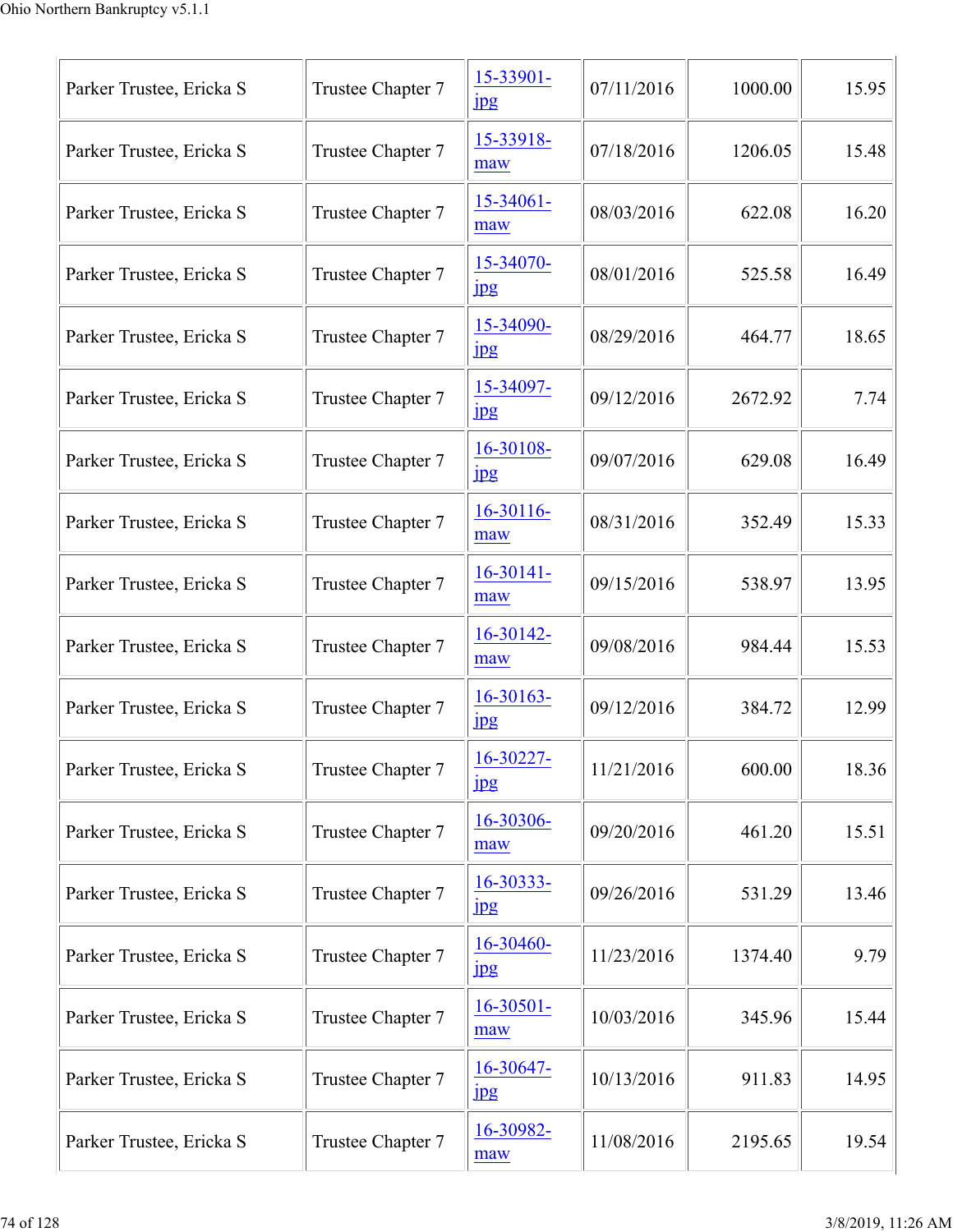| Parker Trustee, Ericka S | Trustee Chapter 7      | 16-31002-<br>$_{\rm 1\!P\!S}$ | 11/15/2016 | 615.63   | 13.17   |
|--------------------------|------------------------|-------------------------------|------------|----------|---------|
| Parker Trustee, Ericka S | Trustee Chapter 7      | 16-31054-<br>maw              | 11/14/2016 | 350.00   | 14.35   |
| Parker Trustee, Ericka S | Trustee Chapter 7      | 16-31072-<br>maw              | 11/15/2016 | 344.07   | 19.32   |
| Parker Trustee, Ericka S | Trustee Chapter 7      | 16-31409-<br><b>Jpg</b>       | 12/06/2016 | 1300.00  | 11.59   |
| Parker Trustee, Ericka S | Trustee Chapter 7      | 16-31544-<br>jpg              | 12/12/2016 | 342.49   | 16.02   |
| Parker Trustee, Ericka S | Trustee Chapter 7      | 16-31614-<br>maw              | 12/29/2016 | 552.08   | 15.04   |
|                          |                        |                               | Total      | 90891.23 | 3112.02 |
| Pfost, Darsey            | Attorney               | 12-51227-<br>amk              | 07/05/2016 | 9500.00  | 0.00    |
|                          |                        |                               | Total      | 9500.00  | 0.00    |
| Poturalski, Steven J.    | <b>Special Counsel</b> | 13-34137-<br>maw              | 04/05/2016 | 2350.00  | 0.00    |
|                          |                        |                               | Total      | 2350.00  | 0.00    |
| <b>RMG</b> Consulting    | Accountant             | 05-64330-rk                   | 12/14/2016 | 34796.80 | 56.93   |
|                          |                        |                               | Total      | 34796.80 | 56.93   |
| Rabin, Julie E.          | Trustee's Attorney     | 13-18122-aih                  | 06/03/2016 | 377.00   | 0.00    |
| Rabin, Julie E.          | Trustee's Attorney     | 14-15274-aih                  | 06/07/2016 | 350.00   | 33.55   |
| Rabin, Julie E.          | Trustee's Attorney     | 14-16132-aih                  | 06/07/2016 | 175.00   | 40.49   |
| Rabin, Julie E.          | Trustee's Attorney     | 14-16488-<br>pmc              | 04/11/2016 | 175.00   | 1.29    |
| Rabin, Julie E.          | Trustee's Attorney     | 15-10711-aih                  | 06/07/2016 | 175.00   | 3.29    |
| Rabin, Julie E.          | Trustee's Attorney     | 15-10791-aih                  | 11/29/2016 | 525.00   | 51.36   |
| Rabin, Julie E.          | Trustee's Attorney     | 15-11720-aih                  | 04/26/2016 | 175.00   | 77.18   |
| Rabin, Julie E.          | Trustee's Attorney     | $15 - 12443 -$<br>pmc         | 10/06/2016 | 1026.00  | 19.04   |
| Rabin, Julie E.          | Trustee's Attorney     | $15 - 17143 - ips$            | 08/18/2016 | 175.00   | 46.42   |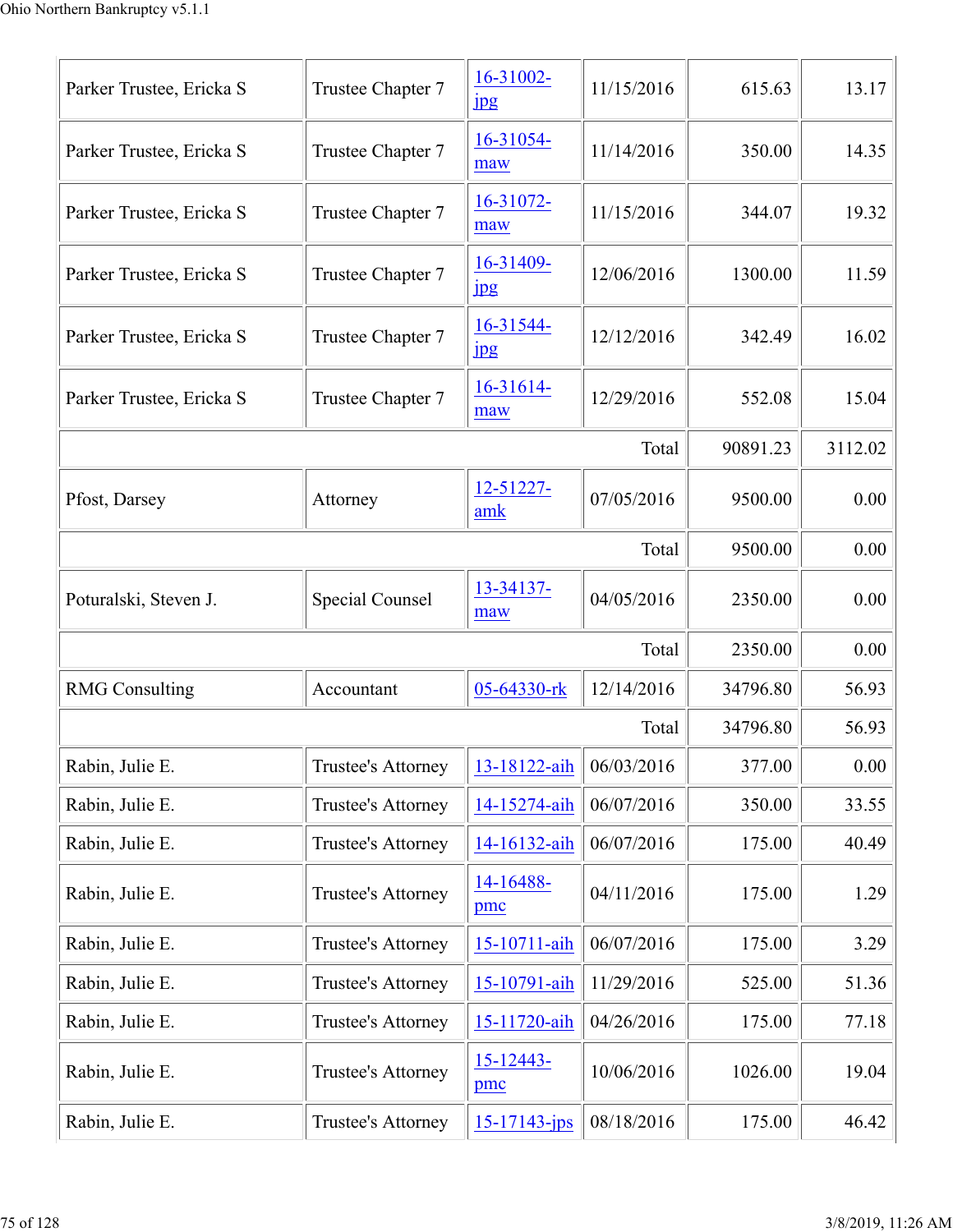|                          | 3153.00            | 272.62                |            |          |        |
|--------------------------|--------------------|-----------------------|------------|----------|--------|
| Rabin, Mary Ann          | Trustee Chapter 7  | 09-14035-aih          | 01/12/2016 | 6650.00  | 61.80  |
| Rabin, Mary Ann          | Trustee Chapter 7  | 14-16204-aih          | 01/12/2016 | 605.00   | 13.09  |
| Rabin, Mary Ann          | Trustee's Attorney | 14-17832-<br>pmc      | 01/21/2016 | 2065.00  | 167.83 |
| Rabin, Mary Ann          | Trustee Chapter 7  | 14-17832-<br>pmc      | 02/04/2016 | 1500.00  | 9.40   |
| Rabin, Mary Ann          | Trustee Chapter 7  | 15-10535-<br>pmc      | 02/03/2016 | 287.42   | 26.00  |
| Rabin, Mary Ann          | Trustee Chapter 7  | 15-11282-jps          | 01/26/2016 | 1226.38  | 9.61   |
| Rabin, Mary Ann          | Trustee Chapter 7  | 15-11648-aih          | 01/12/2016 | 431.43   | 4.98   |
|                          |                    |                       | Total      | 12765.23 | 292.71 |
| Rabin & Rabin Co LPA     | Trustee's Attorney | 14-16204-aih          | 01/12/2016 | 175.00   | 3.49   |
|                          |                    |                       | Total      | 175.00   | 3.49   |
| Rabin & Rabin Co LPA     | Trustee's Attorney | $15 - 10535$<br>pmc   | 02/03/2016 | 175.00   | 3.49   |
|                          |                    |                       | Total      | 175.00   | 3.49   |
| Rabin & Rabin Co., L.P.A | Trustee's Attorney | 09-14035-aih          | 01/12/2016 | 7006.70  | 318.96 |
| Rabin & Rabin Co., L.P.A | Trustee's Attorney | $14 - 10515$<br>pmc   | 09/01/2016 | 805.00   | 31.62  |
| Rabin & Rabin Co., L.P.A | Trustee's Attorney | $15 - 11282$ -jps     | 01/26/2016 | 175.00   | 3.20   |
| Rabin & Rabin Co., L.P.A | Trustee's Attorney | 15-13587-aih          | 04/19/2016 | 175.00   | 5.27   |
| Rabin & Rabin Co., L.P.A | Trustee's Attorney | $15 - 14031 - ips$    | 06/09/2016 | 455.00   | 6.38   |
| Rabin & Rabin Co., L.P.A | Trustee's Attorney | $15 - 16104 -$<br>pmc | 06/17/2016 | 105.00   | 2.58   |
|                          |                    |                       | Total      | 8721.70  | 368.01 |
| Rabin & Rabin Co., L.P.A | Trustee's Attorney | 15-10646-aih          | 06/21/2016 | 175.00   | 3.82   |
|                          |                    |                       | Total      | 175.00   | 3.82   |
| Rabin&Rabin Co LPA       | Trustee's Attorney | 15-12698-<br>pmc      | 05/02/2016 | 560.00   | 3.27   |
|                          |                    |                       | Total      | 560.00   | 3.27   |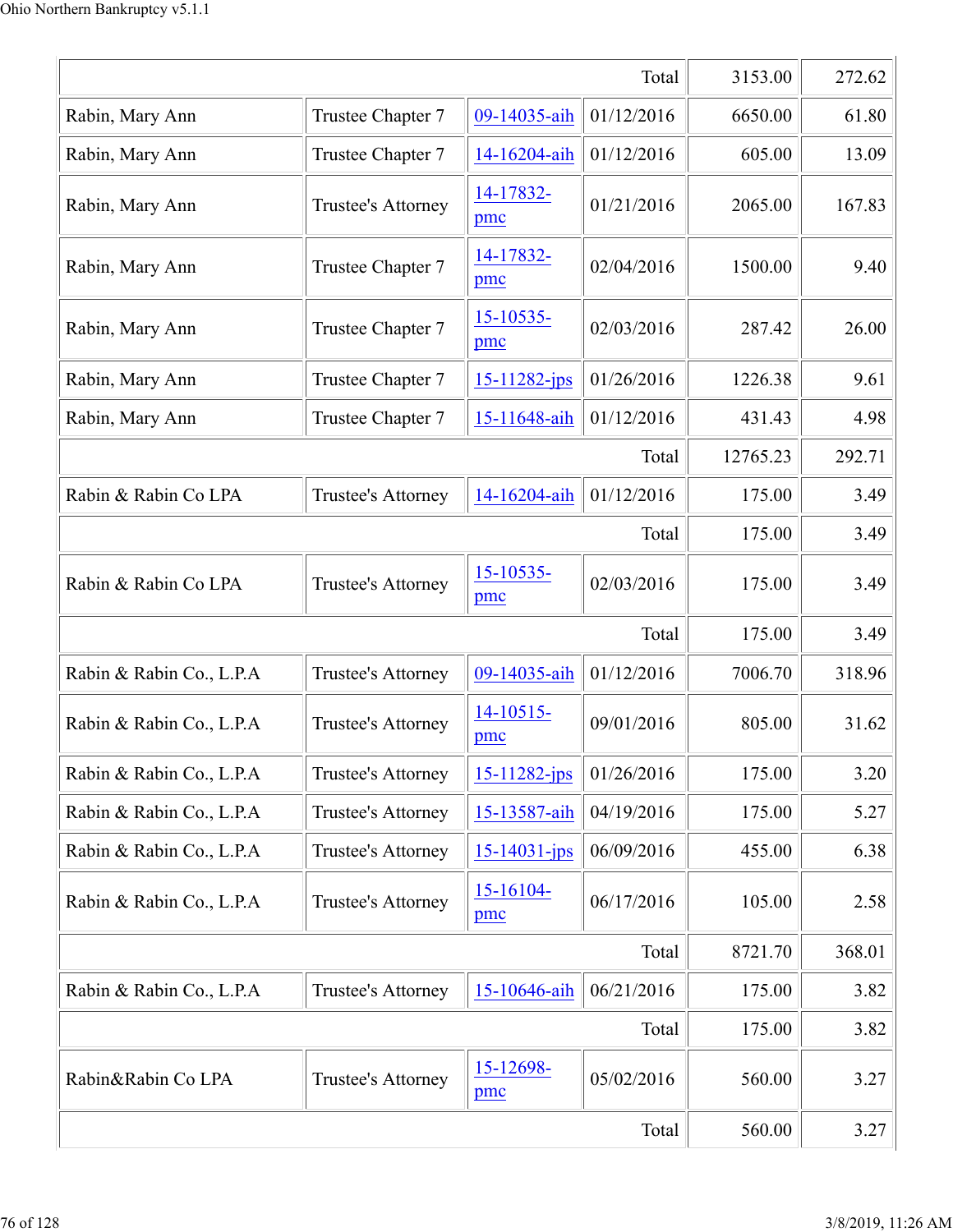| Relman, Craig W.         | Trustee's Attorney        | $13 - 16540 - ips$        | 04/04/2016 | 2925.00  | 0.00    |
|--------------------------|---------------------------|---------------------------|------------|----------|---------|
| Relman, Craig W.         | Trustee's Attorney        | 14-18061-<br>pmc          | 02/12/2016 | 733.26   | 350.00  |
|                          |                           |                           | Total      | 3658.26  | 350.00  |
| Resar, Melissa L.        | Trustee's Attorney        | 15-16774-jps              | 02/19/2016 | 3000.00  | 0.00    |
| Resar, Melissa L.        | Defendant's<br>Attorney   | 16-13272-aih              | 10/05/2016 | 3000.00  | 0.00    |
|                          |                           |                           | Total      | 6000.00  | 0.00    |
| Richard A Naegele, Esq.  | Attorney                  | 08-35222-<br><b>Jpg</b>   | 02/16/2016 | 10430.00 | 0.00    |
|                          |                           |                           | Total      | 10430.00 | 0.00    |
| Ridenour, Shad T.        | Appraiser                 | 16-31512-<br>$_{\rm 1pg}$ | 08/12/2016 | 75.00    | 0.00    |
|                          |                           |                           | Total      | 75.00    | 0.00    |
| Roderick Linton Belfance | <b>Special Counsel</b>    | 13-40813-aih              | 04/07/2016 | 54045.00 | 560.72  |
|                          |                           |                           | Total      | 54045.00 | 560.72  |
| Roderick Linton Belfance | Trustee's Attorney        | 13-51530-<br>amk          | 11/18/2016 | 1699.50  | 250.10  |
|                          |                           |                           | Total      | 1699.50  | 250.10  |
| Roetzel & Andress        | Trustee's Attorney        | 11-62597-rk               | 12/08/2016 | 87807.00 | 1219.25 |
| Roetzel & Andress        | Trustee's Attorney        | 14-62627-rk               | 05/25/2016 | 712.50   | 0.00    |
| Roetzel & Andress        | Attorney                  | 15-60385-rk               | 09/12/2016 | 10374.00 | 18.24   |
| Roetzel & Andress        | <b>Trustee's Attorney</b> | 15-61667-rk               | 05/25/2016 | 256.50   | 0.00    |
|                          |                           |                           | Total      | 99150.00 | 1237.49 |
| Rohr-Metzger, Nicole L.  | Creditor's Attorney       | 15-61948-rk               | 02/11/2016 | 3500.00  | 0.00    |
|                          |                           |                           | Total      | 3500.00  | 0.00    |
| Roman, George            | Auctioneer                | 13-61240-rk               | 12/27/2016 | 5932.50  | 4010.73 |
|                          |                           |                           | Total      | 5932.50  | 4010.73 |
| Roman, George            | Auctioneer                | 16-40546-aih              | 12/16/2016 | 370.00   | 175.00  |
|                          |                           |                           | Total      | 370.00   | 175.00  |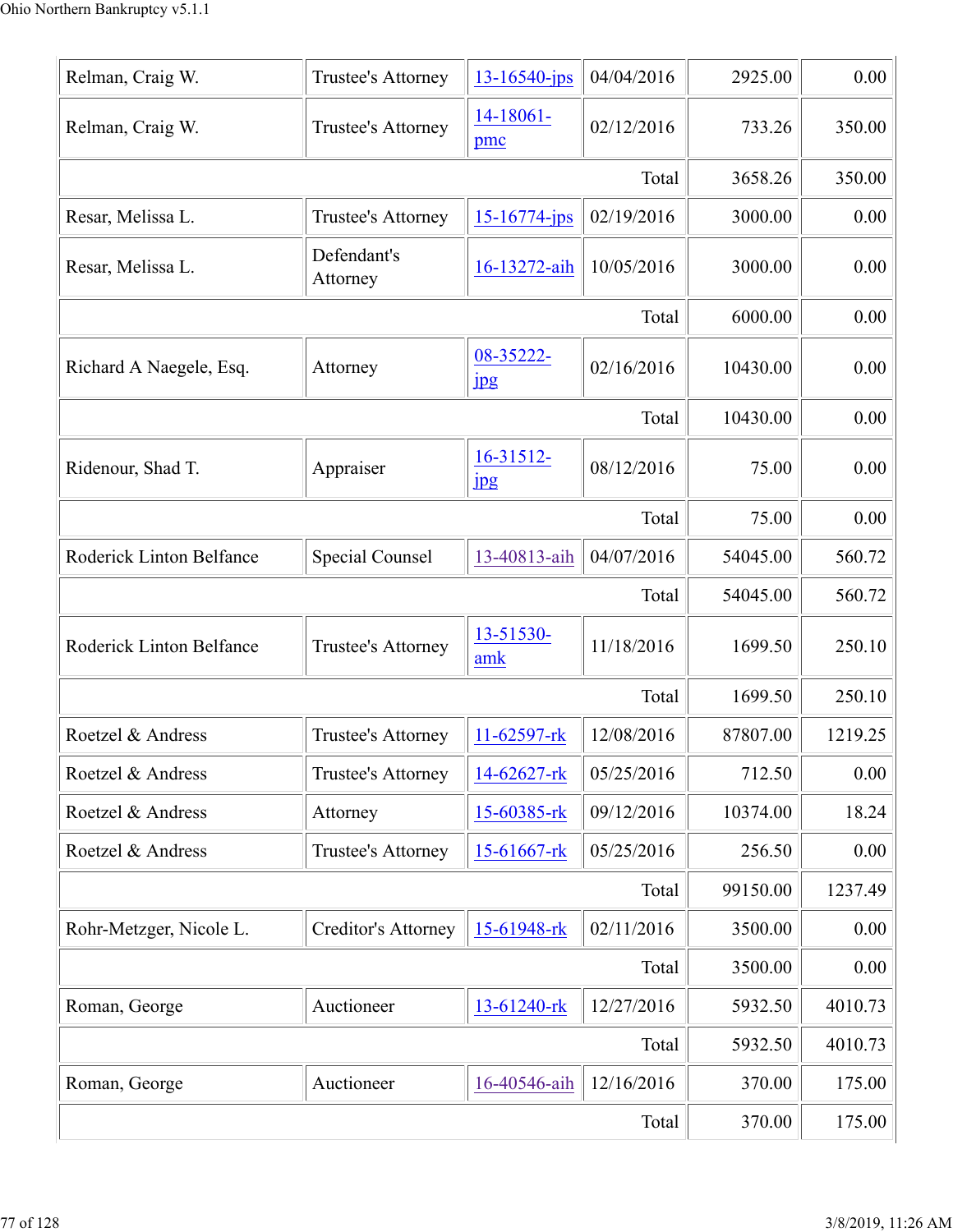| Roman, Ronald | Auctioneer | 14-40235-kw           | 04/07/2016 | 325.00  | 540.00  |
|---------------|------------|-----------------------|------------|---------|---------|
| Roman, Ronald | Auctioneer | 15-41262-kw           | 03/18/2016 | 325.00  | 275.00  |
| Roman, Ronald | Appraiser  | 15-51599-<br>amk      | 01/25/2016 | 50.00   | 0.00    |
| Roman, Ronald | Auctioneer | 15-51945-<br>amk      | 04/28/2016 | 190.00  | 275.00  |
| Roman, Ronald | Auctioneer | $15 - 52471 -$<br>amk | 07/10/2016 | 100.00  | 325.00  |
| Roman, Ronald | Auctioneer | 16-51777-<br>amk      | 11/13/2016 | 856.20  | 2539.49 |
|               |            |                       | Total      | 1846.20 | 3954.49 |
| Roman, Ronald | Auctioneer | 10-40706-aih          | 02/22/2016 | 4560.00 | 1030.40 |
| Roman, Ronald | Auctioneer | 12-50653-<br>amk      | 03/04/2016 | 760.00  | 365.00  |
| Roman, Ronald | Auctioneer | 13-52665-<br>amk      | 09/13/2016 | 2010.00 | 657.40  |
| Roman, Ronald | Auctioneer | 15-41681-kw           | 03/03/2016 | 890.00  | 275.00  |
| Roman, Ronald | Appraiser  | 15-50305-<br>amk      | 02/22/2016 | 125.00  | 0.00    |
| Roman, Ronald | Appraiser  | 15-50756-<br>amk      | 02/22/2016 | 350.00  | 0.00    |
| Roman, Ronald | Appraiser  | 15-50958-<br>amk      | 12/13/2016 | 75.00   | 0.00    |
| Roman, Ronald | Auctioneer | 15-51847-<br>amk      | 04/28/2016 | 310.00  | 400.00  |
| Roman, Ronald | Auctioneer | 15-51971-<br>amk      | 04/28/2016 | 270.00  | 300.00  |
| Roman, Ronald | Appraiser  | 15-52029-<br>amk      | 03/01/2016 | 125.00  | 0.00    |
| Roman, Ronald | Appraiser  | 15-52042-<br>amk      | 06/15/2016 | 125.00  | 0.00    |
| Roman, Ronald | Appraiser  | 15-52074-<br>amk      | 03/08/2016 | 125.00  | 0.00    |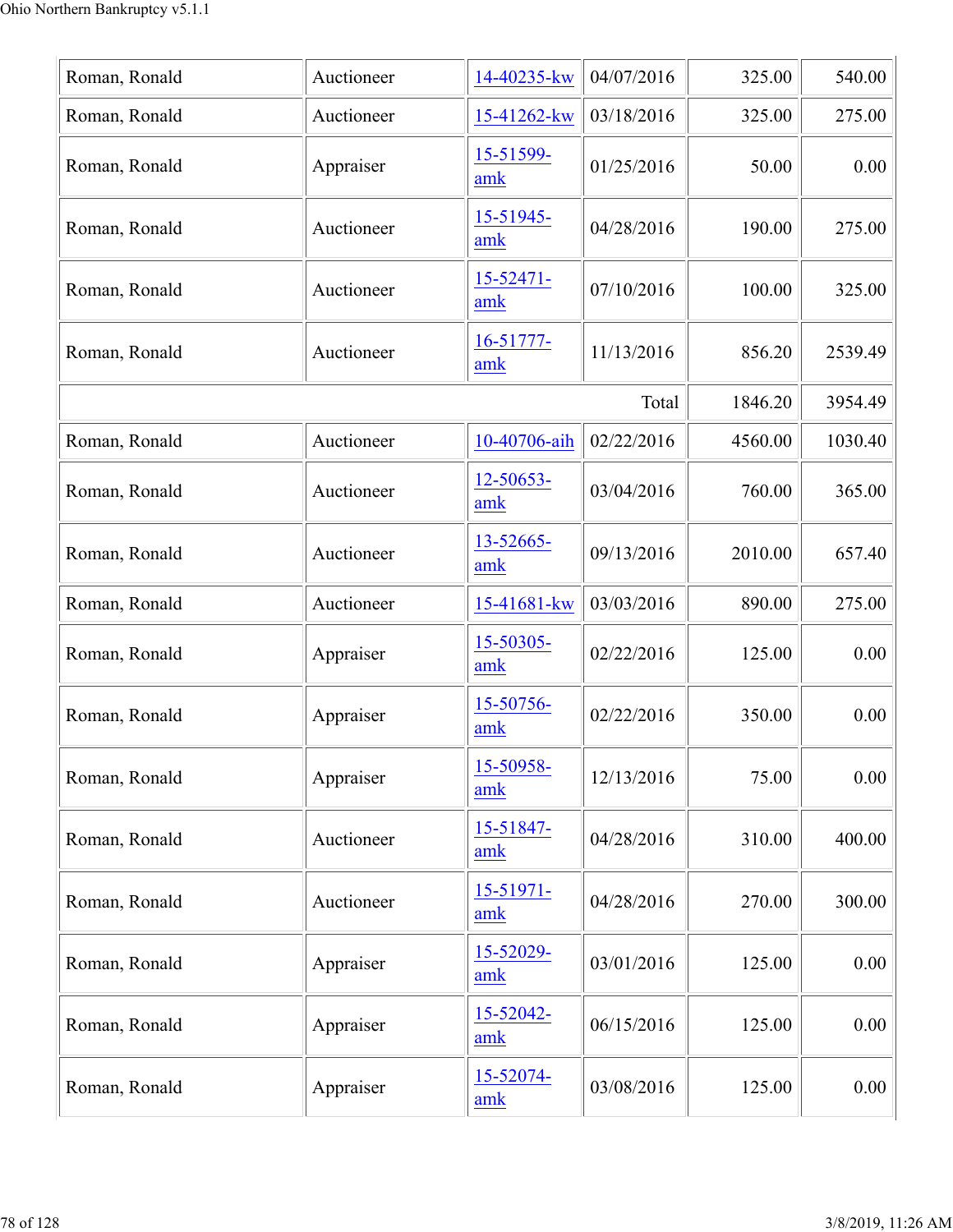| Roman, Ronald            | Auctioneer             | 15-52198-<br>amk | 04/28/2016 | 840.00   | 275.00  |
|--------------------------|------------------------|------------------|------------|----------|---------|
| Roman, Ronald            | Auctioneer             | 15-52478-<br>amk | 07/10/2016 | 840.00   | 225.00  |
| Roman, Ronald            | Appraiser              | 15-52854-<br>amk | 10/10/2016 | 150.00   | 0.00    |
| Roman, Ronald            | Auctioneer             | 15-52874-<br>amk | 04/30/2016 | 1365.00  | 225.00  |
| Roman, Ronald            | Appraiser              | 16-50495-<br>amk | 11/13/2016 | 100.00   | 0.00    |
|                          |                        |                  | Total      | 13020.00 | 3752.80 |
| Scanlon, Maura E.        | <b>Special Counsel</b> | 16-50038-<br>amk | 08/10/2016 | 1354.16  | 216.77  |
|                          |                        |                  | Total      | 1354.16  | 216.77  |
| Schinker-Kuharich, Dynel | Trustee Chapter 7      | 11-53529-<br>amk | 03/13/2016 | 6630.11  | 254.16  |
| Schinker-Kuharich, Dynel | Trustee Chapter 7      | 12-51227-<br>amk | 11/14/2016 | 9607.09  | 33.82   |
| Schinker-Kuharich, Dynel | Trustee Chapter 7      | 12-52899-<br>amk | 01/25/2016 | 8799.86  | 64.51   |
| Schinker-Kuharich, Dynel | Trustee Chapter 7      | 13-50100-<br>amk | 07/27/2016 | 1950.00  | 74.13   |
| Schinker-Kuharich, Dynel | Trustee Chapter 7      | 13-50450-<br>amk | 05/26/2016 | 5767.02  | 64.62   |
| Schinker-Kuharich, Dynel | Trustee Chapter 7      | 13-50564-<br>amk | 11/28/2016 | 2403.87  | 48.72   |
| Schinker-Kuharich, Dynel | Trustee Chapter 7      | 14-42492-kw      | 09/07/2016 | 2401.82  | 23.52   |
| Schinker-Kuharich, Dynel | Trustee Chapter 7      | 14-50111-<br>amk | 01/25/2016 | 1258.19  | 47.54   |
| Schinker-Kuharich, Dynel | Trustee Chapter 7      | 14-50224-<br>amk | 05/26/2016 | 1824.57  | 31.71   |
| Schinker-Kuharich, Dynel | Trustee Chapter 7      | 14-50741-<br>amk | 06/30/2016 | 232.42   | 107.25  |
| Schinker-Kuharich, Dynel | Trustee Chapter 7      | 14-51373-<br>amk | 01/25/2016 | 1062.00  | 34.24   |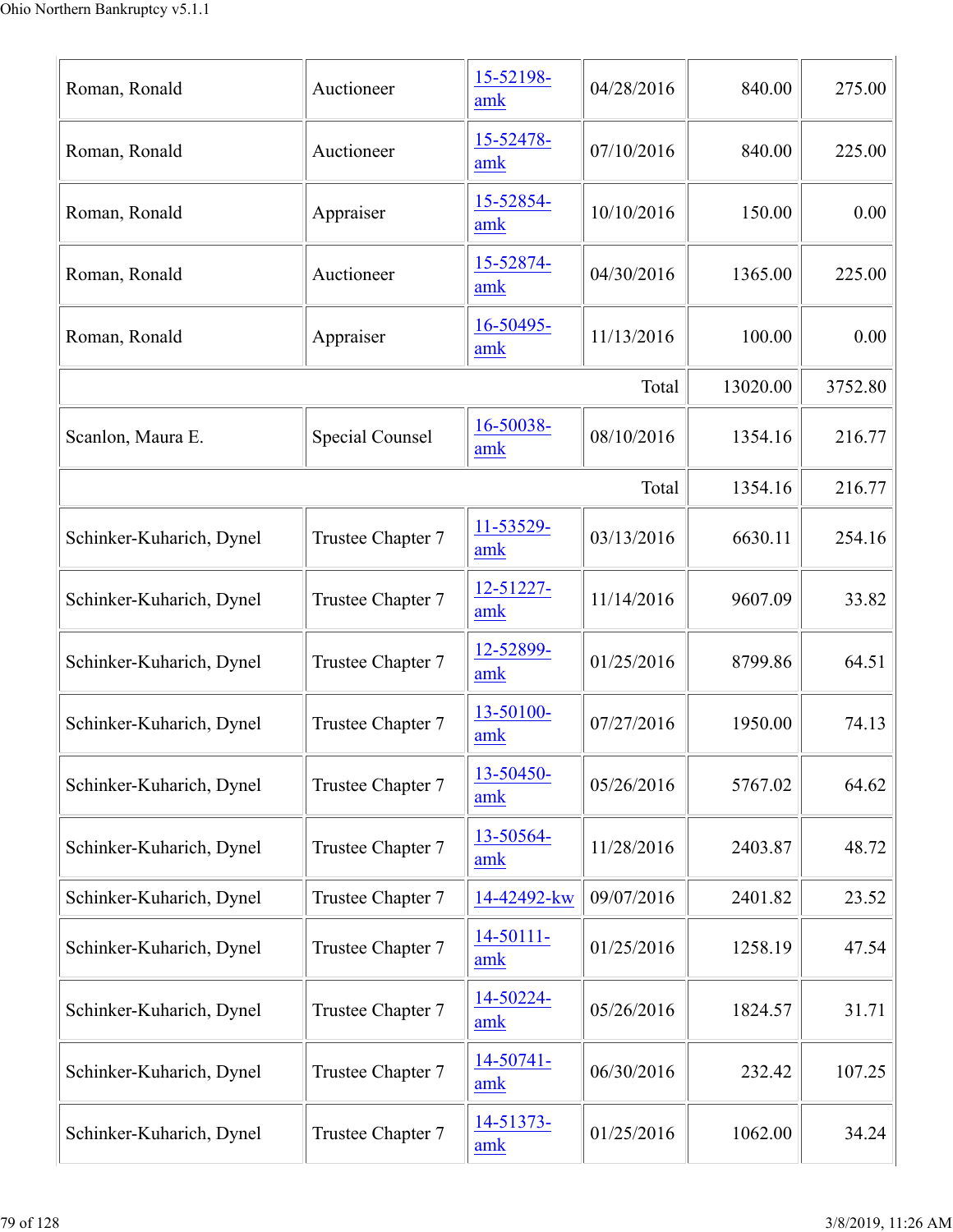| Schinker-Kuharich, Dynel | Trustee Chapter 7 | 14-51529-<br>amk | 08/11/2016 | 1012.50 | 23.98  |
|--------------------------|-------------------|------------------|------------|---------|--------|
| Schinker-Kuharich, Dynel | Trustee Chapter 7 | 14-51714-<br>amk | 07/27/2016 | 1179.76 | 39.49  |
| Schinker-Kuharich, Dynel | Trustee Chapter 7 | 14-51967-<br>amk | 01/25/2016 | 1911.60 | 39.81  |
| Schinker-Kuharich, Dynel | Trustee Chapter 7 | 14-51999-<br>amk | 03/01/2016 | 1000.00 | 31.37  |
| Schinker-Kuharich, Dynel | Trustee Chapter 7 | 14-52130-<br>amk | 04/04/2016 | 3500.00 | 96.04  |
| Schinker-Kuharich, Dynel | Trustee Chapter 7 | 14-52611-<br>amk | 05/26/2016 | 562.50  | 25.46  |
| Schinker-Kuharich, Dynel | Trustee Chapter 7 | 14-52879-<br>amk | 07/26/2016 | 726.52  | 37.22  |
| Schinker-Kuharich, Dynel | Trustee Chapter 7 | 14-52881-<br>amk | 06/17/2016 | 375.00  | 33.16  |
| Schinker-Kuharich, Dynel | Trustee Chapter 7 | 14-52941-<br>amk | 05/26/2016 | 309.68  | 13.23  |
| Schinker-Kuharich, Dynel | Trustee Chapter 7 | 14-53084-<br>amk | 01/25/2016 | 768.22  | 25.36  |
| Schinker-Kuharich, Dynel | Trustee Chapter 7 | 14-53134-<br>amk | 01/25/2016 | 3907.80 | 15.19  |
| Schinker-Kuharich, Dynel | Trustee Chapter 7 | 14-53295-<br>amk | 02/22/2016 | 1733.02 | 19.01  |
| Schinker-Kuharich, Dynel | Trustee Chapter 7 | 14-53371-<br>amk | 01/25/2016 | 1330.98 | 8.82   |
| Schinker-Kuharich, Dynel | Trustee Chapter 7 | 14-61103-rk      | 01/13/2016 | 5557.63 | 154.58 |
| Schinker-Kuharich, Dynel | Trustee Chapter 7 | 15-50404-<br>amk | 07/09/2016 | 1307.80 | 19.30  |
| Schinker-Kuharich, Dynel | Trustee Chapter 7 | 15-50469-<br>amk | 05/26/2016 | 1100.00 | 44.05  |
| Schinker-Kuharich, Dynel | Trustee Chapter 7 | 15-50583-<br>amk | 04/04/2016 | 410.32  | 11.27  |
| Schinker-Kuharich, Dynel | Trustee Chapter 7 | 15-50614-<br>amk | 01/25/2016 | 2781.16 | 19.60  |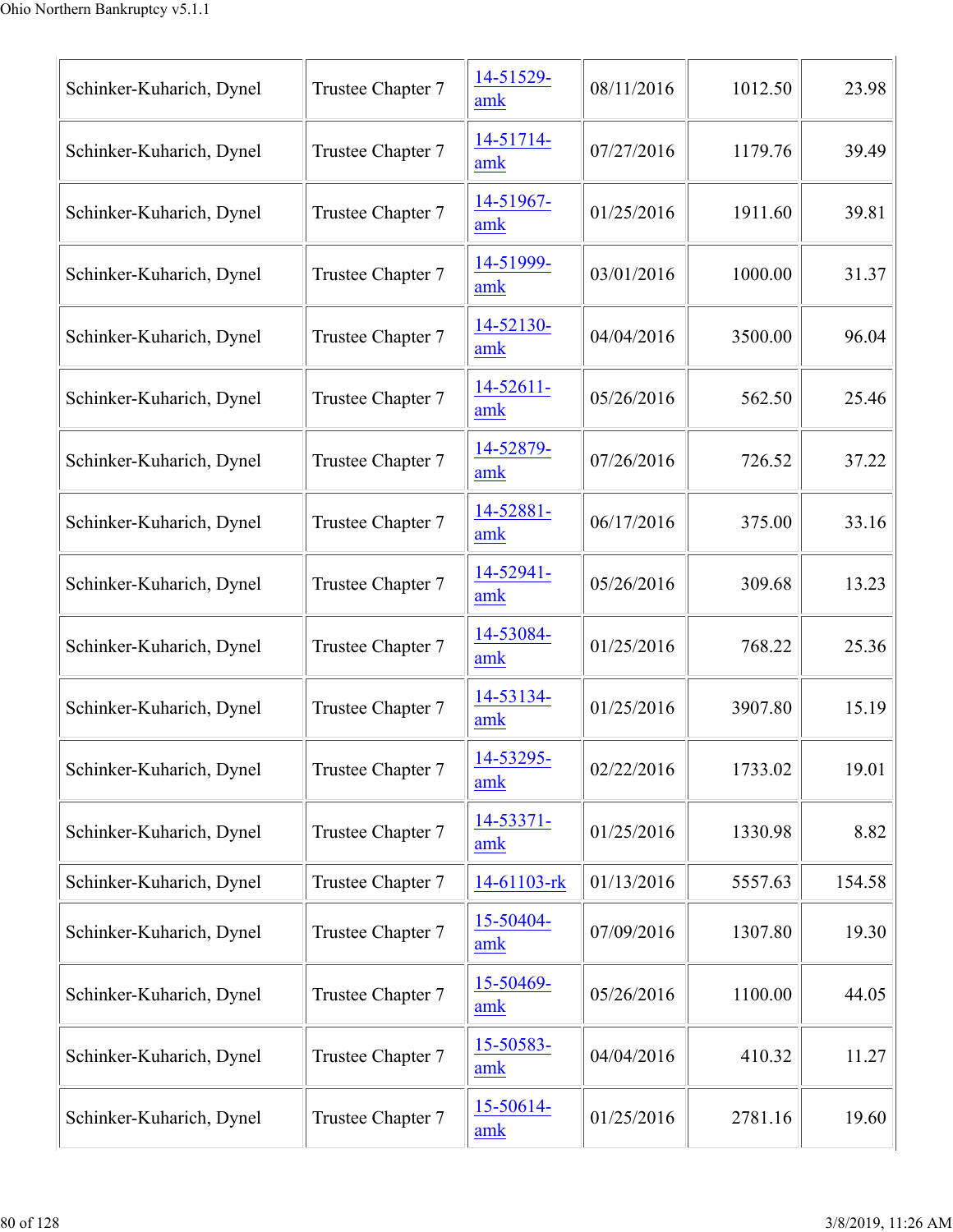| Schinker-Kuharich, Dynel | Trustee Chapter 7 | 15-50770-<br>amk | 03/01/2016 | 3671.44 | 111.34 |
|--------------------------|-------------------|------------------|------------|---------|--------|
| Schinker-Kuharich, Dynel | Trustee Chapter 7 | 15-50790-<br>amk | 02/22/2016 | 250.00  | 14.11  |
| Schinker-Kuharich, Dynel | Trustee Chapter 7 | 15-50988-<br>amk | 01/25/2016 | 373.09  | 10.29  |
| Schinker-Kuharich, Dynel | Trustee Chapter 7 | 15-50989-<br>amk | 01/25/2016 | 284.73  | 13.23  |
| Schinker-Kuharich, Dynel | Trustee Chapter 7 | 15-51097-<br>amk | 01/25/2016 | 250.00  | 14.70  |
| Schinker-Kuharich, Dynel | Trustee Chapter 7 | 15-51147-<br>amk | 05/01/2016 | 521.41  | 28.10  |
| Schinker-Kuharich, Dynel | Trustee Chapter 7 | 15-51204-<br>amk | 10/14/2016 | 864.75  | 69.37  |
| Schinker-Kuharich, Dynel | Trustee Chapter 7 | 15-51218-<br>amk | 01/25/2016 | 392.78  | 8.82   |
| Schinker-Kuharich, Dynel | Trustee Chapter 7 | 15-51313-<br>amk | 07/09/2016 | 401.73  | 18.89  |
| Schinker-Kuharich, Dynel | Trustee Chapter 7 | 15-51415-<br>amk | 06/03/2016 | 750.00  | 31.41  |
| Schinker-Kuharich, Dynel | Trustee Chapter 7 | 15-51435-<br>amk | 01/25/2016 | 310.27  | 12.25  |
| Schinker-Kuharich, Dynel | Trustee Chapter 7 | 15-51605-<br>amk | 02/29/2016 | 450.00  | 32.22  |
| Schinker-Kuharich, Dynel | Trustee Chapter 7 | 15-51613-<br>amk | 02/22/2016 | 575.00  | 25.50  |
| Schinker-Kuharich, Dynel | Trustee Chapter 7 | 15-51613-<br>amk | 04/04/2016 | 756.47  | 6.37   |
| Schinker-Kuharich, Dynel | Trustee Chapter 7 | 15-51803-<br>amk | 04/18/2016 | 551.25  | 65.30  |
| Schinker-Kuharich, Dynel | Trustee Chapter 7 | 15-51823-<br>amk | 07/12/2016 | 875.00  | 51.02  |
| Schinker-Kuharich, Dynel | Trustee Chapter 7 | 15-51845-<br>amk | 02/22/2016 | 375.00  | 8.33   |
| Schinker-Kuharich, Dynel | Trustee Chapter 7 | 15-51870-<br>amk | 09/05/2016 | 3376.94 | 9.80   |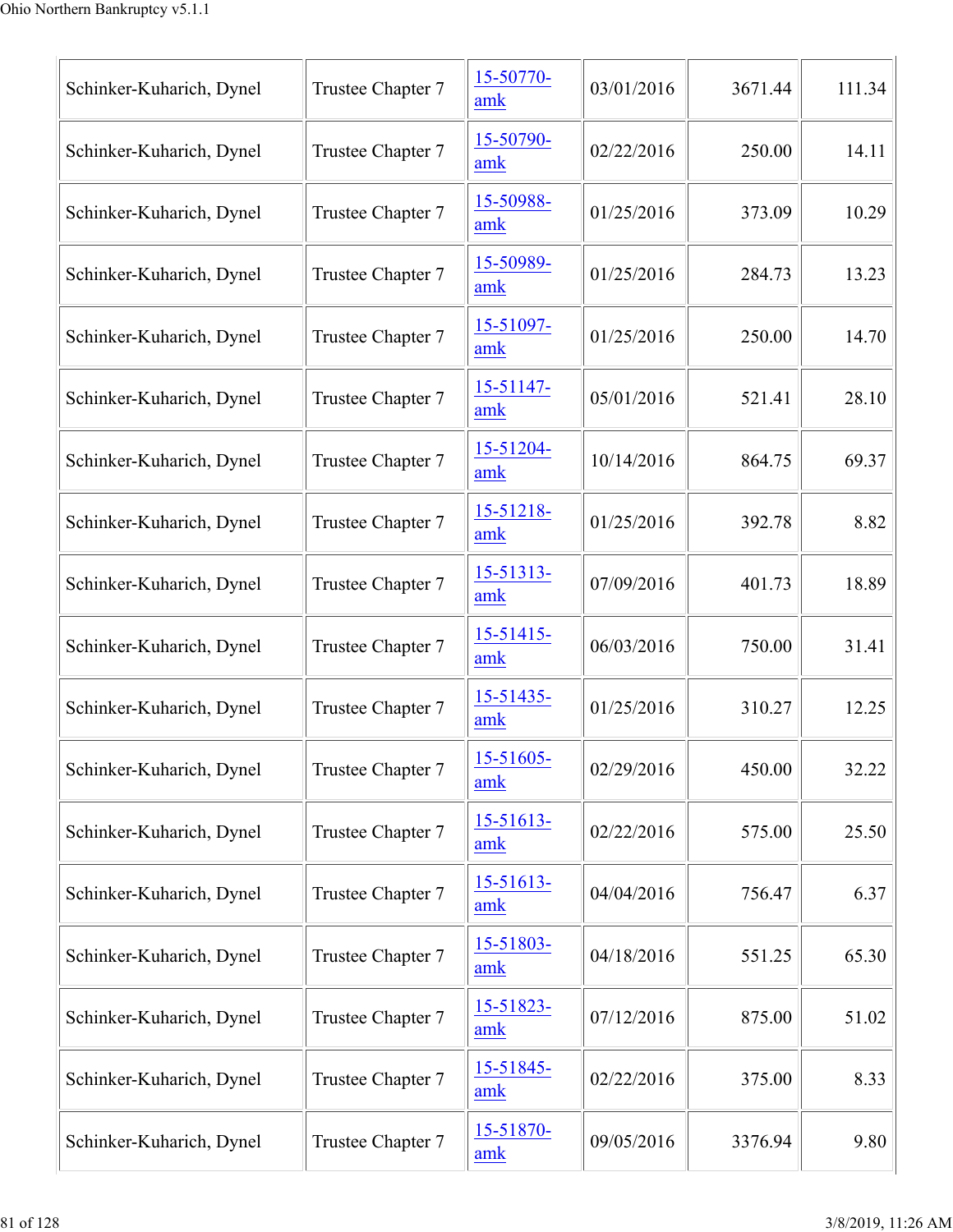| Schinker-Kuharich, Dynel | Trustee Chapter 7 | 15-51878-<br>amk | 05/26/2016 | 435.71  | 7.35  |
|--------------------------|-------------------|------------------|------------|---------|-------|
| Schinker-Kuharich, Dynel | Trustee Chapter 7 | 15-51936-<br>amk | 07/26/2016 | 531.25  | 19.60 |
| Schinker-Kuharich, Dynel | Trustee Chapter 7 | 15-51974-<br>amk | 06/30/2016 | 1493.25 | 12.25 |
| Schinker-Kuharich, Dynel | Trustee Chapter 7 | 15-52075-<br>amk | 06/17/2016 | 396.69  | 9.80  |
| Schinker-Kuharich, Dynel | Trustee Chapter 7 | 15-52113-<br>amk | 10/14/2016 | 500.00  | 24.03 |
| Schinker-Kuharich, Dynel | Trustee Chapter 7 | 15-52169-<br>amk | 12/30/2016 | 750.00  | 49.18 |
| Schinker-Kuharich, Dynel | Trustee Chapter 7 | 15-52216-<br>amk | 12/30/2016 | 1125.00 | 54.30 |
| Schinker-Kuharich, Dynel | Trustee Chapter 7 | 15-52219-<br>amk | 08/12/2016 | 300.00  | 94.57 |
| Schinker-Kuharich, Dynel | Trustee Chapter 7 | 15-52234-<br>amk | 07/26/2016 | 649.30  | 10.29 |
| Schinker-Kuharich, Dynel | Trustee Chapter 7 | 15-52259-<br>amk | 09/25/2016 | 745.68  | 41.94 |
| Schinker-Kuharich, Dynel | Trustee Chapter 7 | 15-52297-<br>amk | 05/27/2016 | 618.49  | 9.31  |
| Schinker-Kuharich, Dynel | Trustee Chapter 7 | 15-52329-<br>amk | 07/26/2016 | 695.59  | 10.78 |
| Schinker-Kuharich, Dynel | Trustee Chapter 7 | 15-52346-<br>amk | 07/26/2016 | 408.14  | 14.21 |
| Schinker-Kuharich, Dynel | Trustee Chapter 7 | 15-52395-<br>amk | 08/15/2016 | 3117.53 | 28.28 |
| Schinker-Kuharich, Dynel | Trustee Chapter 7 | 15-52407-<br>amk | 10/27/2016 | 1744.20 | 31.17 |
| Schinker-Kuharich, Dynel | Trustee Chapter 7 | 15-52429-<br>amk | 08/11/2016 | 1309.25 | 13.23 |
| Schinker-Kuharich, Dynel | Trustee Chapter 7 | 15-52483-<br>amk | 10/18/2016 | 462.56  | 13.50 |
| Schinker-Kuharich, Dynel | Trustee Chapter 7 | 15-52485-<br>amk | 09/25/2016 | 492.90  | 13.72 |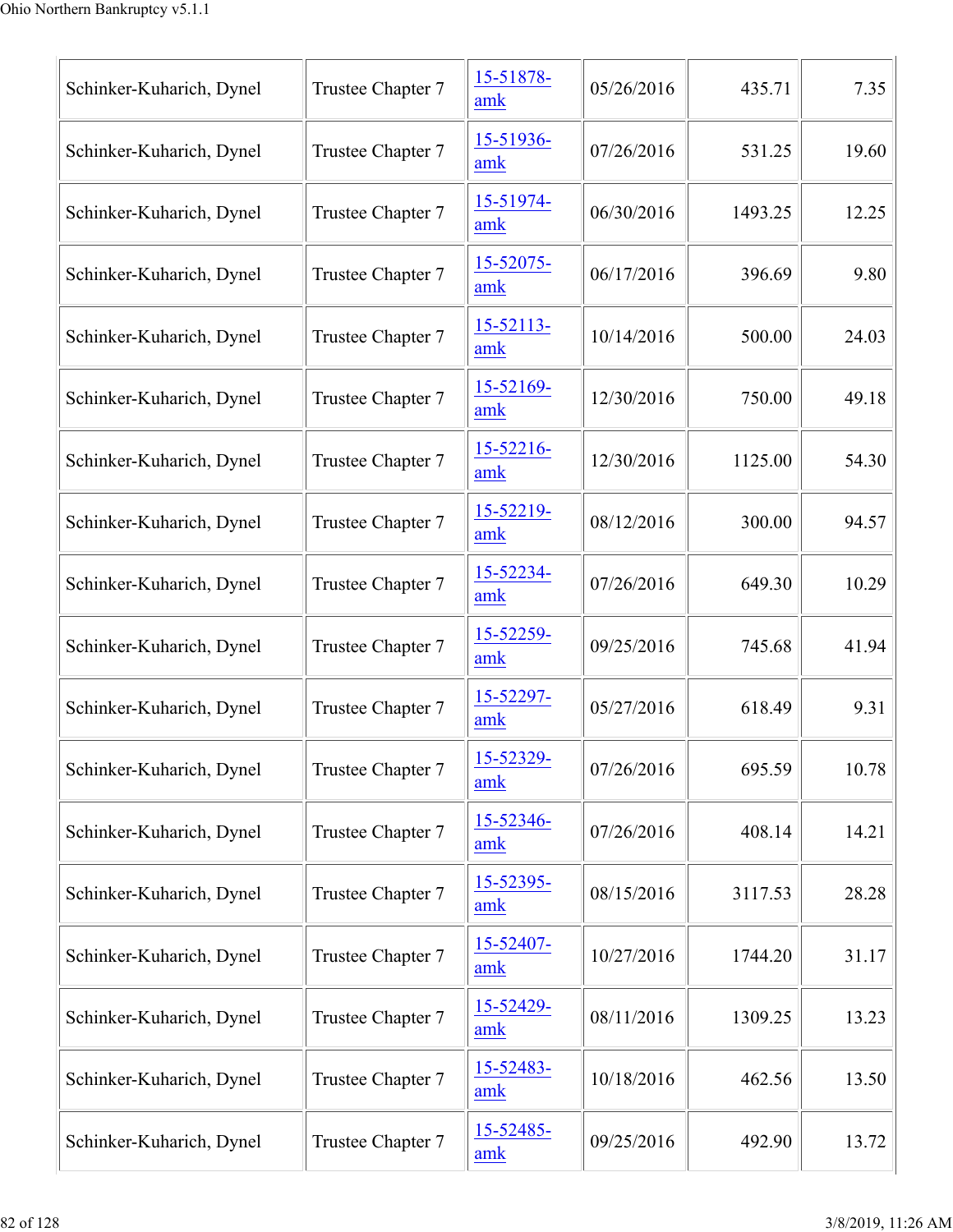| Schinker-Kuharich, Dynel | Trustee Chapter 7 | 15-52524-<br>amk | 05/26/2016 | 1408.24 | 18.58 |
|--------------------------|-------------------|------------------|------------|---------|-------|
| Schinker-Kuharich, Dynel | Trustee Chapter 7 | 15-52527-<br>amk | 08/11/2016 | 1315.95 | 9.80  |
| Schinker-Kuharich, Dynel | Trustee Chapter 7 | 15-52579-<br>amk | 09/04/2016 | 499.60  | 13.72 |
| Schinker-Kuharich, Dynel | Trustee Chapter 7 | 15-52609-<br>amk | 09/05/2016 | 1894.50 | 8.82  |
| Schinker-Kuharich, Dynel | Trustee Chapter 7 | 15-52614-<br>amk | 07/09/2016 | 1726.00 | 22.93 |
| Schinker-Kuharich, Dynel | Trustee Chapter 7 | 15-52618-<br>amk | 06/17/2016 | 453.01  | 10.78 |
| Schinker-Kuharich, Dynel | Trustee Chapter 7 | 15-52619-<br>amk | 06/30/2016 | 1119.76 | 13.81 |
| Schinker-Kuharich, Dynel | Trustee Chapter 7 | 15-52646-<br>amk | 11/11/2016 | 1703.43 | 11.27 |
| Schinker-Kuharich, Dynel | Trustee Chapter 7 | 15-52706-<br>amk | 12/13/2016 | 1048.49 | 21.82 |
| Schinker-Kuharich, Dynel | Trustee Chapter 7 | 15-52844-<br>amk | 10/17/2016 | 1311.83 | 22.86 |
| Schinker-Kuharich, Dynel | Trustee Chapter 7 | 15-52943-<br>amk | 10/14/2016 | 675.49  | 8.33  |
| Schinker-Kuharich, Dynel | Trustee Chapter 7 | 15-52947-<br>amk | 09/04/2016 | 559.50  | 16.17 |
| Schinker-Kuharich, Dynel | Trustee Chapter 7 | 15-52973-<br>amk | 10/14/2016 | 2395.09 | 10.78 |
| Schinker-Kuharich, Dynel | Trustee Chapter 7 | 15-52998-<br>amk | 08/15/2016 | 511.75  | 11.27 |
| Schinker-Kuharich, Dynel | Trustee Chapter 7 | 15-53032-<br>amk | 09/04/2016 | 793.57  | 10.29 |
| Schinker-Kuharich, Dynel | Trustee Chapter 7 | 15-53059-<br>amk | 08/11/2016 | 391.94  | 14.21 |
| Schinker-Kuharich, Dynel | Trustee Chapter 7 | 15-53074-<br>amk | 07/26/2016 | 330.13  | 10.29 |
| Schinker-Kuharich, Dynel | Trustee Chapter 7 | 16-50004-<br>amk | 09/25/2016 | 864.06  | 11.27 |
|                          |                   |                  |            |         |       |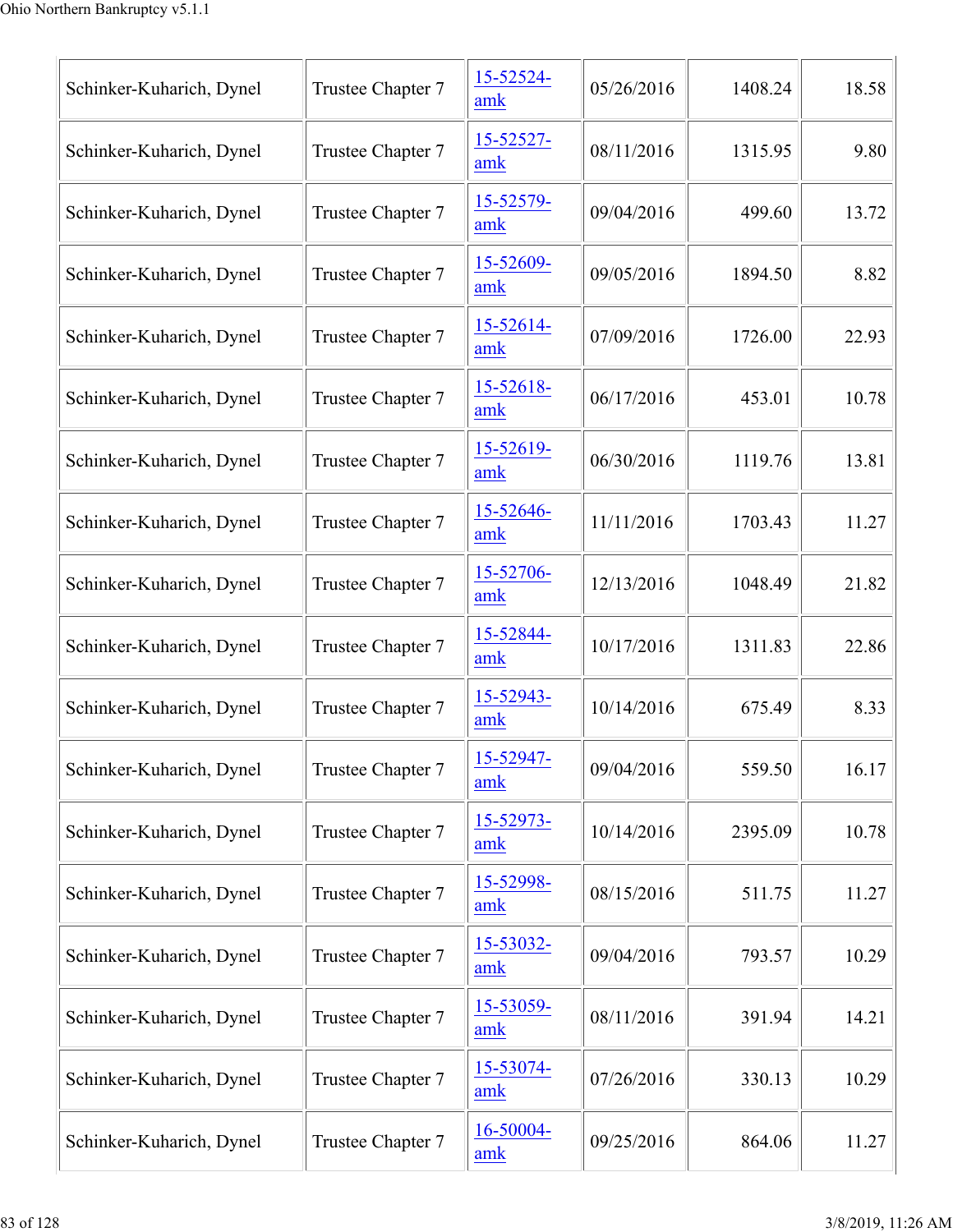| Schinker-Kuharich, Dynel | Trustee Chapter 7 | 16-50020-<br>amk      | 07/28/2016 | 354.00  | 11.76 |
|--------------------------|-------------------|-----------------------|------------|---------|-------|
| Schinker-Kuharich, Dynel | Trustee Chapter 7 | 16-50049-<br>amk      | 09/05/2016 | 2065.70 | 21.07 |
| Schinker-Kuharich, Dynel | Trustee Chapter 7 | 16-50096-<br>amk      | 09/04/2016 | 726.32  | 9.80  |
| Schinker-Kuharich, Dynel | Trustee Chapter 7 | 16-50097-<br>amk      | 09/25/2016 | 652.80  | 10.29 |
| Schinker-Kuharich, Dynel | Trustee Chapter 7 | 16-50120-<br>amk      | 11/11/2016 | 1000.00 | 41.36 |
| Schinker-Kuharich, Dynel | Trustee Chapter 7 | 16-50137-<br>amk      | 10/14/2016 | 224.07  | 7.84  |
| Schinker-Kuharich, Dynel | Trustee Chapter 7 | 16-50177-<br>amk      | 10/14/2016 | 1053.75 | 16.17 |
| Schinker-Kuharich, Dynel | Trustee Chapter 7 | 16-50178-<br>amk      | 09/25/2016 | 391.00  | 26.95 |
| Schinker-Kuharich, Dynel | Trustee Chapter 7 | $16 - 50251 -$<br>amk | 09/25/2016 | 280.00  | 8.33  |
| Schinker-Kuharich, Dynel | Trustee Chapter 7 | 16-50305-<br>amk      | 09/04/2016 | 362.38  | 13.23 |
| Schinker-Kuharich, Dynel | Trustee Chapter 7 | 16-50322-<br>amk      | 09/04/2016 | 368.68  | 11.27 |
| Schinker-Kuharich, Dynel | Trustee Chapter 7 | 16-50325-<br>amk      | 09/04/2016 | 333.00  | 11.27 |
| Schinker-Kuharich, Dynel | Trustee Chapter 7 | 16-50380-<br>amk      | 10/18/2016 | 421.01  | 11.27 |
| Schinker-Kuharich, Dynel | Trustee Chapter 7 | $16 - 50512 -$<br>amk | 12/12/2016 | 375.00  | 11.52 |
| Schinker-Kuharich, Dynel | Trustee Chapter 7 | 16-50594-<br>amk      | 11/11/2016 | 1262.14 | 39.20 |
| Schinker-Kuharich, Dynel | Trustee Chapter 7 | 16-50623-<br>amk      | 11/11/2016 | 983.25  | 9.80  |
| Schinker-Kuharich, Dynel | Trustee Chapter 7 | 16-50742-<br>amk      | 12/12/2016 | 375.00  | 75.27 |
| Schinker-Kuharich, Dynel | Trustee Chapter 7 | 16-50791-<br>amk      | 10/27/2016 | 235.27  | 7.84  |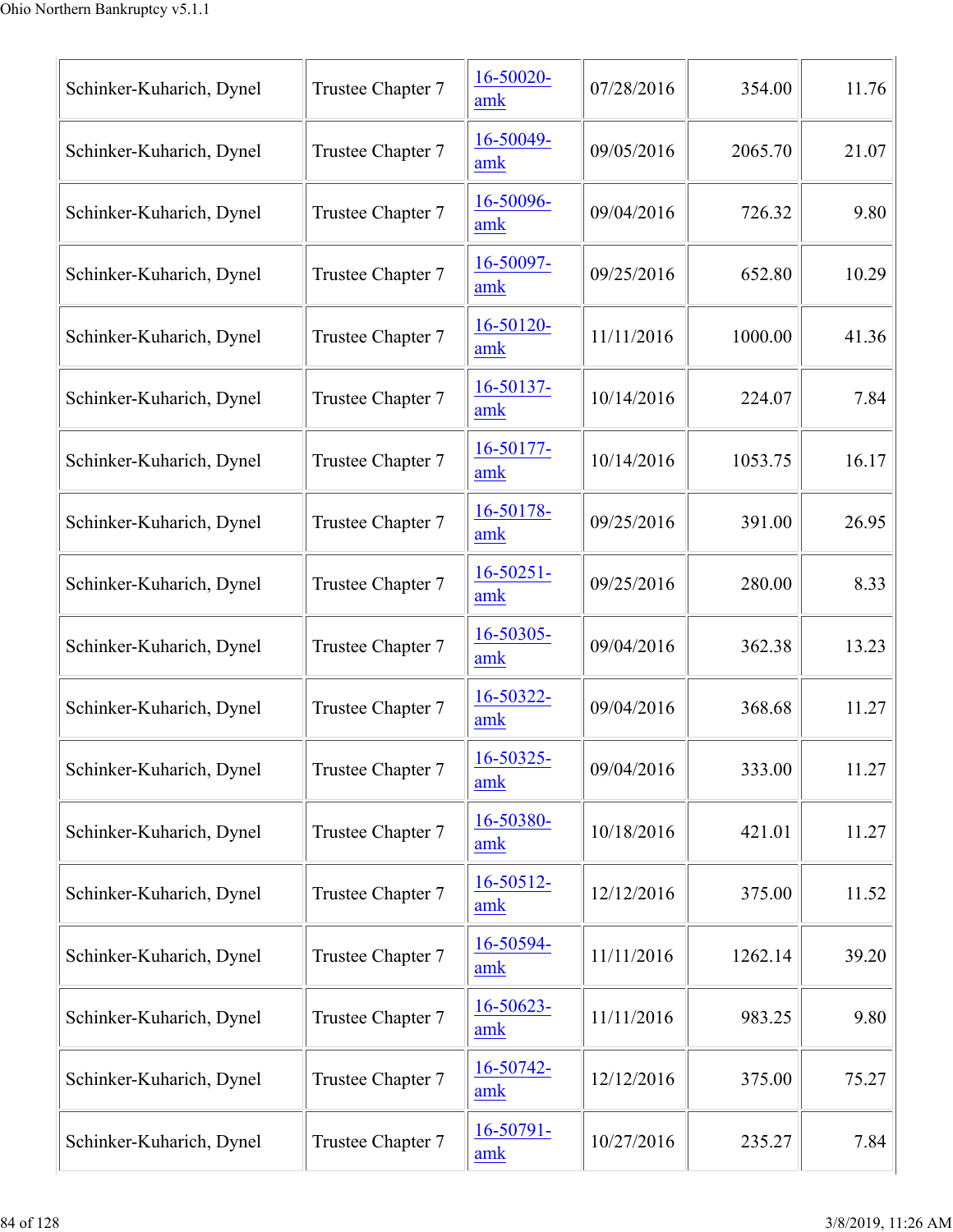| Schinker-Kuharich, Dynel | Trustee Chapter 7      | 16-51008-<br>amk | 12/13/2016 | 1569.42   | 22.40    |
|--------------------------|------------------------|------------------|------------|-----------|----------|
|                          |                        |                  | Total      | 134251.97 | 3043.36  |
| Schrader, Bruce R.       | Trustee's Attorney     | $10-60671$ -rk   | 05/02/2016 | 9545.00   | 329.40   |
| Schrader, Bruce R.       | Attorney               | 10-64780-rk      | 09/23/2016 | 819.00    | 111.60   |
| Schrader, Bruce R.       | Trustee's Attorney     | 11-60657-rk      | 10/06/2016 | 32333.50  | 1153.81  |
| Schrader, Bruce R.       | Trustee's Attorney     | 11-62280-rk      | 09/09/2016 | 2000.00   | 4.20     |
| Schrader, Bruce R.       | Trustee's Attorney     | 13-62057-rk      | 10/07/2016 | 1400.00   | 14.74    |
| Schrader, Bruce R.       | Trustee's Attorney     | 13-62504-rk      | 06/06/2016 | 17874.00  | 330.40   |
| Schrader, Bruce R.       | Attorney               | 13-62759-rk      | 05/11/2016 | 1485.00   | 0.00     |
| Schrader, Bruce R.       | Trustee's Attorney     | 14-61641-rk      | 05/25/2016 | 3500.00   | 5.50     |
| Schrader, Bruce R.       | Trustee's Attorney     | 14-62760-rk      | 05/11/2016 | 684.00    | 9.80     |
| Schrader, Bruce R.       | Trustee's Attorney     | 15-60231-rk      | 05/25/2016 | 883.50    | 0.00     |
| Schrader, Bruce R.       | Trustee's Attorney     | 15-61440-rk      | 03/15/2016 | 399.00    | 12.00    |
|                          |                        |                  | Total      | 70923.00  | 1971.45  |
| Schultz, John F.         | <b>Special Counsel</b> | 14-40273-kw      | 05/12/2016 | 3202.96   | 5390.16  |
|                          |                        |                  | Total      | 3202.96   | 5390.16  |
| Schwieg, Frederic P.     | <b>Special Counsel</b> | 13-41877-aih     | 08/04/2016 | 20627.50  | 90.08    |
|                          |                        |                  | Total      | 20627.50  | 90.08    |
| Scott, Earl              | Accountant             | 15-41256-kw      | 10/25/2016 | 1545.00   | 0.00     |
|                          |                        |                  | Total      | 1545.00   | 0.00     |
| Shumaker Loop & Kendrick | Special Counsel        | 12-62815-rk      | 02/01/2016 | 75902.14  | 0.00     |
|                          |                        |                  | Total      | 75902.14  | 0.00     |
| Sicherman, Marvin A.     | Trustee Chapter 7      | 09-20652-aih     | 02/23/2016 | 1400.00   | $0.00\,$ |
| Sicherman, Marvin A.     | Trustee Chapter 7      | 13-10213-jps     | 07/27/2016 | 18276.86  | 6.58     |
| Sicherman, Marvin A.     | Trustee Chapter 7      | 13-15102-jps     | 06/09/2016 | 3550.00   | 4.70     |
| Sicherman, Marvin A.     | Trustee Chapter 7      | 14-16396-<br>pmc | 05/02/2016 | 2393.57   | 2.45     |
| Sicherman, Marvin A.     | Trustee Chapter 7      | 14-16488-<br>pmc | 04/11/2016 | 359.55    | 2.94     |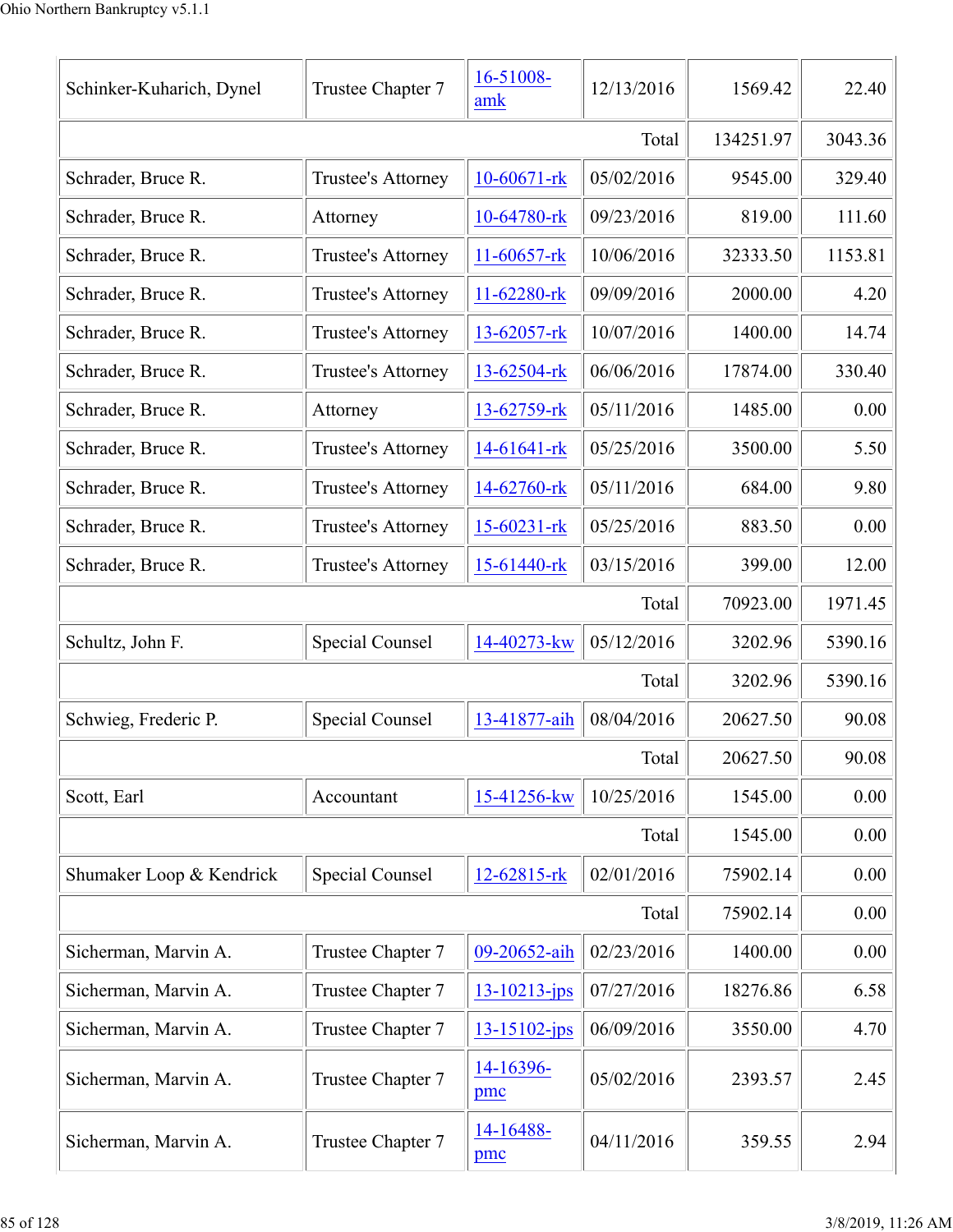| Sicherman, Marvin A. | Trustee Chapter 7  | 14-17307-aih          | 03/22/2016 | 2410.00 | 2.45   |
|----------------------|--------------------|-----------------------|------------|---------|--------|
| Sicherman, Marvin A. | Trustee Chapter 7  | 14-17370-<br>pmc      | 08/04/2016 | 550.00  | 14.68  |
| Sicherman, Marvin A. | Trustee Chapter 7  | $14 - 17435 - ips$    | 03/02/2016 | 297.57  | 0.00   |
| Sicherman, Marvin A. | Trustee Chapter 7  | 15-10278-<br>pmc      | 04/07/2016 | 838.50  | 1.69   |
| Sicherman, Marvin A. | Trustee Chapter 7  | 15-10461-aih          | 04/05/2016 | 484.66  | 0.00   |
| Sicherman, Marvin A. | Trustee Chapter 7  | 15-11306-<br>pmc      | 08/04/2016 | 1250.00 | 2.35   |
| Sicherman, Marvin A. | Trustee Chapter 7  | 15-11728-jps          | 03/02/2016 | 250.00  | 5.39   |
| Sicherman, Marvin A. | Trustee Chapter 7  | 15-12008-jps          | 01/20/2016 | 514.10  | 0.00   |
| Sicherman, Marvin A. | Trustee Chapter 7  | 15-12252-aih          | 01/26/2016 | 437.50  | 28.16  |
| Sicherman, Marvin A. | Trustee Chapter 7  | 15-12638-<br>pmc      | 07/20/2016 | 249.96  | 0.00   |
| Sicherman, Marvin A. | Trustee's Attorney | 15-12770-<br>pmc      | 01/20/2016 | 1025.00 | 350.00 |
| Sicherman, Marvin A. | Trustee Chapter 7  | $15 - 12837 - ips$    | 04/26/2016 | 375.00  | 1.96   |
| Sicherman, Marvin A. | Trustee Chapter 7  | 15-13236-<br>pmc      | 01/19/2016 | 436.37  | 2.45   |
| Sicherman, Marvin A. | Trustee Chapter 7  | $15 - 13441 -$<br>pmc | 02/03/2016 | 250.00  | 8.32   |
| Sicherman, Marvin A. | Trustee Chapter 7  | 15-13482-jps          | 01/26/2016 | 504.81  | 0.00   |
| Sicherman, Marvin A. | Trustee Chapter 7  | $15 - 13562 - ips$    | 02/23/2016 | 250.00  | 2.45   |
| Sicherman, Marvin A. | Trustee Chapter 7  | 15-13605-<br>pmc      | 03/01/2016 | 453.21  | 1.96   |
| Sicherman, Marvin A. | Trustee Chapter 7  | 15-13738-aih          | 02/03/2016 | 287.41  | 2.94   |
| Sicherman, Marvin A. | Trustee Chapter 7  | 15-13744-<br>pmc      | 02/05/2016 | 255.16  | 2.89   |
| Sicherman, Marvin A. | Trustee Chapter 7  | 15-13746-jps          | 02/23/2016 | 415.50  | 3.43   |
| Sicherman, Marvin A. | Trustee Chapter 7  | $15 - 14022$<br>pmc   | 02/03/2016 | 365.13  | 1.96   |
| Sicherman, Marvin A. | Trustee Chapter 7  | 15-14282-aih          | 08/23/2016 | 950.00  | 6.32   |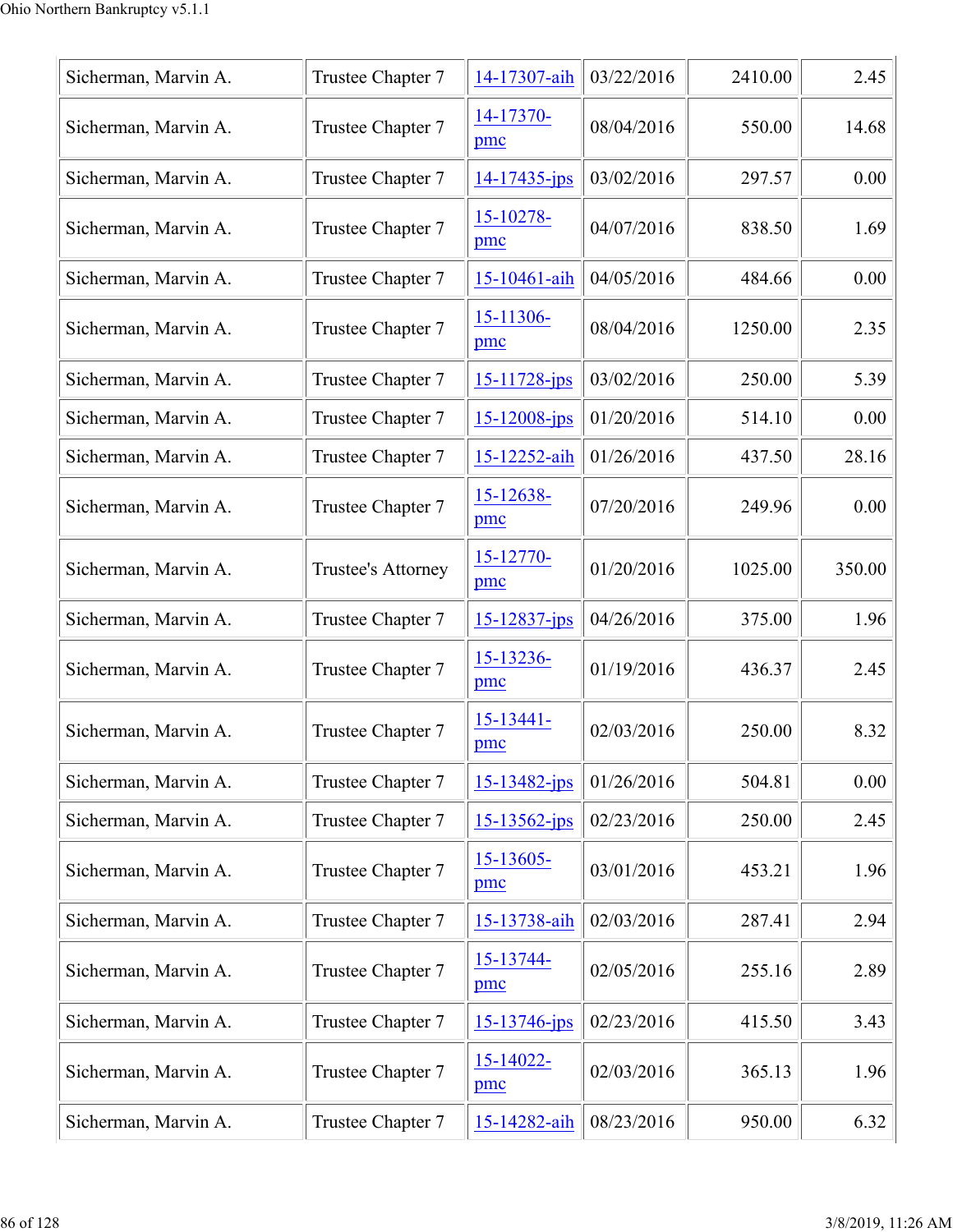| Sicherman, Marvin A. | Trustee Chapter 7 | 15-14357-aih          | 07/12/2016 | 775.06  | 2.35 |
|----------------------|-------------------|-----------------------|------------|---------|------|
| Sicherman, Marvin A. | Trustee Chapter 7 | $15 - 14440 -$<br>pmc | 10/25/2016 | 1428.30 | 5.64 |
| Sicherman, Marvin A. | Trustee Chapter 7 | $15 - 14680 - ips$    | 06/09/2016 | 694.52  | 2.82 |
| Sicherman, Marvin A. | Trustee Chapter 7 | 15-15146-<br>pmc      | 08/04/2016 | 660.78  | 0.00 |
| Sicherman, Marvin A. | Trustee Chapter 7 | 15-15276-<br>pmc      | 05/02/2016 | 2500.00 | 0.00 |
| Sicherman, Marvin A. | Trustee Chapter 7 | $15 - 15306$ -jps     | 06/21/2016 | 304.59  | 1.88 |
| Sicherman, Marvin A. | Trustee Chapter 7 | 15-15406-<br>pmc      | 09/15/2016 | 611.32  | 1.88 |
| Sicherman, Marvin A. | Trustee Chapter 7 | 15-15440-<br>pmc      | 07/11/2016 | 799.50  | 2.35 |
| Sicherman, Marvin A. | Trustee Chapter 7 | 15-15481-<br>pmc      | 11/01/2016 | 196.53  | 3.91 |
| Sicherman, Marvin A. | Trustee Chapter 7 | $15 - 15510 - ips$    | 08/16/2016 | 1699.12 | 1.41 |
| Sicherman, Marvin A. | Trustee Chapter 7 | $15 - 15757 - jps$    | 05/26/2016 | 375.00  | 1.41 |
| Sicherman, Marvin A. | Trustee Chapter 7 | 15-16104-<br>pmc      | 06/17/2016 | 281.54  | 0.00 |
| Sicherman, Marvin A. | Trustee Chapter 7 | 15-16113-aih          | 07/12/2016 | 597.05  | 1.88 |
| Sicherman, Marvin A. | Trustee Chapter 7 | 15-16273-<br>pmc      | 08/04/2016 | 439.16  | 1.88 |
| Sicherman, Marvin A. | Trustee Chapter 7 | 15-16379-aih          | 07/12/2016 | 467.61  | 1.88 |
| Sicherman, Marvin A. | Trustee Chapter 7 | $15-16617-$<br>pmc    | 08/04/2016 | 657.47  | 1.41 |
| Sicherman, Marvin A. | Trustee Chapter 7 | 15-16655-aih          | 06/03/2016 | 351.03  | 1.88 |
| Sicherman, Marvin A. | Trustee Chapter 7 | $15 - 16963$ -jps     | 07/13/2016 | 875.00  | 2.82 |
| Sicherman, Marvin A. | Trustee Chapter 7 | $15 - 16964$ -jps     | 07/27/2016 | 959.98  | 3.76 |
| Sicherman, Marvin A. | Trustee Chapter 7 | 15-17133-<br>pmc      | 08/04/2016 | 453.41  | 2.82 |
| Sicherman, Marvin A. | Trustee Chapter 7 | $15 - 17168$ -jps     | 08/11/2016 | 341.20  | 3.03 |
| Sicherman, Marvin A. | Trustee Chapter 7 | 15-17187-<br>pmc      | 07/20/2016 | 236.09  | 2.82 |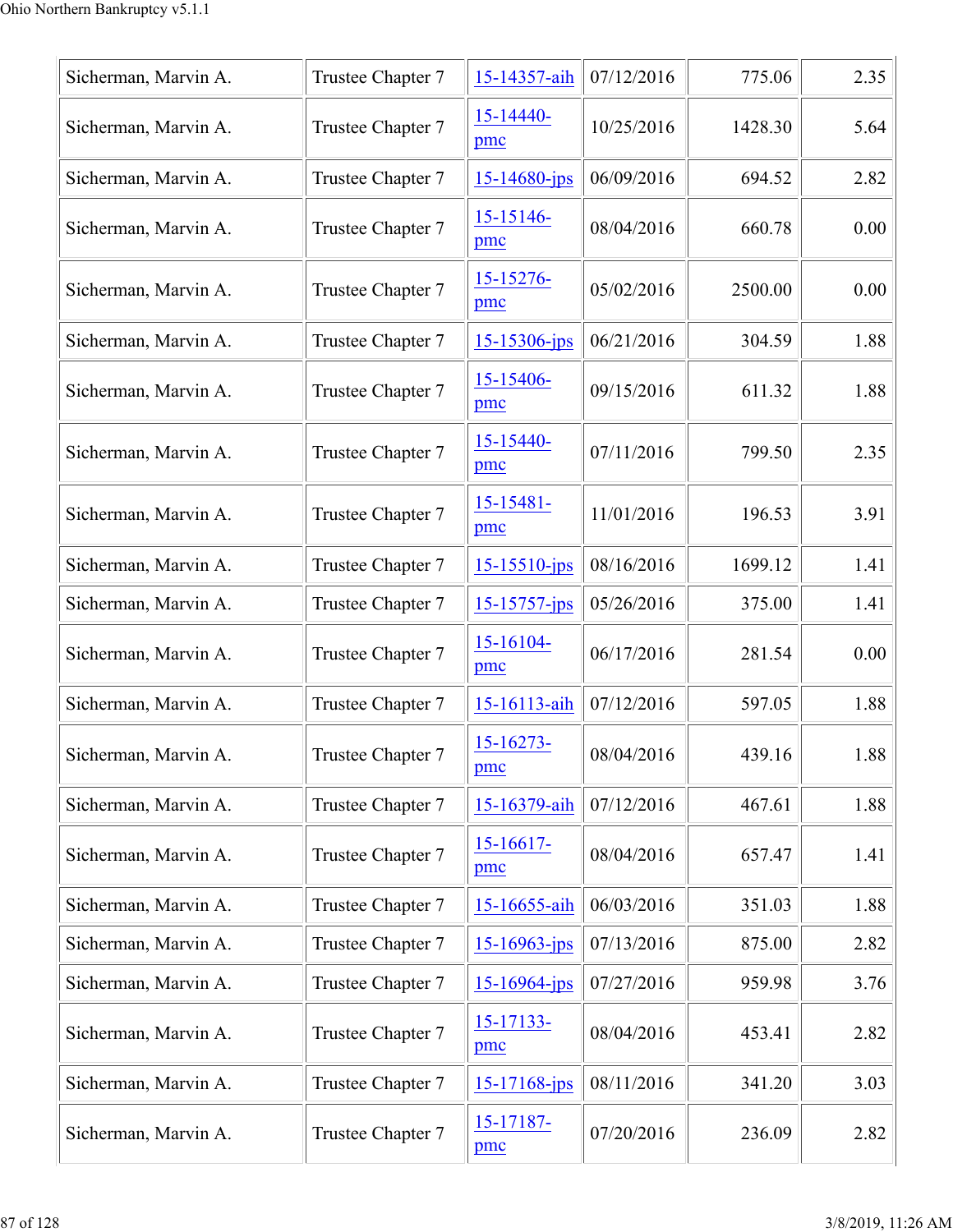| Sicherman, Marvin A. | Trustee Chapter 7 | 15-17206-jps       | 08/16/2016 | 1093.12 | 3.97  |
|----------------------|-------------------|--------------------|------------|---------|-------|
| Sicherman, Marvin A. | Trustee Chapter 7 | 15-17213-<br>pmc   | 10/25/2016 | 1061.62 | 4.23  |
| Sicherman, Marvin A. | Trustee Chapter 7 | 15-17284-<br>pmc   | 12/02/2016 | 705.25  | 2.35  |
| Sicherman, Marvin A. | Trustee Chapter 7 | 15-17326-jps       | 09/23/2016 | 1343.57 | 0.00  |
| Sicherman, Marvin A. | Trustee Chapter 7 | $16 - 10147$ -jps  | 08/16/2016 | 587.72  | 3.29  |
| Sicherman, Marvin A. | Trustee Chapter 7 | 16-10226-<br>pmc   | 08/30/2016 | 342.72  | 1.15  |
| Sicherman, Marvin A. | Trustee Chapter 7 | 16-10291-aih       | 09/13/2016 | 1710.70 | 3.76  |
| Sicherman, Marvin A. | Trustee Chapter 7 | 16-10328-<br>pmc   | 09/15/2016 | 250.00  | 16.46 |
| Sicherman, Marvin A. | Trustee Chapter 7 | 16-10343-<br>pmc   | 09/15/2016 | 442.58  | 3.29  |
| Sicherman, Marvin A. | Trustee Chapter 7 | 16-10345-aih       | 08/08/2016 | 350.00  | 1.88  |
| Sicherman, Marvin A. | Trustee Chapter 7 | 16-10381-jps       | 09/23/2016 | 1255.49 | 2.82  |
| Sicherman, Marvin A. | Trustee Chapter 7 | $16 - 10398 - ips$ | 08/30/2016 | 872.26  | 3.77  |
| Sicherman, Marvin A. | Trustee Chapter 7 | 16-10906-<br>pmc   | 10/31/2016 | 318.76  | 1.88  |
| Sicherman, Marvin A. | Trustee Chapter 7 | 16-10971-aih       | 12/06/2016 | 663.00  | 2.35  |
| Sicherman, Marvin A. | Trustee Chapter 7 | 16-11033-jps       | 09/26/2016 | 279.59  | 3.29  |
| Sicherman, Marvin A. | Trustee Chapter 7 | $16 - 11292 - ips$ | 11/16/2016 | 304.35  | 1.41  |
| Sicherman, Marvin A. | Trustee Chapter 7 | 16-11360-jps       | 10/20/2016 | 369.68  | 1.24  |
| Sicherman, Marvin A. | Trustee Chapter 7 | 16-11660-jps       | 11/16/2016 | 622.25  | 3.76  |
| Sicherman, Marvin A. | Trustee Chapter 7 | $16 - 11679$ -jps  | 11/16/2016 | 1340.00 | 2.77  |
| Sicherman, Marvin A. | Trustee Chapter 7 | 16-11740-aih       | 11/15/2016 | 300.00  | 9.94  |
| Sicherman, Marvin A. | Trustee Chapter 7 | 16-11749-aih       | 12/20/2016 | 300.00  | 31.26 |
| Sicherman, Marvin A. | Trustee Chapter 7 | 16-11924-jps       | 12/01/2016 | 269.13  | 1.88  |
| Sicherman, Marvin A. | Trustee Chapter 7 | $16-12262-$<br>pmc | 12/21/2016 | 264.53  | 0.00  |
| Sicherman, Marvin A. | Trustee Chapter 7 | $16 - 12281 - ips$ | 12/14/2016 | 267.51  | 1.88  |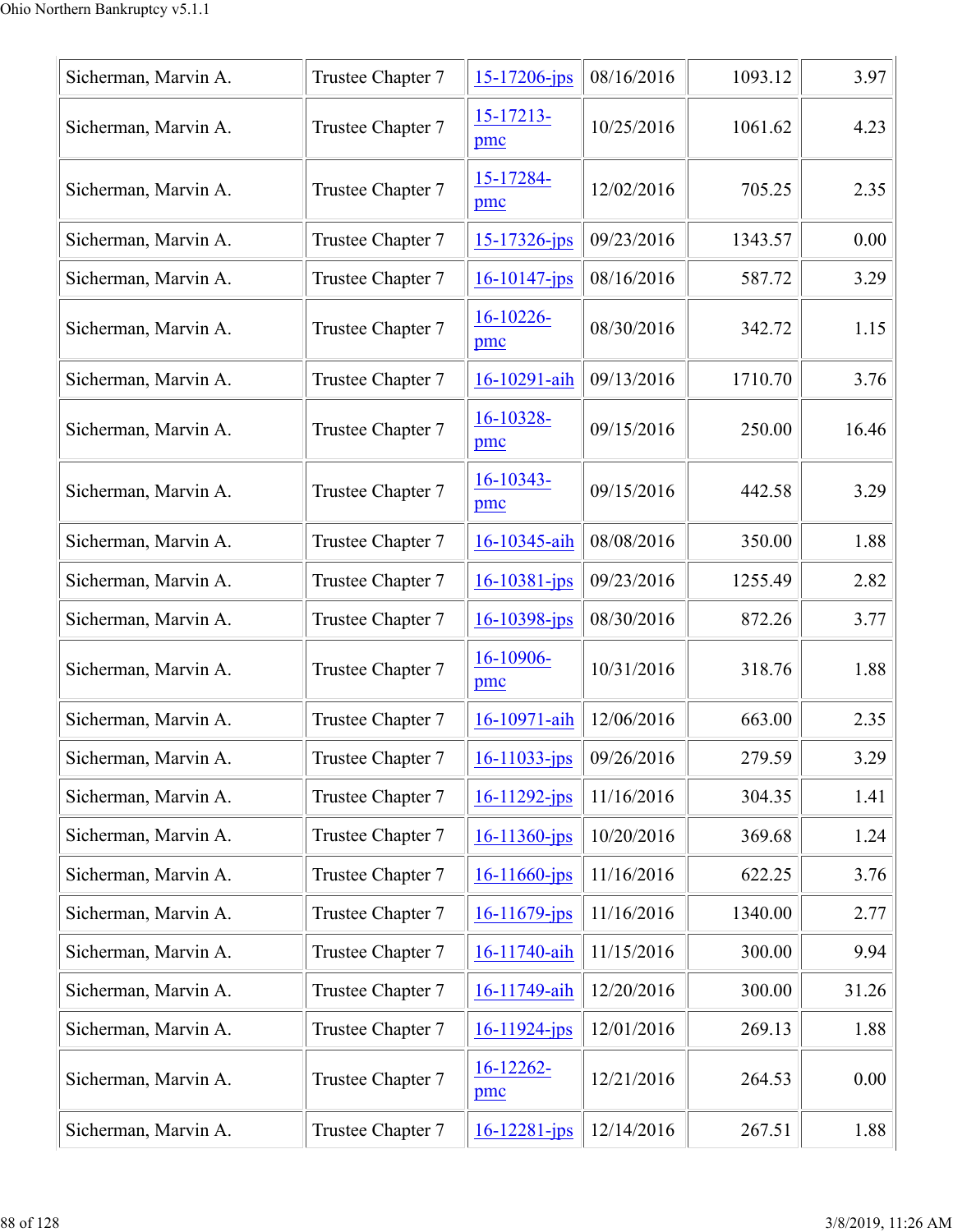| Sicherman, Marvin A. | Trustee Chapter 7  | $16 - 12343 - ips$ | 12/01/2016 | 375.00   | 2.56   |
|----------------------|--------------------|--------------------|------------|----------|--------|
| Total                |                    |                    |            | 70222.95 | 615.09 |
| Sicherman, Marvin A. | Trustee Chapter 7  | 14-18073-<br>pmc   | 08/04/2016 | 2109.83  | 2.82   |
| Sicherman, Marvin A. | Trustee's Attorney | 15-11306-<br>pmc   | 08/04/2016 | 738.00   | 5.48   |
| Sicherman, Marvin A. | Trustee Chapter 7  | 15-12770-<br>pmc   | 01/20/2016 | 699.29   | 2.45   |
| Sicherman, Marvin A. | Trustee's Attorney | 15-14351-aih       | 12/02/2016 | 1711.73  | 34.52  |
|                      |                    |                    | Total      | 5258.85  | 45.27  |
| Silagy, Anne Piero   | Trustee Chapter 7  | 10-64780-rk        | 09/23/2016 | 3750.15  | 41.08  |
| Silagy, Anne Piero   | Trustee Chapter 7  | $11-61525$ -rk     | 11/15/2016 | 2136.72  | 149.43 |
| Silagy, Anne Piero   | Trustee Chapter 7  | 11-62280-rk        | 09/09/2016 | 1000.00  | 87.40  |
| Silagy, Anne Piero   | Trustee Chapter 7  | 11-62597-rk        | 12/08/2016 | 12791.96 | 297.45 |
| Silagy, Anne Piero   | Trustee Chapter 7  | 12-60996-rk        | 05/12/2016 | 1500.00  | 200.71 |
| Silagy, Anne Piero   | Trustee Chapter 7  | 13-62057-rk        | 10/07/2016 | 2061.00  | 18.66  |
| Silagy, Anne Piero   | Trustee Chapter 7  | 13-62504-rk        | 06/06/2016 | 11347.82 | 127.33 |
| Silagy, Anne Piero   | Trustee Chapter 7  | 13-62759-rk        | 05/11/2016 | 1383.56  | 14.90  |
| Silagy, Anne Piero   | Trustee Chapter 7  | 14-61179-rk        | 09/01/2016 | 1300.01  | 80.97  |
| Silagy, Anne Piero   | Trustee Chapter 7  | 14-61641-rk        | 05/25/2016 | 1000.00  | 8.42   |
| Silagy, Anne Piero   | Trustee Chapter 7  | 14-62182-rk        | 01/08/2016 | 4765.23  | 19.46  |
| Silagy, Anne Piero   | Trustee Chapter 7  | 14-62627-rk        | 05/25/2016 | 834.25   | 12.10  |
| Silagy, Anne Piero   | Trustee Chapter 7  | 14-62760-rk        | 05/11/2016 | 625.00   | 15.78  |
| Silagy, Anne Piero   | Trustee Chapter 7  | 14-62764-rk        | 05/10/2016 | 750.00   | 103.71 |
| Silagy, Anne Piero   | Trustee Chapter 7  | 15-60209-rk        | 07/29/2016 | 296.50   | 8.17   |
| Silagy, Anne Piero   | Trustee Chapter 7  | $15 - 60231 - rk$  | 05/25/2016 | 784.75   | 7.89   |
| Silagy, Anne Piero   | Trustee Chapter 7  | 15-60385-rk        | 09/12/2016 | 3070.41  | 6.27   |
| Silagy, Anne Piero   | Trustee Chapter 7  | 15-60624-rk        | 03/11/2016 | 500.00   | 38.36  |
| Silagy, Anne Piero   | Trustee Chapter 7  | $15 - 60671 -$ rk  | 09/23/2016 | 7100.00  | 122.30 |
| Silagy, Anne Piero   | Trustee Chapter 7  | 15-60976-rk        | 01/29/2016 | 528.75   | 15.43  |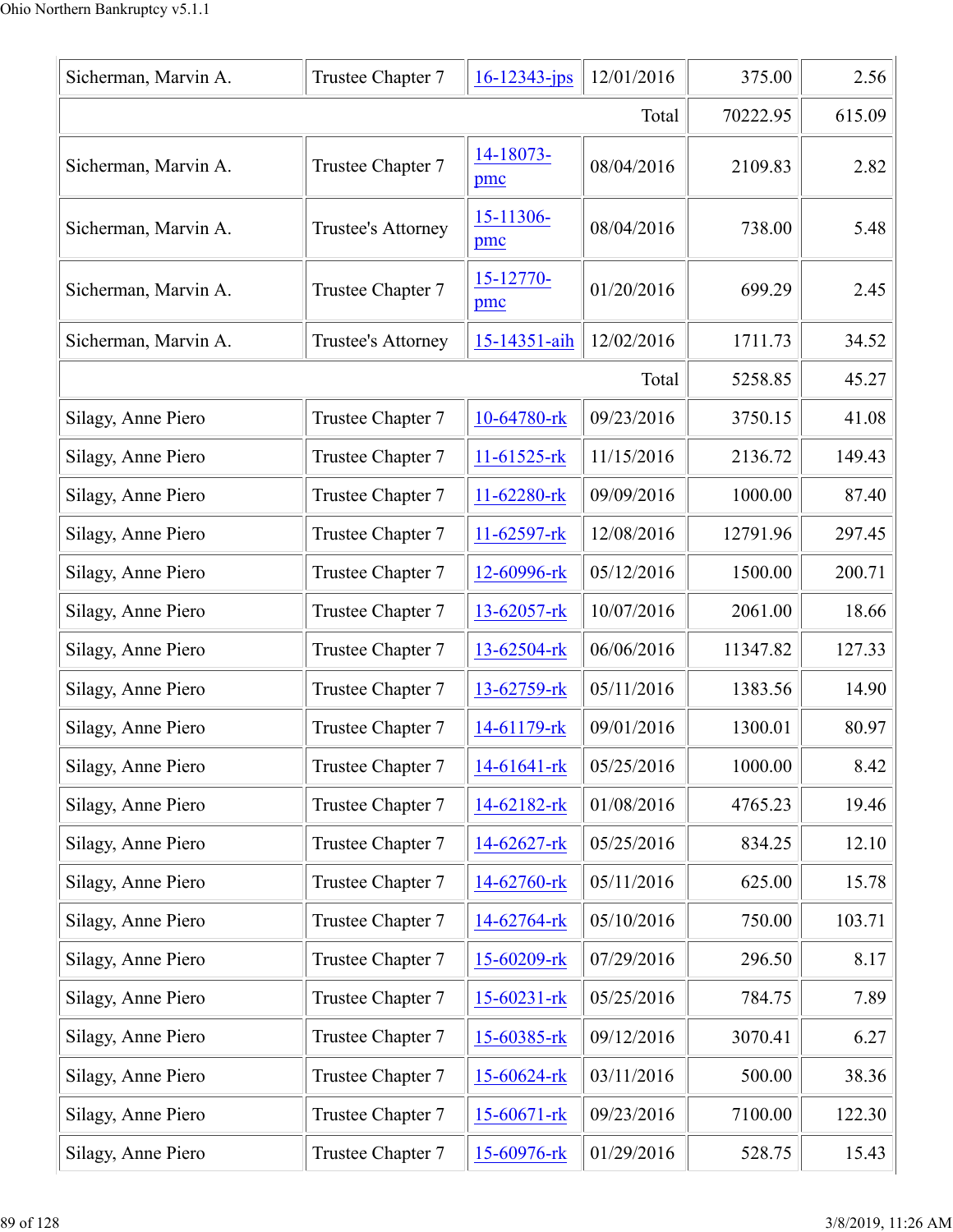| Silagy, Anne Piero      | Trustee Chapter 7     | 15-61169-rk       | 02/04/2016 | 986.41    | 4.92     |
|-------------------------|-----------------------|-------------------|------------|-----------|----------|
| Silagy, Anne Piero      | Trustee Chapter 7     | 15-61440-rk       | 03/15/2016 | 1175.00   | 8.08     |
| Silagy, Anne Piero      | Trustee Chapter 7     | $15-61469$ -rk    | 05/25/2016 | 1299.50   | 12.78    |
| Silagy, Anne Piero      | Trustee Chapter 7     | $15 - 61667$ -rk  | 05/25/2016 | 2060.00   | 10.30    |
| Silagy, Anne Piero      | Trustee Chapter 7     | 15-62073-rk       | 08/23/2016 | 312.75    | 13.06    |
| Silagy, Anne Piero      | Trustee Chapter 7     | 15-62348-rk       | 08/29/2016 | 912.14    | 16.28    |
| Silagy, Anne Piero      | Trustee Chapter 7     | 15-62407-rk       | 08/29/2016 | 843.38    | 14.99    |
| Silagy, Anne Piero      | Trustee Chapter 7     | 15-62412-rk       | 08/26/2016 | 1296.99   | 14.28    |
| Silagy, Anne Piero      | Trustee Chapter 7     | 15-62497-rk       | 08/29/2016 | 980.62    | 13.95    |
| Silagy, Anne Piero      | Trustee Chapter 7     | 15-62500-rk       | 09/16/2016 | 617.25    | 9.10     |
| Silagy, Anne Piero      | Trustee Chapter 7     | 15-62532-rk       | 08/26/2016 | 500.00    | 15.65    |
| Silagy, Anne Piero      | Trustee Chapter 7     | 16-60138-rk       | 09/19/2016 | 595.25    | 17.57    |
| Silagy, Anne Piero      | Trustee Chapter 7     | $16 - 60411 - rk$ | 11/02/2016 | 688.25    | 6.59     |
| Silagy, Anne Piero      | Trustee Chapter 7     | 16-60635-rk       | 11/15/2016 | 420.00    | 78.72    |
|                         |                       |                   | Total      | 70213.65  | 1612.09  |
| Sills Cummis & Gross PC | Creditor<br>Committee | 16-51552-<br>amk  | 12/22/2016 | 146727.50 | 435.52   |
|                         |                       |                   | Total      | 146727.50 | 435.52   |
| Simon, David O.         | Trustee's Attorney    | 13-17572-aih      | 01/12/2016 | 275.00    | $0.00\,$ |
| Simon, David O.         | Trustee's Attorney    | 14-15474-jps      | 01/26/2016 | 962.50    | 0.00     |
| Simon, David O.         | Trustee's Attorney    | 15-11071-aih      | 01/12/2016 | 687.50    | 0.00     |
| Simon, David O.         | Trustee Chapter 7     | 15-13548-<br>pmc  | 06/17/2016 | 375.00    | 23.57    |
| Simon, David O.         | Trustee Chapter 7     | 15-13572-<br>pmc  | 04/07/2016 | 573.92    | 5.25     |
| Simon, David O.         | Trustee's Attorney    | 15-14963-jps      | 09/23/2016 | 2190.00   | 91.44    |
| Simon, David O.         | Trustee's Attorney    | $15 - 16689$ -jps | 12/01/2016 | 900.00    | 65.24    |
|                         |                       |                   |            |           |          |
| Simon, David O.         | Trustee Chapter 7     | 16-11559-<br>pmc  | 12/02/2016 | 798.82    | 3.88     |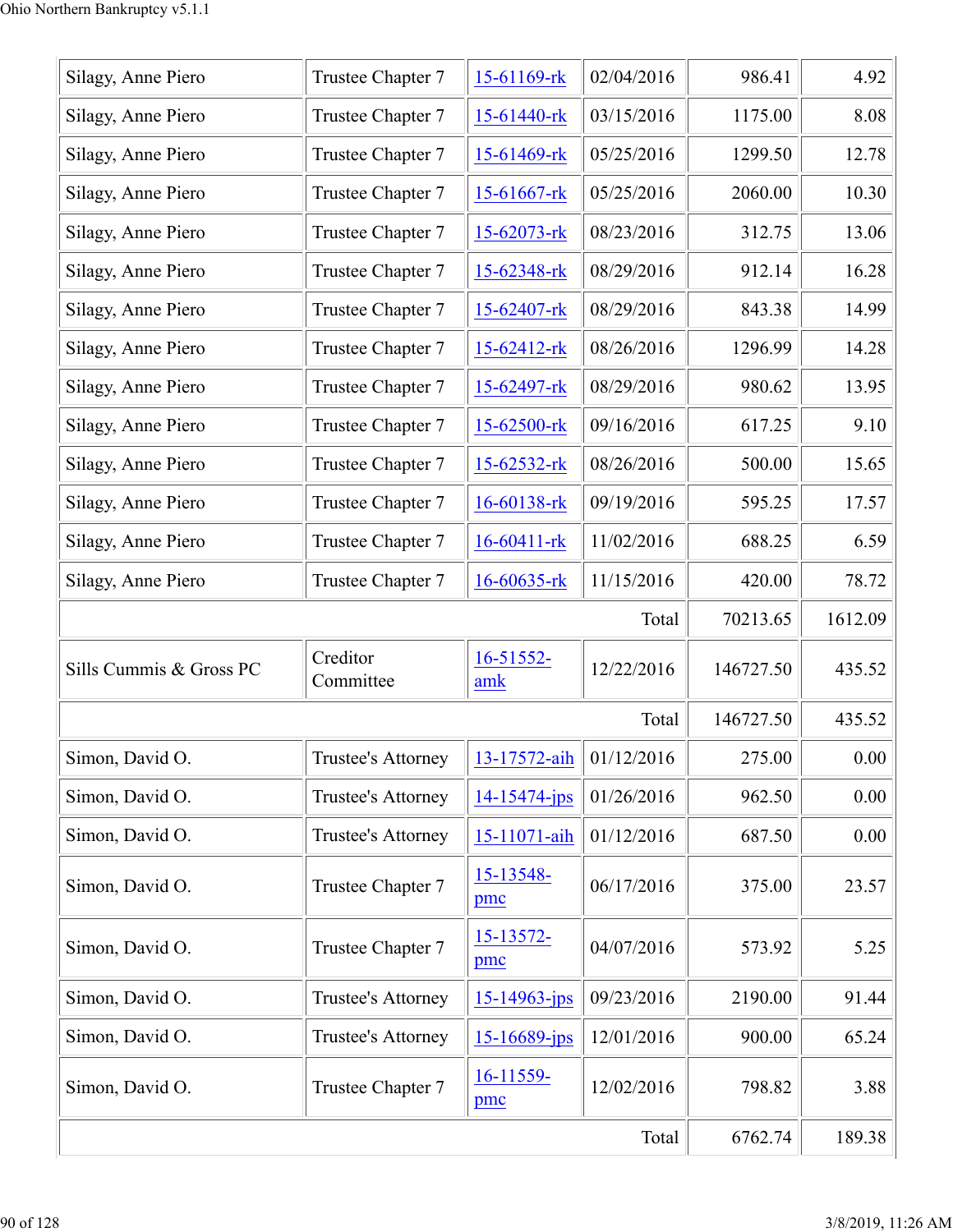| Simon, David O.          | Trustee's Attorney | 15-16188-aih          | 09/13/2016 | 390.00  | 0.00     |
|--------------------------|--------------------|-----------------------|------------|---------|----------|
|                          | 390.00             | 0.00                  |            |         |          |
| Simon, David O.          | Trustee Chapter 7  | 14-17766-aih          | 09/13/2016 | 1250.00 | 41.39    |
|                          |                    |                       | Total      | 1250.00 | 41.39    |
| Simon, Trustee, David O. | Trustee Chapter 7  | $10 - 19993 - jps$    | 09/23/2016 | 3174.45 | 3.76     |
| Simon, Trustee, David O. | Trustee Chapter 7  | $11 - 15037 -$<br>pmc | 08/30/2016 | 3746.26 | 3.76     |
| Simon, Trustee, David O. | Trustee Chapter 7  | 13-17572-aih          | 01/12/2016 | 487.50  | 6.88     |
| Simon, Trustee, David O. | Trustee Chapter 7  | 14-13947-jps          | 04/26/2016 | 504.57  | 11.86    |
| Simon, Trustee, David O. | Trustee Chapter 7  | 14-15474-jps          | 01/26/2016 | 2250.00 | 295.07   |
| Simon, Trustee, David O. | Trustee Chapter 7  | $14 - 16056$ -jps     | 04/26/2016 | 750.00  | 52.49    |
| Simon, Trustee, David O. | Trustee Chapter 7  | $14 - 16553$ -jps     | 04/26/2016 | 421.25  | 5.88     |
| Simon, Trustee, David O. | Trustee Chapter 7  | 14-17508-jps          | 02/23/2016 | 1639.24 | 9.80     |
| Simon, Trustee, David O. | Trustee Chapter 7  | 14-17835-aih          | 01/12/2016 | 875.00  | 13.31    |
| Simon, Trustee, David O. | Trustee Chapter 7  | 15-10593-aih          | 06/21/2016 | 1000.00 | 2.94     |
| Simon, Trustee, David O. | Trustee Chapter 7  | 15-10646-aih          | 06/21/2016 | 589.47  | 2.82     |
| Simon, Trustee, David O. | Trustee Chapter 7  | 15-11042-jps          | 01/20/2016 | 715.77  | 3.92     |
| Simon, Trustee, David O. | Trustee Chapter 7  | 15-11071-aih          | 01/12/2016 | 1125.00 | 222.45   |
| Simon, Trustee, David O. | Trustee Chapter 7  | 15-11582-jps          | 05/26/2016 | 3537.10 | 6.89     |
| Simon, Trustee, David O. | Trustee Chapter 13 | 15-11879-aih          | 01/12/2016 | 775.00  | 63.85    |
| Simon, Trustee, David O. | Trustee Chapter 7  | 15-11883-<br>pmc      | 01/19/2016 | 765.45  | 5.88     |
| Simon, Trustee, David O. | Trustee Chapter 7  | 15-11902-jps          | 10/06/2016 | 1377.50 | 4.70     |
| Simon, Trustee, David O. | Trustee Chapter 7  | 15-11916-aih          | 05/20/2016 | 337.33  | 2.82     |
| Simon, Trustee, David O. | Trustee Chapter 7  | 15-11957-aih          | 02/12/2016 | 324.00  | 3.92     |
| Simon, Trustee, David O. | Trustee Chapter 7  | 15-12206-<br>pmc      | 02/12/2016 | 483.38  | 0.00     |
| Simon, Trustee, David O. | Trustee Chapter 7  | 15-12223-aih          | 01/26/2016 | 1532.50 | 3.92     |
| Simon, Trustee, David O. | Trustee Chapter 7  | 15-12318-jps          | 06/06/2016 | 366.17  | $0.00\,$ |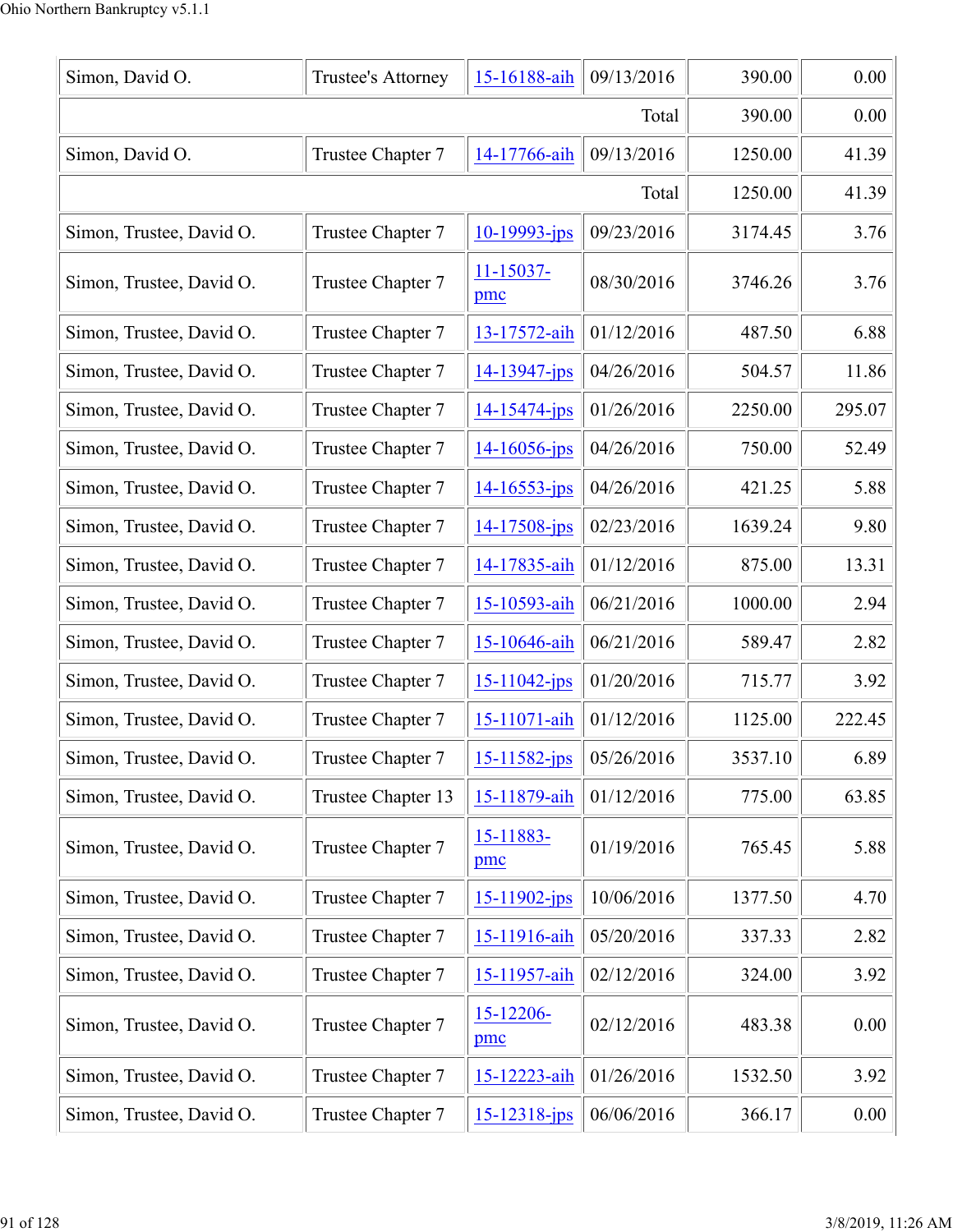| Simon, Trustee, David O. | Trustee Chapter 7  | 15-12372-<br>pmc      | 02/12/2016 | 1415.73 | 63.59 |
|--------------------------|--------------------|-----------------------|------------|---------|-------|
| Simon, Trustee, David O. | Trustee Chapter 7  | $15 - 12627 - jps$    | 02/23/2016 | 475.00  | 7.35  |
| Simon, Trustee, David O. | Trustee Chapter 7  | 15-12698-<br>pmc      | 05/02/2016 | 1175.00 | 6.86  |
| Simon, Trustee, David O. | Trustee Chapter 7  | 15-12890-aih          | 01/28/2016 | 188.13  | 6.37  |
| Simon, Trustee, David O. | Trustee Chapter 7  | 15-13114-jps          | 03/02/2016 | 319.63  | 4.90  |
| Simon, Trustee, David O. | Trustee Chapter 7  | 15-13546-<br>pmc      | 03/01/2016 | 1550.00 | 5.39  |
| Simon, Trustee, David O. | Trustee's Attorney | 15-13548-<br>pmc      | 06/17/2016 | 420.00  | 0.00  |
| Simon, Trustee, David O. | Trustee Chapter 7  | 15-13587-aih          | 04/19/2016 | 554.37  | 6.37  |
| Simon, Trustee, David O. | Trustee Chapter 7  | 15-13688-jps          | 04/12/2016 | 382.13  | 3.92  |
| Simon, Trustee, David O. | Trustee Chapter 7  | 15-13725-aih          | 04/19/2016 | 500.00  | 61.04 |
| Simon, Trustee, David O. | Trustee Chapter 7  | 15-13975-aih          | 02/23/2016 | 426.42  | 4.90  |
| Simon, Trustee, David O. | Trustee Chapter 7  | 15-14078-<br>pmc      | 04/07/2016 | 213.40  | 2.94  |
| Simon, Trustee, David O. | Trustee Chapter 7  | $15 - 14271 -$<br>pmc | 09/15/2016 | 947.17  | 3.76  |
| Simon, Trustee, David O. | Trustee Chapter 7  | $15 - 14667$ -jps     | 06/21/2016 | 412.13  | 8.46  |
| Simon, Trustee, David O. | Trustee Chapter 7  | 15-14694-<br>pmc      | 05/02/2016 | 816.00  | 2.94  |
| Simon, Trustee, David O. | Trustee Chapter 7  | 15-14719-<br>pmc      | 06/17/2016 | 391.74  | 4.70  |
| Simon, Trustee, David O. | Trustee Chapter 7  | $15 - 14766$ -jps     | 08/16/2016 | 931.00  | 2.82  |
| Simon, Trustee, David O. | Trustee Chapter 7  | 15-14922-<br>pmc      | 07/11/2016 | 312.00  | 2.82  |
| Simon, Trustee, David O. | Trustee Chapter 7  | 15-15014-<br>pmc      | 09/15/2016 | 390.94  | 11.85 |
| Simon, Trustee, David O. | Trustee Chapter 7  | $15 - 15105$<br>pmc   | 08/30/2016 | 197.25  | 2.82  |
| Simon, Trustee, David O. | Trustee Chapter 7  | 15-15196-<br>pmc      | 12/02/2016 | 494.73  | 4.70  |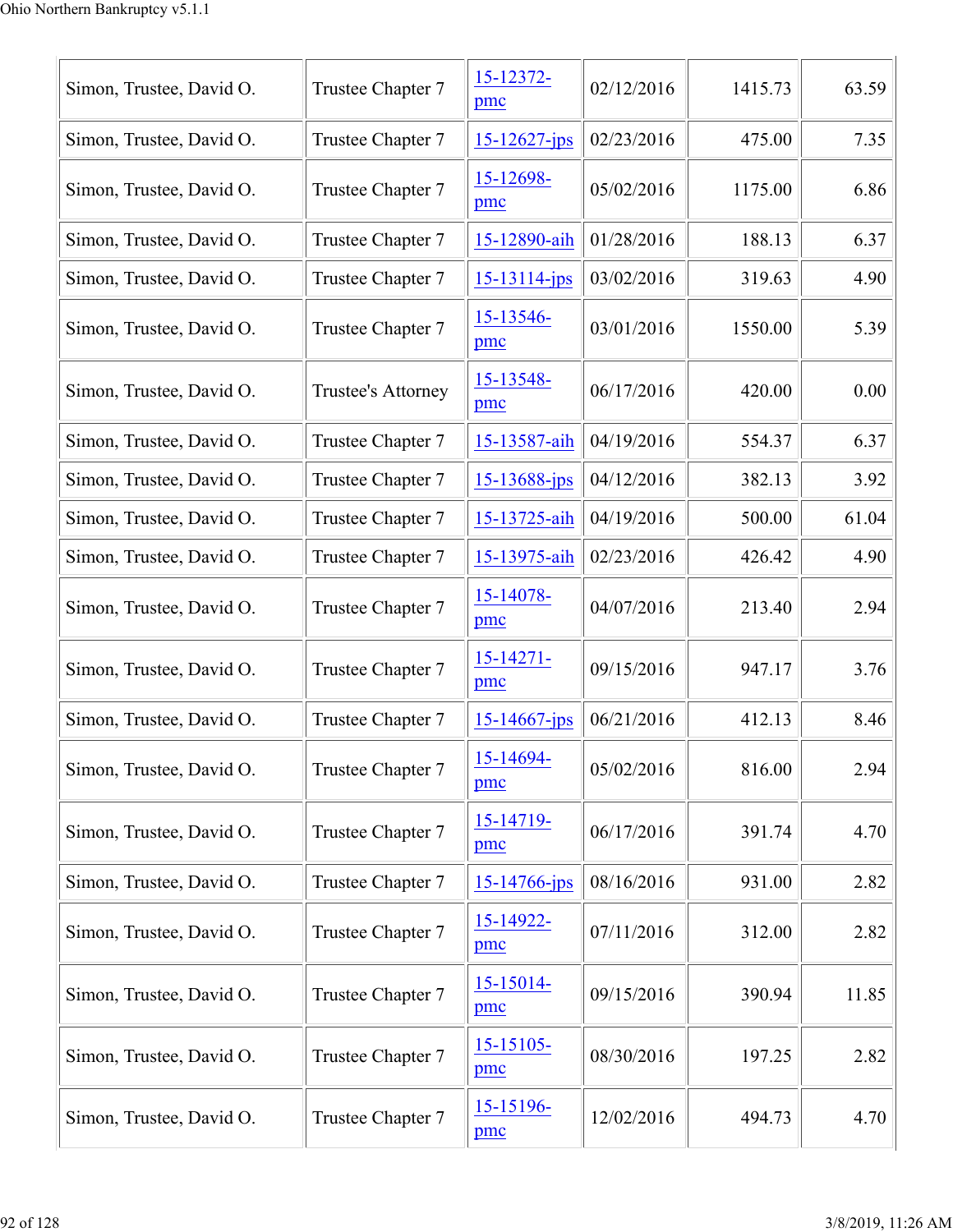| Simon, Trustee, David O. | Trustee Chapter 7 | $15 - 15267$ -jps  | 08/30/2016 | 1363.00 | 6.58  |
|--------------------------|-------------------|--------------------|------------|---------|-------|
| Simon, Trustee, David O. | Trustee Chapter 7 | 15-15383-<br>pmc   | 09/01/2016 | 1314.78 | 3.76  |
| Simon, Trustee, David O. | Trustee Chapter 7 | 15-15391-aih       | 09/13/2016 | 489.43  | 2.82  |
| Simon, Trustee, David O. | Trustee Chapter 7 | 15-15503-<br>pmc   | 09/15/2016 | 358.48  | 4.70  |
| Simon, Trustee, David O. | Trustee Chapter 7 | 15-15527-aih       | 09/13/2016 | 808.38  | 3.76  |
| Simon, Trustee, David O. | Trustee Chapter 7 | 15-15742-<br>pmc   | 09/01/2016 | 430.73  | 1.88  |
| Simon, Trustee, David O. | Trustee Chapter 7 | $15 - 15777 - jps$ | 10/18/2016 | 494.07  | 5.17  |
| Simon, Trustee, David O. | Trustee Chapter 7 | 15-15851-<br>pmc   | 08/04/2016 | 420.70  | 2.82  |
| Simon, Trustee, David O. | Trustee Chapter 7 | 15-15921-aih       | 10/18/2016 | 560.37  | 5.64  |
| Simon, Trustee, David O. | Trustee Chapter 7 | 15-15935-aih       | 10/05/2016 | 288.85  | 5.64  |
| Simon, Trustee, David O. | Trustee Chapter 7 | 15-16049-<br>pmc   | 10/06/2016 | 262.37  | 2.82  |
| Simon, Trustee, David O. | Trustee Chapter 7 | 15-16138-aih       | 10/05/2016 | 375.00  | 2.35  |
| Simon, Trustee, David O. | Trustee Chapter 7 | 15-16188-aih       | 09/13/2016 | 551.02  | 9.54  |
| Simon, Trustee, David O. | Trustee Chapter 7 | 15-16215-aih       | 11/01/2016 | 583.72  | 7.05  |
| Simon, Trustee, David O. | Trustee Chapter 7 | $15 - 16216$ -jps  | 11/16/2016 | 970.78  | 6.58  |
| Simon, Trustee, David O. | Trustee Chapter 7 | $15 - 16218$ -jps  | 10/06/2016 | 355.54  | 8.46  |
| Simon, Trustee, David O. | Trustee Chapter 7 | 15-16234-aih       | 10/21/2016 | 313.21  | 7.52  |
| Simon, Trustee, David O. | Trustee Chapter 7 | 15-16333-aih       | 06/03/2016 | 375.00  | 2.82  |
| Simon, Trustee, David O. | Trustee Chapter 7 | 15-16388-<br>pmc   | 12/02/2016 | 403.99  | 5.64  |
| Simon, Trustee, David O. | Trustee Chapter 7 | 15-16404-aih       | 11/29/2016 | 771.10  | 2.82  |
| Simon, Trustee, David O. | Trustee Chapter 7 | 15-16424-aih       | 11/29/2016 | 546.75  | 0.00  |
| Simon, Trustee, David O. | Trustee Chapter 7 | $15 - 16425 - ips$ | 12/01/2016 | 1374.03 | 5.64  |
| Simon, Trustee, David O. | Trustee Chapter 7 | 15-16480-jps       | 12/01/2016 | 1362.61 | 2.82  |
| Simon, Trustee, David O. | Trustee Chapter 7 | 15-16500-aih       | 10/18/2016 | 1580.24 | 10.34 |
| Simon, Trustee, David O. | Trustee Chapter 7 | 15-16517-aih       | 12/06/2016 | 621.19  | 3.29  |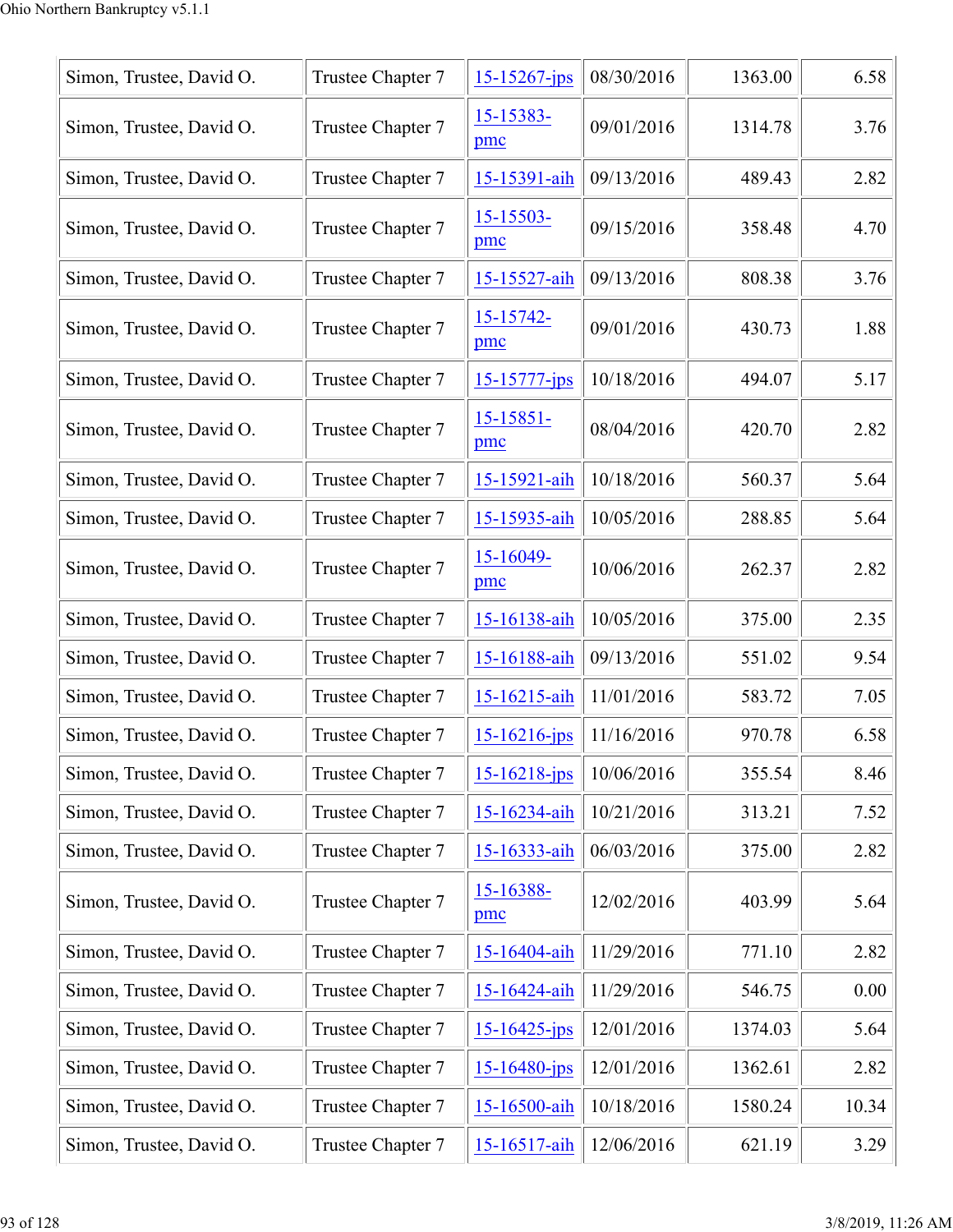| Simon, Trustee, David O. | Trustee Chapter 7         | $15 - 16575$ -jps           | 12/21/2016 | 582.03   | 3.29    |
|--------------------------|---------------------------|-----------------------------|------------|----------|---------|
| Simon, Trustee, David O. | Trustee Chapter 7         | 15-16578-<br>pmc            | 08/30/2016 | 396.20   | 3.29    |
| Simon, Trustee, David O. | Trustee Chapter 7         | $15 - 16579 - ips$          | 12/21/2016 | 1721.49  | 33.43   |
| Simon, Trustee, David O. | Trustee Chapter 7         | 16-10356-<br>pmc            | 09/15/2016 | 804.75   | 5.79    |
| Simon, Trustee, David O. | Trustee's Attorney        | 16-11559-<br>pmc            | 12/02/2016 | 390.00   | 0.00    |
|                          |                           |                             | Total      | 60159.52 | 1111.68 |
| Skoda, Minotti & Co.     | <b>Other Professional</b> | 10-50494-jps                | 10/24/2016 | 54860.20 | 24.15   |
|                          |                           |                             | Total      | 54860.20 | 24.15   |
| Smallwood, Robert L.     | Auditor                   | 15-41256-kw                 | 01/22/2016 | 2500.00  | 0.00    |
|                          |                           |                             | Total      | 2500.00  | 0.00    |
| Snyder, Charles G.       | Appraiser                 | 15-60832-rk                 | 03/04/2016 | 2000.00  | 0.00    |
| Snyder, Charles G.       | Appraiser                 | 16-60428-rk                 | 04/05/2016 | 225.00   | 0.00    |
|                          |                           |                             | Total      | 2225.00  | 0.00    |
| Snyder Company, The Char | Appraiser                 | 16-62060-rk                 | 11/21/2016 | 225.00   | 0.00    |
|                          |                           |                             | Total      | 225.00   | 0.00    |
| Steel, Michael A.        | Trustee's Attorney        | 13-52038-<br>$\mathbf{amk}$ | 06/22/2016 | 2175.00  | 1432.37 |
| Steel, Michael A.        | Trustee's Attorney        | 14-51320-<br>amk            | 04/01/2016 | 3570.50  | 138.52  |
| Steel, Michael A.        | Trustee's Attorney        | 14-51714-<br>amk            | 04/28/2016 | 929.23   | 115.77  |
| Steel, Michael A.        | Trustee's Attorney        | 14-52673-<br>amk            | 08/10/2016 | 5204.00  | 73.19   |
|                          |                           |                             | Total      | 11878.73 | 1759.85 |
| Stein, Sheldon           | Trustee Chapter 7         | 11-15719-aih                | 12/02/2016 | 70026.78 | 1220.50 |
| Stein, Sheldon           | Trustee Chapter 7         | 12-14710-<br>pmc            | 03/01/2016 | 2705.00  | 46.73   |
| Stein, Sheldon           | Trustee Chapter 7         | $14 - 10851 - ips$          | 07/13/2016 | 669.39   | 74.88   |
| Stein, Sheldon           | Trustee Chapter 7         | 14-11293-jps                | 04/12/2016 | 405.25   | 52.54   |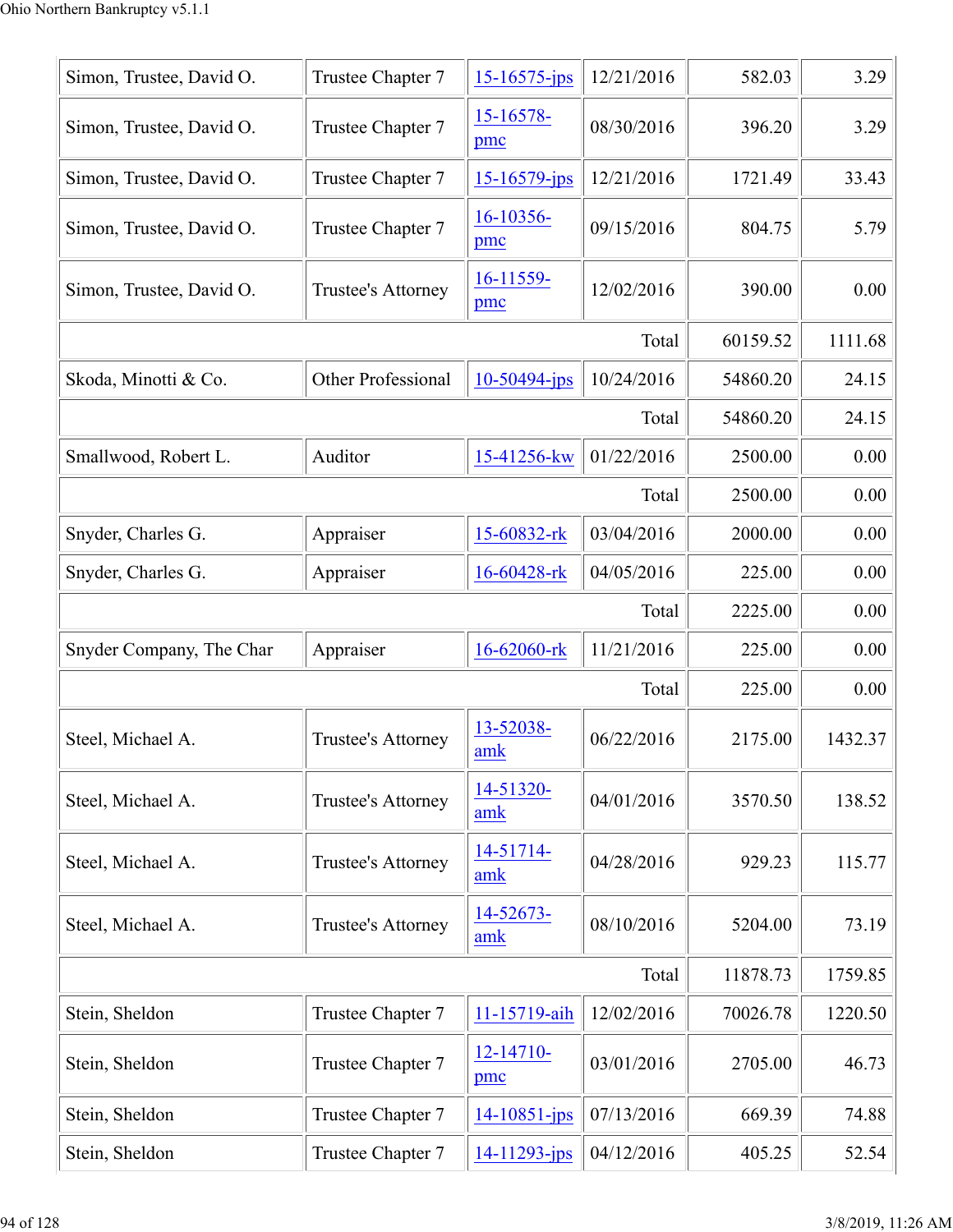| Stein, Sheldon | Trustee Chapter 7 | 14-12124-<br>pmc   | 01/20/2016 | 750.00  | 263.76 |
|----------------|-------------------|--------------------|------------|---------|--------|
| Stein, Sheldon | Trustee Chapter 7 | 14-14331-<br>pmc   | 05/02/2016 | 1380.00 | 30.79  |
| Stein, Sheldon | Trustee Chapter 7 | 14-15481-aih       | 04/19/2016 | 625.96  | 47.09  |
| Stein, Sheldon | Trustee Chapter 7 | 14-16644-<br>pmc   | 05/02/2016 | 612.50  | 35.11  |
| Stein, Sheldon | Trustee Chapter 7 | 14-17490-aih       | 04/05/2016 | 650.00  | 46.11  |
| Stein, Sheldon | Trustee Chapter 7 | 14-18028-aih       | 02/23/2016 | 1527.82 | 13.29  |
| Stein, Sheldon | Trustee Chapter 7 | $15 - 10231 - jps$ | 08/10/2016 | 250.00  | 14.05  |
| Stein, Sheldon | Trustee Chapter 7 | 15-10695-<br>pmc   | 06/17/2016 | 726.99  | 12.32  |
| Stein, Sheldon | Trustee Chapter 7 | 15-10711-aih       | 06/07/2016 | 842.40  | 26.20  |
| Stein, Sheldon | Trustee Chapter 7 | 15-10791-aih       | 11/29/2016 | 2613.61 | 62.16  |
| Stein, Sheldon | Trustee Chapter 7 | 15-11026-aih       | 02/23/2016 | 1600.00 | 488.98 |
| Stein, Sheldon | Trustee Chapter 7 | 15-11234-jps       | 01/20/2016 | 321.69  | 31.15  |
| Stein, Sheldon | Trustee Chapter 7 | 15-11478-jps       | 10/18/2016 | 422.75  | 42.83  |
| Stein, Sheldon | Trustee Chapter 7 | $15 - 11501 - ips$ | 06/09/2016 | 3653.24 | 28.21  |
| Stein, Sheldon | Trustee Chapter 7 | 15-12172-<br>pmc   | 01/19/2016 | 294.14  | 20.48  |
| Stein, Sheldon | Trustee Chapter 7 | 15-12482-aih       | 11/15/2016 | 500.00  | 43.23  |
| Stein, Sheldon | Trustee Chapter 7 | 15-12799-<br>pmc   | 06/17/2016 | 750.00  | 31.72  |
| Stein, Sheldon | Trustee Chapter 7 | 15-12879-aih       | 11/29/2016 | 3250.00 | 238.86 |
| Stein, Sheldon | Trustee Chapter 7 | 15-13022-<br>pmc   | 10/27/2016 | 1977.06 | 28.45  |
| Stein, Sheldon | Trustee Chapter 7 | 15-13028-aih       | 01/12/2016 | 407.50  | 12.25  |
| Stein, Sheldon | Trustee Chapter 7 | 15-13055-jps       | 01/20/2016 | 593.70  | 21.18  |
| Stein, Sheldon | Trustee Chapter 7 | 15-13069-<br>pmc   | 05/02/2016 | 450.00  | 27.55  |
| Stein, Sheldon | Trustee Chapter 7 | 15-13338-jps       | 03/24/2016 | 437.50  | 24.83  |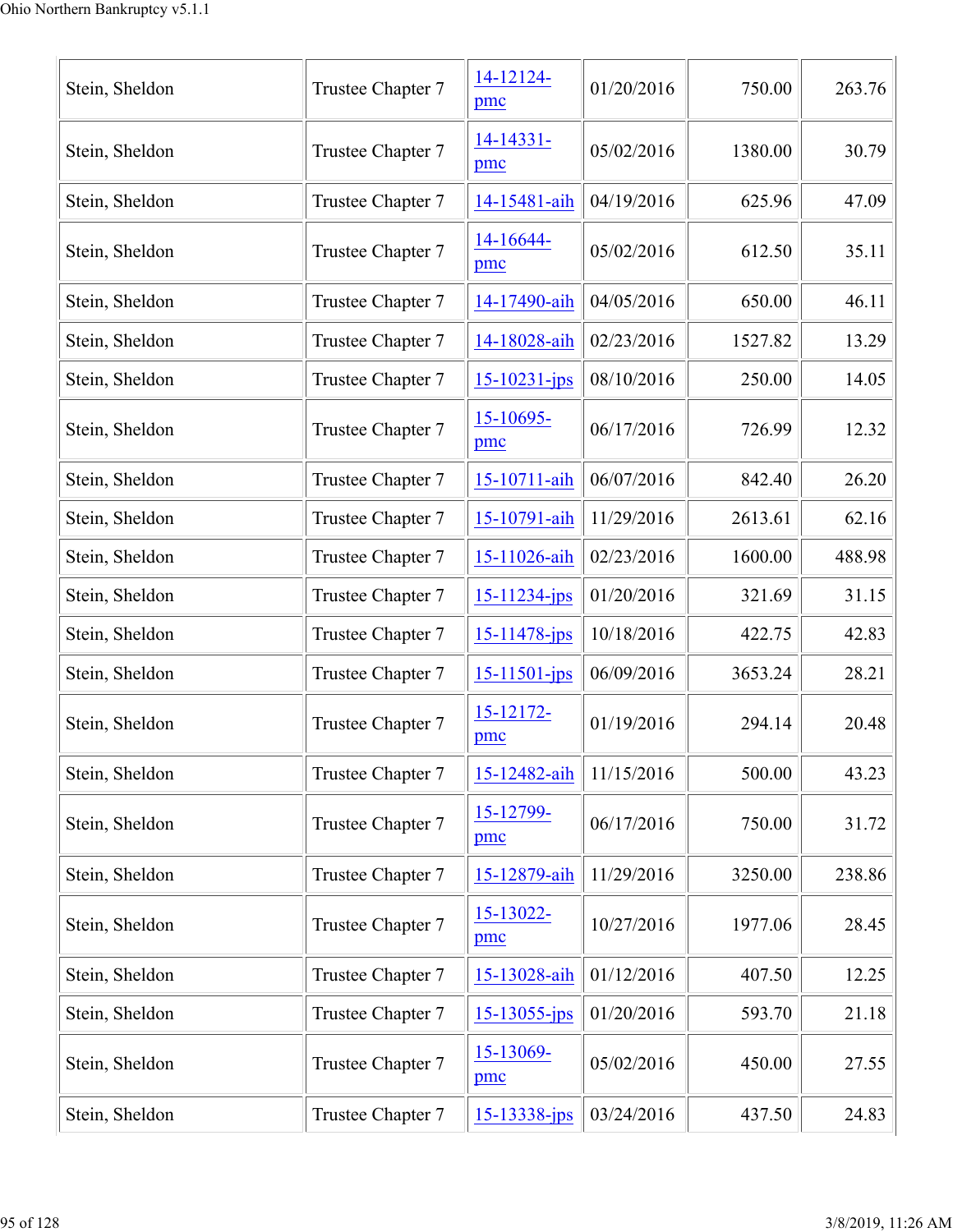| Stein, Sheldon | Trustee Chapter 7 | 15-13574-<br>pmc   | 05/02/2016 | 1389.13 | 26.12  |
|----------------|-------------------|--------------------|------------|---------|--------|
| Stein, Sheldon | Trustee Chapter 7 | 15-13760-aih       | 05/03/2016 | 500.00  | 25.55  |
| Stein, Sheldon | Trustee Chapter 7 | 15-13983-jps       | 12/06/2016 | 1590.00 | 48.05  |
| Stein, Sheldon | Trustee Chapter 7 | $15 - 14120 - ips$ | 02/02/2016 | 206.22  | 27.39  |
| Stein, Sheldon | Trustee Chapter 7 | 15-14258-aih       | 06/21/2016 | 481.88  | 50.81  |
| Stein, Sheldon | Trustee Chapter 7 | 15-14259-aih       | 03/22/2016 | 3760.00 | 66.19  |
| Stein, Sheldon | Trustee Chapter 7 | 15-14281-jps       | 06/09/2016 | 975.00  | 41.39  |
| Stein, Sheldon | Trustee Chapter 7 | 15-14346-jps       | 04/12/2016 | 900.00  | 56.36  |
| Stein, Sheldon | Trustee Chapter 7 | 15-14351-aih       | 12/02/2016 | 813.75  | 169.75 |
| Stein, Sheldon | Trustee Chapter 7 | 15-14429-aih       | 11/29/2016 | 775.00  | 16.56  |
| Stein, Sheldon | Trustee Chapter 7 | 15-14564-<br>pmc   | 07/11/2016 | 570.19  | 25.85  |
| Stein, Sheldon | Trustee Chapter 7 | 15-14622-<br>pmc   | 04/07/2016 | 834.00  | 25.24  |
| Stein, Sheldon | Trustee Chapter 7 | 15-14832-<br>pmc   | 04/07/2016 | 1850.00 | 14.98  |
| Stein, Sheldon | Trustee Chapter 7 | 15-14855-aih       | 04/05/2016 | 1048.25 | 11.69  |
| Stein, Sheldon | Trustee Chapter 7 | 15-15084-jps       | 12/02/2016 | 1567.26 | 38.76  |
| Stein, Sheldon | Trustee Chapter 7 | 15-15099-jps       | 04/26/2016 | 1521.70 | 27.59  |
| Stein, Sheldon | Trustee Chapter 7 | 15-15160-aih       | 04/19/2016 | 1250.00 | 82.06  |
| Stein, Sheldon | Trustee Chapter 7 | 15-15180-<br>pmc   | 08/04/2016 | 1223.38 | 30.32  |
| Stein, Sheldon | Trustee Chapter 7 | 15-15283-aih       | 11/29/2016 | 1300.00 | 51.47  |
| Stein, Sheldon | Trustee Chapter 7 | 15-15323-jps       | 07/13/2016 | 732.08  | 29.78  |
| Stein, Sheldon | Trustee Chapter 7 | 15-15392-<br>pmc   | 08/04/2016 | 817.74  | 15.01  |
| Stein, Sheldon | Trustee Chapter 7 | 15-15393-<br>pmc   | 06/17/2016 | 607.37  | 26.28  |
| Stein, Sheldon | Trustee Chapter 7 | 15-15456-aih       | 09/13/2016 | 841.75  | 11.00  |
| Stein, Sheldon | Trustee Chapter 7 | 15-15518-jps       | 04/26/2016 | 328.28  | 10.25  |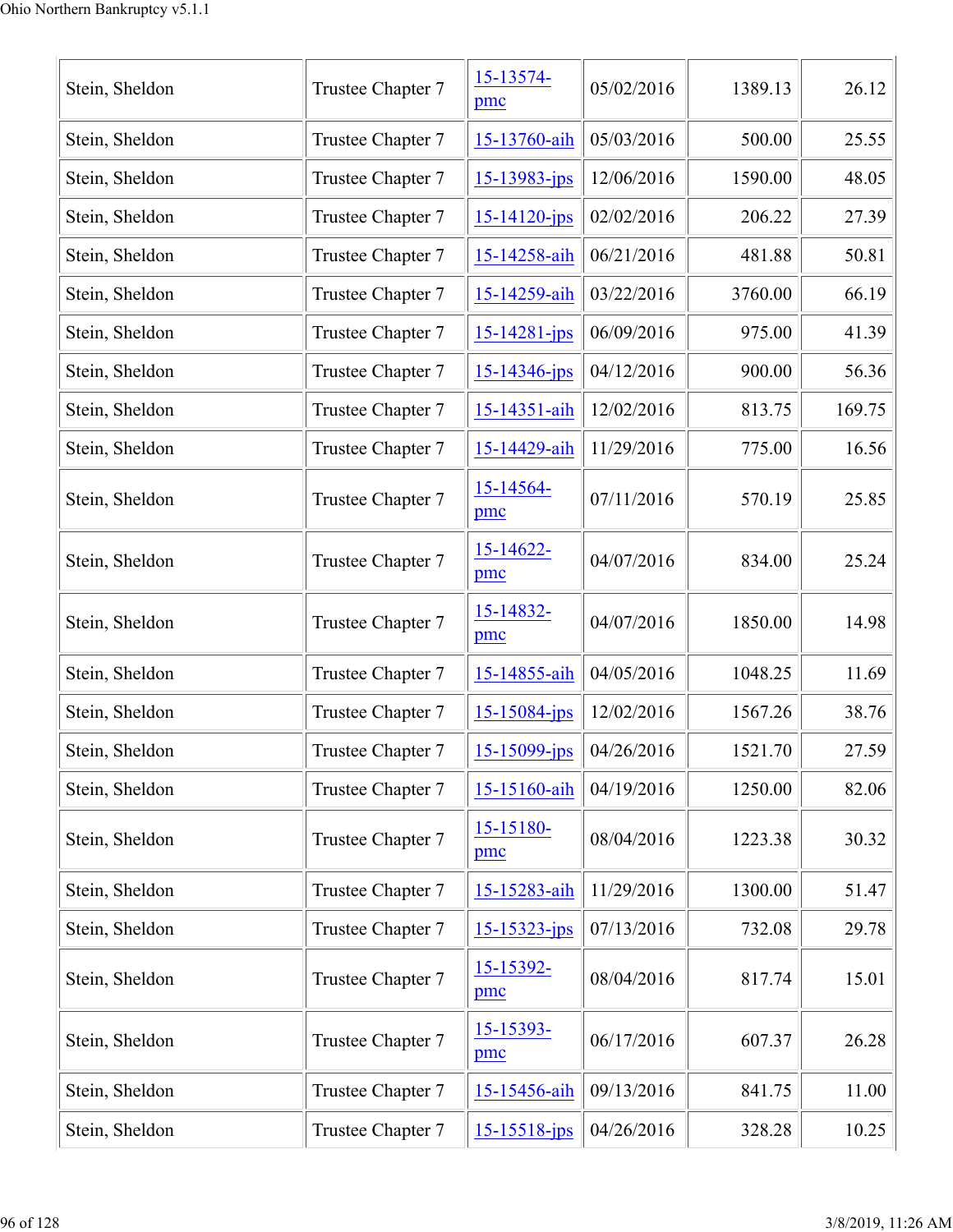| Stein, Sheldon | Trustee Chapter 7 | 15-15563-aih          | 09/13/2016 | 688.13  | 28.14  |
|----------------|-------------------|-----------------------|------------|---------|--------|
| Stein, Sheldon | Trustee Chapter 7 | $15 - 15671 -$<br>pmc | 05/02/2016 | 773.56  | 32.32  |
| Stein, Sheldon | Trustee Chapter 7 | 15-15864-aih          | 06/21/2016 | 934.69  | 22.04  |
| Stein, Sheldon | Trustee Chapter 7 | 15-15899-<br>pmc      | 10/25/2016 | 489.12  | 23.05  |
| Stein, Sheldon | Trustee Chapter 7 | 15-15997-<br>pmc      | 12/02/2016 | 444.34  | 47.12  |
| Stein, Sheldon | Trustee Chapter 7 | 15-16030-aih          | 09/13/2016 | 2334.90 | 182.12 |
| Stein, Sheldon | Trustee Chapter 7 | 15-16081-jps          | 10/18/2016 | 801.14  | 10.16  |
| Stein, Sheldon | Trustee Chapter 7 | 15-16135-jps          | 06/09/2016 | 1370.00 | 10.45  |
| Stein, Sheldon | Trustee Chapter 7 | $15 - 16159$ -jps     | 12/21/2016 | 443.75  | 24.63  |
| Stein, Sheldon | Trustee Chapter 7 | $15 - 16278$<br>pmc   | 12/02/2016 | 472.06  | 20.12  |
| Stein, Sheldon | Trustee Chapter 7 | 15-16290-aih          | 10/05/2016 | 347.06  | 43.92  |
| Stein, Sheldon | Trustee Chapter 7 | 15-16447-<br>pmc      | 12/02/2016 | 1364.77 | 38.92  |
| Stein, Sheldon | Trustee Chapter 7 | 15-16525-jps          | 07/13/2016 | 395.08  | 38.18  |
| Stein, Sheldon | Trustee Chapter 7 | 15-16548-aih          | 11/29/2016 | 1078.09 | 22.37  |
| Stein, Sheldon | Trustee Chapter 7 | $15 - 16557$ -<br>pmc | 06/17/2016 | 840.09  | 23.55  |
| Stein, Sheldon | Trustee Chapter 7 | 15-16561-aih          | 07/12/2016 | 716.98  | 21.85  |
| Stein, Sheldon | Trustee Chapter 7 | 15-16790-aih          | 07/12/2016 | 777.00  | 26.55  |
| Stein, Sheldon | Trustee Chapter 7 | $15 - 16791 - ips$    | 08/10/2016 | 291.06  | 30.61  |
| Stein, Sheldon | Trustee Chapter 7 | 15-16826-aih          | 07/12/2016 | 609.53  | 31.68  |
| Stein, Sheldon | Trustee Chapter 7 | 15-16828-<br>pmc      | 08/04/2016 | 500.00  | 66.56  |
| Stein, Sheldon | Trustee Chapter 7 | 15-16858-jps          | 08/30/2016 | 677.08  | 44.65  |
| Stein, Sheldon | Trustee Chapter 7 | 15-17003-<br>pmc      | 09/15/2016 | 794.00  | 16.58  |
| Stein, Sheldon | Trustee Chapter 7 | $15 - 17081 -$<br>pmc | 08/04/2016 | 419.65  | 34.99  |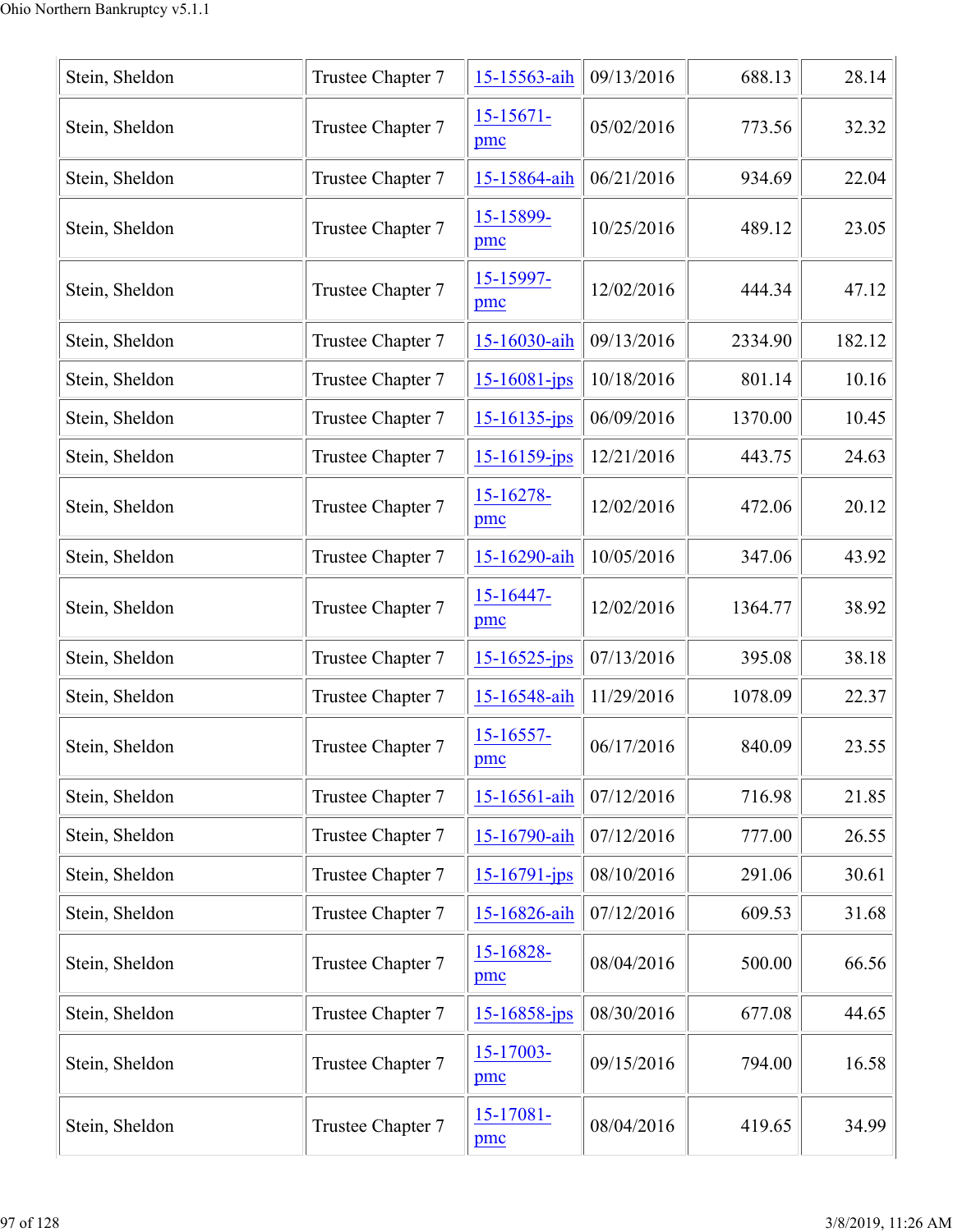| Stein, Sheldon | Trustee Chapter 7 | 15-17121-aih          | 07/12/2016 | 750.00  | 32.87 |
|----------------|-------------------|-----------------------|------------|---------|-------|
| Stein, Sheldon | Trustee Chapter 7 | 15-17249-jps          | 08/10/2016 | 295.72  | 49.51 |
| Stein, Sheldon | Trustee Chapter 7 | 15-17258-aih          | 08/09/2016 | 530.13  | 35.99 |
| Stein, Sheldon | Trustee Chapter 7 | $16 - 10111 - ips$    | 08/16/2016 | 1204.17 | 31.03 |
| Stein, Sheldon | Trustee Chapter 7 | 16-10195-<br>pmc      | 09/01/2016 | 392.54  | 15.16 |
| Stein, Sheldon | Trustee Chapter 7 | 16-10273-aih          | 09/13/2016 | 402.25  | 25.96 |
| Stein, Sheldon | Trustee Chapter 7 | 16-10276-aih          | 08/23/2016 | 699.50  | 20.04 |
| Stein, Sheldon | Trustee Chapter 7 | $16 - 10427$ -jps     | 08/30/2016 | 390.47  | 22.41 |
| Stein, Sheldon | Trustee Chapter 7 | $16 - 10495$ -jps     | 09/23/2016 | 731.67  | 24.92 |
| Stein, Sheldon | Trustee Chapter 7 | 16-10694-<br>pmc      | 09/15/2016 | 294.01  | 11.24 |
| Stein, Sheldon | Trustee Chapter 7 | 16-10763-<br>pmc      | 10/31/2016 | 300.00  | 36.63 |
| Stein, Sheldon | Trustee Chapter 7 | $16-10771-$<br>pmc    | 09/15/2016 | 750.00  | 52.88 |
| Stein, Sheldon | Trustee Chapter 7 | $16 - 11120$ -jps     | 10/18/2016 | 722.51  | 23.90 |
| Stein, Sheldon | Trustee Chapter 7 | 16-11123-jps          | 10/06/2016 | 322.67  | 42.01 |
| Stein, Sheldon | Trustee Chapter 7 | 16-11386-<br>pmc      | 12/02/2016 | 1922.49 | 31.56 |
| Stein, Sheldon | Trustee Chapter 7 | $16 - 11445 -$<br>pmc | 10/06/2016 | 270.04  | 19.72 |
| Stein, Sheldon | Trustee Chapter 7 | 16-11461-aih          | 09/20/2016 | 338.09  | 21.34 |
| Stein, Sheldon | Trustee Chapter 7 | 16-11536-jps          | 09/26/2016 | 217.64  | 21.12 |
| Stein, Sheldon | Trustee Chapter 7 | $16 - 11847$ -jps     | 11/16/2016 | 349.99  | 41.60 |
| Stein, Sheldon | Trustee Chapter 7 | 16-12032-<br>pmc      | 12/02/2016 | 1390.00 | 50.80 |
| Stein, Sheldon | Trustee Chapter 7 | $16 - 12151 -$<br>pmc | 12/02/2016 | 425.17  | 27.57 |
| Stein, Sheldon | Trustee Chapter 7 | $16 - 12173 -$<br>pmc | 12/02/2016 | 937.50  | 33.95 |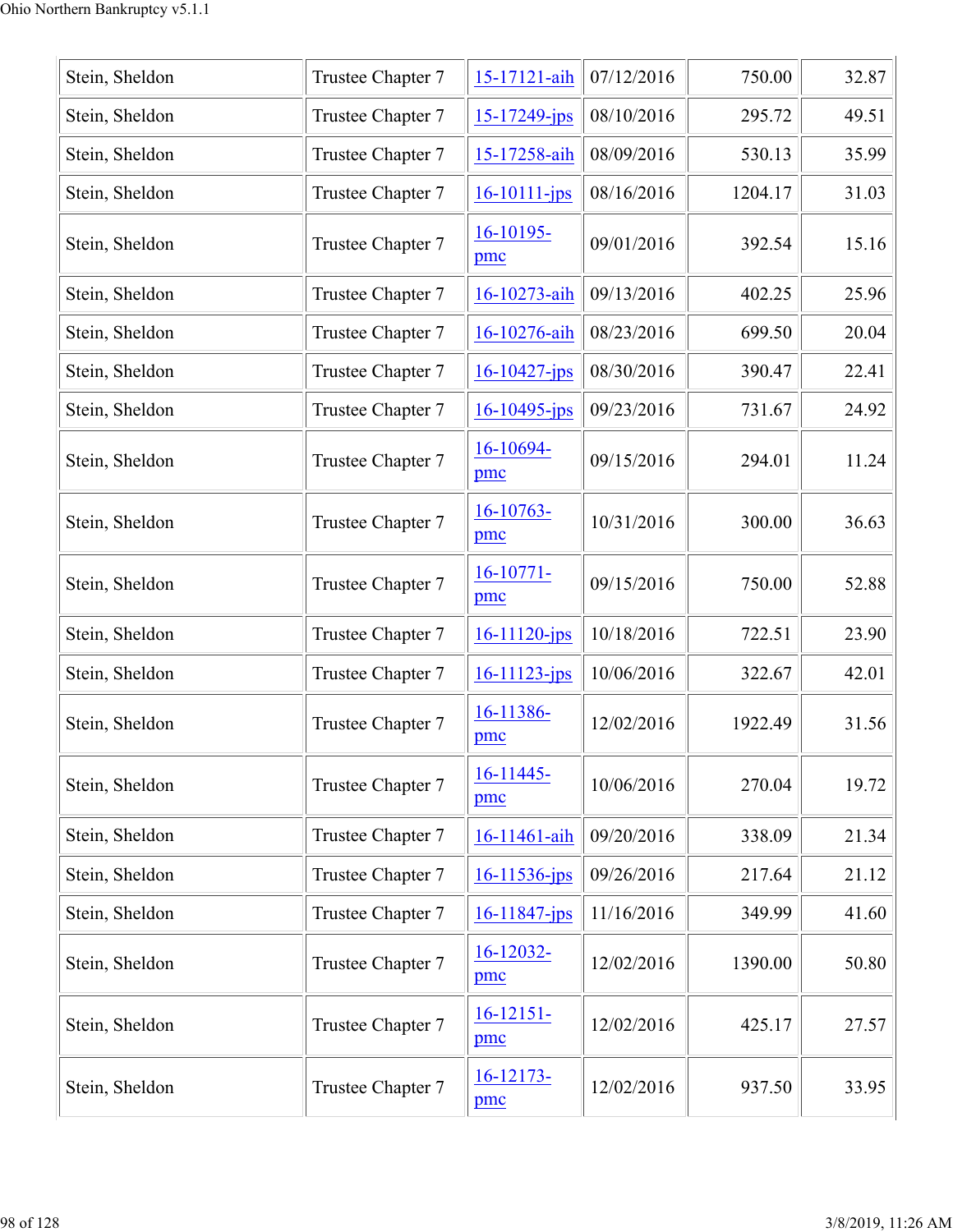| Stein, Sheldon        | Trustee Chapter 7  | 16-12288-<br>pmc   | 12/02/2016 | 2072.88   | 29.37   |
|-----------------------|--------------------|--------------------|------------|-----------|---------|
| Stein, Sheldon        | Trustee Chapter 7  | 16-12414-aih       | 11/29/2016 | 1046.03   | 33.56   |
| Stein, Sheldon        | Trustee Chapter 7  | $16 - 12436 - ips$ | 11/16/2016 | 312.50    | 17.85   |
| Stein, Sheldon        | Trustee Chapter 7  | 16-12626-aih       | 12/20/2016 | 1922.50   | 18.25   |
|                       |                    |                    | Total      | 160878.81 | 5525.50 |
| Stepp, William        | Appraiser          | 15-61348-rk        | 06/27/2016 | 100.00    | 0.00    |
|                       |                    |                    | Total      | 100.00    | 0.00    |
| Strickland, Robert L. | Accountant         | 13-51933-<br>amk   | 06/22/2016 | 475.00    | 0.00    |
| Strickland, Robert L. | Accountant         | 13-51933-<br>amk   | 12/13/2016 | 475.00    | 0.00    |
| Strickland, Robert L. | Accountant         | 14-51727-<br>amk   | 07/09/2016 | 375.00    | 0.00    |
| Strickland, Robert L. | Accountant         | 14-51876-<br>amk   | 07/10/2016 | 375.00    | 0.00    |
| Strickland, Robert L. | Accountant         | 14-52707-<br>amk   | 07/10/2016 | 375.00    | 0.00    |
| Strickland, Robert L. | Accountant         | 16-50065-<br>amk   | 11/13/2016 | 150.00    | 0.00    |
|                       |                    |                    | Total      | 2225.00   | 0.00    |
| Suhar, Andrew W.      | Trustee Chapter 7  | 01-40096-kw        | 04/13/2016 | 14.70     | 44.80   |
| Suhar, Andrew W.      | Trustee Chapter 7  | 10-42904-kw        | 03/09/2016 | 625.00    | 9.12    |
| Suhar, Andrew W.      | Trustee Chapter 7  | 11-41293-kw        | 07/13/2016 | 8925.00   | 621.97  |
| Suhar, Andrew W.      | Trustee Chapter 7  | 11-41680-kw        | 06/15/2016 | 1793.00   | 1891.12 |
| Suhar, Andrew W.      | Trustee Chapter 7  | 11-42159-kw        | 04/13/2016 | 5808.28   | 229.53  |
| Suhar, Andrew W.      | Trustee's Attorney | 12-40687-kw        | 01/07/2016 | 1102.50   | 0.00    |
| Suhar, Andrew W.      | Trustee Chapter 7  | 12-40687-kw        | 06/15/2016 | 8000.00   | 501.52  |
| Suhar, Andrew W.      | Trustee Chapter 7  | 12-42126-kw        | 03/09/2016 | 2955.17   | 14.15   |
| Suhar, Andrew W.      | Trustee Chapter 7  | 12-42644-kw        | 03/09/2016 | 875.00    | 28.83   |
| Suhar, Andrew W.      | Trustee Chapter 7  | 12-42996-kw        | 02/10/2016 | 626.45    | 4.74    |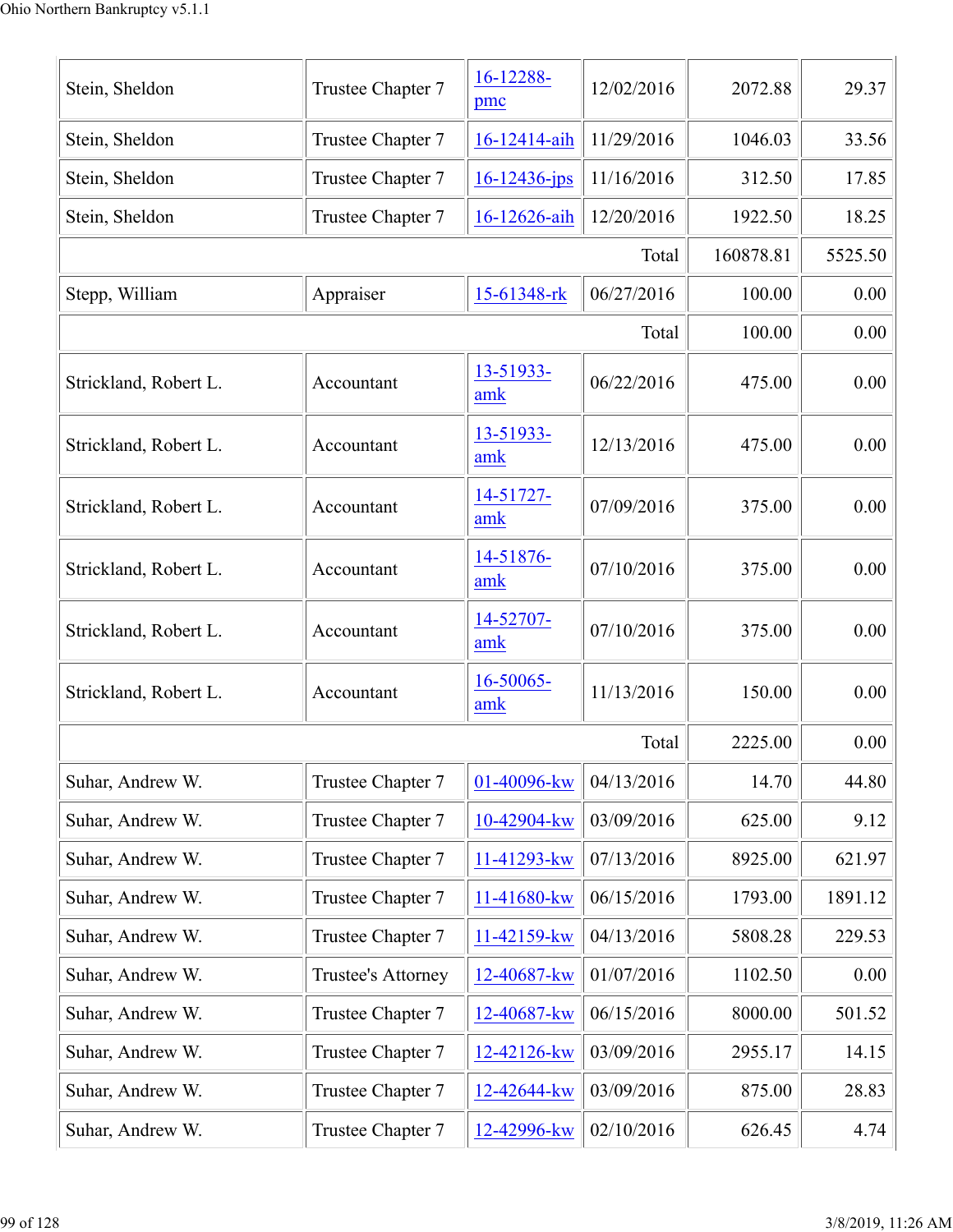| Suhar, Andrew W. | Trustee Chapter 7         | 13-40262-kw | 06/15/2016 | 2943.21 | 229.33 |
|------------------|---------------------------|-------------|------------|---------|--------|
| Suhar, Andrew W. | Trustee's Attorney        | 13-40280-kw | 01/07/2016 | 2565.00 | 0.00   |
| Suhar, Andrew W. | Trustee Chapter 7         | 13-40280-kw | 06/15/2016 | 1950.00 | 45.62  |
| Suhar, Andrew W. | Trustee Chapter 7         | 13-41191-kw | 03/09/2016 | 1443.07 | 54.44  |
| Suhar, Andrew W. | Trustee's Attorney        | 13-41652-kw | 06/09/2016 | 945.00  | 0.00   |
| Suhar, Andrew W. | Trustee Chapter 7         | 13-41652-kw | 12/07/2016 | 3434.58 | 248.79 |
| Suhar, Andrew W. | Trustee Chapter 7         | 14-40061-kw | 01/13/2016 | 23.23   | 10.03  |
| Suhar, Andrew W. | Trustee Chapter 7         | 14-40135-kw | 10/12/2016 | 2335.00 | 85.00  |
| Suhar, Andrew W. | Trustee Chapter 7         | 14-40185-kw | 06/15/2016 | 199.30  | 8.13   |
| Suhar, Andrew W. | Trustee Chapter 7         | 14-40185-kw | 10/12/2016 | 566.54  | 8.60   |
| Suhar, Andrew W. | Trustee Chapter 7         | 14-40412-kw | 03/09/2016 | 2654.85 | 280.60 |
| Suhar, Andrew W. | Trustee Chapter 7         | 14-40455-kw | 05/11/2016 | 512.50  | 30.52  |
| Suhar, Andrew W. | Trustee Chapter 7         | 14-40491-kw | 01/13/2016 | 1644.60 | 46.85  |
| Suhar, Andrew W. | Trustee Chapter 7         | 14-40726-kw | 01/13/2016 | 612.50  | 22.84  |
| Suhar, Andrew W. | Trustee Chapter 7         | 14-40759-kw | 09/07/2016 | 2100.00 | 59.63  |
| Suhar, Andrew W. | Trustee Chapter 7         | 14-40846-kw | 12/07/2016 | 500.00  | 47.04  |
| Suhar, Andrew W. | Trustee's Attorney        | 14-40917-kw | 01/07/2016 | 500.00  | 0.00   |
| Suhar, Andrew W. | Trustee Chapter 7         | 14-40917-kw | 05/11/2016 | 500.00  | 45.97  |
| Suhar, Andrew W. | Trustee Chapter 7         | 14-41006-kw | 01/13/2016 | 1395.00 | 49.68  |
| Suhar, Andrew W. | Trustee Chapter 7         | 14-41049-kw | 03/09/2016 | 1125.00 | 12.99  |
| Suhar, Andrew W. | Trustee Chapter 7         | 14-41089-kw | 06/15/2016 | 1950.00 | 13.89  |
| Suhar, Andrew W. | Trustee Chapter 7         | 14-41453-kw | 01/13/2016 | 658.09  | 12.45  |
| Suhar, Andrew W. | Trustee Chapter 7         | 14-41632-kw | 09/07/2016 | 300.00  | 18.90  |
| Suhar, Andrew W. | Trustee Chapter 7         | 14-41672-kw | 06/15/2016 | 1187.06 | 27.32  |
| Suhar, Andrew W. | Trustee Chapter 7         | 14-41828-kw | 05/11/2016 | 386.87  | 4.32   |
| Suhar, Andrew W. | Trustee Chapter 7         | 14-42121-kw | 04/13/2016 | 1760.00 | 149.16 |
| Suhar, Andrew W. | <b>Trustee's Attorney</b> | 14-42126-kw | 01/22/2016 | 562.50  | 0.00   |
| Suhar, Andrew W. | Trustee Chapter 7         | 14-42126-kw | 05/11/2016 | 1750.00 | 21.20  |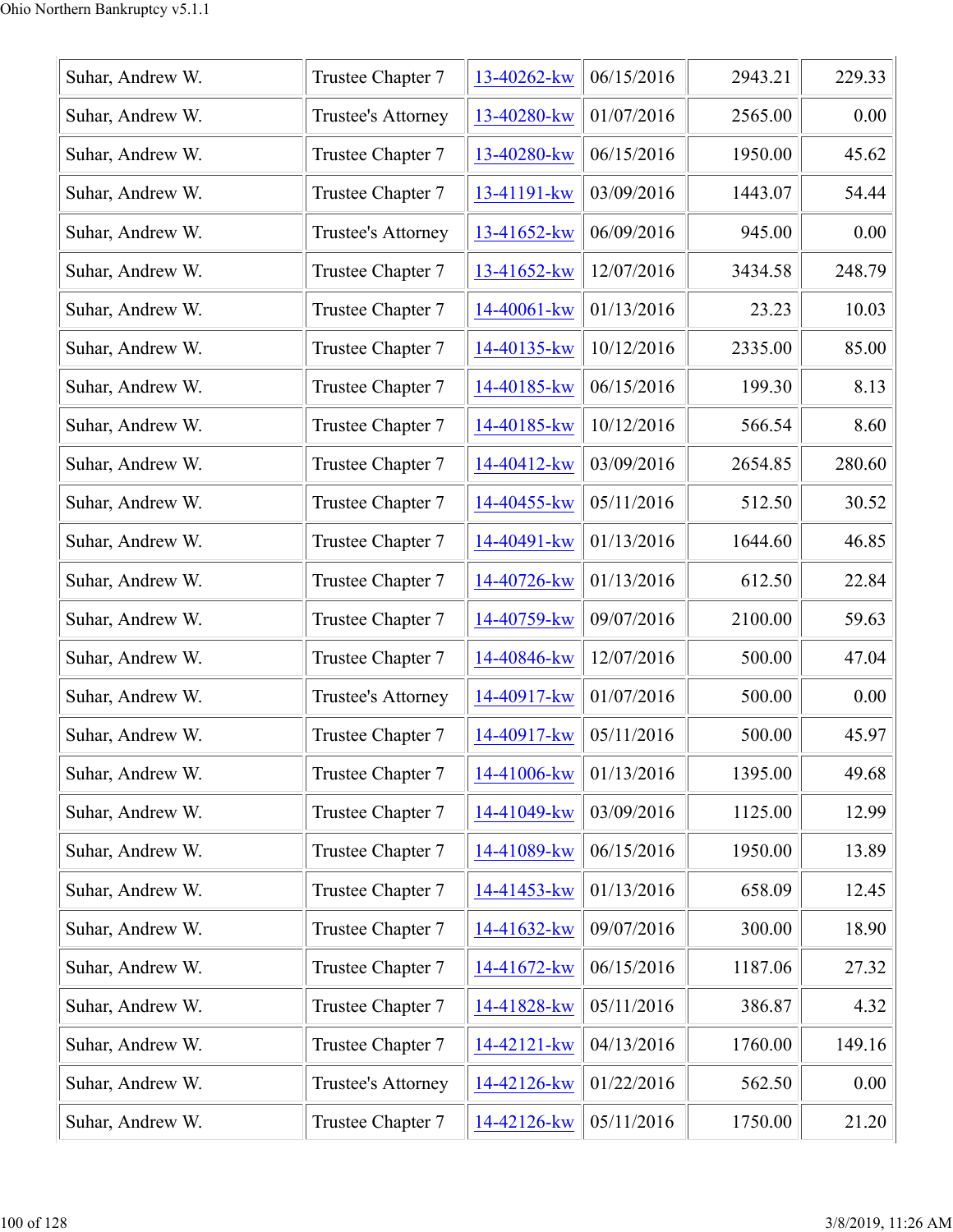| Suhar, Andrew W. | Trustee's Attorney | 14-42194-kw | 05/05/2016 | 742.50  | 0.00   |
|------------------|--------------------|-------------|------------|---------|--------|
| Suhar, Andrew W. | Trustee Chapter 7  | 14-42194-kw | 11/09/2016 | 625.00  | 95.78  |
| Suhar, Andrew W. | Trustee Chapter 7  | 14-42209-kw | 03/09/2016 | 4250.00 | 168.16 |
| Suhar, Andrew W. | Trustee Chapter 7  | 14-42259-kw | 01/13/2016 | 750.86  | 4.80   |
| Suhar, Andrew W. | Trustee Chapter 7  | 14-42263-kw | 03/09/2016 | 312.50  | 19.20  |
| Suhar, Andrew W. | Trustee Chapter 7  | 14-42379-kw | 01/13/2016 | 500.00  | 5.04   |
| Suhar, Andrew W. | Trustee Chapter 7  | 14-42605-kw | 03/09/2016 | 1646.17 | 39.03  |
| Suhar, Andrew W. | Trustee Chapter 7  | 15-40079-kw | 08/10/2016 | 498.25  | 9.58   |
| Suhar, Andrew W. | Trustee Chapter 7  | 15-40108-kw | 01/13/2016 | 464.32  | 3.36   |
| Suhar, Andrew W. | Trustee Chapter 7  | 15-40252-kw | 08/10/2016 | 244.25  | 10.84  |
| Suhar, Andrew W. | Trustee Chapter 7  | 15-40284-kw | 01/13/2016 | 500.00  | 52.14  |
| Suhar, Andrew W. | Trustee Chapter 7  | 15-40291-kw | 01/13/2016 | 400.00  | 0.96   |
| Suhar, Andrew W. | Trustee Chapter 7  | 15-40308-kw | 09/07/2016 | 1250.00 | 15.04  |
| Suhar, Andrew W. | Trustee Chapter 7  | 15-40323-kw | 11/09/2016 | 423.53  | 29.27  |
| Suhar, Andrew W. | Trustee Chapter 7  | 15-40329-kw | 01/13/2016 | 500.00  | 19.92  |
| Suhar, Andrew W. | Trustee's Attorney | 15-40407-kw | 01/07/2016 | 382.50  | 0.00   |
| Suhar, Andrew W. | Trustee Chapter 7  | 15-40407-kw | 06/15/2016 | 461.72  | 35.31  |
| Suhar, Andrew W. | Trustee Chapter 7  | 15-40408-kw | 06/15/2016 | 1350.00 | 57.09  |
| Suhar, Andrew W. | Trustee Chapter 7  | 15-40474-kw | 07/13/2016 | 375.00  | 13.35  |
| Suhar, Andrew W. | Trustee Chapter 7  | 15-40502-kw | 06/15/2016 | 283.75  | 4.23   |
| Suhar, Andrew W. | Trustee's Attorney | 15-40544-kw | 09/30/2016 | 2700.00 | 0.00   |
| Suhar, Andrew W. | Trustee Chapter 7  | 15-40559-kw | 01/13/2016 | 1382.50 | 3.36   |
| Suhar, Andrew W. | Trustee's Attorney | 15-40602-kw | 04/21/2016 | 517.50  | 0.00   |
| Suhar, Andrew W. | Trustee Chapter 7  | 15-40602-kw | 11/09/2016 | 689.00  | 46.78  |
| Suhar, Andrew W. | Trustee Chapter 7  | 15-40631-kw | 01/13/2016 | 163.65  | 8.61   |
| Suhar, Andrew W. | Trustee Chapter 7  | 15-40894-kw | 09/07/2016 | 625.00  | 33.49  |
| Suhar, Andrew W. | Trustee Chapter 7  | 15-40916-kw | 06/15/2016 | 510.50  | 3.77   |
| Suhar, Andrew W. | Trustee Chapter 7  | 15-40964-kw | 01/13/2016 | 445.15  | 1.44   |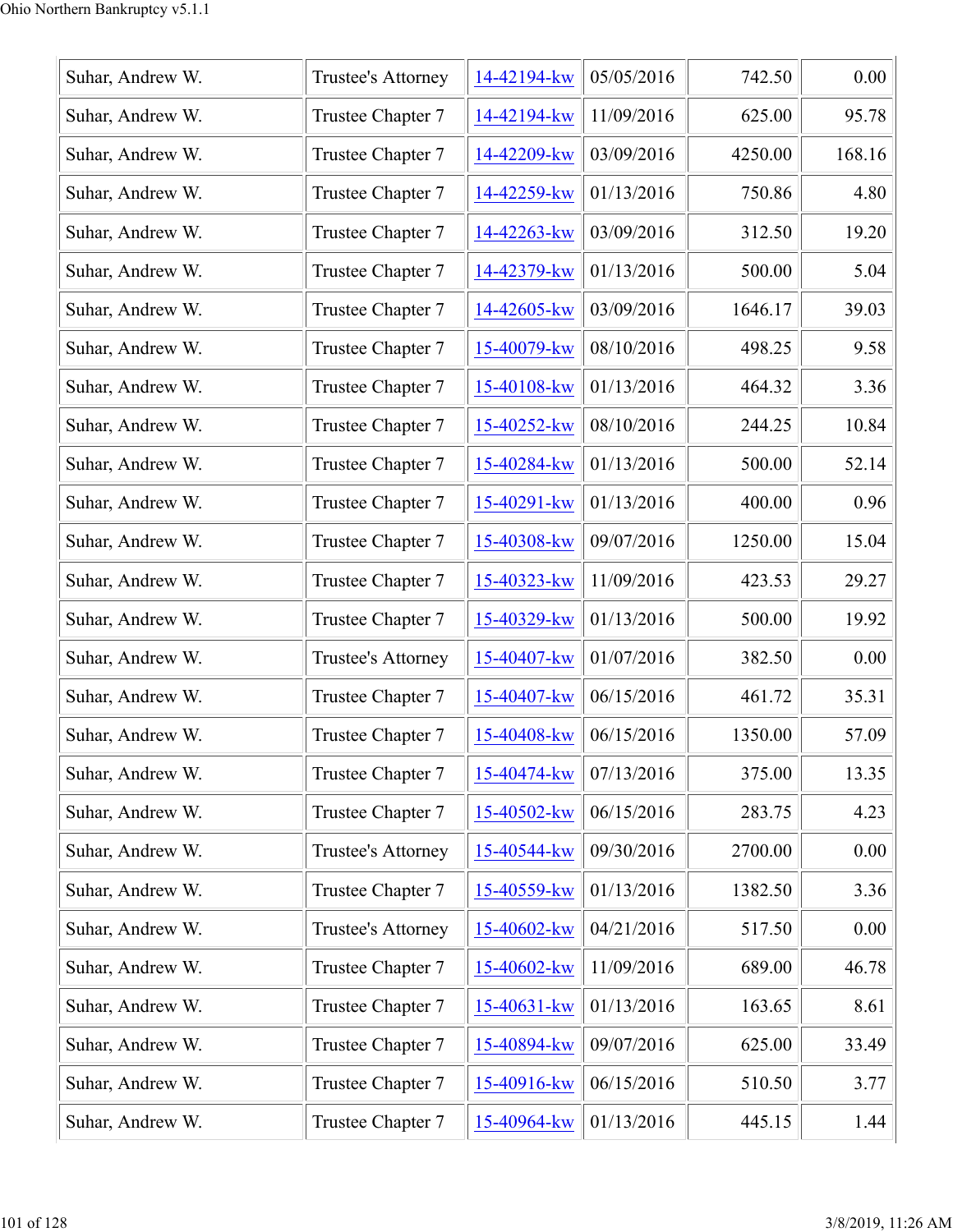| Suhar, Andrew W. | Trustee Chapter 7  | 15-40986-kw | 05/11/2016 | 375.00  | 1.92   |
|------------------|--------------------|-------------|------------|---------|--------|
| Suhar, Andrew W. | Trustee Chapter 7  | 15-41006-kw | 06/15/2016 | 750.00  | 16.81  |
| Suhar, Andrew W. | Trustee Chapter 7  | 15-41018-kw | 03/09/2016 | 382.53  | 0.48   |
| Suhar, Andrew W. | Trustee Chapter 7  | 15-41198-kw | 10/12/2016 | 500.00  | 13.56  |
| Suhar, Andrew W. | Trustee Chapter 7  | 15-41247-kw | 03/09/2016 | 450.00  | 13.46  |
| Suhar, Andrew W. | Trustee Chapter 7  | 15-41262-kw | 10/12/2016 | 862.50  | 415.23 |
| Suhar, Andrew W. | Trustee Chapter 7  | 15-41289-kw | 11/09/2016 | 1000.00 | 15.67  |
| Suhar, Andrew W. | Trustee's Attorney | 15-41306-kw | 09/15/2016 | 765.00  | 0.00   |
| Suhar, Andrew W. | Trustee Chapter 7  | 15-41357-kw | 11/09/2016 | 831.93  | 1.42   |
| Suhar, Andrew W. | Trustee Chapter 7  | 15-41403-kw | 09/07/2016 | 1125.00 | 13.34  |
| Suhar, Andrew W. | Trustee Chapter 7  | 15-41596-kw | 11/09/2016 | 1056.86 | 12.88  |
| Suhar, Andrew W. | Trustee Chapter 7  | 15-41598-kw | 11/09/2016 | 400.39  | 1.91   |
| Suhar, Andrew W. | Trustee Chapter 7  | 15-41615-kw | 09/07/2016 | 410.71  | 12.15  |
| Suhar, Andrew W. | Trustee Chapter 7  | 15-41627-kw | 11/09/2016 | 708.52  | 4.73   |
| Suhar, Andrew W. | Trustee Chapter 7  | 15-41681-kw | 08/10/2016 | 1640.00 | 19.54  |
| Suhar, Andrew W. | Trustee Chapter 7  | 15-41731-kw | 10/12/2016 | 510.40  | 6.13   |
| Suhar, Andrew W. | Trustee Chapter 7  | 15-41759-kw | 10/12/2016 | 1145.20 | 3.79   |
| Suhar, Andrew W. | Trustee Chapter 7  | 15-41798-kw | 11/09/2016 | 735.76  | 5.20   |
| Suhar, Andrew W. | Trustee Chapter 7  | 15-41830-kw | 09/07/2016 | 569.20  | 5.65   |
| Suhar, Andrew W. | Trustee Chapter 7  | 15-41922-kw | 11/09/2016 | 581.85  | 3.79   |
| Suhar, Andrew W. | Trustee Chapter 7  | 15-42007-kw | 10/12/2016 | 387.25  | 3.32   |
| Suhar, Andrew W. | Trustee Chapter 7  | 15-42017-kw | 10/12/2016 | 652.30  | 4.26   |
| Suhar, Andrew W. | Trustee Chapter 7  | 15-42112-kw | 12/07/2016 | 765.12  | 7.57   |
| Suhar, Andrew W. | Trustee Chapter 7  | 15-42146-kw | 09/07/2016 | 712.50  | 11.99  |
| Suhar, Andrew W. | Trustee Chapter 7  | 15-42163-kw | 09/07/2016 | 475.67  | 3.30   |
| Suhar, Andrew W. | Trustee Chapter 7  | 15-42182-kw | 10/12/2016 | 860.16  | 3.80   |
| Suhar, Andrew W. | Trustee Chapter 7  | 16-40062-kw | 11/09/2016 | 548.25  | 2.36   |
| Suhar, Andrew W. | Trustee Chapter 7  | 16-40089-kw | 10/12/2016 | 585.80  | 2.35   |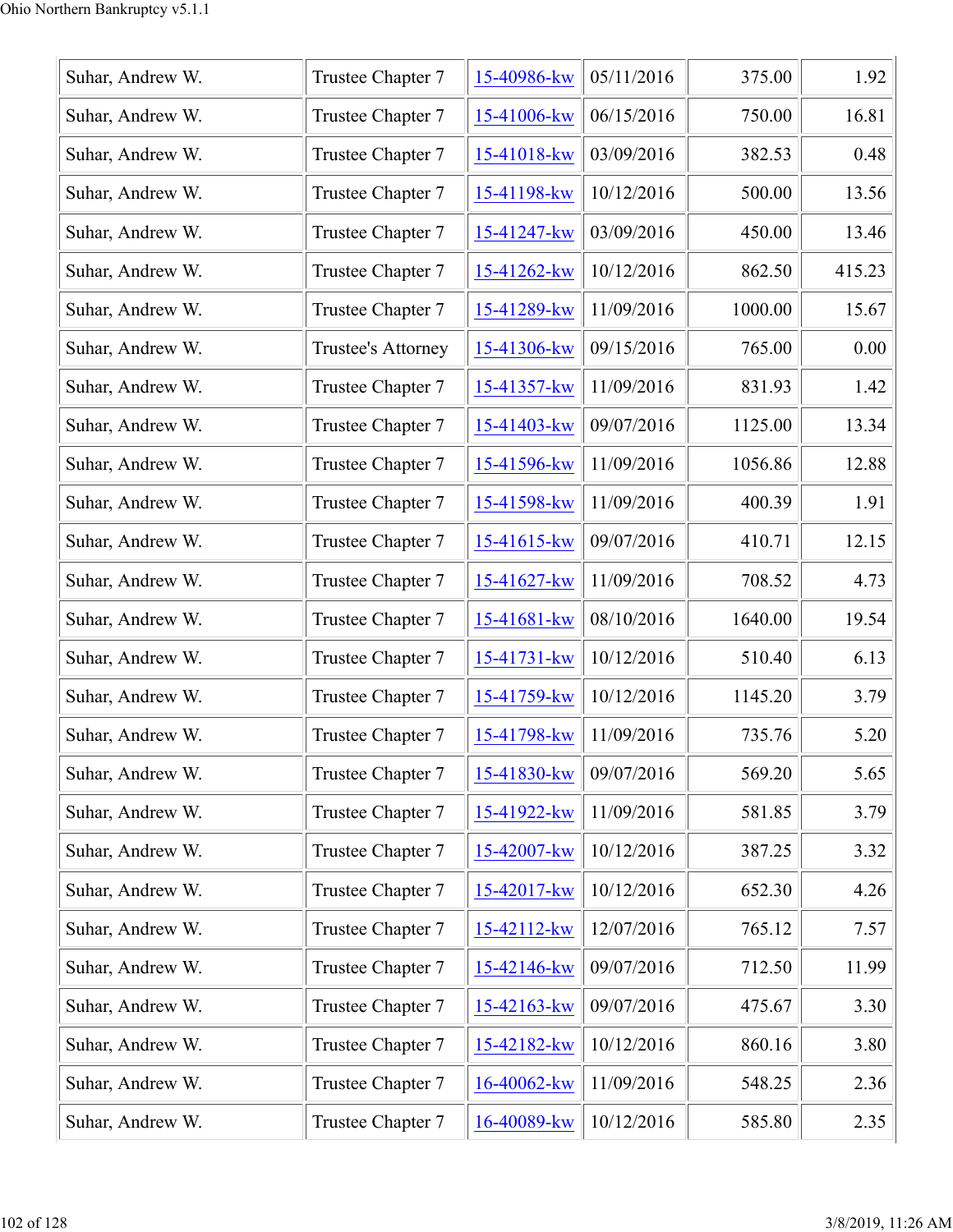| Suhar, Andrew W.     | Trustee Chapter 7         | 16-40122-kw                   | 11/09/2016 | 535.15    | 1.88    |
|----------------------|---------------------------|-------------------------------|------------|-----------|---------|
| Suhar, Andrew W.     | Trustee Chapter 7         | 16-40189-kw                   | 12/07/2016 | 375.00    | 57.06   |
| Suhar, Andrew W.     | Trustee Chapter 7         | $16 - 40393 - kw$             | 12/07/2016 | 825.50    | 13.63   |
| Suhar, Andrew W.     | Trustee Chapter 7         | $16 - 40515$ -kw              | 12/07/2016 | 337.50    | 20.56   |
|                      |                           |                               | Total      | 112083.70 | 6259.37 |
| Suhar & Macejko      | Trustee's Attorney        | 14-40235-kw                   | 08/04/2016 | 2700.00   | 0.00    |
|                      |                           |                               | Total      | 2700.00   | 0.00    |
| Suhar & Macejko LLC  | Trustee's Attorney        | 15-40133-kw                   | 06/09/2016 | 787.50    | 0.00    |
| Suhar & Macejko LLC  | Trustee's Attorney        | 15-40323-kw                   | 06/09/2016 | 427.50    | 0.00    |
|                      |                           |                               | Total      | 1215.00   | 0.00    |
| Suhar & Macejko, LLC | Trustee's Attorney        | 12-40861-kw                   | 05/05/2016 | 1797.50   | 0.00    |
| Suhar & Macejko, LLC | Trustee's Attorney        | 14-40135-kw                   | 03/03/2016 | 1372.50   | 0.00    |
| Suhar & Macejko, LLC | Trustee's Attorney        | 14-40455-kw                   | 02/04/2016 | 540.00    | 0.00    |
| Suhar & Macejko, LLC | Trustee's Attorney        | 15-42069-kw                   | 11/03/2016 | 945.00    | 0.00    |
|                      |                           |                               | Total      | 4655.00   | 0.00    |
| Susman, Kevin        | <b>Trustee's Attorney</b> | $15 - 50631 -$<br>amk         | 04/28/2016 | 500.00    | 0.00    |
|                      |                           |                               | Total      | 500.00    | 0.00    |
| Swope, William L.    | Trustee Chapter 7         | 12-34270-<br>maw              | 12/20/2016 | 2250.00   | 116.03  |
| Swope, William L.    | Trustee Chapter 7         | 13-32814-<br>$_{\rm 1\!P\!S}$ | 02/08/2016 | 110.57    | 0.00    |
| Swope, William L.    | Trustee Chapter 7         | 13-33344-<br>$_{\rm 1\!P\!S}$ | 11/15/2016 | 1070.50   | 52.38   |
| Swope, William L.    | Trustee Chapter 7         | $13 - 34163 -$<br>jpg         | 01/20/2016 | 6709.00   | 164.56  |
| Swope, William L.    | Trustee Chapter 7         | 14-31769-<br>$_{\rm 1pg}$     | 05/02/2016 | 750.00    | 82.48   |
| Swope, William L.    | Trustee Chapter 7         | 14-32772-<br>$_{\rm 1pg}$     | 05/23/2016 | 728.06    | 65.57   |
| Swope, William L.    | Trustee Chapter 7         | 14-33078-<br>maw              | 01/20/2016 | 570.37    | 36.40   |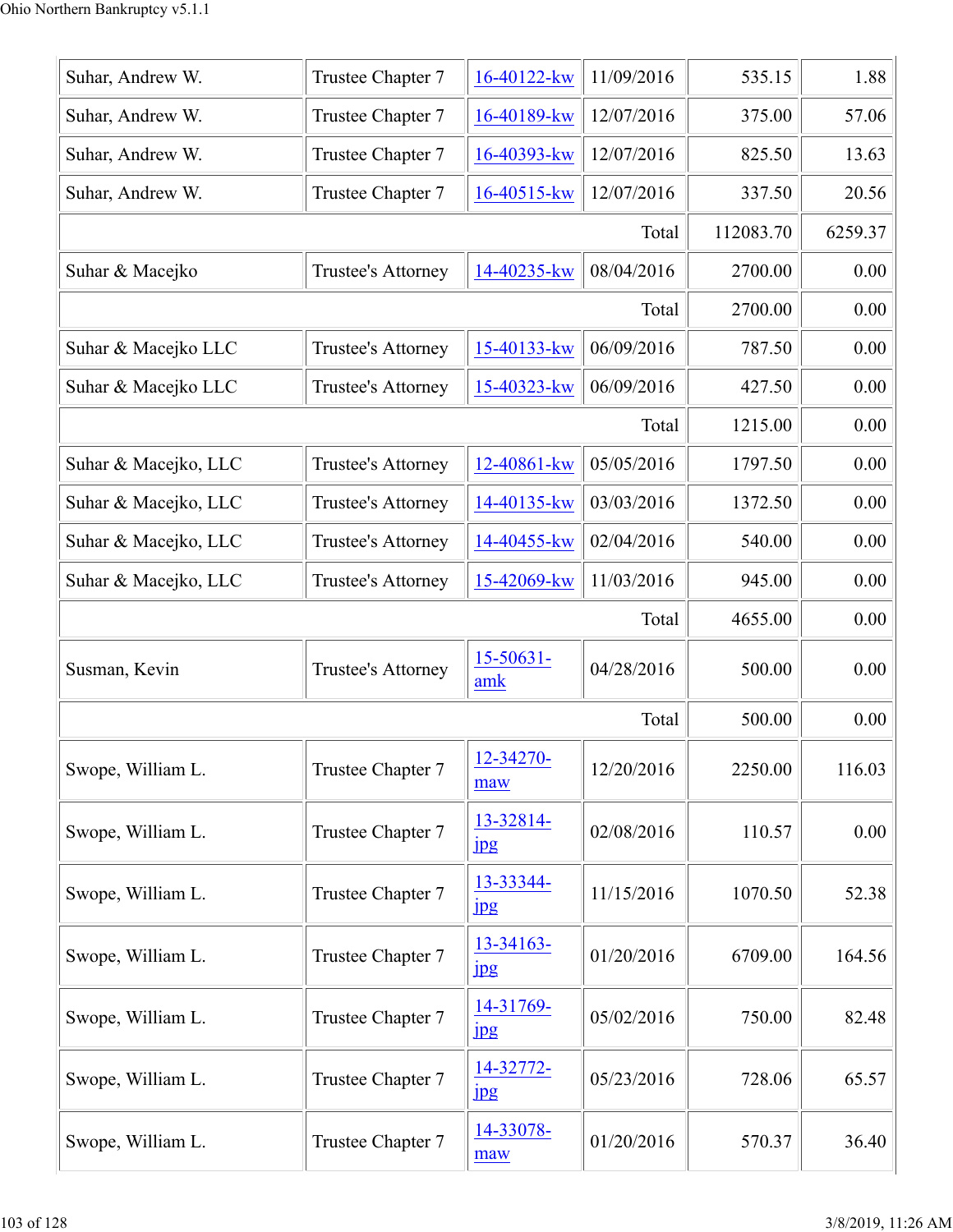| Swope, William L. | Trustee Chapter 7 | 14-33225-<br>maw              | 05/25/2016 | 1346.75 | 158.10 |
|-------------------|-------------------|-------------------------------|------------|---------|--------|
| Swope, William L. | Trustee Chapter 7 | 14-33430-<br>maw              | 03/16/2016 | 1191.40 | 26.79  |
| Swope, William L. | Trustee Chapter 7 | 14-33616-<br>$_{\rm 1\!P\!S}$ | 10/19/2016 | 59.45   | 28.35  |
| Swope, William L. | Trustee Chapter 7 | 14-34590-<br>jpg              | 04/22/2016 | 1550.30 | 98.72  |
| Swope, William L. | Trustee Chapter 7 | 14-34599-<br>maw              | 03/07/2016 | 412.54  | 33.91  |
| Swope, William L. | Trustee Chapter 7 | 15-30014-<br>maw              | 05/25/2016 | 701.75  | 70.29  |
| Swope, William L. | Trustee Chapter 7 | 15-30063-<br>$_{\rm 1\!P\!S}$ | 02/08/2016 | 200.20  | 31.46  |
| Swope, William L. | Trustee Chapter 7 | 15-30350-<br>maw              | 09/08/2016 | 613.25  | 37.23  |
| Swope, William L. | Trustee Chapter 7 | 15-30420-<br>$_{\rm 1\!P\!S}$ | 01/07/2016 | 977.50  | 41.32  |
| Swope, William L. | Trustee Chapter 7 | 15-30820-<br>$_{\rm 1\!P\!S}$ | 09/08/2016 | 250.25  | 28.32  |
| Swope, William L. | Trustee Chapter 7 | 15-31113-jpg                  | 01/15/2016 | 302.75  | 36.27  |
| Swope, William L. | Trustee Chapter 7 | 15-31281-<br>maw              | 05/02/2016 | 385.00  | 37.55  |
| Swope, William L. | Trustee Chapter 7 | 15-31328-<br>maw              | 03/08/2016 | 709.23  | 48.06  |
| Swope, William L. | Trustee Chapter 7 | 15-32022-<br>maw              | 02/08/2016 | 1369.65 | 32.62  |
| Swope, William L. | Trustee Chapter 7 | 15-32192-<br>maw              | 04/19/2016 | 442.17  | 43.97  |
| Swope, William L. | Trustee Chapter 7 | 15-32198-<br>jpg              | 05/31/2016 | 595.60  | 42.53  |
| Swope, William L. | Trustee Chapter 7 | 15-32199-<br>maw              | 06/14/2016 | 625.00  | 142.25 |
| Swope, William L. | Trustee Chapter 7 | 15-32229-<br>$_{\rm 1\!P\!S}$ | 06/07/2016 | 277.61  | 32.61  |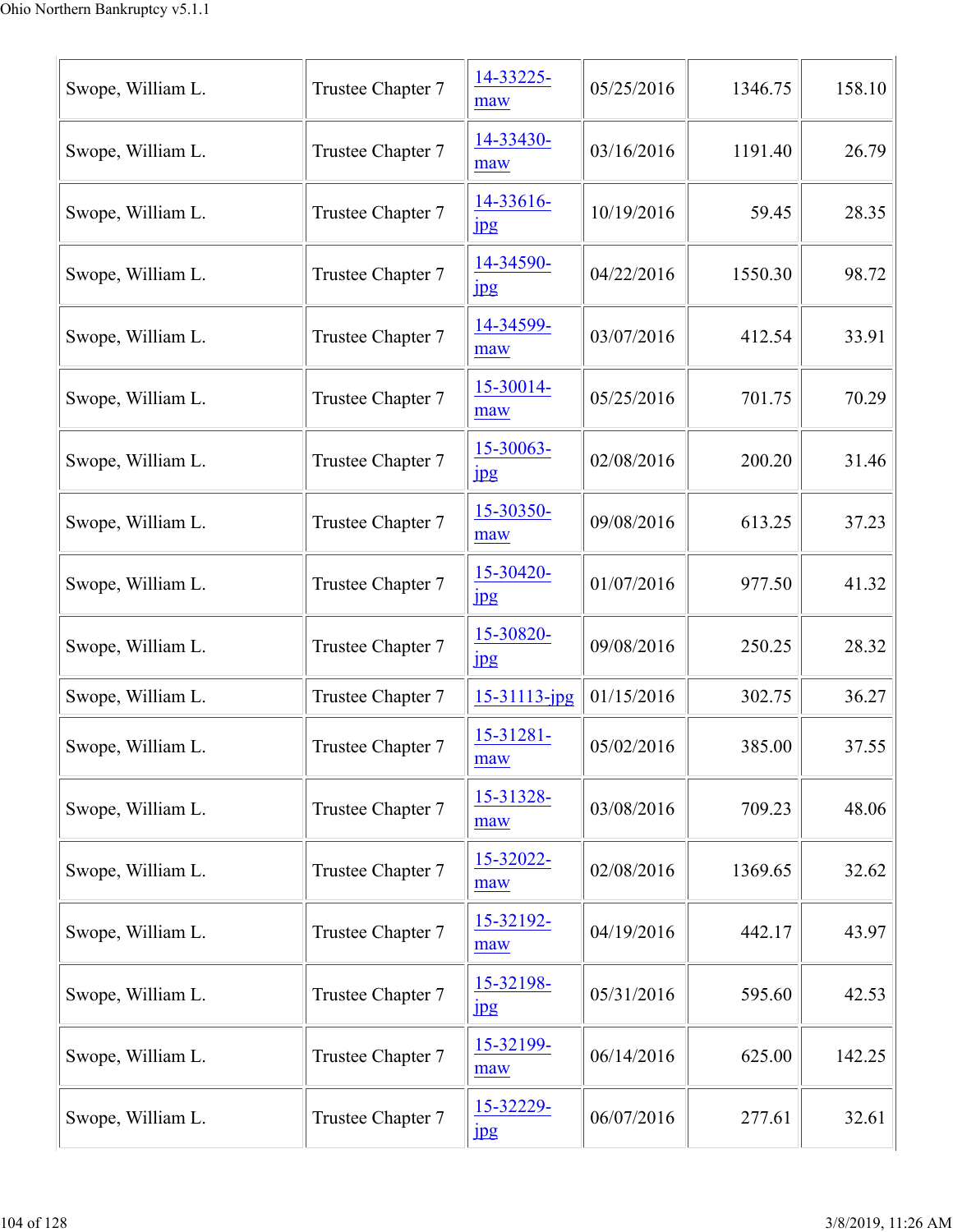| Swope, William L. | Trustee Chapter 7 | 15-32291-<br>$_{\rm 1pg}$     | 12/15/2016 | 680.65  | 47.58 |
|-------------------|-------------------|-------------------------------|------------|---------|-------|
| Swope, William L. | Trustee Chapter 7 | 15-32507-<br>maw              | 07/08/2016 | 452.16  | 38.83 |
| Swope, William L. | Trustee Chapter 7 | 15-32525-<br>maw              | 04/19/2016 | 417.89  | 37.56 |
| Swope, William L. | Trustee Chapter 7 | 15-32526-<br>jpg              | 08/25/2016 | 291.00  | 34.45 |
| Swope, William L. | Trustee Chapter 7 | 15-32669-<br>$_{\rm 1pg}$     | 04/22/2016 | 263.79  | 36.69 |
| Swope, William L. | Trustee Chapter 7 | $15 - 32671 -$<br>maw         | 07/18/2016 | 414.18  | 40.85 |
| Swope, William L. | Trustee Chapter 7 | 15-32717-<br>maw              | 04/14/2016 | 439.56  | 43.23 |
| Swope, William L. | Trustee Chapter 7 | 15-32852-<br>$_{\rm 1\!P\!S}$ | 07/12/2016 | 647.74  | 35.15 |
| Swope, William L. | Trustee Chapter 7 | 15-33053-<br>$\frac{1}{2}$    | 05/23/2016 | 300.00  | 31.21 |
| Swope, William L. | Trustee Chapter 7 | 15-33087-<br>jpg              | 08/24/2016 | 1970.36 | 40.60 |
| Swope, William L. | Trustee Chapter 7 | 15-33220-<br>maw              | 05/20/2016 | 557.24  | 36.13 |
| Swope, William L. | Trustee Chapter 7 | 15-33393-<br>maw              | 05/20/2016 | 486.98  | 28.09 |
| Swope, William L. | Trustee Chapter 7 | 15-33413-<br>maw              | 10/03/2016 | 357.50  | 40.57 |
| Swope, William L. | Trustee Chapter 7 | 15-33454-<br>$_{\rm 1\!P\!S}$ | 09/16/2016 | 842.29  | 28.81 |
| Swope, William L. | Trustee Chapter 7 | 15-33470-<br>jpg              | 06/15/2016 | 335.33  | 27.10 |
| Swope, William L. | Trustee Chapter 7 | 15-33594-<br>maw              | 08/25/2016 | 306.13  | 36.13 |
| Swope, William L. | Trustee Chapter 7 | 15-33654-<br>maw              | 06/23/2016 | 881.77  | 61.80 |
| Swope, William L. | Trustee Chapter 7 | 15-33693-<br>maw              | 07/12/2016 | 669.73  | 33.81 |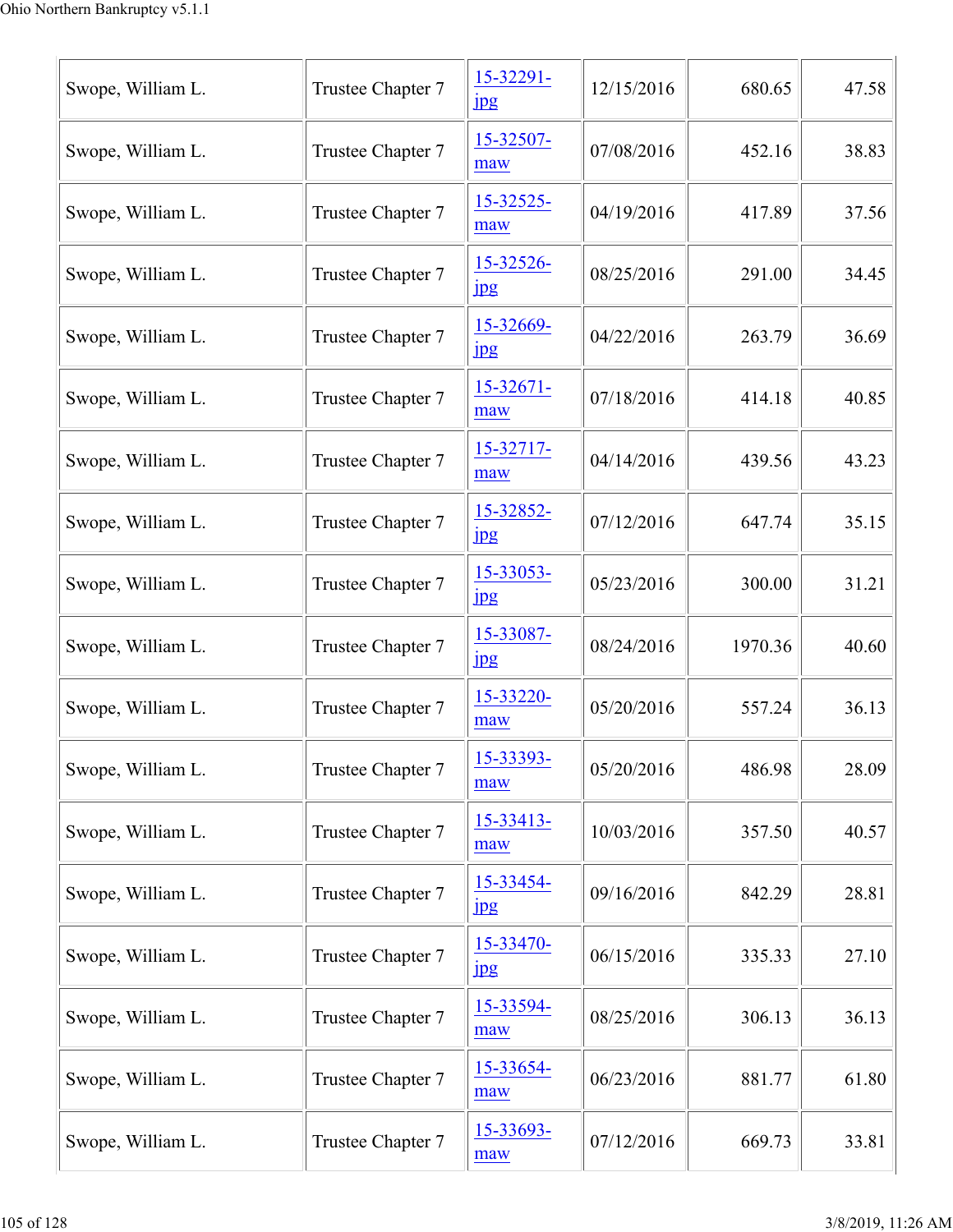| Thomas, Robert S.        | Trustee Chapter 7 | 09-55096-<br>amk  | 09/05/2016 | 5528.05  | 157.15  |
|--------------------------|-------------------|-------------------|------------|----------|---------|
|                          |                   |                   | Total      | 34163.24 | 0.00    |
| The Phillips Organizatio | Accountant        | 15-41470-kw       | 07/20/2016 | 14234.74 | 0.00    |
| The Phillips Organizatio | Accountant        | 13-40813-aih      | 08/24/2016 | 19928.50 | 0.00    |
|                          |                   |                   | Total      | 30160.00 | 663.14  |
| The Numbers Group        | Accountant        | 15-33448-<br>maw  | 10/04/2016 | 30160.00 | 663.14  |
|                          |                   |                   | Total      | 1125.00  | 0.00    |
| Talley, Bruce E.         | Appraiser         | $16 - 62235 - rk$ | 12/19/2016 | 225.00   | 0.00    |
| Talley, Bruce E.         | Appraiser         | 16-61772-rk       | 10/12/2016 | 225.00   | 0.00    |
| Talley, Bruce E.         | Appraiser         | 16-61075-rk       | 08/15/2016 | 225.00   | 0.00    |
| Talley, Bruce E.         | Appraiser         | 16-61075-rk       | 08/08/2016 | 225.00   | 0.00    |
| Talley, Bruce E.         | Appraiser         | 16-60039-rk       | 03/15/2016 | 225.00   | 0.00    |
|                          |                   |                   | Total      | 40089.25 | 2514.14 |
| Swope, William L.        | Trustee Chapter 7 | 16-31264-<br>maw  | 12/29/2016 | 466.24   | 37.60   |
| Swope, William L.        | Trustee Chapter 7 | 16-30540-<br>maw  | 12/20/2016 | 261.31   | 30.97   |
| Swope, William L.        | Trustee Chapter 7 | 16-30047-<br>maw  | 08/31/2016 | 1327.65  | 29.04   |
| Swope, William L.        | Trustee Chapter 7 | 16-30030-<br>jpg  | 12/20/2016 | 464.25   | 42.15   |
| Swope, William L.        | Trustee Chapter 7 | 15-33956-<br>maw  | 08/26/2016 | 875.00   | 39.66   |
| Swope, William L.        | Trustee Chapter 7 | 15-33811-jpg      | 10/12/2016 | 757.14   | 39.51   |
| Swope, William L.        | Trustee Chapter 7 | 15-33801-<br>maw  | 09/09/2016 | 226.88   | 43.55   |
| Swope, William L.        | Trustee Chapter 7 | 15-33771-<br>maw  | 09/08/2016 | 795.24   | 37.73   |
| Swope, William L.        | Trustee Chapter 7 | 15-33728-<br>maw  | 09/13/2016 | 402.34   | 47.57   |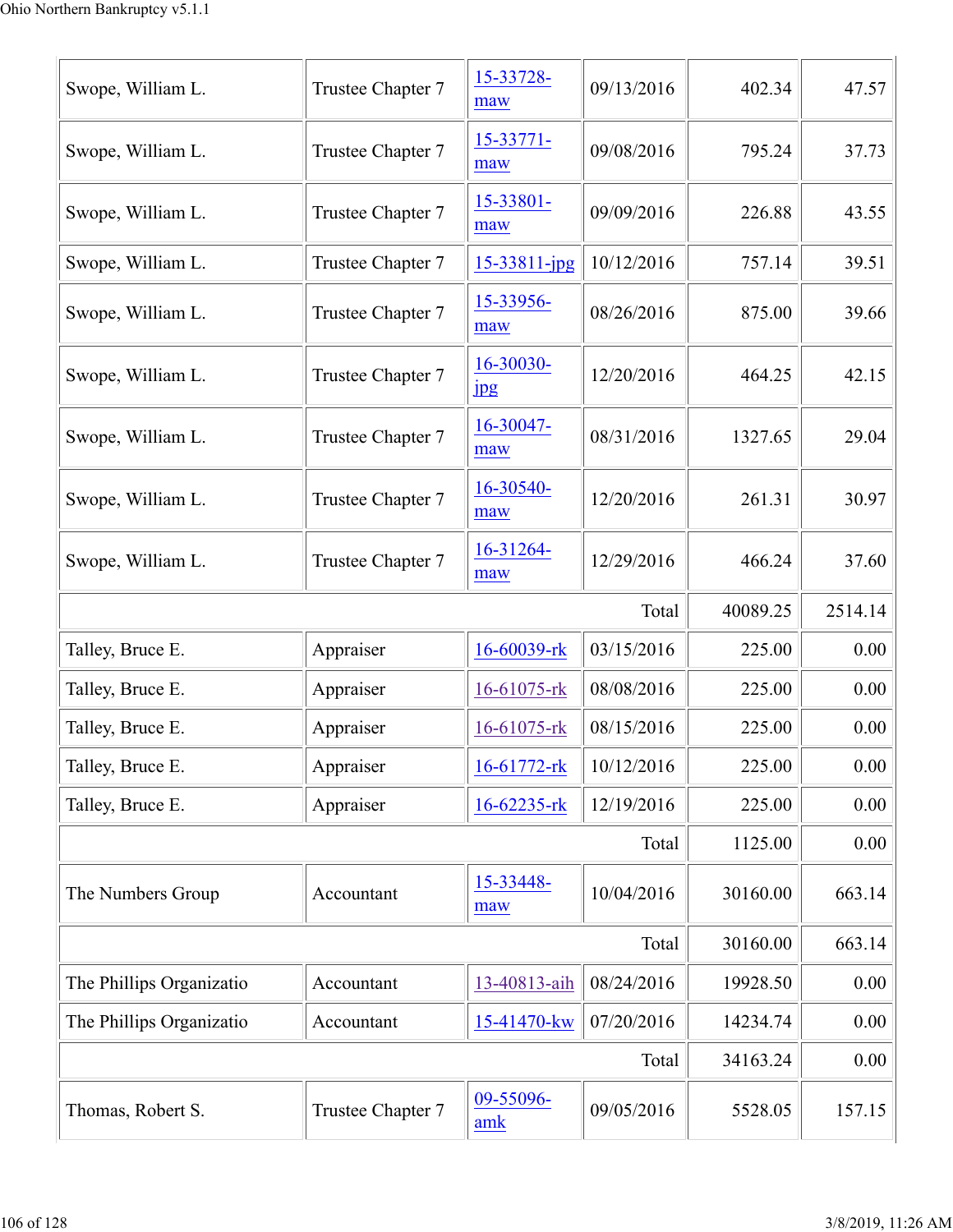| Thomas, Robert S. | Trustee Chapter 7 | 12-50468-<br>amk | 01/25/2016 | 470.25  | 77.05  |
|-------------------|-------------------|------------------|------------|---------|--------|
| Thomas, Robert S. | Trustee Chapter 7 | 12-53574-<br>amk | 01/25/2016 | 1810.95 | 102.10 |
| Thomas, Robert S. | Trustee Chapter 7 | 13-50438-<br>amk | 08/16/2016 | 500.00  | 87.14  |
| Thomas, Robert S. | Trustee Chapter 7 | 13-51297-<br>amk | 04/04/2016 | 947.83  | 90.03  |
| Thomas, Robert S. | Trustee Chapter 7 | 13-51974-<br>amk | 01/25/2016 | 372.50  | 78.95  |
| Thomas, Robert S. | Trustee Chapter 7 | 13-52038-<br>amk | 08/12/2016 | 1430.90 | 141.86 |
| Thomas, Robert S. | Trustee Chapter 7 | 13-52491-<br>amk | 07/09/2016 | 375.00  | 0.00   |
| Thomas, Robert S. | Trustee Chapter 7 | 13-52491-<br>amk | 08/12/2016 | 5002.09 | 90.80  |
| Thomas, Robert S. | Trustee Chapter 7 | 13-52665-<br>amk | 11/21/2016 | 3115.51 | 233.45 |
| Thomas, Robert S. | Trustee Chapter 7 | 13-53270-<br>amk | 01/25/2016 | 1169.50 | 66.10  |
| Thomas, Robert S. | Trustee Chapter 7 | 14-50505-<br>amk | 03/01/2016 | 1438.56 | 241.31 |
| Thomas, Robert S. | Trustee Chapter 7 | 14-50674-<br>amk | 07/09/2016 | 1500.00 | 70.97  |
| Thomas, Robert S. | Trustee Chapter 7 | 14-50955-<br>amk | 04/04/2016 | 350.00  | 120.58 |
| Thomas, Robert S. | Trustee Chapter 7 | 14-50983-<br>amk | 09/25/2016 | 730.18  | 146.68 |
| Thomas, Robert S. | Trustee Chapter 7 | 14-51034-<br>amk | 03/13/2016 | 270.50  | 56.73  |
| Thomas, Robert S. | Trustee Chapter 7 | 14-51220-<br>amk | 10/17/2016 | 1250.00 | 82.50  |
| Thomas, Robert S. | Trustee Chapter 7 | 14-51727-<br>amk | 08/12/2016 | 3750.00 | 131.56 |
| Thomas, Robert S. | Trustee Chapter 7 | 14-51876-<br>amk | 08/12/2016 | 5200.00 | 201.55 |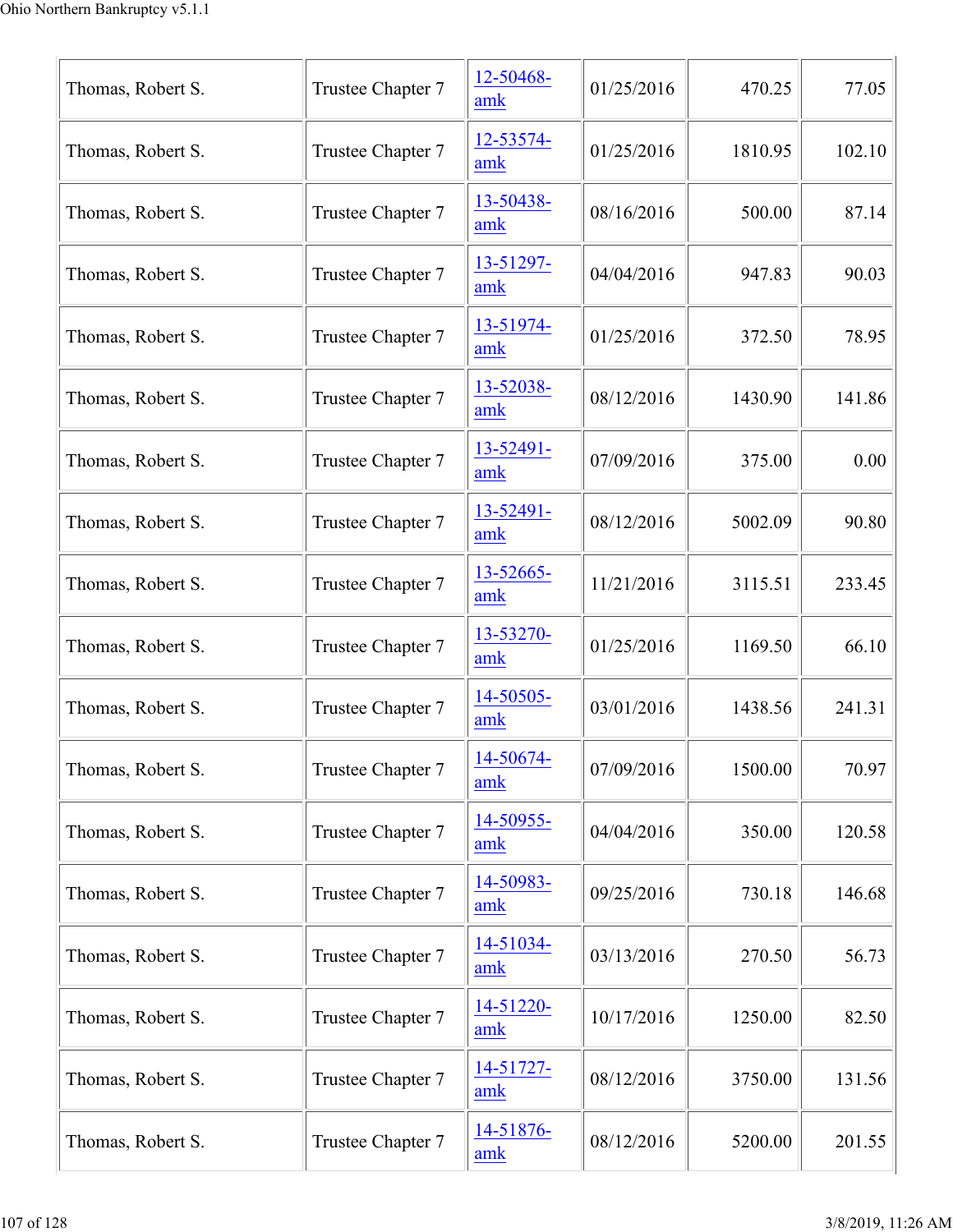| Thomas, Robert S. | Trustee Chapter 7 | 14-52254-<br>amk | 04/04/2016 | 378.50  | 60.36  |
|-------------------|-------------------|------------------|------------|---------|--------|
| Thomas, Robert S. | Trustee Chapter 7 | 14-52351-<br>amk | 03/17/2016 | 1000.00 | 42.66  |
| Thomas, Robert S. | Trustee Chapter 7 | 14-52458-<br>amk | 10/24/2016 | 1000.00 | 71.91  |
| Thomas, Robert S. | Trustee Chapter 7 | 14-52484-<br>amk | 10/14/2016 | 1365.00 | 142.76 |
| Thomas, Robert S. | Trustee Chapter 7 | 14-52620-<br>amk | 02/22/2016 | 464.24  | 42.00  |
| Thomas, Robert S. | Trustee Chapter 7 | 14-52707-<br>amk | 08/12/2016 | 4448.07 | 173.95 |
| Thomas, Robert S. | Trustee Chapter 7 | 14-52782-<br>amk | 03/01/2016 | 1393.01 | 43.58  |
| Thomas, Robert S. | Trustee Chapter 7 | 14-52874-<br>amk | 01/25/2016 | 250.00  | 50.16  |
| Thomas, Robert S. | Trustee Chapter 7 | 14-52876-<br>amk | 01/25/2016 | 1650.00 | 40.97  |
| Thomas, Robert S. | Trustee Chapter 7 | 14-52894-<br>amk | 02/22/2016 | 281.25  | 165.00 |
| Thomas, Robert S. | Trustee Chapter 7 | 14-52972-<br>amk | 01/25/2016 | 782.73  | 50.21  |
| Thomas, Robert S. | Trustee Chapter 7 | 14-52986-<br>amk | 02/22/2016 | 199.98  | 61.73  |
| Thomas, Robert S. | Trustee Chapter 7 | 14-52992-<br>amk | 11/28/2016 | 2111.79 | 183.96 |
| Thomas, Robert S. | Trustee Chapter 7 | 14-53089-<br>amk | 02/29/2016 | 436.61  | 31.77  |
| Thomas, Robert S. | Trustee Chapter 7 | 14-53195-<br>amk | 01/25/2016 | 1322.20 | 57.12  |
| Thomas, Robert S. | Trustee Chapter 7 | 14-53197-<br>amk | 01/25/2016 | 385.16  | 40.20  |
| Thomas, Robert S. | Trustee Chapter 7 | 14-53259-<br>amk | 03/01/2016 | 1000.00 | 181.00 |
| Thomas, Robert S. | Trustee Chapter 7 | 15-50004-<br>amk | 08/12/2016 | 1254.56 | 70.78  |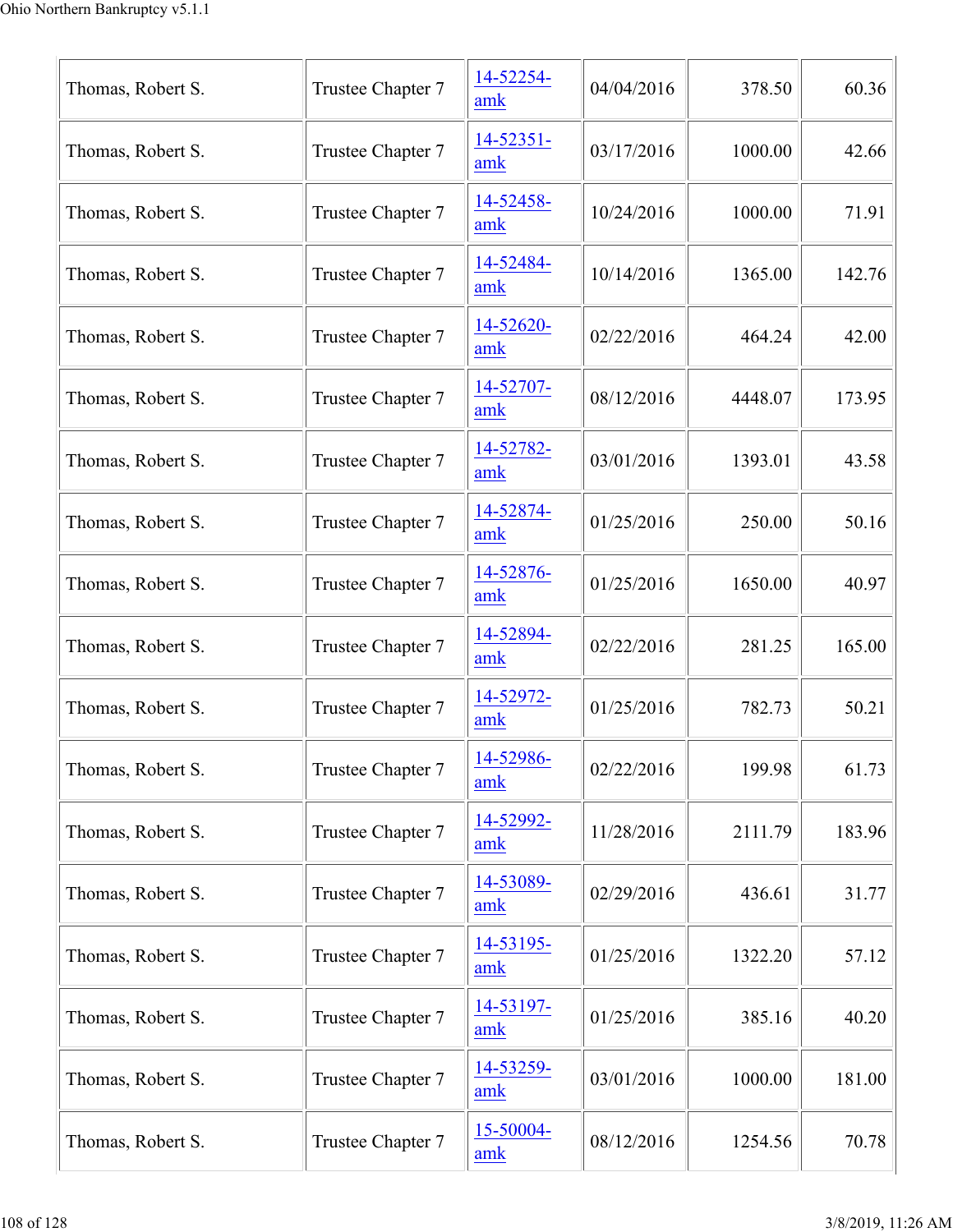| Thomas, Robert S. | Trustee Chapter 7 | 15-50062-<br>amk      | 05/12/2016 | 1007.00 | 59.80  |
|-------------------|-------------------|-----------------------|------------|---------|--------|
| Thomas, Robert S. | Trustee Chapter 7 | 15-50166-<br>amk      | 04/04/2016 | 875.00  | 84.97  |
| Thomas, Robert S. | Trustee Chapter 7 | $15 - 50201 -$<br>amk | 09/05/2016 | 4025.00 | 247.76 |
| Thomas, Robert S. | Trustee Chapter 7 | 15-50263-<br>amk      | 02/29/2016 | 500.00  | 80.15  |
| Thomas, Robert S. | Trustee Chapter 7 | 15-50281-<br>amk      | 04/27/2016 | 500.00  | 52.84  |
| Thomas, Robert S. | Trustee Chapter 7 | 15-50284-<br>amk      | 07/04/2016 | 671.00  | 66.49  |
| Thomas, Robert S. | Trustee Chapter 7 | 15-50331-<br>amk      | 08/15/2016 | 3770.00 | 87.57  |
| Thomas, Robert S. | Trustee Chapter 7 | 15-50350-<br>amk      | 08/11/2016 | 549.00  | 45.53  |
| Thomas, Robert S. | Trustee Chapter 7 | 15-50412-<br>amk      | 03/17/2016 | 3261.99 | 56.02  |
| Thomas, Robert S. | Trustee Chapter 7 | 15-50437-<br>amk      | 08/11/2016 | 620.99  | 46.16  |
| Thomas, Robert S. | Trustee Chapter 7 | 15-50491-<br>amk      | 01/25/2016 | 875.00  | 27.97  |
| Thomas, Robert S. | Trustee Chapter 7 | 15-50575-<br>amk      | 07/09/2016 | 500.00  | 69.41  |
| Thomas, Robert S. | Trustee Chapter 7 | 15-50577-<br>amk      | 01/25/2016 | 375.00  | 58.35  |
| Thomas, Robert S. | Trustee Chapter 7 | 15-50656-<br>amk      | 07/28/2016 | 250.00  | 48.30  |
| Thomas, Robert S. | Trustee Chapter 7 | 15-50695-<br>amk      | 01/25/2016 | 1000.00 | 110.01 |
| Thomas, Robert S. | Trustee Chapter 7 | 15-50722-<br>amk      | 08/11/2016 | 625.00  | 67.05  |
| Thomas, Robert S. | Trustee Chapter 7 | 15-50800-<br>amk      | 10/14/2016 | 454.34  | 33.38  |
| Thomas, Robert S. | Trustee Chapter 7 | 15-50816-<br>amk      | 09/05/2016 | 3450.00 | 107.99 |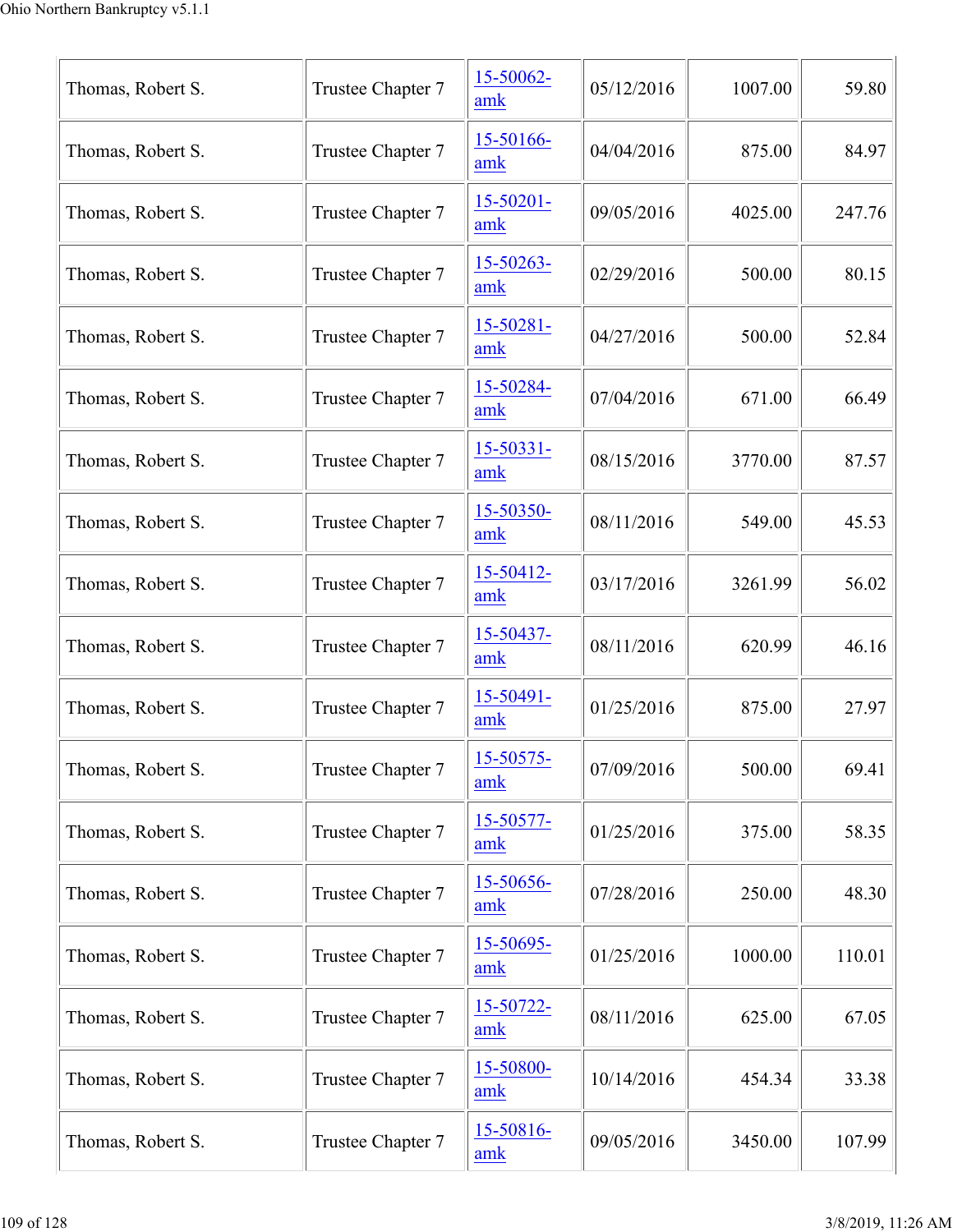| Thomas, Robert S. | Trustee Chapter 7 | 15-50862-<br>amk      | 06/03/2016 | 1433.27 | 85.80 |
|-------------------|-------------------|-----------------------|------------|---------|-------|
| Thomas, Robert S. | Trustee Chapter 7 | 15-50880-<br>amk      | 01/25/2016 | 315.32  | 34.89 |
| Thomas, Robert S. | Trustee Chapter 7 | 15-50883-<br>amk      | 09/25/2016 | 583.25  | 40.32 |
| Thomas, Robert S. | Trustee Chapter 7 | 15-50917-<br>amk      | 08/18/2016 | 250.00  | 35.81 |
| Thomas, Robert S. | Trustee Chapter 7 | 15-50933-<br>amk      | 03/01/2016 | 1832.78 | 50.74 |
| Thomas, Robert S. | Trustee Chapter 7 | 15-50942-<br>amk      | 07/04/2016 | 1350.30 | 88.68 |
| Thomas, Robert S. | Trustee Chapter 7 | 15-50954-<br>amk      | 05/26/2016 | 407.00  | 66.29 |
| Thomas, Robert S. | Trustee Chapter 7 | 15-51136-<br>amk      | 03/01/2016 | 1768.64 | 39.84 |
| Thomas, Robert S. | Trustee Chapter 7 | 15-51150-<br>amk      | 01/25/2016 | 270.82  | 34.37 |
| Thomas, Robert S. | Trustee Chapter 7 | $15 - 51191 -$<br>amk | 02/22/2016 | 183.06  | 43.57 |
| Thomas, Robert S. | Trustee Chapter 7 | 15-51225-<br>amk      | 01/25/2016 | 348.69  | 36.38 |
| Thomas, Robert S. | Trustee Chapter 7 | 15-51263-<br>amk      | 04/19/2016 | 250.00  | 39.62 |
| Thomas, Robert S. | Trustee Chapter 7 | 15-51277-<br>amk      | 04/18/2016 | 300.00  | 65.03 |
| Thomas, Robert S. | Trustee Chapter 7 | 15-51279-<br>amk      | 07/26/2016 | 250.00  | 41.62 |
| Thomas, Robert S. | Trustee Chapter 7 | 15-51298-<br>amk      | 02/22/2016 | 280.00  | 42.96 |
| Thomas, Robert S. | Trustee Chapter 7 | 15-51316-<br>amk      | 05/12/2016 | 406.71  | 39.46 |
| Thomas, Robert S. | Trustee Chapter 7 | 15-51329-<br>amk      | 02/22/2016 | 1750.00 | 54.20 |
| Thomas, Robert S. | Trustee Chapter 7 | 15-51346-<br>amk      | 01/25/2016 | 375.00  | 37.84 |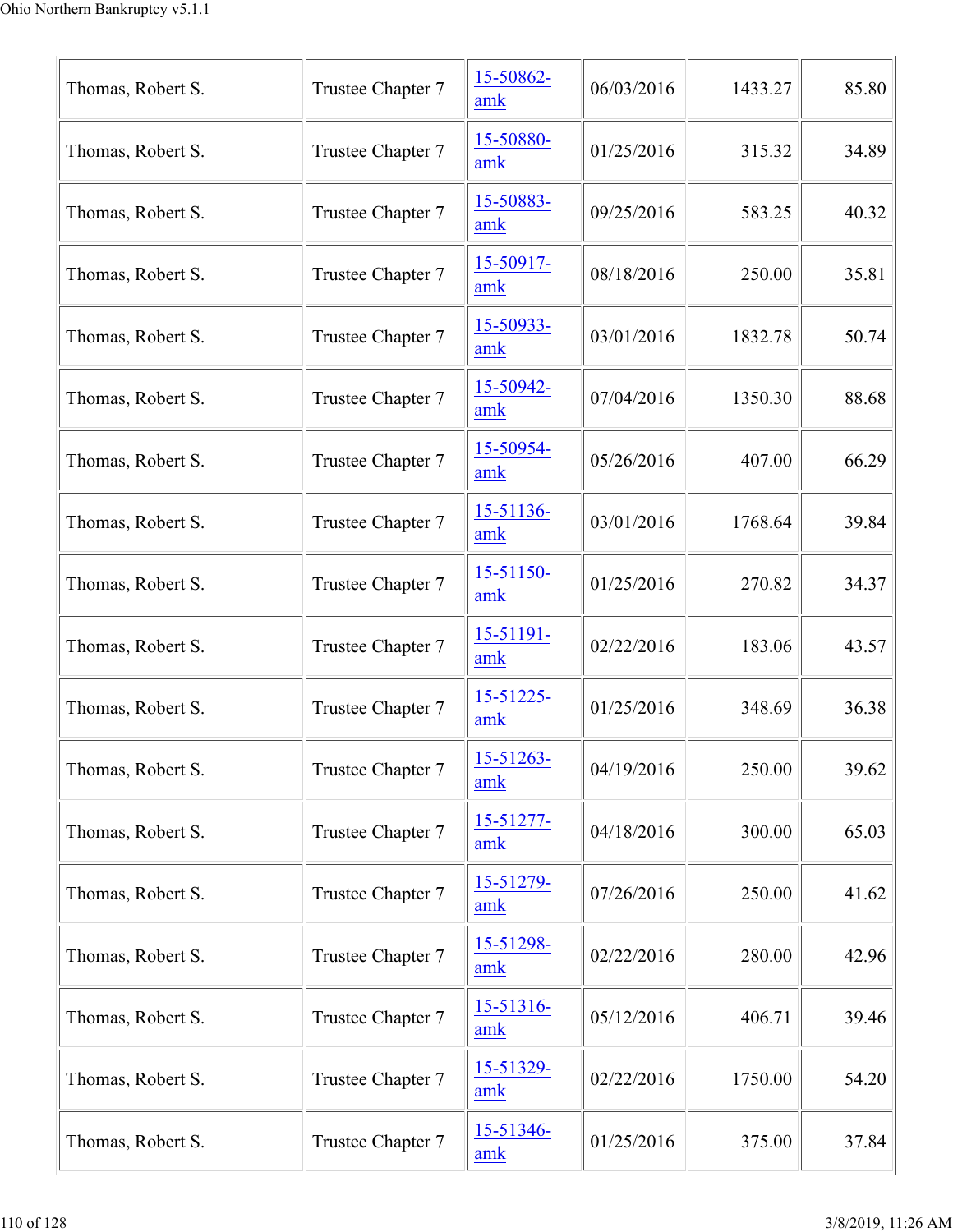|                   |                   | 15-51428-             |            |        |        |
|-------------------|-------------------|-----------------------|------------|--------|--------|
| Thomas, Robert S. | Trustee Chapter 7 | amk                   | 02/22/2016 | 189.49 | 33.04  |
| Thomas, Robert S. | Trustee Chapter 7 | 15-51482-<br>amk      | 07/26/2016 | 179.82 | 32.09  |
| Thomas, Robert S. | Trustee Chapter 7 | 15-51543-<br>amk      | 04/19/2016 | 150.00 | 46.15  |
| Thomas, Robert S. | Trustee Chapter 7 | 15-51634-<br>amk      | 08/11/2016 | 301.00 | 35.38  |
| Thomas, Robert S. | Trustee Chapter 7 | 15-51638-<br>amk      | 10/14/2016 | 568.00 | 47.82  |
| Thomas, Robert S. | Trustee Chapter 7 | $15 - 51692 -$<br>amk | 04/18/2016 | 354.83 | 41.26  |
| Thomas, Robert S. | Trustee Chapter 7 | 15-51695-<br>amk      | 10/14/2016 | 282.43 | 69.91  |
| Thomas, Robert S. | Trustee Chapter 7 | 15-51801-<br>amk      | 09/04/2016 | 248.82 | 41.54  |
| Thomas, Robert S. | Trustee Chapter 7 | 15-51818-<br>amk      | 07/26/2016 | 250.00 | 40.97  |
| Thomas, Robert S. | Trustee Chapter 7 | 15-51820-<br>amk      | 09/04/2016 | 334.25 | 36.51  |
| Thomas, Robert S. | Trustee Chapter 7 | 15-51858-<br>amk      | 08/11/2016 | 410.75 | 58.91  |
| Thomas, Robert S. | Trustee Chapter 7 | 15-51887-<br>amk      | 07/26/2016 | 288.38 | 45.54  |
| Thomas, Robert S. | Trustee Chapter 7 | 15-51964-<br>amk      | 08/11/2016 | 323.72 | 43.52  |
| Thomas, Robert S. | Trustee Chapter 7 | 15-51965-<br>amk      | 05/26/2016 | 358.69 | 49.92  |
| Thomas, Robert S. | Trustee Chapter 7 | 15-51978-<br>amk      | 06/17/2016 | 250.00 | 115.86 |
| Thomas, Robert S. | Trustee Chapter 7 | $15 - 52051 -$<br>amk | 05/12/2016 | 572.70 | 51.24  |
| Thomas, Robert S. | Trustee Chapter 7 | 15-52087-<br>amk      | 07/26/2016 | 368.49 | 41.92  |
| Thomas, Robert S. | Trustee Chapter 7 | 15-52089-<br>amk      | 09/25/2016 | 751.58 | 56.37  |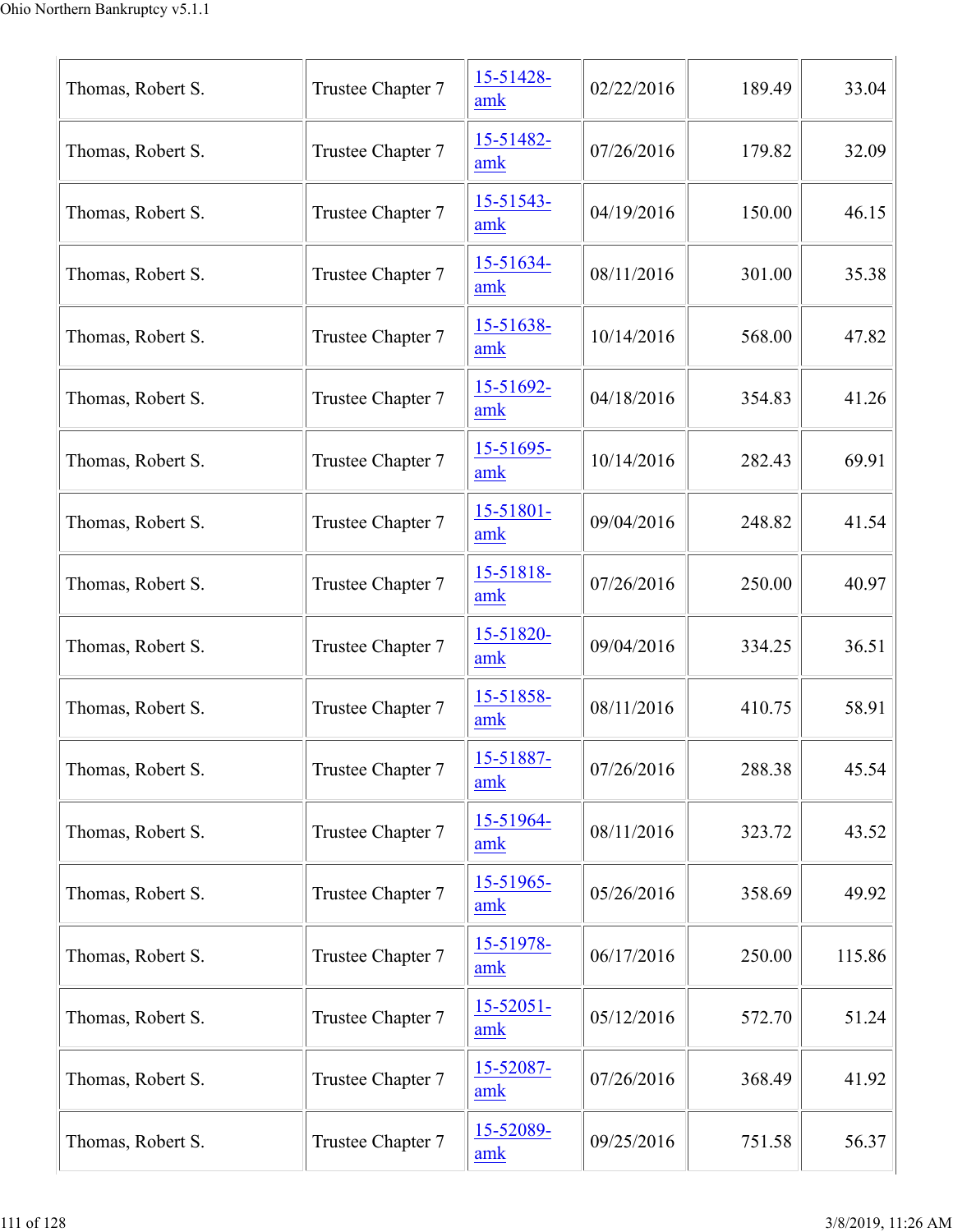| Thomas, Robert S. | Trustee Chapter 7 | 15-52110-<br>amk | 07/13/2016 | 144.50  | 38.39 |
|-------------------|-------------------|------------------|------------|---------|-------|
| Thomas, Robert S. | Trustee Chapter 7 | 15-52115-<br>amk | 07/26/2016 | 280.30  | 32.42 |
| Thomas, Robert S. | Trustee Chapter 7 | 15-52141-<br>amk | 05/26/2016 | 508.75  | 40.82 |
| Thomas, Robert S. | Trustee Chapter 7 | 15-52143-<br>amk | 07/09/2016 | 500.00  | 81.58 |
| Thomas, Robert S. | Trustee Chapter 7 | 15-52158-<br>amk | 12/30/2016 | 824.00  | 12.23 |
| Thomas, Robert S. | Trustee Chapter 7 | 15-52175-<br>amk | 10/18/2016 | 498.75  | 36.14 |
| Thomas, Robert S. | Trustee Chapter 7 | 15-52201-<br>amk | 04/19/2016 | 229.25  | 48.89 |
| Thomas, Robert S. | Trustee Chapter 7 | 15-52205-<br>amk | 11/14/2016 | 2250.00 | 63.91 |
| Thomas, Robert S. | Trustee Chapter 7 | 15-52250-<br>amk | 07/13/2016 | 300.00  | 39.75 |
| Thomas, Robert S. | Trustee Chapter 7 | 15-52252-<br>amk | 10/24/2016 | 362.50  | 60.23 |
| Thomas, Robert S. | Trustee Chapter 7 | 15-52292-<br>amk | 06/03/2016 | 250.00  | 34.64 |
| Thomas, Robert S. | Trustee Chapter 7 | 15-52293-<br>amk | 10/14/2016 | 327.49  | 31.46 |
| Thomas, Robert S. | Trustee Chapter 7 | 15-52324-<br>amk | 09/04/2016 | 950.85  | 40.90 |
| Thomas, Robert S. | Trustee Chapter 7 | 15-52335-<br>amk | 08/18/2016 | 1125.00 | 68.27 |
| Thomas, Robert S. | Trustee Chapter 7 | 15-52398-<br>amk | 10/14/2016 | 523.00  | 54.30 |
| Thomas, Robert S. | Trustee Chapter 7 | 15-52438-<br>amk | 09/04/2016 | 721.34  | 50.60 |
| Thomas, Robert S. | Trustee Chapter 7 | 15-52455-<br>amk | 09/04/2016 | 651.75  | 38.89 |
| Thomas, Robert S. | Trustee Chapter 7 | 15-52468-<br>amk | 07/26/2016 | 220.75  | 35.31 |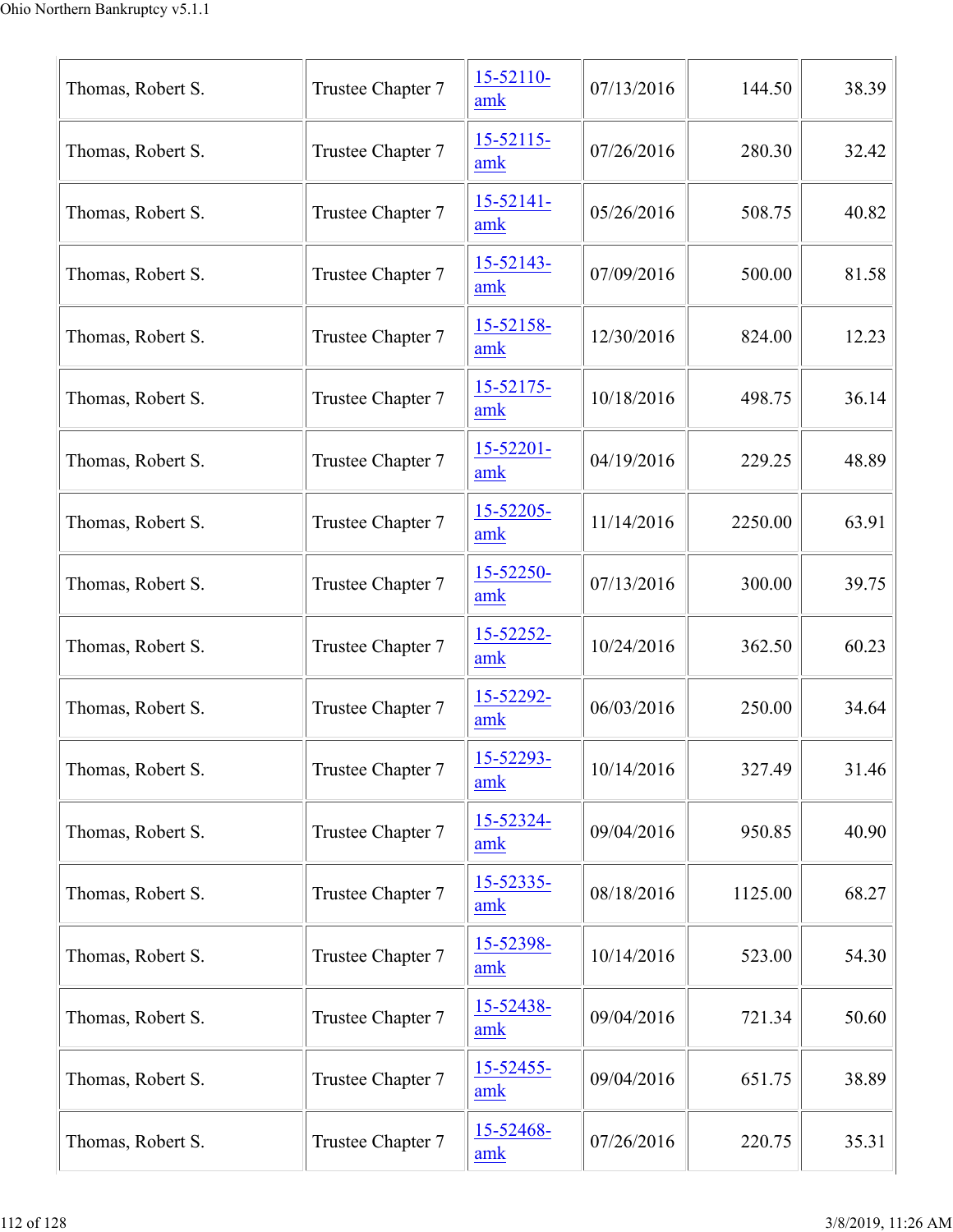| Thomas, Robert S. | Trustee Chapter 7 | 15-52522-<br>amk      | 09/04/2016 | 608.14  | 37.60  |
|-------------------|-------------------|-----------------------|------------|---------|--------|
| Thomas, Robert S. | Trustee Chapter 7 | 15-52586-<br>amk      | 10/14/2016 | 353.75  | 44.64  |
| Thomas, Robert S. | Trustee Chapter 7 | 15-52604-<br>amk      | 08/11/2016 | 366.63  | 32.15  |
| Thomas, Robert S. | Trustee Chapter 7 | 15-52645-<br>amk      | 08/18/2016 | 314.75  | 35.97  |
| Thomas, Robert S. | Trustee Chapter 7 | $15 - 52701 -$<br>amk | 07/26/2016 | 250.00  | 28.56  |
| Thomas, Robert S. | Trustee Chapter 7 | 15-52812-<br>amk      | 09/04/2016 | 149.00  | 70.94  |
| Thomas, Robert S. | Trustee Chapter 7 | 15-52814-<br>amk      | 12/30/2016 | 1886.58 | 84.26  |
| Thomas, Robert S. | Trustee Chapter 7 | 15-52869-<br>amk      | 10/14/2016 | 742.49  | 43.97  |
| Thomas, Robert S. | Trustee Chapter 7 | 15-52878-<br>amk      | 07/26/2016 | 429.34  | 32.70  |
| Thomas, Robert S. | Trustee Chapter 7 | 15-52922-<br>amk      | 07/26/2016 | 243.75  | 33.77  |
| Thomas, Robert S. | Trustee Chapter 7 | 15-52924-<br>amk      | 09/07/2016 | 399.50  | 42.61  |
| Thomas, Robert S. | Trustee Chapter 7 | 15-52925-<br>amk      | 12/13/2016 | 1584.80 | 131.74 |
| Thomas, Robert S. | Trustee Chapter 7 | 15-52967-<br>amk      | 09/04/2016 | 747.50  | 48.26  |
| Thomas, Robert S. | Trustee Chapter 7 | 15-53008-<br>amk      | 11/21/2016 | 2250.00 | 73.79  |
| Thomas, Robert S. | Trustee Chapter 7 | 15-53037-<br>amk      | 09/05/2016 | 1174.25 | 37.30  |
| Thomas, Robert S. | Trustee Chapter 7 | 16-50013-<br>amk      | 10/17/2016 | 5425.49 | 102.90 |
| Thomas, Robert S. | Trustee Chapter 7 | 16-50065-<br>amk      | 12/30/2016 | 4852.76 | 108.00 |
| Thomas, Robert S. | Trustee Chapter 7 | 16-50112-<br>amk      | 09/04/2016 | 542.81  | 28.39  |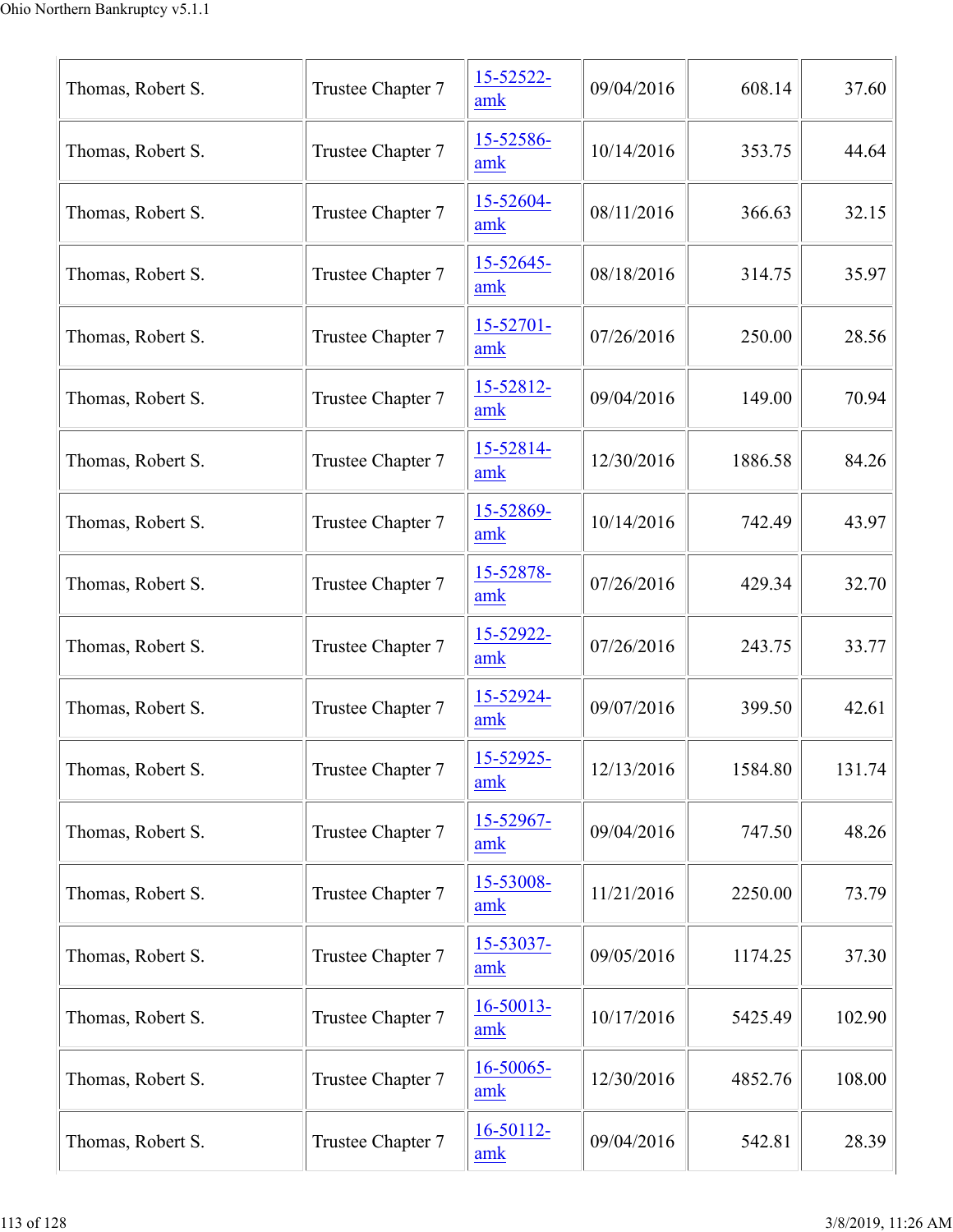| Thomas, Robert S.   | Trustee Chapter 7     | $16 - 50152 -$<br>amk | 08/11/2016 | 310.50    | 41.44   |  |
|---------------------|-----------------------|-----------------------|------------|-----------|---------|--|
| Thomas, Robert S.   | Trustee Chapter 7     | 16-50192-<br>amk      | 09/04/2016 | 252.27    | 39.21   |  |
| Thomas, Robert S.   | Trustee Chapter 7     | 16-50496-<br>amk      | 10/14/2016 | 279.19    | 28.43   |  |
| Thomas, Robert S.   | Trustee Chapter 7     | 16-50562-<br>amk      | 10/18/2016 | 311.50    | 41.94   |  |
| Thomas, Robert S.   | Trustee Chapter 7     | 16-50923-<br>amk      | 12/30/2016 | 1000.00   | 57.49   |  |
| Thomas, Robert S.   | Trustee Chapter 7     | $16 - 51051 -$<br>amk | 12/12/2016 | 300.00    | 45.64   |  |
| Thomas, Robert S.   | Trustee Chapter 7     | 16-51057-<br>amk      | 11/11/2016 | 250.00    | 55.23   |  |
|                     |                       |                       | Total      | 132475.26 | 8937.41 |  |
| Thompson Hine LLP   | Trustee's Attorney    | 13-40813-aih          | 09/01/2016 | 294841.50 | 5526.85 |  |
|                     |                       |                       | Total      | 294841.50 | 5526.85 |  |
| Thomson, Lucy L.    | Ombudsman<br>Consumer | 15-52722-<br>amk      | 06/15/2016 | 24750.00  | 0.00    |  |
|                     | Total                 |                       |            |           |         |  |
|                     |                       |                       |            | 24750.00  | 0.00    |  |
| Trattner, Robert B. | Trustee's Attorney    | 14-52611-<br>amk      | 04/19/2016 | 800.00    | 76.69   |  |
| Trattner, Robert B. | Trustee's Attorney    | $15 - 50201 -$<br>amk | 06/22/2016 | 7840.00   | 348.81  |  |
| Trattner, Robert B. | Trustee's Attorney    | 15-50412-<br>amk      | 02/15/2016 | 1100.00   | 55.72   |  |
| Trattner, Robert B. | Trustee's Attorney    | 15-50862-<br>amk      | 04/28/2016 | 760.00    | 0.00    |  |
| Trattner, Robert B. | Trustee's Attorney    | 15-52205-<br>amk      | 10/11/2016 | 1250.00   | 74.05   |  |
| Trattner, Robert B. | Trustee's Attorney    | 15-52216-<br>amk      | 10/24/2016 | 1160.00   | 130.54  |  |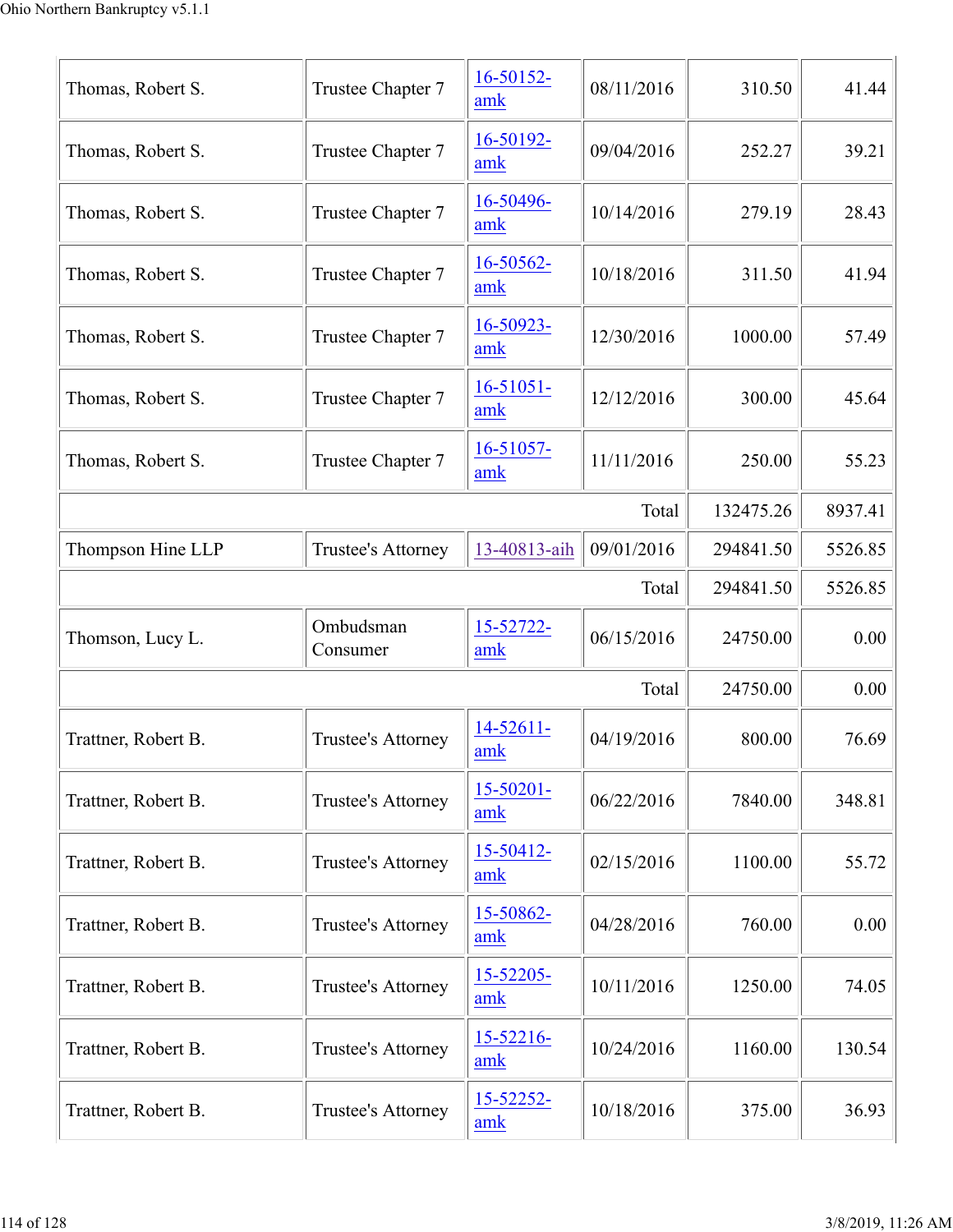| Trattner, Robert B. | Trustee's Attorney | 15-52814-<br>amk      | 11/13/2016 | 2300.00  | 127.39  |
|---------------------|--------------------|-----------------------|------------|----------|---------|
| Trattner, Robert B. | Trustee's Attorney | 15-52925-<br>amk      | 10/27/2016 | 940.00   | 48.74   |
| Trattner, Robert B. | Trustee's Attorney | 15-53008-<br>amk      | 10/24/2016 | 1175.00  | 35.80   |
| Trattner, Robert B. | Trustee's Attorney | 16-50013-<br>amk      | 09/04/2016 | 1240.00  | 201.56  |
| Trattner, Robert B. | Trustee's Attorney | 16-50065-<br>amk      | 06/22/2016 | 1640.00  | 0.00    |
| Trattner, Robert B. | Trustee's Attorney | 16-50065-<br>amk      | 09/05/2016 | 260.00   | 51.89   |
| Trattner, Robert B. | Trustee's Attorney | 16-50120-<br>amk      | 09/05/2016 | 425.00   | 0.00    |
| Trattner, Robert B. | Trustee's Attorney | 16-50275-<br>amk      | 10/24/2016 | 3300.00  | 38.50   |
| Trattner, Robert B. | Trustee's Attorney | 16-50742-<br>amk      | 11/13/2016 | 400.00   | 87.42   |
| Trattner, Robert B. | Trustee's Attorney | $16 - 51051 -$<br>amk | 11/13/2016 | 225.00   | 0.00    |
|                     |                    |                       | Total      | 25190.00 | 1314.04 |
| Treinish, Alan J.   | Trustee Chapter 7  | $08 - 15726 - ips$    | 01/21/2016 | 1350.00  | 13.80   |
| Treinish, Alan J.   | Trustee Chapter 7  | 14-16929-<br>pmc      | 02/12/2016 | 1410.00  | 11.90   |
| Treinish, Alan J.   | Trustee Chapter 7  | $15 - 10010 - ips$    | 06/09/2016 | 1333.28  | 19.55   |
| Treinish, Alan J.   | Trustee Chapter 7  | $15 - 10985$ -jps     | 02/17/2016 | 900.00   | 12.88   |
| Treinish, Alan J.   | Trustee Chapter 7  | 15-11196-aih          | 01/26/2016 | 1300.00  | 19.80   |
| Treinish, Alan J.   | Trustee Chapter 7  | 15-11335-<br>pmc      | 05/13/2016 | 500.00   | 8.41    |
| Treinish, Alan J.   | Trustee Chapter 7  | 15-11738-aih          | 03/22/2016 | 501.34   | 19.99   |
| Treinish, Alan J.   | Trustee Chapter 7  | 15-12403-aih          | 04/26/2016 | 450.00   | 15.21   |
| Treinish, Alan J.   | Trustee Chapter 7  | 15-12443-<br>pmc      | 10/06/2016 | 210.00   | 1.29    |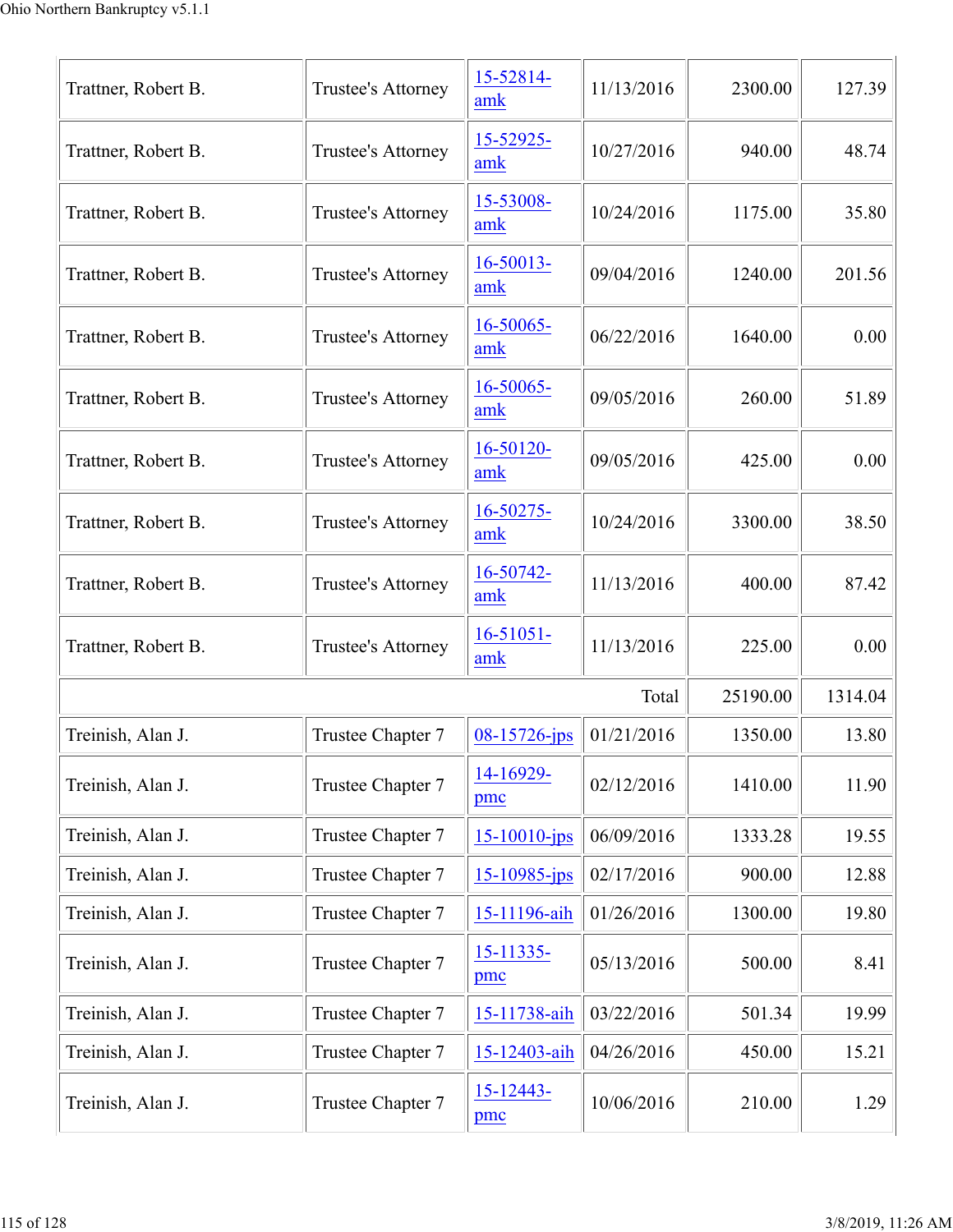| Treinish, Alan J. | Trustee Chapter 7 | 15-13044-<br>pmc      | 02/12/2016 | 788.16  | 8.01   |
|-------------------|-------------------|-----------------------|------------|---------|--------|
| Treinish, Alan J. | Trustee Chapter 7 | 15-13152-aih          | 12/20/2016 | 890.76  | 56.75  |
| Treinish, Alan J. | Trustee Chapter 7 | 15-13180-<br>pmc      | 05/13/2016 | 525.00  | 19.56  |
| Treinish, Alan J. | Trustee Chapter 7 | $15 - 13456 - ips$    | 03/11/2016 | 7007.61 | 17.97  |
| Treinish, Alan J. | Trustee Chapter 7 | $15 - 13561 -$<br>pmc | 09/15/2016 | 1250.32 | 15.58  |
| Treinish, Alan J. | Trustee Chapter 7 | 15-13822-jps          | 06/06/2016 | 353.30  | 8.43   |
| Treinish, Alan J. | Trustee Chapter 7 | 15-13900-aih          | 10/18/2016 | 1017.75 | 126.73 |
| Treinish, Alan J. | Trustee Chapter 7 | $15 - 13901 - ips$    | 07/27/2016 | 1638.04 | 13.29  |
| Treinish, Alan J. | Trustee Chapter 7 | 15-14183-aih          | 06/07/2016 | 635.29  | 16.39  |
| Treinish, Alan J. | Trustee Chapter 7 | $15 - 14192 - ips$    | 10/18/2016 | 450.00  | 14.54  |
| Treinish, Alan J. | Trustee Chapter 7 | $15 - 14266$ -jps     | 02/17/2016 | 356.93  | 11.33  |
| Treinish, Alan J. | Trustee Chapter 7 | $15 - 14661 - ips$    | 10/18/2016 | 417.03  | 11.23  |
| Treinish, Alan J. | Trustee Chapter 7 | 15-14687-jps          | 05/26/2016 | 1052.62 | 27.37  |
| Treinish, Alan J. | Trustee Chapter 7 | $15 - 14893 - ips$    | 09/23/2016 | 943.98  | 15.70  |
| Treinish, Alan J. | Trustee Chapter 7 | 15-14896-jps          | 12/01/2016 | 543.75  | 42.80  |
| Treinish, Alan J. | Trustee Chapter 7 | 15-14950-jps          | 05/26/2016 | 580.13  | 22.64  |
| Treinish, Alan J. | Trustee Chapter 7 | $15 - 15265$ -jps     | 06/09/2016 | 1189.07 | 13.79  |
| Treinish, Alan J. | Trustee Chapter 7 | 15-15617-<br>pmc      | 08/04/2016 | 693.92  | 14.51  |
| Treinish, Alan J. | Trustee Chapter 7 | 15-15817-<br>pmc      | 08/04/2016 | 455.75  | 19.93  |
| Treinish, Alan J. | Trustee Chapter 7 | 15-15907-aih          | 10/18/2016 | 1750.00 | 12.41  |
| Treinish, Alan J. | Trustee Chapter 7 | 15-16096-jps          | 12/01/2016 | 561.70  | 8.48   |
| Treinish, Alan J. | Trustee Chapter 7 | $15 - 16201 -$<br>pmc | 08/04/2016 | 1414.75 | 15.57  |
| Treinish, Alan J. | Trustee Chapter 7 | 15-16203-aih          | 07/05/2016 | 355.67  | 14.78  |
| Treinish, Alan J. | Trustee Chapter 7 | 15-16331-aih          | 06/21/2016 | 500.00  | 55.37  |
| Treinish, Alan J. | Trustee Chapter 7 | 15-16343-aih          | 06/21/2016 | 579.73  | 12.23  |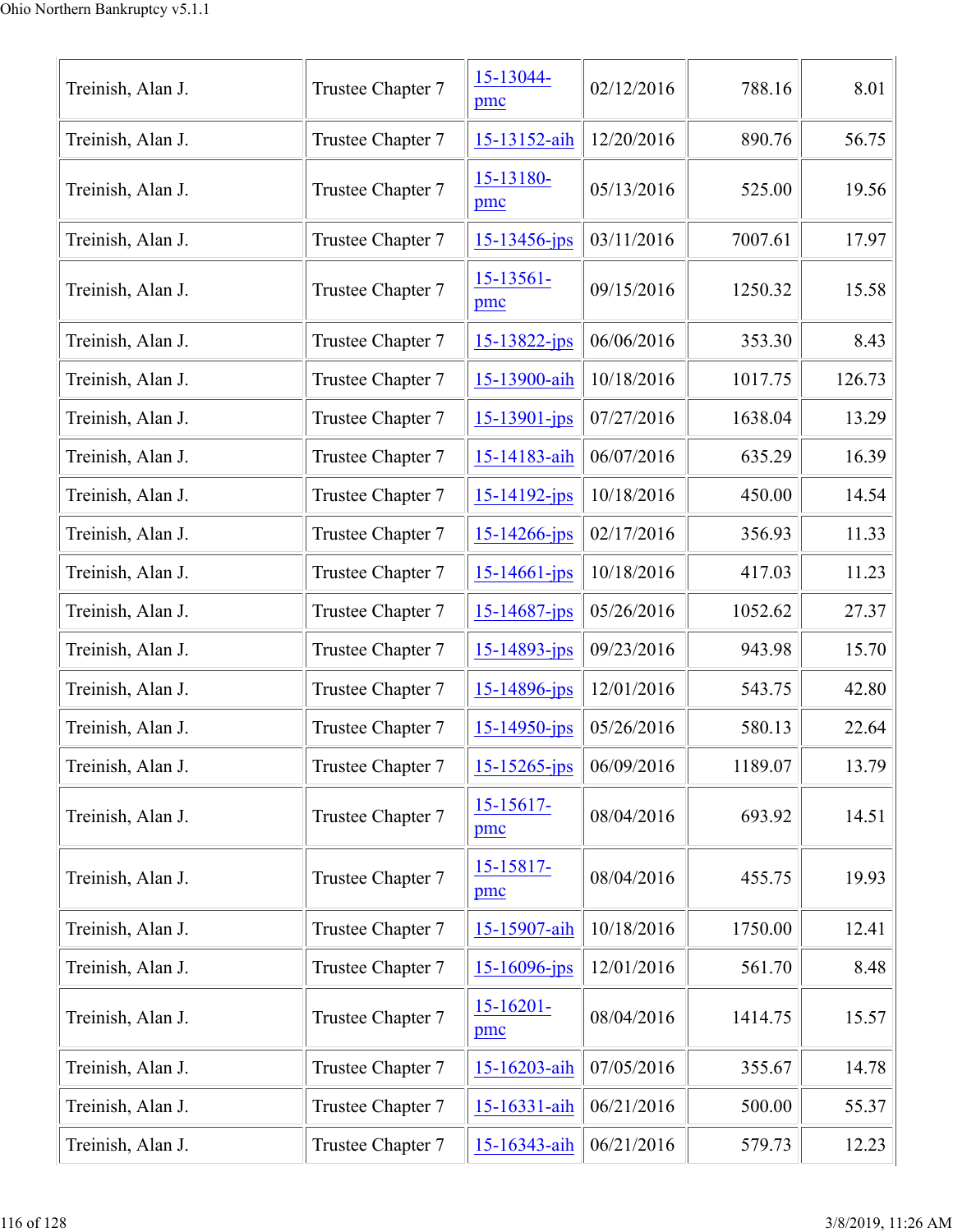| Treinish, Alan J. | Trustee Chapter 7     | $15 - 16346$ -jps   | 06/06/2016 | 284.18   | 10.88   |
|-------------------|-----------------------|---------------------|------------|----------|---------|
| Treinish, Alan J. | Trustee Chapter 7     | $15 - 16467$<br>pmc | 08/04/2016 | 1443.80  | 19.34   |
| Treinish, Alan J. | Trustee Chapter 7     | 15-16734-aih        | 07/12/2016 | 452.39   | 4.47    |
| Treinish, Alan J. | Trustee Chapter 7     | 15-16747-jps        | 07/27/2016 | 482.59   | 9.82    |
| Treinish, Alan J. | Trustee Chapter 7     | 15-17144-aih        | 08/09/2016 | 1150.00  | 19.94   |
| Treinish, Alan J. | Trustee Chapter 7     | 16-10016-<br>pmc    | 09/15/2016 | 698.38   | 14.32   |
| Treinish, Alan J. | Trustee Chapter 7     | 16-10090-jps        | 08/30/2016 | 1399.70  | 6.41    |
| Treinish, Alan J. | Trustee Chapter 7     | 16-10159-aih        | 10/18/2016 | 548.50   | 10.58   |
| Treinish, Alan J. | Trustee Chapter 7     | $16-10161-$<br>pmc  | 09/15/2016 | 1350.00  | 18.08   |
| Treinish, Alan J. | Trustee Chapter 7     | $16-10191-$<br>pmc  | 09/15/2016 | 2697.50  | 80.07   |
| Treinish, Alan J. | Trustee Chapter 7     | 16-10393-<br>pmc    | 09/15/2016 | 670.57   | 7.82    |
| Treinish, Alan J. | Trustee Chapter 7     | 16-10630-aih        | 10/18/2016 | 449.90   | 9.27    |
| Treinish, Alan J. | Trustee Chapter 7     | $16 - 10750$ -jps   | 10/18/2016 | 1550.00  | 12.17   |
| Treinish, Alan J. | Trustee Chapter 7     | $16 - 10918$ -jps   | 09/23/2016 | 300.00   | 43.03   |
| Treinish, Alan J. | Trustee Chapter 7     | $16 - 10933 - ips$  | 10/18/2016 | 749.83   | 5.47    |
| Treinish, Alan J. | Trustee Chapter 7     | 16-11041-aih        | 10/18/2016 | 645.50   | 15.05   |
| Treinish, Alan J. | Trustee Chapter 7     | $16-11275-$<br>pmc  | 10/06/2016 | 683.14   | 12.16   |
| Treinish, Alan J. | Trustee Chapter 7     | 16-11320-<br>pmc    | 10/25/2016 | 2050.00  | 43.11   |
| Treinish, Alan J. | Trustee Chapter 7     | 16-11356-aih        | 11/15/2016 | 716.11   | 18.87   |
| Treinish, Alan J. | Trustee Chapter 7     | 16-11858-aih        | 12/20/2016 | 479.54   | 6.88    |
|                   |                       |                     | Total      | 52707.51 | 1085.96 |
| Tsarnas, Peter G. | Creditor Comm.<br>Aty | 13-35142-<br>maw    | 02/03/2016 | 7304.00  | 0.00    |
| Tsarnas, Peter G. | Creditor Comm.<br>Aty | 13-35142-<br>maw    | 08/24/2016 | 9592.00  | 88.10   |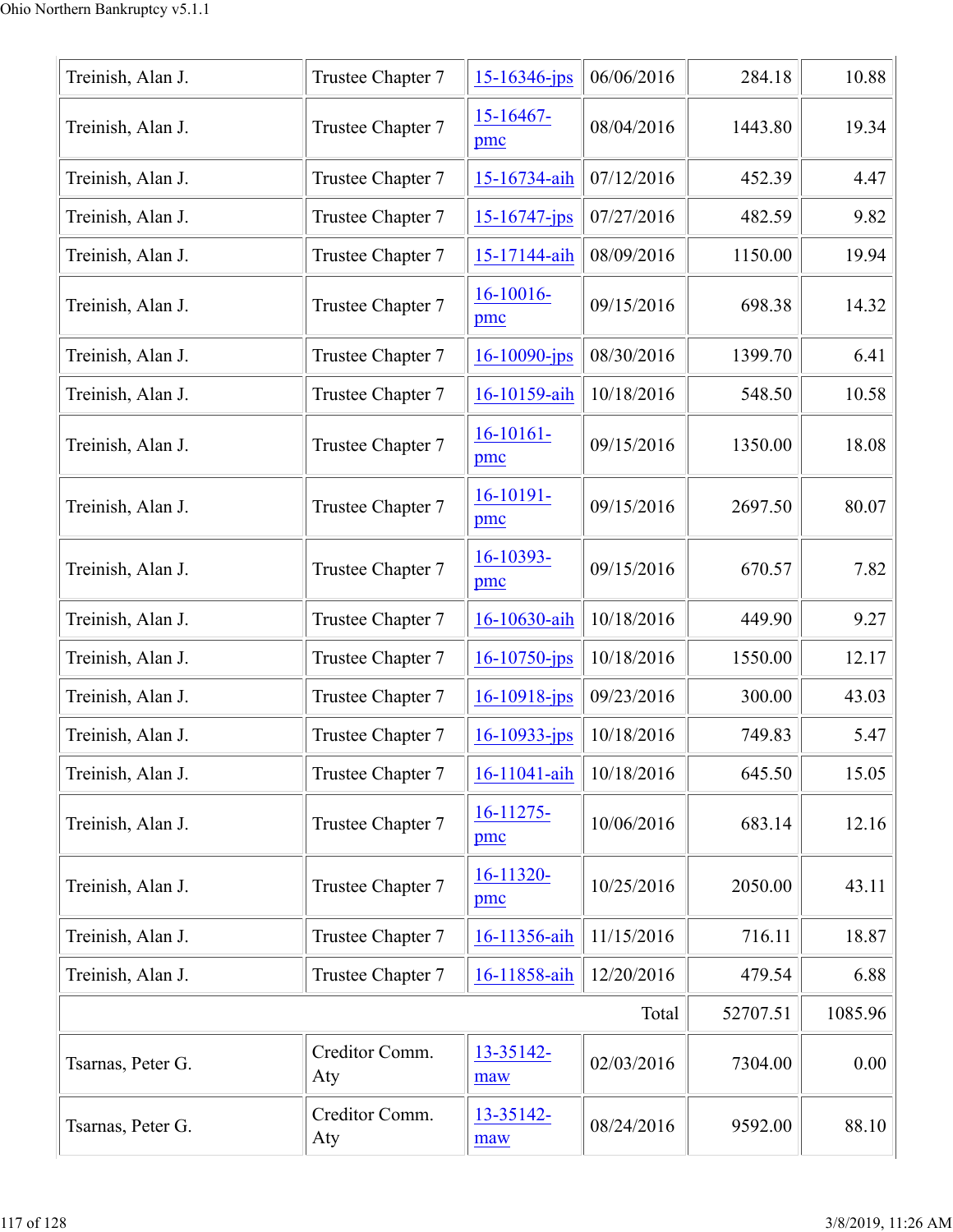| Tsarnas, Peter G.  | Trustee's Attorney | 13-53677-<br>amk  | 07/04/2016 | 4500.00   | 0.00     |
|--------------------|--------------------|-------------------|------------|-----------|----------|
| Tsarnas, Peter G.  | Trustee's Attorney | 14-52104-<br>amk  | 05/24/2016 | 6120.00   | 89.28    |
| Tsarnas, Peter G.  | Trustee's Attorney | 15-52717-<br>amk  | 09/05/2016 | 770.00    | 0.00     |
|                    |                    |                   | Total      | 28286.00  | 177.38   |
| Tucker, Michael S. | Trustee's Attorney | 11-15719-aih      | 12/02/2016 | 280077.40 | 11116.66 |
|                    |                    |                   | Total      | 280077.40 | 11116.66 |
| Turner, Deborah    | Appraiser          | 16-60115-rk       | 06/20/2016 | 550.00    | 0.00     |
|                    |                    |                   | Total      | 550.00    | 0.00     |
| Ulmer & Berne LLP  | Trustee's Attorney | $10 - 18846$ -jps | 04/14/2016 | 319000.00 | 24735.76 |
|                    |                    |                   | Total      | 319000.00 | 24735.76 |
| Weibel, David G.   | Trustee's Attorney | 13-51933-<br>amk  | 06/24/2016 | 9533.50   | 0.00     |
|                    |                    |                   | Total      | 9533.50   | 0.00     |
| Westbrook, Kori    | Attorney           | 12-51227-<br>amk  | 07/05/2016 | 33250.00  | 0.00     |
|                    |                    |                   | Total      | 33250.00  | 0.00     |
| Whitmer, Mary K.   | Trustee Chapter 7  | 13-10195-<br>pmc  | 12/02/2016 | 595.25    | 6.45     |
| Whitmer, Mary K.   | Trustee's Attorney | 13-52218-<br>amk  | 12/12/2016 | 22500.00  | 281.15   |
| Whitmer, Mary K.   | Trustee's Attorney | 14-51936-<br>amk  | 11/18/2016 | 1700.00   | 183.75   |
| Whitmer, Mary K.   | Trustee's Attorney | 14-52425-<br>amk  | 07/09/2016 | 500.00    | 0.00     |
| Whitmer, Mary K.   | Trustee Chapter 7  | 15-10357-<br>pmc  | 09/01/2016 | 733.75    | 6.57     |
|                    |                    |                   | Total      | 26029.00  | 477.92   |
| Whitmer, Mary K.   | Trustee's Attorney | 12-50653-<br>amk  | 11/13/2016 | 7000.00   | 526.71   |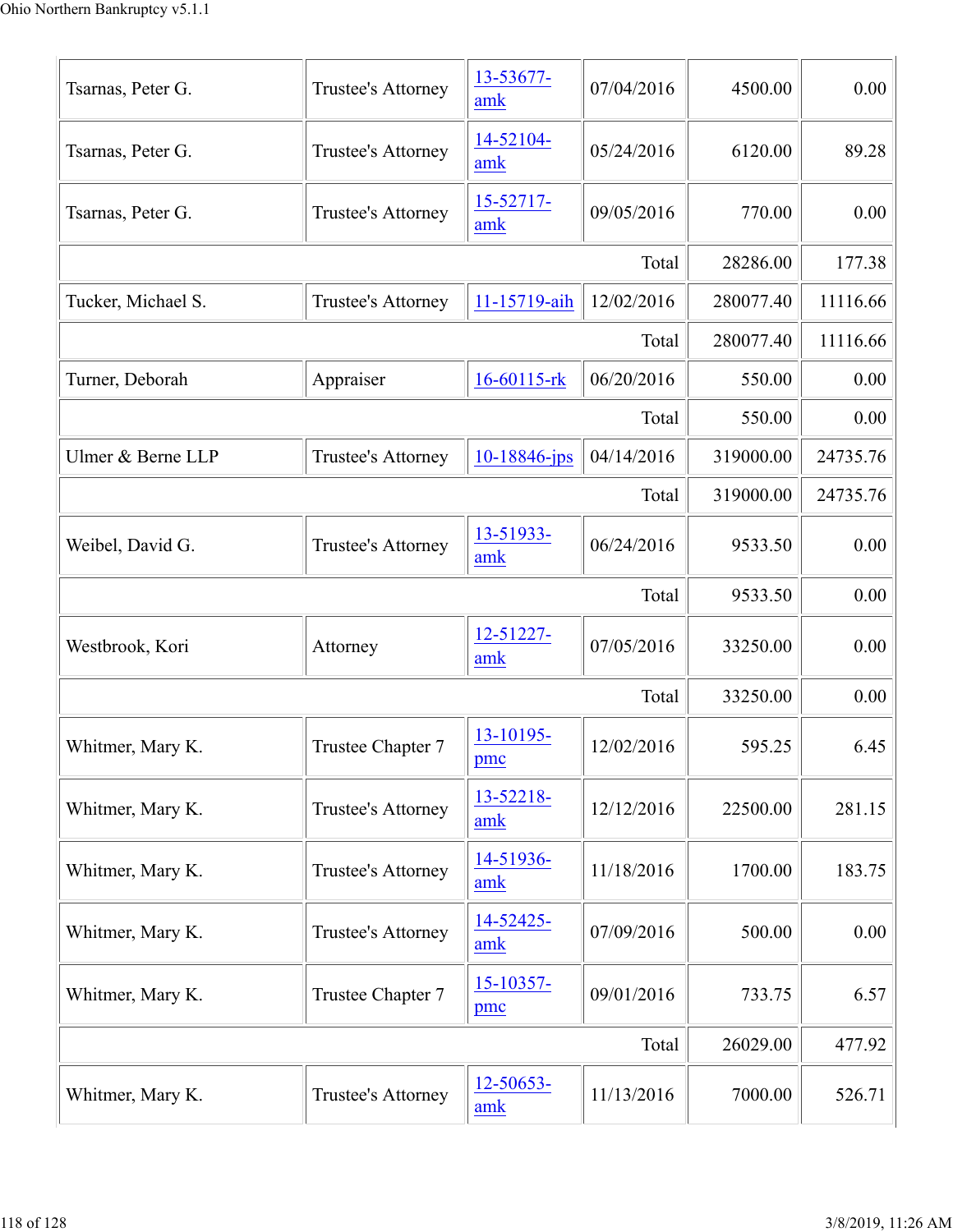| Whitmer, Mary K. | Trustee Chapter 7  | 12-50653-<br>amk   | 12/30/2016 | 2328.22 | 44.73  |
|------------------|--------------------|--------------------|------------|---------|--------|
| Whitmer, Mary K. | Trustee Chapter 7  | 12-52984-<br>amk   | 08/18/2016 | 292.25  | 14.35  |
| Whitmer, Mary K. | Trustee Chapter 7  | 12-53383-<br>amk   | 08/15/2016 | 4692.95 | 68.28  |
| Whitmer, Mary K. | Trustee's Attorney | 13-10195-<br>pmc   | 12/02/2016 | 350.00  | 0.00   |
| Whitmer, Mary K. | Trustee Chapter 7  | $13 - 14350 - ips$ | 04/26/2016 | 1583.38 | 20.69  |
| Whitmer, Mary K. | Trustee Chapter 7  | 13-18699-jps       | 04/26/2016 | 1270.00 | 11.61  |
| Whitmer, Mary K. | Trustee Chapter 7  | 13-50356-<br>amk   | 01/25/2016 | 1060.78 | 12.13  |
| Whitmer, Mary K. | Trustee Chapter 7  | 13-50492-<br>amk   | 04/04/2016 | 1155.18 | 2.26   |
| Whitmer, Mary K. | Trustee Chapter 7  | 13-53280-<br>amk   | 04/18/2016 | 840.72  | 6.18   |
| Whitmer, Mary K. | Trustee Chapter 7  | 13-53621-<br>amk   | 03/01/2016 | 1384.52 | 3.39   |
| Whitmer, Mary K. | Trustee Chapter 7  | 14-10094-jps       | 05/26/2016 | 1000.00 | 5.22   |
| Whitmer, Mary K. | Attorney           | 14-16803-jps       | 02/17/2016 | 450.00  | 22.29  |
| Whitmer, Mary K. | Trustee Chapter 7  | 14-16803-jps       | 07/13/2016 | 1252.50 | 19.69  |
| Whitmer, Mary K. | Trustee Chapter 7  | 14-50935-<br>amk   | 06/30/2016 | 4866.34 | 25.43  |
| Whitmer, Mary K. | Trustee Chapter 7  | 14-51275-<br>amk   | 01/25/2016 | 1430.00 | 7.82   |
| Whitmer, Mary K. | Trustee Chapter 7  | 14-51545-<br>amk   | 05/27/2016 | 1025.00 | 1.71   |
| Whitmer, Mary K. | Trustee's Attorney | 14-51800-<br>amk   | 01/18/2016 | 342.00  | 0.00   |
| Whitmer, Mary K. | Trustee Chapter 7  | 14-51800-<br>amk   | 09/04/2016 | 750.00  | 2.66   |
| Whitmer, Mary K. | Trustee Chapter 7  | 14-51936-<br>amk   | 12/30/2016 | 1580.00 | 146.75 |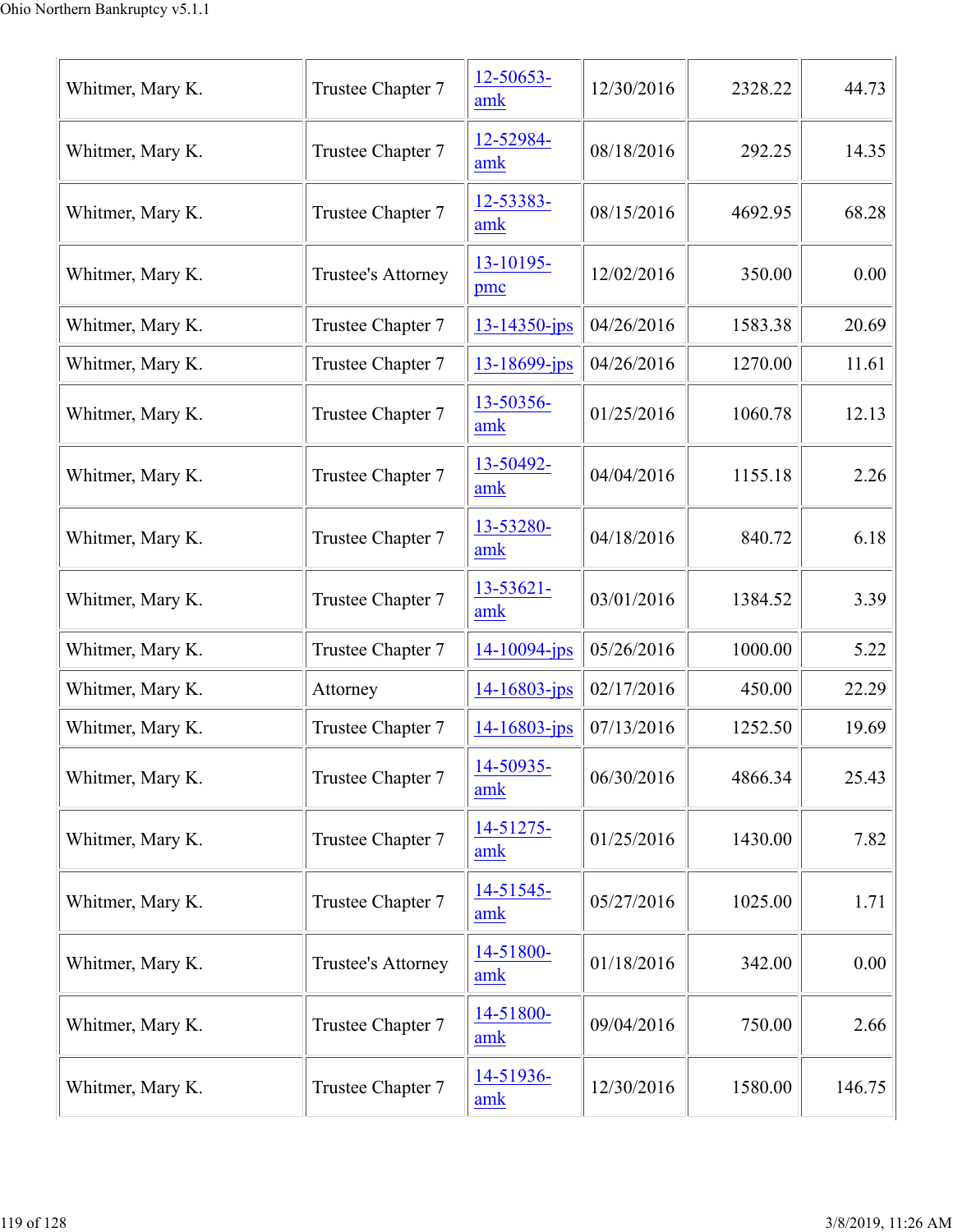| Whitmer, Mary K. | Trustee Chapter 7  | 14-52425-<br>amk      | 08/11/2016 | 750.00  | 4.39  |
|------------------|--------------------|-----------------------|------------|---------|-------|
| Whitmer, Mary K. | Trustee Chapter 7  | 14-52447-<br>amk      | 03/01/2016 | 1510.00 | 4.26  |
| Whitmer, Mary K. | Trustee Chapter 7  | 14-52714-<br>amk      | 11/11/2016 | 1345.05 | 5.26  |
| Whitmer, Mary K. | Trustee Chapter 7  | 14-52960-<br>amk      | 04/18/2016 | 429.44  | 3.40  |
| Whitmer, Mary K. | Trustee Chapter 7  | 15-10025-aih          | 10/27/2016 | 1350.00 | 5.62  |
| Whitmer, Mary K. | Trustee Chapter 7  | 15-10340-jps          | 06/09/2016 | 500.00  | 6.61  |
| Whitmer, Mary K. | Trustee's Attorney | 15-10357-<br>pmc      | 09/01/2016 | 500.00  | 0.00  |
| Whitmer, Mary K. | Trustee Chapter 7  | 15-10867-jps          | 11/16/2016 | 960.36  | 6.17  |
| Whitmer, Mary K. | Trustee Chapter 7  | 15-12241-aih          | 07/12/2016 | 600.00  | 0.96  |
| Whitmer, Mary K. | Trustee Chapter 7  | 15-12522-jps          | 04/26/2016 | 2627.50 | 13.33 |
| Whitmer, Mary K. | Trustee Chapter 7  | 15-12576-aih          | 12/20/2016 | 2056.97 | 11.71 |
| Whitmer, Mary K. | Trustee Chapter 7  | $15 - 13528 - ips$    | 10/18/2016 | 1002.00 | 3.88  |
| Whitmer, Mary K. | Trustee Chapter 7  | 15-13708-<br>pmc      | 12/02/2016 | 388.46  | 22.19 |
| Whitmer, Mary K. | Trustee Chapter 7  | 15-14593-aih          | 10/18/2016 | 1801.45 | 7.10  |
| Whitmer, Mary K. | Trustee Chapter 7  | 15-15388-aih          | 11/15/2016 | 521.14  | 8.64  |
| Whitmer, Mary K. | Trustee Chapter 7  | 15-50068-<br>amk      | 12/30/2016 | 1194.65 | 49.13 |
| Whitmer, Mary K. | Trustee Chapter 7  | 15-50156-<br>amk      | 03/01/2016 | 1150.17 | 6.58  |
| Whitmer, Mary K. | Trustee Chapter 7  | 15-50362-<br>amk      | 01/25/2016 | 336.20  | 3.84  |
| Whitmer, Mary K. | Trustee Chapter 7  | 15-50383-<br>amk      | 02/29/2016 | 855.70  | 0.96  |
| Whitmer, Mary K. | Trustee Chapter 7  | 15-50624-<br>amk      | 01/25/2016 | 500.00  | 3.36  |
| Whitmer, Mary K. | Trustee Chapter 7  | $15 - 50631 -$<br>amk | 06/03/2016 | 1022.82 | 10.02 |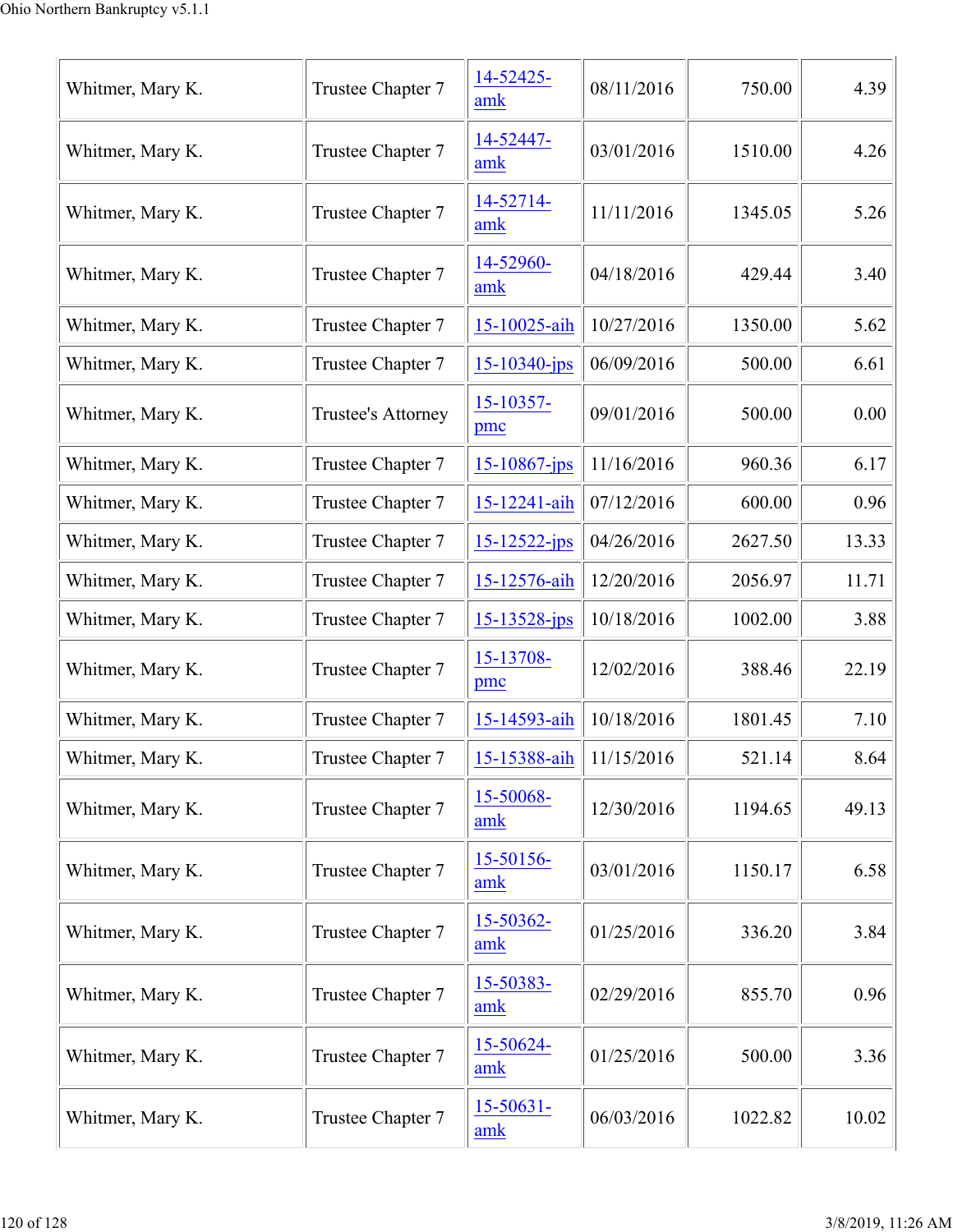| Whitmer, Mary K.        | Trustee Chapter 7      | 15-50727-<br>amk              | 10/24/2016 | 900.00    | 2.39     |
|-------------------------|------------------------|-------------------------------|------------|-----------|----------|
| Whitmer, Mary K.        | Trustee Chapter 7      | 15-51311-<br>amk              | 10/24/2016 | 604.25    | 2.79     |
| Whitmer, Mary K.        | Trustee Chapter 7      | 15-51698-<br>amk              | 05/12/2016 | 625.00    | 12.34    |
| Whitmer, Mary K.        | Trustee Chapter 7      | 15-52033-<br>amk              | 11/28/2016 | 375.00    | 11.76    |
| Whitmer, Mary K.        | Trustee Chapter 7      | 15-52972-<br>amk              | 09/04/2016 | 434.39    | 6.24     |
|                         |                        |                               | Total      | 58994.39  | 1154.83  |
| Wickens, Herzer, Panza, | Attorney               | 15-52722-<br>amk              | 05/31/2016 | 224562.00 | 16006.47 |
| Wickens, Herzer, Panza, | Attorney               | 15-52722-<br>amk              | 10/12/2016 | 121217.00 | 1361.28  |
|                         | 345779.00              | 17367.75                      |            |           |          |
| Wido, Christopher P.    | <b>Special Counsel</b> | $13 - 12028$ -jps             | 02/09/2016 | 5600.00   | 625.00   |
| Total                   |                        |                               |            |           | 625.00   |
| Wilson, Brent J.        | Auctioneer             | 13-34137-<br>maw              | 03/18/2016 | 3500.00   | 1204.98  |
| Wilson, Brent J.        | Appraiser              | 14-32525-<br><u>jpg</u>       | 06/20/2016 | 100.00    | 0.00     |
| Wilson, Brent J.        | Auctioneer             | 15-30267-<br>$_{\rm 1\!P\!S}$ | 03/30/2016 | 900.00    | 1086.25  |
| Wilson, Brent J.        | Appraiser              | 15-30624-<br>$_{\rm 1pg}$     | 10/12/2016 | 250.00    | 0.00     |
| Wilson, Brent J.        | Auctioneer             | 15-30728-<br>maw              | 09/13/2016 | 490.00    | 515.88   |
| Wilson, Brent J.        | Appraiser              | 15-30812-<br>$_{\rm 1pg}$     | 09/20/2016 | 150.00    | 0.00     |
| Wilson, Brent J.        | Auctioneer             | 15-31045-<br>jpg              | 07/06/2016 | 30.00     | 44.08    |
| Wilson, Brent J.        | Appraiser              | 15-31862-<br>maw              | 09/13/2016 | 250.00    | 0.00     |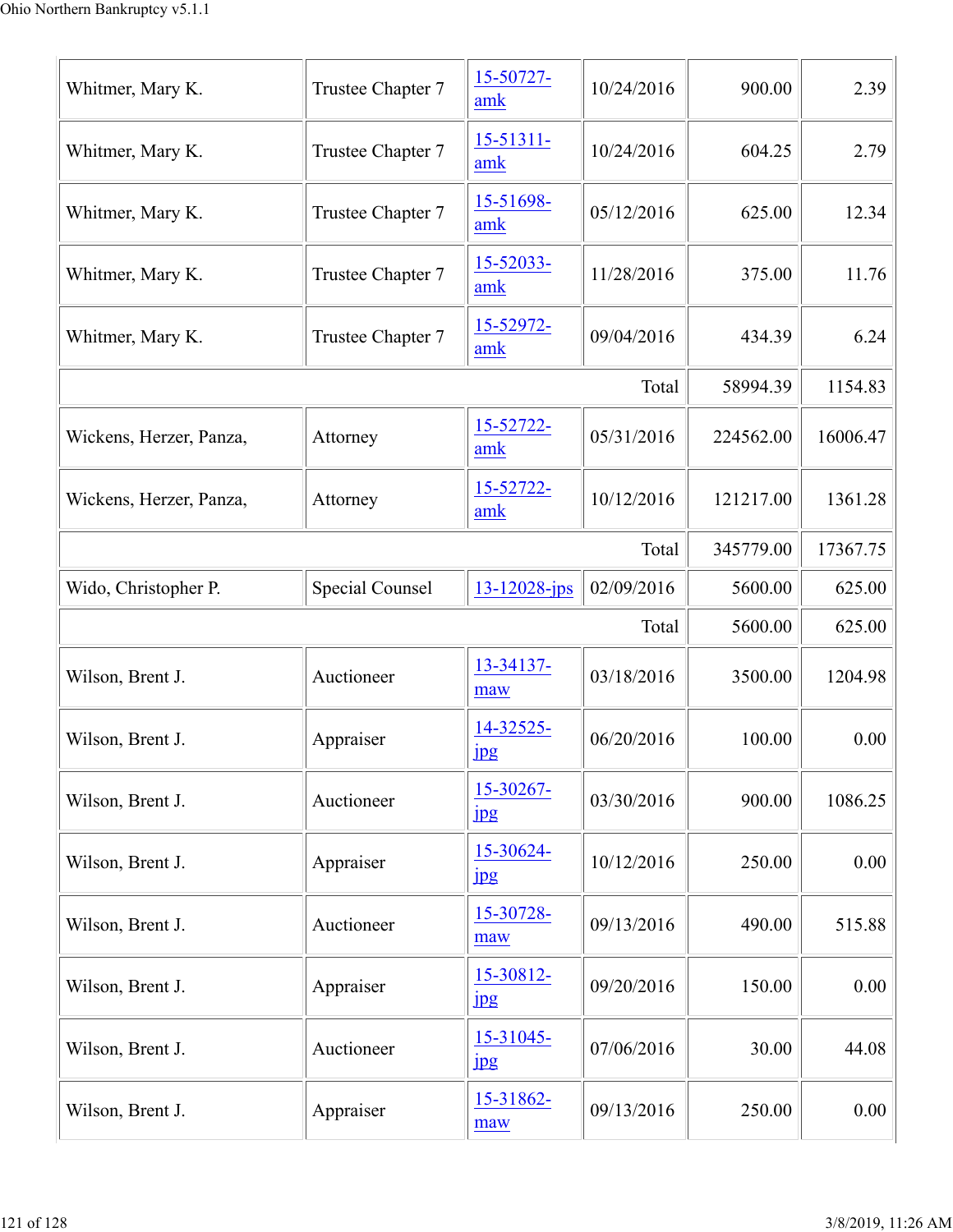| Wilson, Brent J. | Auctioneer | 15-32029-<br>$_{\rm 1pg}$     | 02/05/2016 | 400.00  | 1316.80 |
|------------------|------------|-------------------------------|------------|---------|---------|
| Wilson, Brent J. | Auctioneer | 15-32048-<br>jpg              | 01/12/2016 | 575.00  | 727.81  |
| Wilson, Brent J. | Appraiser  | 15-32199-<br>maw              | 04/08/2016 | 150.00  | 0.00    |
| Wilson, Brent J. | Appraiser  | 15-32291-<br>$_{\rm 1pg}$     | 09/20/2016 | 150.00  | 0.00    |
| Wilson, Brent J. | Appraiser  | 15-32366-<br><b>Jpg</b>       | 04/11/2016 | 150.00  | 0.00    |
| Wilson, Brent J. | Auctioneer | 15-32767-<br>$_{\rm 1\!P\!S}$ | 04/25/2016 | 1032.50 | 1187.89 |
| Wilson, Brent J. | Appraiser  | 15-33610-<br>maw              | 04/26/2016 | 150.00  | 0.00    |
| Wilson, Brent J. | Appraiser  | 15-33702-<br><b>Jpg</b>       | 09/13/2016 | 150.00  | 0.00    |
| Wilson, Brent J. | Appraiser  | 15-33901-<br>$_{\rm 1pg}$     | 05/23/2016 | 150.00  | 0.00    |
| Wilson, Brent J. | Appraiser  | 15-34050-<br>maw              | 10/11/2016 | 500.00  | 0.00    |
| Wilson, Brent J. | Auctioneer | 15-34097-<br>$_{\rm 1\!P\!S}$ | 07/05/2016 | 1150.00 | 1205.88 |
| Wilson, Brent J. | Appraiser  | 16-30669-<br>maw              | 09/13/2016 | 150.00  | 0.00    |
| Wilson, Brent J. | Appraiser  | 16-30805-<br><b>Jpg</b>       | 10/26/2016 | 150.00  | 0.00    |
| Wilson, Brent J. | Auctioneer | 16-30973-<br>maw              | 12/13/2016 | 750.00  | 761.94  |
| Wilson, Brent J. | Appraiser  | 16-31066-<br>maw              | 09/13/2016 | 150.00  | 0.00    |
| Wilson, Brent J. | Appraiser  | 16-31170-jpg                  | 09/13/2016 | 150.00  | 0.00    |
| Wilson, Brent J. | Auctioneer | 16-31358-<br>maw              | 12/13/2016 | 30.00   | 228.97  |
| Wilson, Brent J. | Auctioneer | $16 - 31472 -$<br>maw         | 12/13/2016 | 620.00  | 583.95  |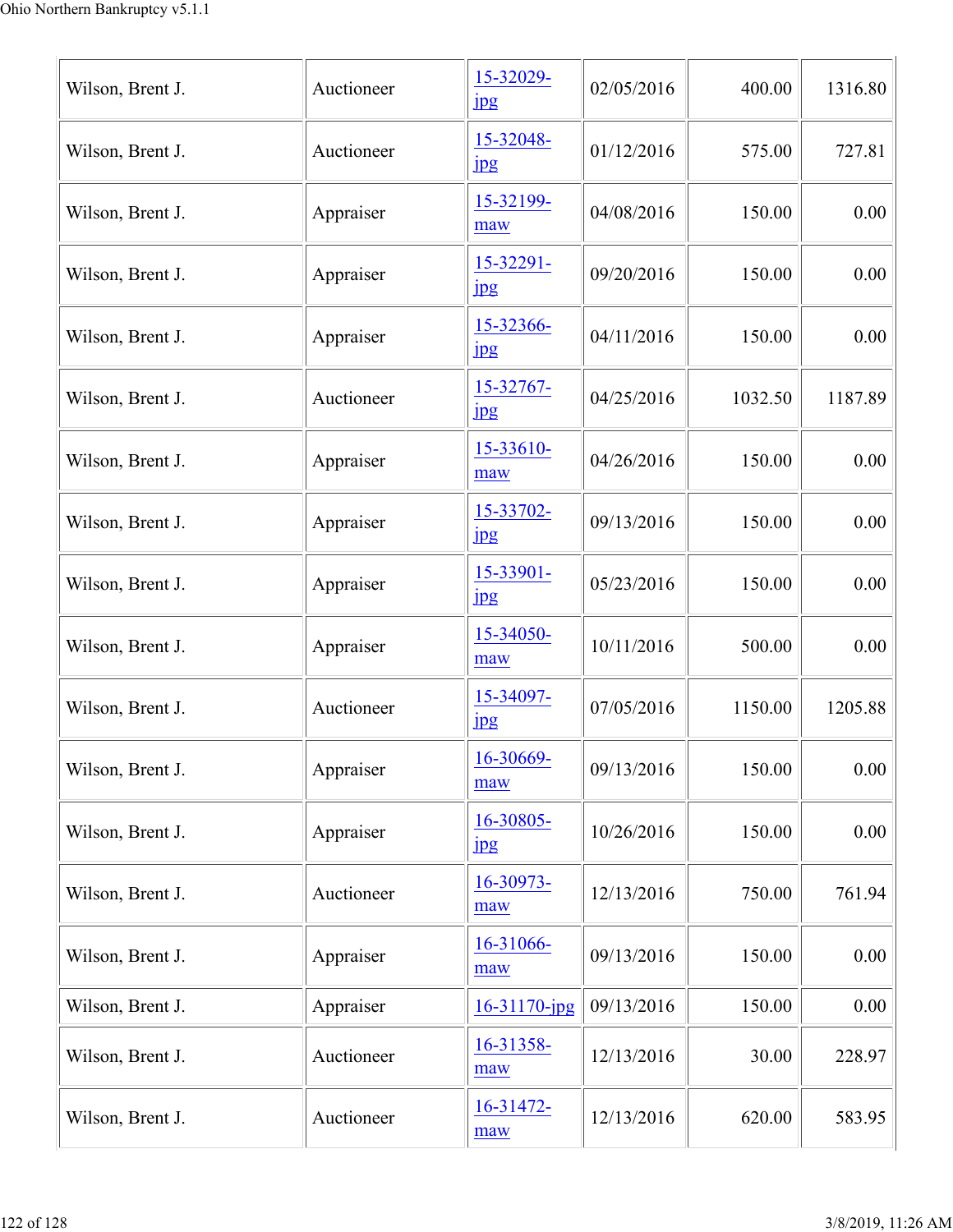|                     |                    |                     | Total      | 12227.50 | 8864.43 |
|---------------------|--------------------|---------------------|------------|----------|---------|
| Wilson, Brent J.    | Auctioneer         | 14-32963-<br>maw    | 03/29/2016 | 150.00   | 0.00    |
|                     |                    |                     | Total      | 150.00   | 0.00    |
| Wojcik, Waldemar J. | Trustee Chapter 7  | 10-18846-jps        | 08/16/2016 | 47861.03 | 727.90  |
| Wojcik, Waldemar J. | Trustee's Attorney | 12-18954-aih        | 01/06/2016 | 1925.00  | 0.00    |
| Wojcik, Waldemar J. | Trustee's Attorney | 13-11999-jps        | 02/23/2016 | 600.00   | 0.00    |
| Wojcik, Waldemar J. | Trustee Chapter 7  | $13 - 12028 - ips$  | 06/21/2016 | 2150.00  | 51.08   |
| Wojcik, Waldemar J. | Trustee Chapter 7  | $13 - 18374$ -jps   | 06/09/2016 | 625.83   | 44.03   |
| Wojcik, Waldemar J. | Trustee Chapter 7  | 14-13487-<br>pmc    | 07/11/2016 | 9000.00  | 180.18  |
| Wojcik, Waldemar J. | Trustee Chapter 7  | $14 - 13515$ -jps   | 08/16/2016 | 1850.00  | 50.36   |
| Wojcik, Waldemar J. | Trustee Chapter 7  | 14-14508-<br>pmc    | 08/04/2016 | 1750.00  | 26.68   |
| Wojcik, Waldemar J. | Trustee Chapter 7  | 14-15901-<br>pmc    | 02/12/2016 | 449.00   | 25.06   |
| Wojcik, Waldemar J. | Trustee Chapter 7  | $14 - 16360$ -jps   | 08/30/2016 | 1750.00  | 46.13   |
| Wojcik, Waldemar J. | Trustee Chapter 7  | 14-17494-aih        | 02/09/2016 | 1350.00  | 48.04   |
| Wojcik, Waldemar J. | Trustee Chapter 7  | $14 - 18014 - jps$  | 02/23/2016 | 407.38   | 19.50   |
| Wojcik, Waldemar J. | Trustee Chapter 7  | $15 - 10119 - a h$  | 05/03/2016 | 2550.00  | 25.79   |
| Wojcik, Waldemar J. | Trustee Chapter 7  | $15 - 10211 - ips$  | 04/12/2016 | 436.00   | 13.14   |
| Wojcik, Waldemar J. | Trustee Chapter 7  | 15-11544-<br>pmc    | 04/07/2016 | 620.33   | 17.30   |
| Wojcik, Waldemar J. | Trustee Chapter 7  | $15 - 11567$<br>pmc | 04/07/2016 | 488.67   | 14.78   |
| Wojcik, Waldemar J. | Trustee Chapter 7  | 15-11908-aih        | 10/18/2016 | 6100.16  | 55.53   |
| Wojcik, Waldemar J. | Trustee Chapter 7  | 15-12199-jps        | 12/01/2016 | 836.43   | 16.42   |
| Wojcik, Waldemar J. | Trustee Chapter 7  | $15 - 12215$ -jps   | 02/02/2016 | 327.25   | 14.87   |
| Wojcik, Waldemar J. | Trustee Chapter 7  | 15-12660-<br>pmc    | 07/11/2016 | 300.00   | 7.27    |
| Wojcik, Waldemar J. | Trustee Chapter 7  | 15-13221-<br>pmc    | 09/15/2016 | 772.90   | 15.96   |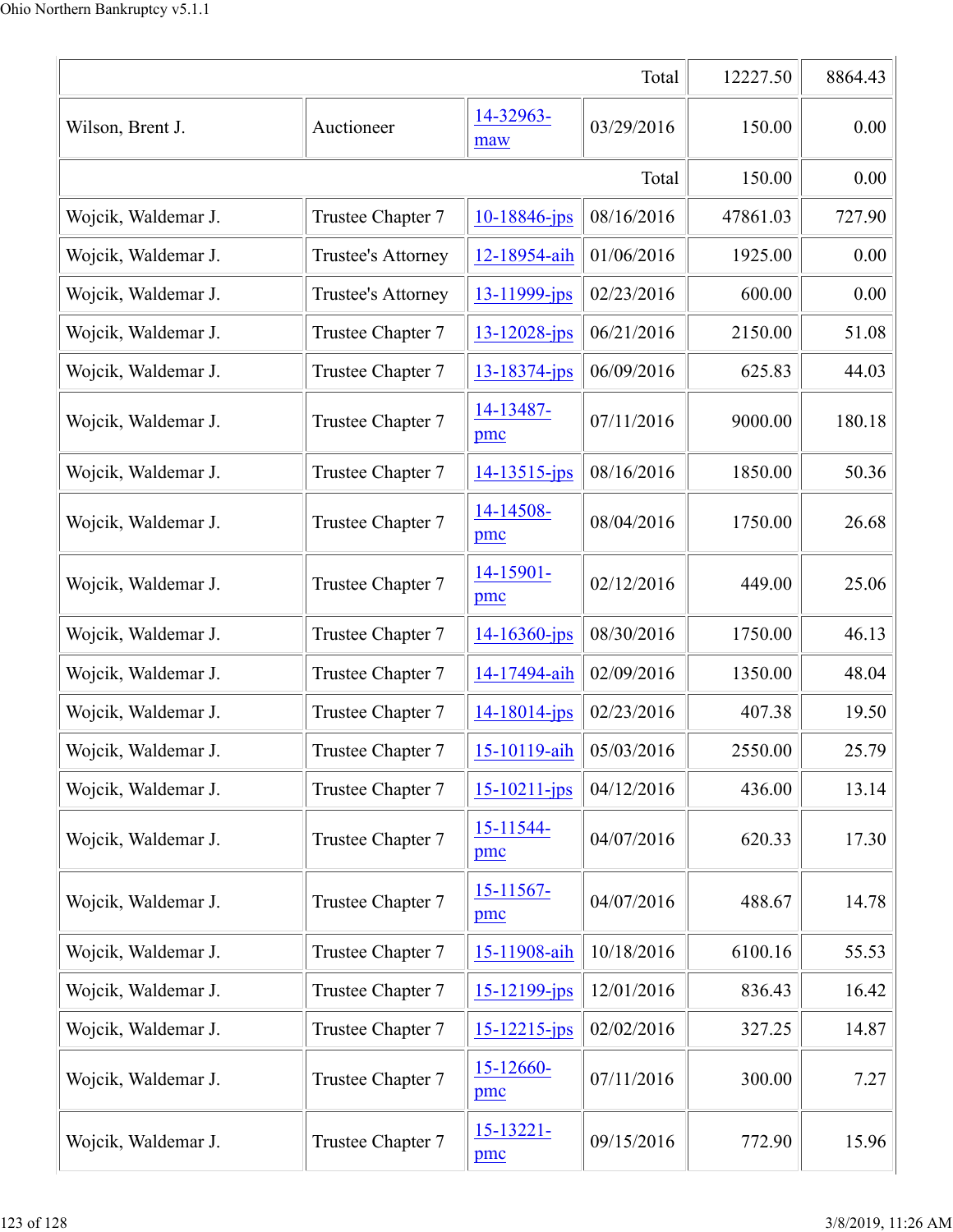| Wojcik, Waldemar J. | Trustee Chapter 7 | 15-13667-jps          | 06/09/2016 | 539.31  | 16.63 |
|---------------------|-------------------|-----------------------|------------|---------|-------|
| Wojcik, Waldemar J. | Trustee Chapter 7 | 15-13771-jps          | 04/26/2016 | 650.00  | 9.76  |
| Wojcik, Waldemar J. | Trustee Chapter 7 | 15-13832-jps          | 06/09/2016 | 425.50  | 12.56 |
| Wojcik, Waldemar J. | Trustee Chapter 7 | $15 - 14676$ -jps     | 03/24/2016 | 943.75  | 12.05 |
| Wojcik, Waldemar J. | Trustee Chapter 7 | 15-14811-<br>pmc      | 04/07/2016 | 479.81  | 16.54 |
| Wojcik, Waldemar J. | Trustee Chapter 7 | 15-14955-jps          | 09/23/2016 | 2401.83 | 53.43 |
| Wojcik, Waldemar J. | Trustee Chapter 7 | 15-15129-aih          | 04/19/2016 | 464.03  | 10.76 |
| Wojcik, Waldemar J. | Trustee Chapter 7 | 15-15270-<br>pmc      | 04/07/2016 | 273.06  | 16.63 |
| Wojcik, Waldemar J. | Trustee Chapter 7 | $15 - 15505$ -jps     | 04/26/2016 | 403.66  | 10.74 |
| Wojcik, Waldemar J. | Trustee Chapter 7 | 15-15749-<br>pmc      | 06/17/2016 | 299.25  | 9.95  |
| Wojcik, Waldemar J. | Trustee Chapter 7 | 15-16237-jps          | 09/23/2016 | 500.00  | 21.28 |
| Wojcik, Waldemar J. | Trustee Chapter 7 | $15 - 16238 - ips$    | 08/30/2016 | 393.52  | 13.88 |
| Wojcik, Waldemar J. | Trustee Chapter 7 | 15-16240-<br>pmc      | 08/04/2016 | 392.06  | 15.05 |
| Wojcik, Waldemar J. | Trustee Chapter 7 | 15-16269-aih          | 06/21/2016 | 820.84  | 13.15 |
| Wojcik, Waldemar J. | Trustee Chapter 7 | 15-16305-jps          | 07/13/2016 | 1138.40 | 15.52 |
| Wojcik, Waldemar J. | Trustee Chapter 7 | 15-16372-<br>pmc      | 08/04/2016 | 395.18  | 13.50 |
| Wojcik, Waldemar J. | Trustee Chapter 7 | $15 - 16510 -$<br>pmc | 10/27/2016 | 1750.00 | 41.73 |
| Wojcik, Waldemar J. | Trustee Chapter 7 | 15-16538-<br>pmc      | 07/20/2016 | 302.79  | 13.61 |
| Wojcik, Waldemar J. | Trustee Chapter 7 | 15-16685-jps          | 06/09/2016 | 348.17  | 9.07  |
| Wojcik, Waldemar J. | Trustee Chapter 7 | 15-16690-<br>pmc      | 10/06/2016 | 496.50  | 12.21 |
| Wojcik, Waldemar J. | Trustee Chapter 7 | 15-16749-aih          | 10/18/2016 | 631.05  | 14.02 |
| Wojcik, Waldemar J. | Trustee Chapter 7 | 15-16821-jps          | 07/13/2016 | 418.12  | 11.75 |
| Wojcik, Waldemar J. | Trustee Chapter 7 | 16-10003-aih          | 08/09/2016 | 275.68  | 12.55 |
| Wojcik, Waldemar J. | Trustee Chapter 7 | 16-10079-aih          | 09/13/2016 | 511.17  | 11.55 |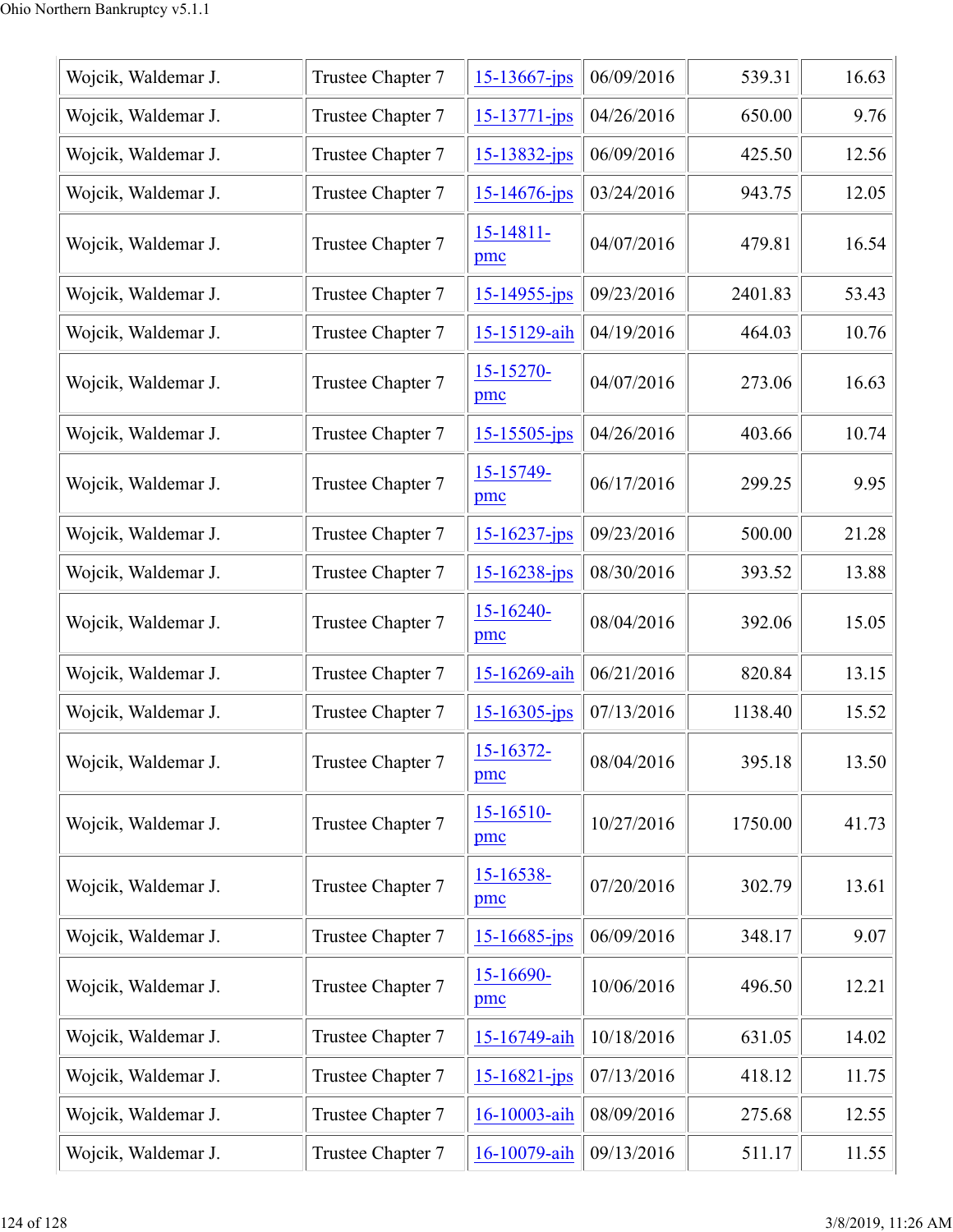| Wojcik, Waldemar J.      | Trustee's Attorney | $16 - 10128$ -jps  | 08/16/2016 | 800.00    | 0.00     |
|--------------------------|--------------------|--------------------|------------|-----------|----------|
| Wojcik, Waldemar J.      | Trustee Chapter 7  | 16-10883-<br>pmc   | 10/25/2016 | 1046.33   | 14.16    |
| Wojcik, Waldemar J.      | Trustee Chapter 7  | 16-10986-<br>pmc   | 10/06/2016 | 542.39    | 8.41     |
| Wojcik, Waldemar J.      | Trustee Chapter 7  | 16-11946-<br>pmc   | 12/02/2016 | 1547.50   | 34.87    |
| Wojcik, Waldemar J.      | Trustee Chapter 7  | $16 - 12186$ -jps  | 12/06/2016 | 393.79    | 9.81     |
| Wojcik, Waldemar J.      | Trustee Chapter 7  | 16-12430-aih       | 12/06/2016 | 414.09    | 17.03    |
|                          |                    |                    | Total      | 102147.76 | 1872.22  |
| Wojcik, Waldemar J.      | Trustee's Attorney | 15-16510-<br>pmc   | 10/27/2016 | 1248.00   | 0.00     |
| Wojcik, Waldemar J.      | Trustee Chapter 7  | $16 - 10128$ -jps  | 08/16/2016 | 1750.00   | 68.31    |
|                          |                    |                    | Total      | 2998.00   | 68.31    |
| Wojcik Esq, Waldemar J.  | Trustee's Attorney | 10-18846-jps       | 08/16/2016 | 2256.75   | 56.88    |
| Wojcik Esq, Waldemar J.  | Trustee's Attorney | 13-18374-jps       | 06/09/2016 | 663.75    | 0.00     |
| Wojcik Esq, Waldemar J.  | Trustee's Attorney | 14-13487-<br>pmc   | 07/11/2016 | 4192.52   | 0.00     |
| Wojcik Esq, Waldemar J.  | Trustee's Attorney | 14-13515-jps       | 08/16/2016 | 744.00    | 0.00     |
| Wojcik Esq, Waldemar J.  | Trustee's Attorney | 14-14508-<br>pmc   | 08/04/2016 | 914.50    | 0.00     |
| Wojcik Esq, Waldemar J.  | Trustee's Attorney | 14-15901-<br>pmc   | 02/12/2016 | 501.50    | $0.00\,$ |
| Wojcik Esq, Waldemar J.  | Trustee's Attorney | 14-17494-aih       | 02/09/2016 | 1121.00   | 0.00     |
| Wojcik Esq, Waldemar J.  | Trustee's Attorney | $15 - 14955 - jps$ | 09/23/2016 | 1209.50   | 0.00     |
| Wojcik Esq, Waldemar J.  | Trustee's Attorney | $15 - 16237 - ips$ | 09/23/2016 | 288.00    | 0.00     |
| Wojcik Esq, Waldemar J.  | Trustee's Attorney | 16-11946-<br>pmc   | 12/02/2016 | 640.00    | 0.00     |
|                          |                    |                    | Total      | 12531.52  | 56.88    |
| Wolfe, Timothy           | Appraiser          | 16-60292-rk        | 04/11/2016 | 225.00    | 0.00     |
|                          |                    |                    | Total      | 225.00    | 0.00     |
| Wolfe Appraisal & Consul | Appraiser          | 16-62068-rk        | 11/03/2016 | 225.00    | 0.00     |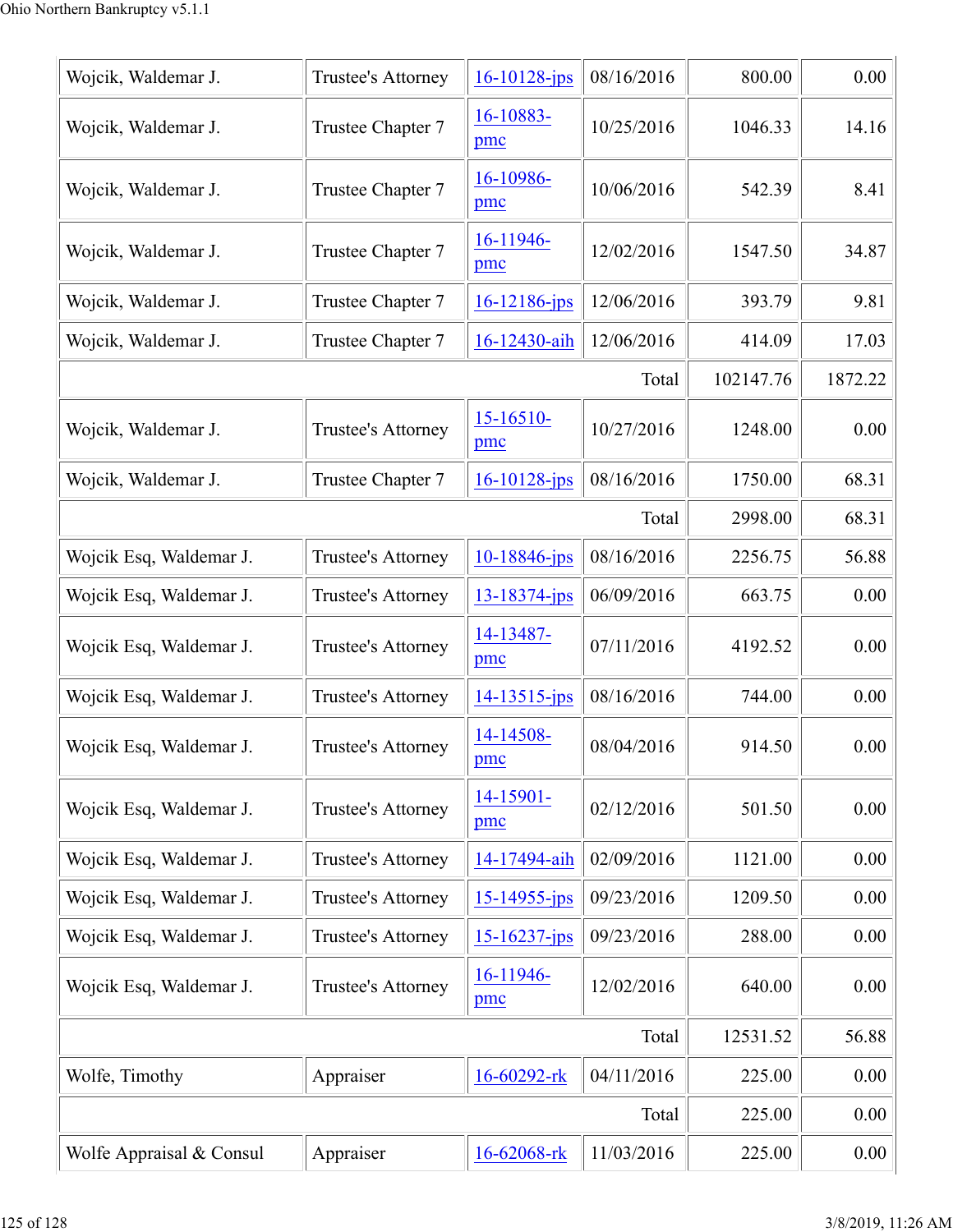|                        |                    |                               | Total      | 225.00    | 0.00     |
|------------------------|--------------------|-------------------------------|------------|-----------|----------|
| Yasinow, Melissa A.    | Trustee's Attorney | 14-50935-<br>amk              | 05/24/2016 | 4217.50   | 107.88   |
|                        |                    |                               | Total      | 4217.50   | 107.88   |
| Yavorcik, James Edward | Trustee's Attorney | 12-32449-<br>$_{\rm 1\!P\!S}$ | 01/14/2016 | 42000.00  | 10135.69 |
| Total                  |                    |                               |            | 42000.00  | 10135.69 |
| Zellers, Richard G.    | Trustee Chapter 7  | 09-43445-kw                   | 02/10/2016 | 19540.01  | 260.00   |
| Zellers, Richard G.    | Trustee's Attorney | 10-40855-kw                   | 01/21/2016 | 148530.39 | 870.96   |
| Zellers, Richard G.    | Trustee Chapter 7  | 10-40855-kw                   | 06/15/2016 | 47700.43  | 0.00     |
| Zellers, Richard G.    | Trustee Chapter 7  | 12-40007-kw                   | 06/15/2016 | 1251.41   | 0.00     |
| Zellers, Richard G.    | Trustee Chapter 7  | 12-40286-kw                   | 10/12/2016 | 6033.54   | 0.00     |
| Zellers, Richard G.    | Trustee Chapter 7  | 12-42499-kw                   | 03/09/2016 | 830.39    | 0.00     |
| Zellers, Richard G.    | Trustee Chapter 7  | 12-42514-kw                   | 06/15/2016 | 2626.34   | 0.00     |
| Zellers, Richard G.    | Trustee Chapter 7  | 14-41248-kw                   | 01/13/2016 | 687.50    | 0.00     |
| Zellers, Richard G.    | Trustee Chapter 7  | 14-41607-kw                   | 07/13/2016 | 4549.90   | 0.00     |
| Zellers, Richard G.    | Trustee Chapter 7  | 14-42011-kw                   | 01/13/2016 | 2791.53   | 0.00     |
| Zellers, Richard G.    | Trustee Chapter 7  | 14-42518-kw                   | 06/15/2016 | 1037.50   | 0.00     |
| Zellers, Richard G.    | Trustee Chapter 7  | 15-40260-kw                   | 10/12/2016 | 2250.00   | 0.00     |
| Zellers, Richard G.    | Trustee Chapter 7  | 15-40273-kw                   | 06/15/2016 | 2350.00   | 176.00   |
| Zellers, Richard G.    | Trustee Chapter 7  | 15-40857-kw                   | 01/13/2016 | 1500.00   | 0.00     |
| Zellers, Richard G.    | Trustee Chapter 7  | 15-40950-kw                   | 10/12/2016 | 1250.00   | 0.00     |
| Zellers, Richard G.    | Trustee Chapter 7  | 15-41181-kw                   | 04/13/2016 | 1057.75   | 0.00     |
| Zellers, Richard G.    | Trustee Chapter 7  | 15-41204-kw                   | 02/10/2016 | 1450.00   | 0.00     |
| Zellers, Richard G.    | Trustee's Attorney | 15-41256-kw                   | 10/25/2016 | 58856.50  | 0.00     |
| Zellers, Richard G.    | Trustee Chapter 7  | 15-41886-kw                   | 10/12/2016 | 1359.90   | 0.00     |
| Zellers, Richard G.    | Trustee Chapter 7  | 16-40101-kw                   | 09/07/2016 | 500.00    | 0.00     |
|                        |                    |                               | Total      | 306153.09 | 1306.96  |
| Zellers, Richard G.    | Trustee's Attorney | 12-40007-kw                   | 05/05/2016 | 2000.00   | 0.00     |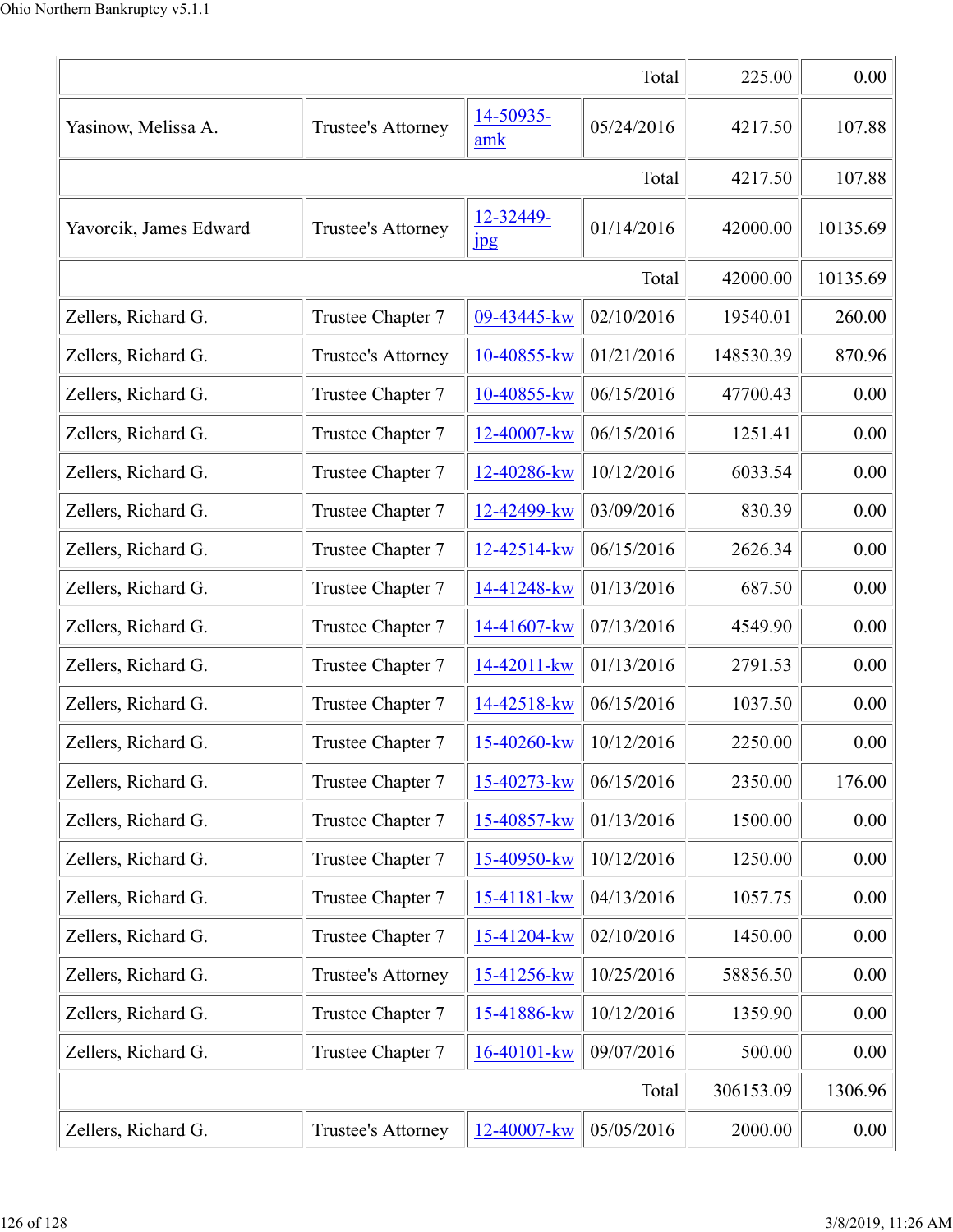| Zellers, Richard G. | Trustee's Attorney | 12-40286-kw      | 08/04/2016         | 8241.50     | 0.00      |
|---------------------|--------------------|------------------|--------------------|-------------|-----------|
| Zellers, Richard G. | Trustee's Attorney | 12-42499-kw      | 01/21/2016         | 1600.00     | 0.00      |
| Zellers, Richard G. | Trustee's Attorney | 12-42514-kw      | 04/07/2016         | 10356.00    | 0.00      |
| Zellers, Richard G. | Trustee's Attorney | 14-41607-kw      | 05/05/2016         | 22000.00    | 0.00      |
| Zellers, Richard G. | Trustee's Attorney | 14-42518-kw      | 05/06/2016         | 1500.00     | 0.00      |
| Zellers, Richard G. | Trustee's Attorney | 15-40260-kw      | 09/01/2016         | 5724.00     | 0.00      |
| Zellers, Richard G. | Trustee's Attorney | 15-40273-kw      | 04/07/2016         | 8877.50     | 0.00      |
| Zellers, Richard G. | Trustee's Attorney | 15-40950-kw      | 08/05/2016         | 1802.00     | 0.00      |
| Zellers, Richard G. | Trustee's Attorney | 15-41181-kw      | 02/18/2016         | 2411.50     | 0.00      |
| Zellers, Richard G. | Trustee's Attorney | 15-41204-kw      | 01/07/2016         | 2464.50     | 0.00      |
|                     |                    |                  | Total              | 66977.00    | 0.00      |
| Zurn, Julie K.      | Trustee's Attorney | 14-53060-<br>amk | 05/24/2016         | 3585.00     | 44.91     |
| Zurn, Julie K.      | Trustee's Attorney | 15-50399-<br>amk | 05/24/2016         | 4125.00     | 13.53     |
| Zurn, Julie K.      | Trustee's Attorney | 15-51847-<br>amk | 05/24/2016         | 2280.00     | 0.00      |
| Zurn, Julie K.      | Trustee's Attorney | 15-52012-<br>amk | 08/10/2016         | 1545.00     | 20.25     |
| Zurn, Julie K.      | Trustee's Attorney | 15-52473-<br>amk | 11/08/2016         | 1517.00     | 0.00      |
| Zurn, Julie K.      | Trustee's Attorney | 15-52626-<br>amk | 06/30/2016         | 629.00      | 0.00      |
| Zurn, Julie K.      | Trustee's Attorney | 15-52733-<br>amk | 12/13/2016         | 360.00      | 0.00      |
|                     |                    |                  | Total              | 14041.00    | 78.69     |
|                     |                    |                  | <b>Grand Total</b> | 10739023.83 | 310314.88 |

## **Report Selection Criteria**

| <b>Office</b> |  |
|---------------|--|
| Judge         |  |